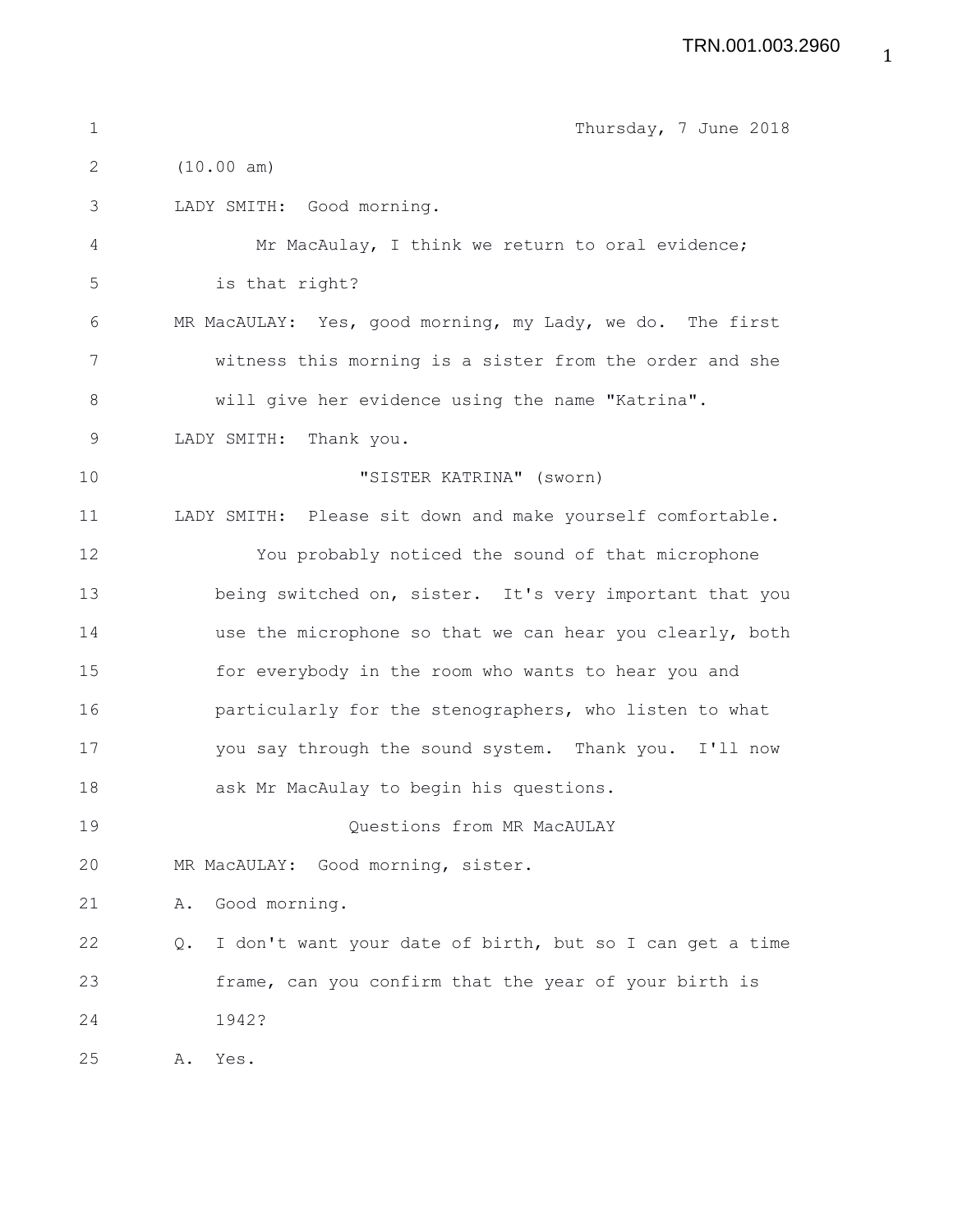| 1            | Q. | In the red folder in front of you, sister, you'll find  |
|--------------|----|---------------------------------------------------------|
| $\mathbf{2}$ |    | the statement that you've provided to the inquiry.      |
| 3            |    | Could I ask you to look at it? I'll give the reference  |
| 4            |    | to the stenographers: it's WIT.001.001.8182.            |
| 5            |    | If I could ask you, sister, to turn to the last         |
| 6            |    | page, which is page 8197, and I think that's what       |
| 7            |    | you have in front of you now. Can you confirm that      |
| 8            |    | you have signed the statement?                          |
| 9            | Α. | Pardon?                                                 |
| 10           | Q. | Can you confirm that you have signed the statement?     |
| 11           | Α. | Yes.                                                    |
| 12           | Q. | If you look at the last paragraph, paragraph 86, do you |
| 13           |    | say:                                                    |
| 14           |    | "I have no objection to my witness statement being      |
| 15           |    | published as part of the evidence to the inquiry"?      |
| 16           |    | Is that correct?                                        |
| 17           | Α. | That's right. Mm-hm.                                    |
| 18           | Q. | Do you also say:                                        |
| 19           |    | "I believe the facts stated in this witness             |
| 20           |    | statement are true"?                                    |
| 21           | Α. | Yes.                                                    |
| 22           | Q. | Sister, can I go back a little bit in time to when you  |
| 23           |    | joined the order. I think you tell us in your statement |
| 24           |    | that you joined the order in 1962; is that right?       |
| 25           | Α. | That's right, yes.                                      |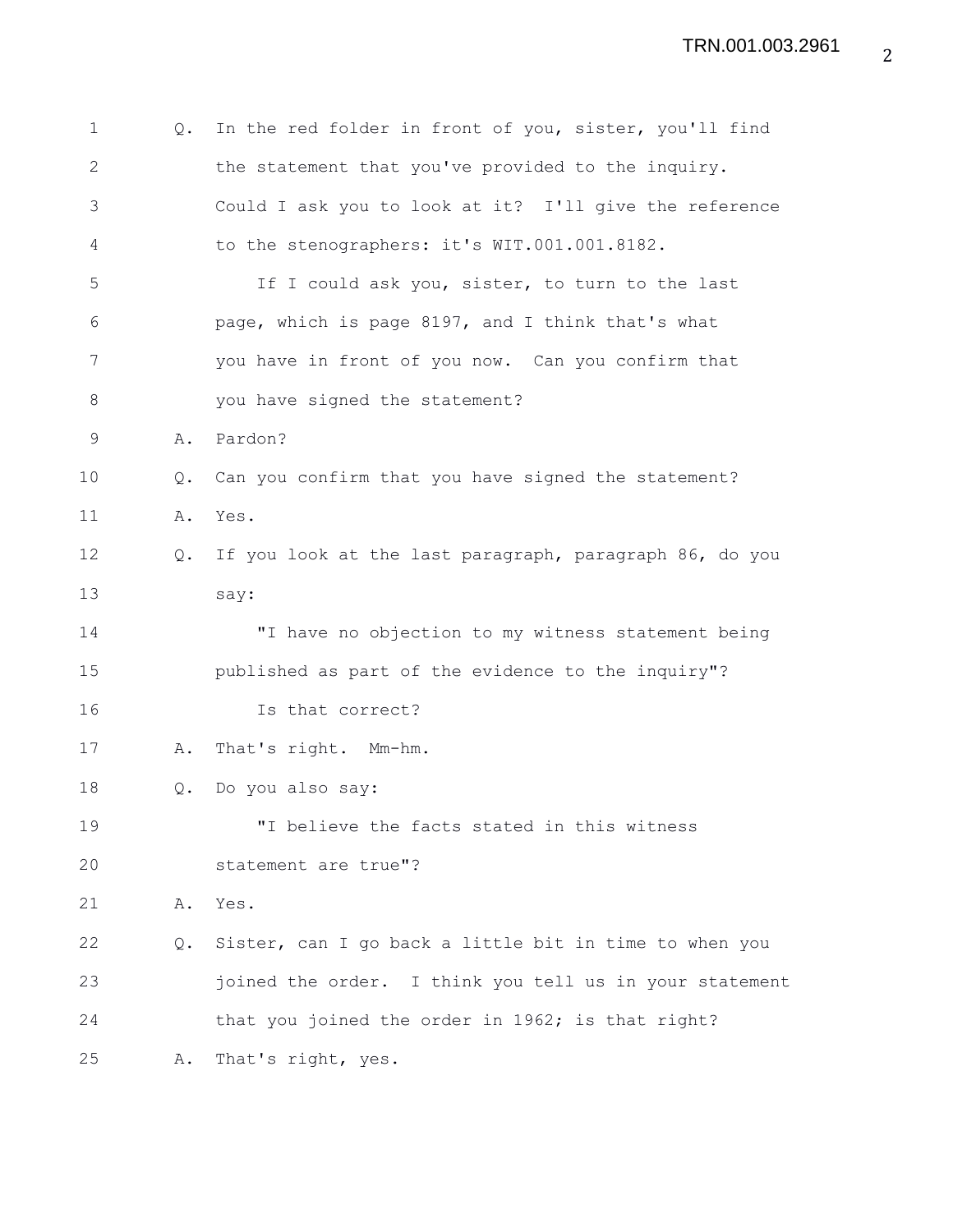| $\mathbf 1$  | Q.            | What you do tell us is that your first job, first role,  |
|--------------|---------------|----------------------------------------------------------|
| $\mathbf{2}$ |               | was that of collecting; is that correct?                 |
| 3            | Α.            | That's true, yes.                                        |
| 4            | $Q_{\bullet}$ | Can you tell me what that would involve?                 |
| 5            | Α.            | Two sisters going out, maybe to factories or shops and   |
| 6            |               | round the houses, collecting money for the children.     |
| 7            | $Q_{\bullet}$ | I think you tell us that role, that first role, was one  |
| 8            |               | that you carried out in Southend.                        |
| 9            |               | A. Yes.                                                  |
| 10           | $Q_{\bullet}$ | You also tell us that you then moved to                  |
| 11           |               | Newcastle-upon-Tyne and when you were there you were     |
| 12           |               | engaged in looking after children; is that right?        |
| 13           | Α.            | Yes.                                                     |
| 14           | Q.            | Can you tell me a little bit about that? What was the    |
| 15           |               | set-up there?                                            |
| 16           | Α.            | There was about two or three groups in the house, in the |
| 17           |               | main building, and there was a house at the entrance of  |
| 18           |               | the home. There was a group there and then they had      |
| 19           |               | babies in the bungalow at the back.                      |
| 20           | $Q_{\bullet}$ | You tell us then that you were there for, what, about    |
| 21           |               | nine years or so?                                        |
| 22           | Α.            | Yes, that's correct.                                     |
| 23           | Q.            | Was the house run by the Sisters of Nazareth?            |
| 24           | Α.            | Yes.                                                     |
| 25           | Q.            | Was that the only house that the sisters had in          |
|              |               |                                                          |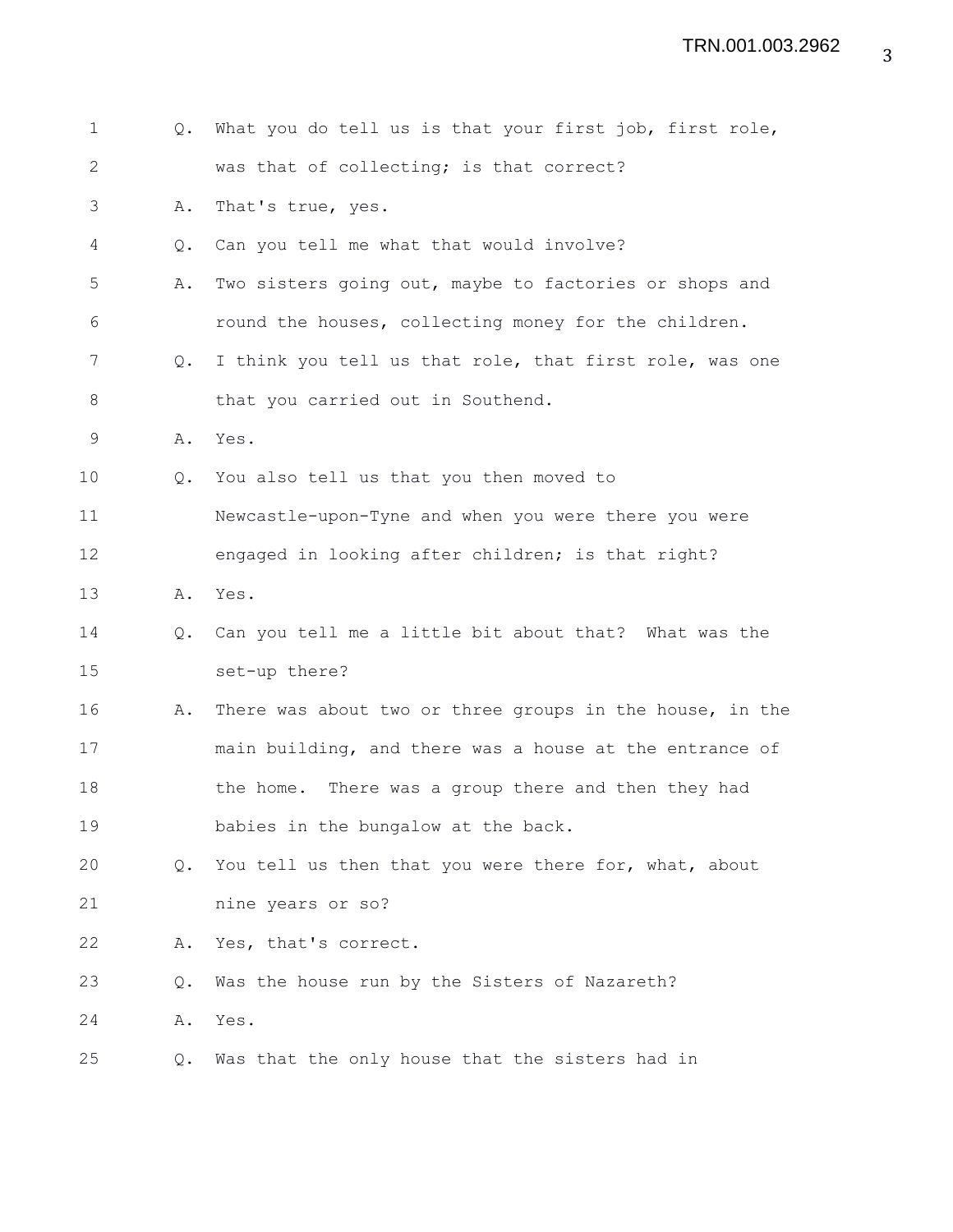1 Newcastle?

2 A. Yes.

3 Q. I think you tell us then that after that, you went to 4 Aberdeen, you think in about 1978; is that correct? 5 A. Yes, or 1976 maybe, yes. 6 Q. I think you go on to say that you've been told it might 7 have been from 1976 up to about 1979; is that right? 8 A. Yes. 9 Q. What you do tell us, sister, is that, when you were in 10 Newcastle, I think you did some training; is that right? 11 A. I did some training in Newcastle. 12 Q. Can you tell me about that? 13 A. It was just going out one day a week for about a year. 14 Q. What was the training in connection with? 15 A. To do with children. 16 Q. So it was a sort of day release type course? 17 A. Yes. 18 Q. Did you find that beneficial? 19 A. No, I found it more beneficial to work with them. 20 Q. But in any event, by the time you have come to Aberdeen, 21 let's say in about 1976, you have done that course and 22 you've also had experience in working with children? 23 A. Mm-hm, yes. 24 Q. I think what you tell us in your statement, sister, 25 is that your move to Aberdeen was essentially a swap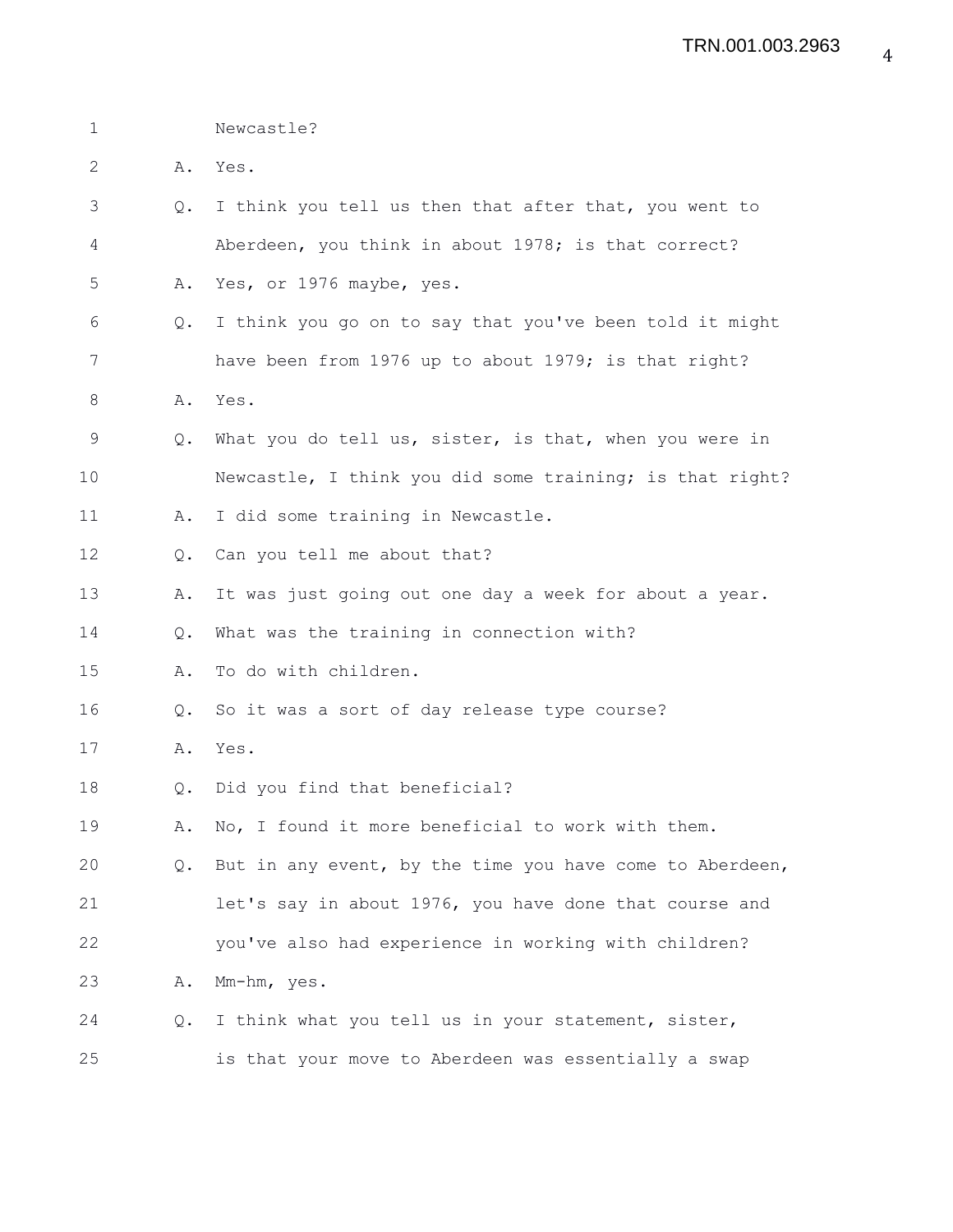| 1  |    | <b>LFS</b><br>with a Sister<br>; is that right?            |
|----|----|------------------------------------------------------------|
| 2  | Α. | <b>LFS</b><br>Yes,                                         |
| 3  | Q. | Why was that arrangement put in place?                     |
| 4  | Α. | Well, that was the part of the set-up, you know, that we   |
| 5  |    | could get moved around at any time.                        |
| 6  | Q. | <b>LFS</b><br>Do you know how long Sister<br>had been in   |
| 7  |    | Aberdeen before you?                                       |
| 8  | Α. | No, sorry, I don't know that.                              |
| 9  | Q. | <b>LFS</b><br>Did you meet up with Sister<br>when you came |
| 10 |    | to Aberdeen or had she left?                               |
| 11 | Α. | No, she'd already left.                                    |
| 12 | Q. | So there wasn't any sort of a handover by her to you --    |
| 13 | Α. | No.                                                        |
| 14 | Q. | -- about you were going to Aberdeen to take over her       |
| 15 |    | group?                                                     |
| 16 | Α. | That's correct, yes.                                       |
| 17 | Q. | And can you tell me about that then? What sort of group    |
| 18 |    | was it?                                                    |
| 19 | Α. | It was a set-up all on one floor and there were children   |
| 20 |    | there, all ages, families, and mixed girls and boys.       |
| 21 | Q. | I think you thought, when you gave your statement, that    |
| 22 |    | the age range could be from 2 up to about 13.              |
| 23 | Α. | Yes. Well, it varied, you know, really.                    |
| 24 | Q. | I'm sorry, sister?                                         |
| 25 | Α. | It varied.                                                 |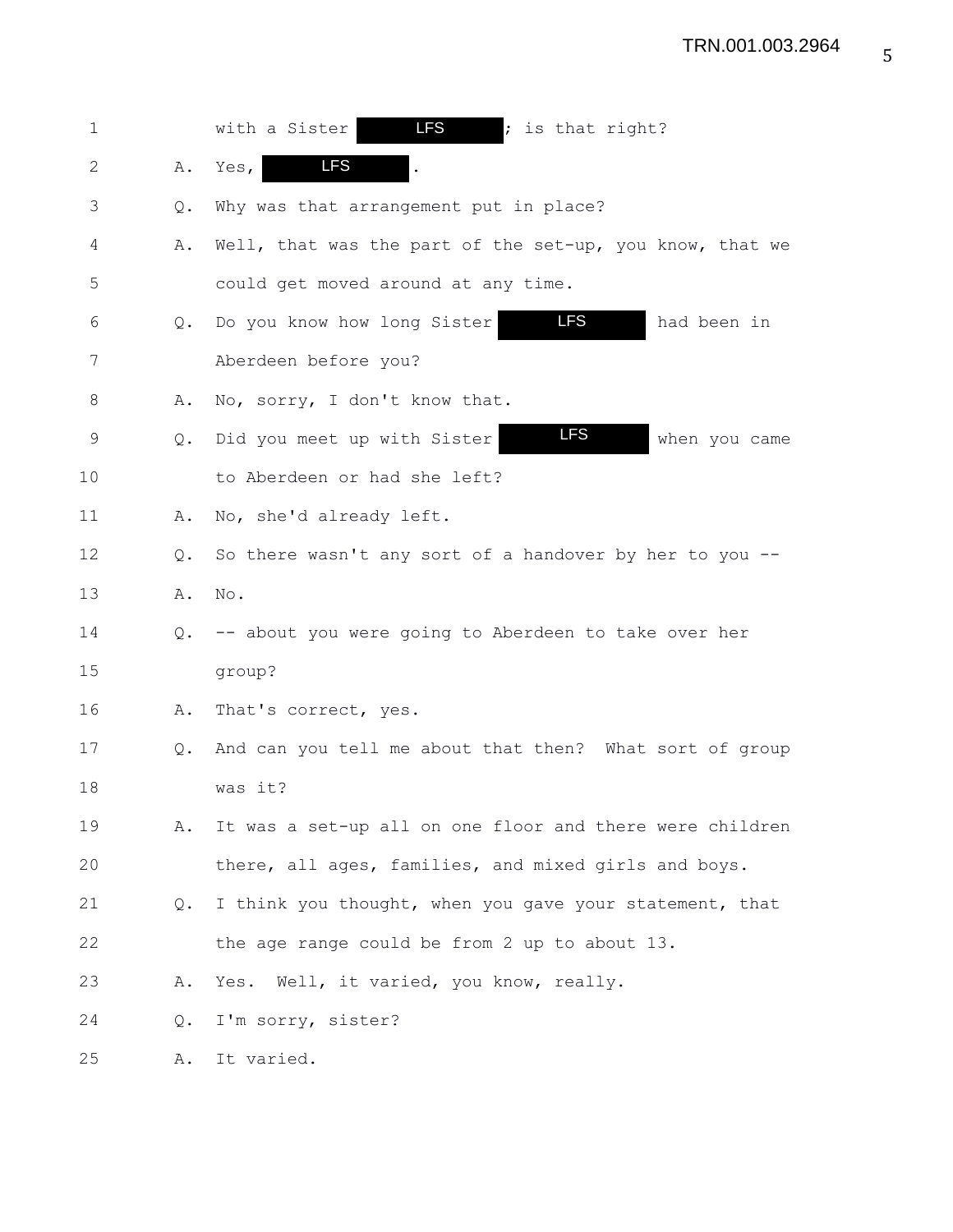| 1  | $Q_{\bullet}$ | How many were in the group?                               |
|----|---------------|-----------------------------------------------------------|
| 2  | Α.            | I'm not sure, maybe 15.                                   |
| 3  | $Q_{\bullet}$ | You've told us there wasn't any handover. Were you        |
| 4  |               | given any information about the group before you started  |
| 5  |               | caring for it?                                            |
| 6  | Α.            | I can't remember that.                                    |
| 7  | Q.            | LFS<br>If Sister<br>had left, were there people there who |
| 8  |               | could tell you?                                           |
| 9  | Α.            | The staff were there.                                     |
| 10 | 0.            | Just on that then, what level of staff assistance did     |
| 11 |               | you have?                                                 |
| 12 | Α.            | There may have been four staff and maybe a cleaner, you   |
| 13 |               | know.                                                     |
| 14 | Q.            | So if you wanted to find out then about how things        |
| 15 |               | worked in Aberdeen, would you be relying on the staff to  |
| 16 |               | help you?                                                 |
| 17 | Α.            | I would, yes.                                             |
| 18 | Q.            | Can you tell us then, sister, a little bit about your     |
| 19 |               | role in connection with the group?                        |
| 20 | Α.            | Well, the children -- we would call the children maybe    |
| 21 |               | between 7 and half past to get up and they would get      |
| 22 |               | washed and maybe one or two of them would need to have    |
| 23 |               | a bath and they would get their breakfast and say their   |
| 24 |               | morning prayers. Then they'd be got ready for school.     |
| 25 | Q.            | The way you describe your position in your statement      |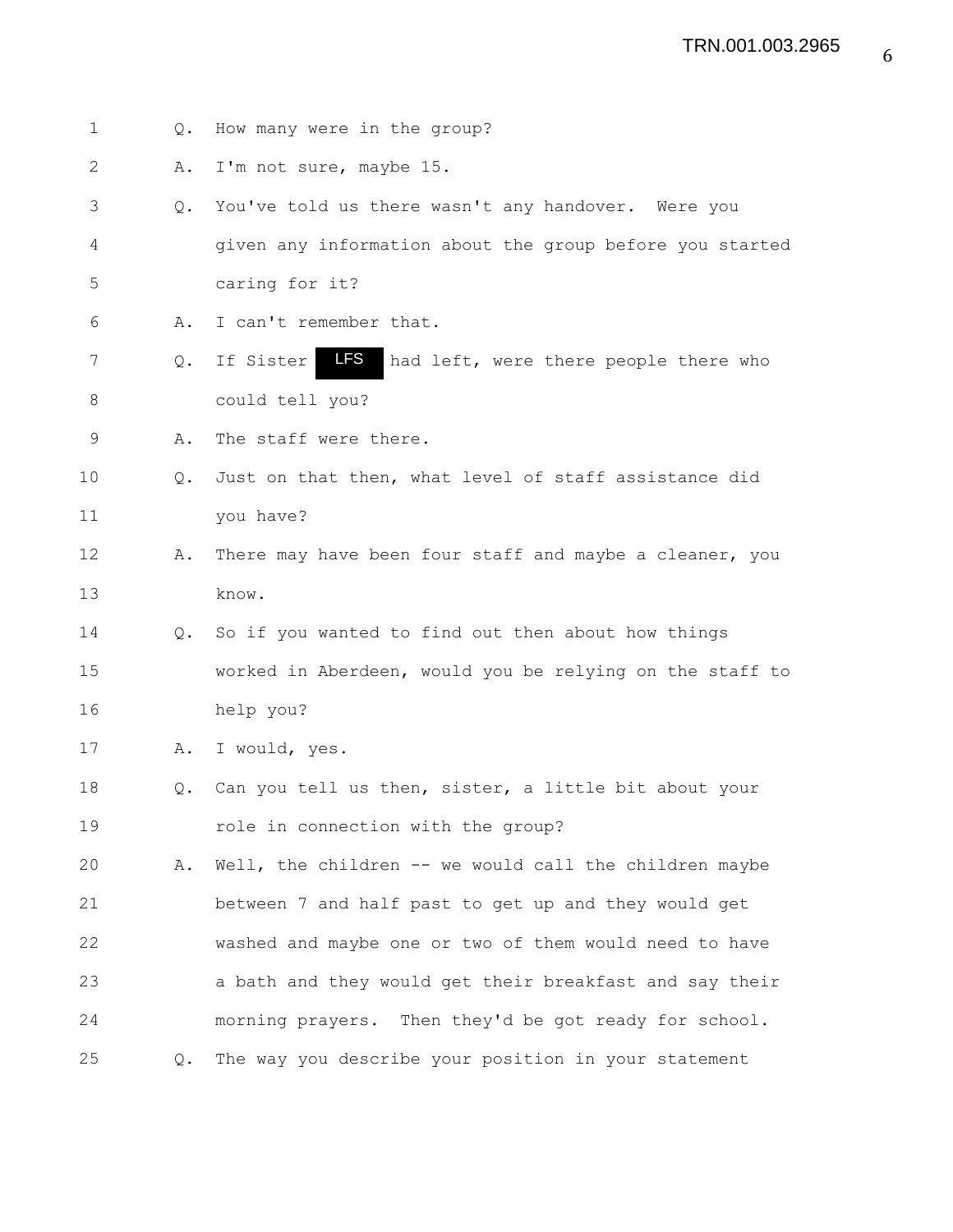| $\mathbf 1$  |    | is that you looked upon yourself as the housemother to     |
|--------------|----|------------------------------------------------------------|
| $\mathbf{2}$ |    | the children?                                              |
| 3            | Α. | That's right, yes.                                         |
| 4            | Q. | Is that a good way of describing what your position was?   |
| 5            | Α. | Yes.                                                       |
| 6            | Q. | Can I just get an understanding as to what the set-up      |
| 7            |    | was with regard to other groups within Nazareth House at   |
| 8            |    | this time in the mid to later 1970s? I think you tell      |
| $\mathsf 9$  |    | us in your statement there was another group that was on   |
| 10           |    | the floor before you; is that right?                       |
| 11           | Α. | That's correct, yes.                                       |
| 12           | Q. | Who was in charge of that group?                           |
| 13           | Α. | LJI<br>Sister                                              |
| 14           | Q. | What about other groups?                                   |
| 15           | Α. | <b>LDX</b><br>There was the bungalow, Sister<br>was there, |
| 16           |    | LKH<br>and there was a hostel and Sister<br>was there --   |
| 17           | Q. | Sorry, carry on.                                           |
| 18           | Α. | There was one just inside the -- near to the front door,   |
| 19           |    | and Sister LRC, as she is now, was there.                  |
| 20           | Q. | So do I take it from what you have said there were about   |
| 21           |    | five groups altogether --                                  |
| 22           | Α. | Yes.                                                       |
| 23           | Q. | -- at the time you were there?                             |
| 24           | Α. | Yes.                                                       |
| 25           | Q. | Did that remain the position throughout your whole         |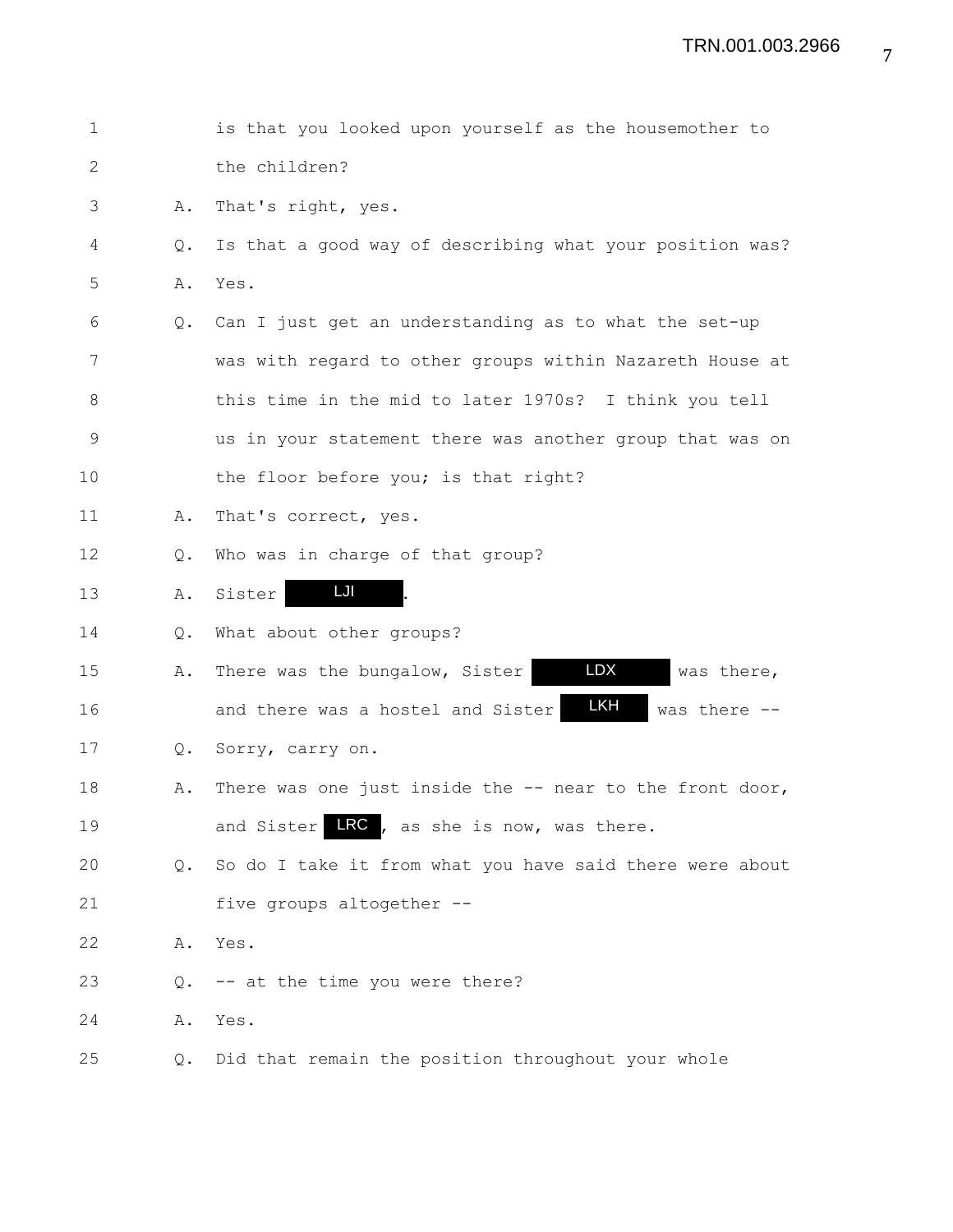| 1     |               | period up until you left in about 1979?                  |
|-------|---------------|----------------------------------------------------------|
| 2     | Α.            | Yes.                                                     |
| 3     | $Q_{\bullet}$ | Just to get an understanding of what the numbers were    |
| 4     |               | like in that time, if I could ask you to look at         |
| 5     |               | a document that the order has made available to us.      |
| 6     |               | This is at NAZ.001.001.0265.                             |
| 7     |               | So we're looking at a document that's headed:            |
| $8\,$ |               | "Statistics of numbers of children and babies at         |
| 9     |               | Scottish Nazareth Houses (1925 to 1984)."                |
| 10    |               | On the left-hand side we see where Aberdeen              |
| 11    |               | features. If we go on to the second page, because we     |
| 12    |               | need to go on to that to get into your time frame,       |
| 13    |               | that's on page 0266.                                     |
| 14    |               | If we focus on the left-hand column, can we see that     |
| 15    |               | from 1976, if we focus on 1976, the numbers are given as |
| 16    |               | Then for 1977 there are 77. 1978, there are 56.<br>90.   |
| 17    |               | By 1979 the number that's here is 32. Can we see that    |
| 18    |               | the numbers are dwindling as the years are going on?     |
| 19    | Α.            | Yes.                                                     |
| 20    | Q.            | And is that your recollection, sister?                   |
| 21    | Α.            | No.                                                      |
| 22    | Q.            | That's not your recollection?                            |
| 23    | Α.            | No, no.                                                  |
| 24    | Q.            | Did the number of children in your group remain the same |
| 25    |               | throughout your period?                                  |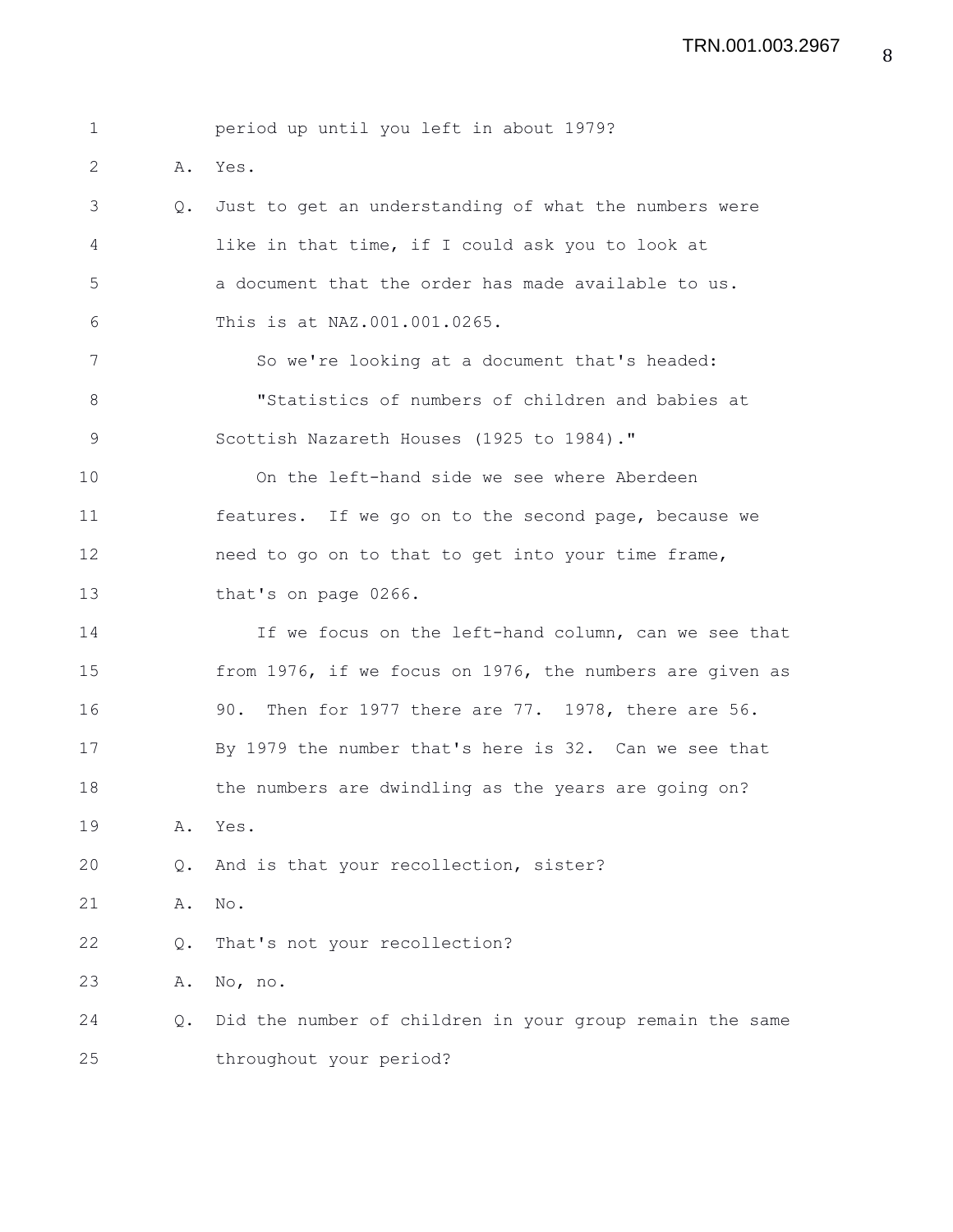- 1 A. It did, yes.
- 2 Q. I understand from what you're saying, sister, that you 3 were in charge of the group?
- 4 A. Yes.
- 5 Q. And how many staff did you have?
- 6 A. Maybe four, and cleaners.
- 7 Q. What duties then did the staff have?
- 8 A. They worked with me in getting the children up and 9 ready, as you do for -- on the days that they went to 10 school, and then they would have other jobs to do when 11 the children were away, such as maybe, you know, helping 12 tidy up the rooms or making the beds, various jobs 13 around the house, doing the washing and that.
- 14 Q. Were children admitted to your group over the period of, 15 let's say, three years or so that you were there? By
- 16 that I mean, did new children come in?
- 17 A. Yes, we had one family from Glasgow.
- 18 Q. Was it just one family that came in?
- 19 A. I don't remember any others.
- 20 Q. Can you help me with this? What were the arrangements 21 for when a child was admitted? By that I mean, who 22 dealt with that?
- 23 A. I think the Superior dealt with it and then whatever 24 group became available, you know, the children went 25 there.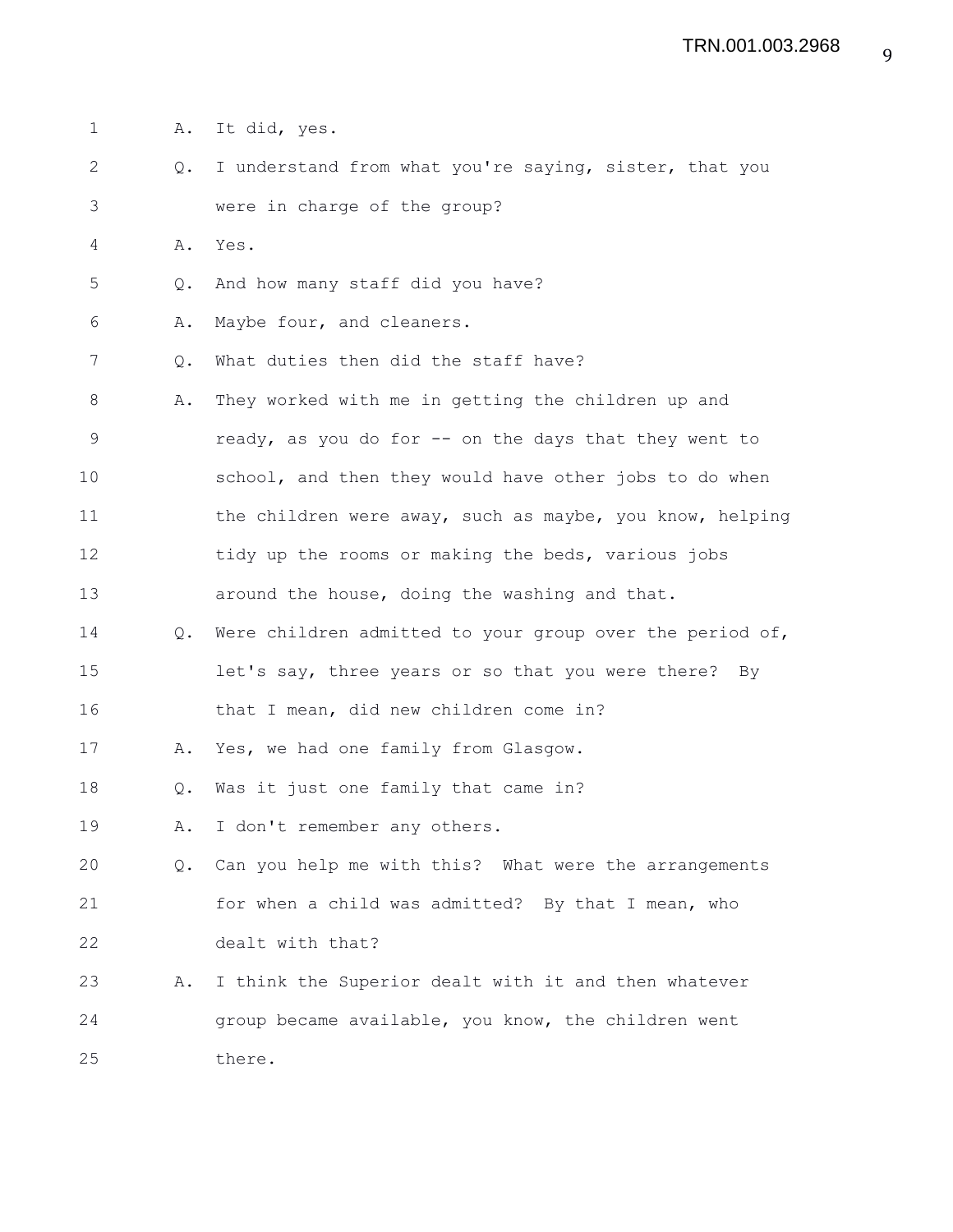| 1            | Q.            | Do you know what information would be given to someone   |
|--------------|---------------|----------------------------------------------------------|
| $\mathbf{2}$ |               | in your own position in relation to the background of    |
| 3            |               | the children that were being admitted?                   |
| 4            | Α.            | I don't remember.                                        |
| 5            | $Q_{\bullet}$ | Can I ask you this: from what you've said, the Superior  |
| 6            |               | was the first port of call, if you like, for admissions. |
| 7            |               | What role, if any, did the Superior play in relation to  |
| 8            |               | the overall care of the children?                        |
| 9            | Α.            | As far as I remember, they may have kept the books in    |
| 10           |               | her office and taken information when a child was        |
| 11           |               | admitted.                                                |
| 12           | $Q_{\bullet}$ | Was there any system or process whereby you would report |
| 13           |               | to the Superior in connection with what was going on in  |
| 14           |               | your group?                                              |
| 15           | Α.            | Yes.                                                     |
| 16           | Q.            | So that did happen?                                      |
| 17           | Α.            | Yes.                                                     |
| 18           | Q.            | Was that done on a sort of formal basis or was it more   |
| 19           |               | of an ad hoc approach?                                   |
| 20           | Α.            | If anything occurred, you know, that I thought the       |
| 21           |               | Superior should know.                                    |
| 22           | Q.            | Do you know if records were kept? Can I ask you this     |
| 23           |               | first: did you keep any records in relation to the       |
| 24           |               | admission of children?                                   |
| 25           | Α.            | Only the menu book.                                      |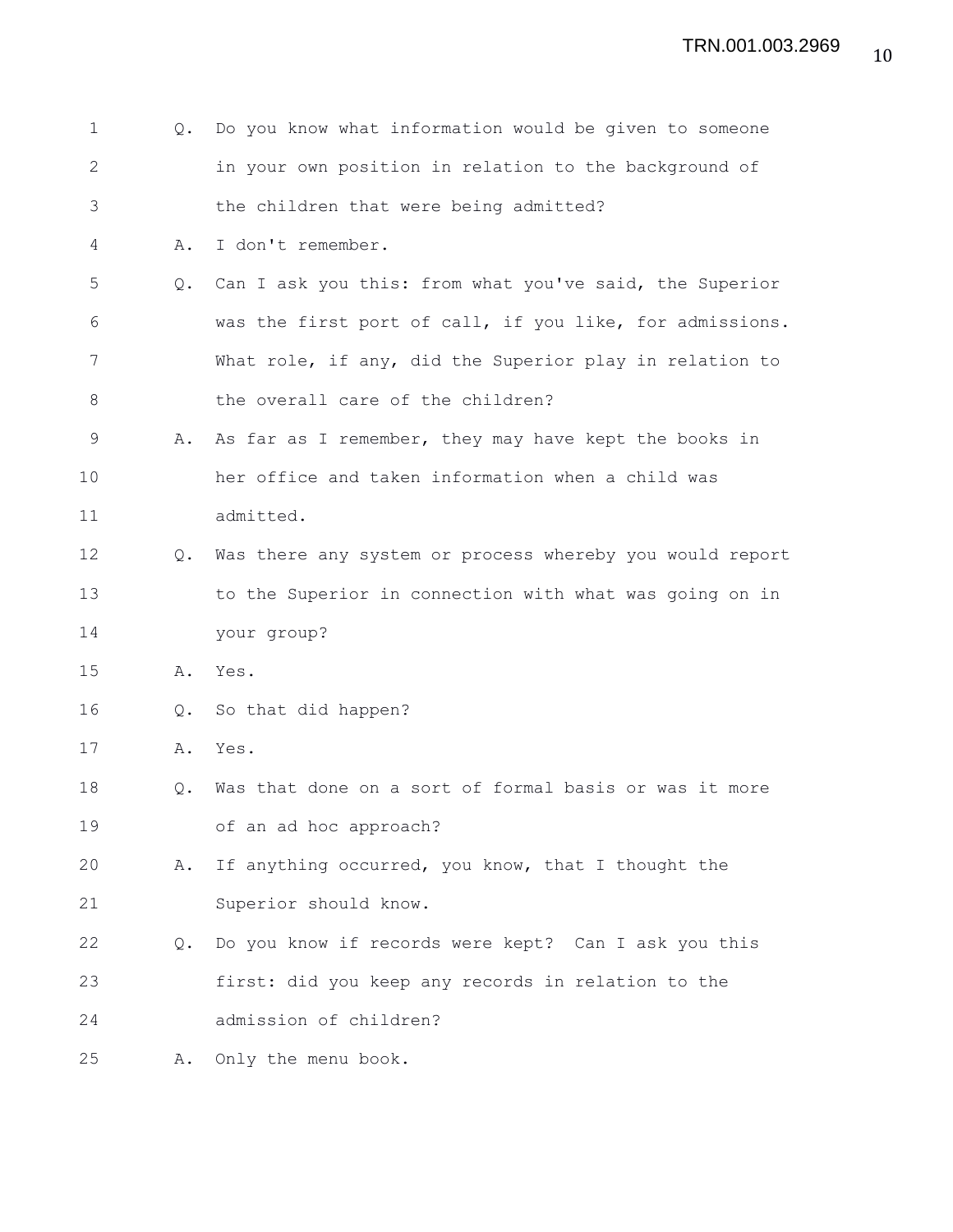1 Q. Is that the only record you kept?

2  $\lambda$   $\lambda$   $\lambda$ 

| Ζ           | Α.            | res.                                                     |
|-------------|---------------|----------------------------------------------------------|
| 3           | Q.            | For example, we've had evidence about punishment books.  |
| 4           |               | Did you yourself keep a punishment book?                 |
| 5           | Α.            | No.                                                      |
| 6           | $Q_{\bullet}$ | You do tell us in your statement, sister, some           |
| 7           |               | information about the set-up and the routine. For        |
| 8           |               | example, what you say about the sleeping arrangements    |
| $\mathsf 9$ |               | is that there were bedrooms with perhaps three or four   |
| 10          |               | children to a bedroom; is that the way it was set up?    |
| 11          | Α.            | Yes.                                                     |
| 12          | $\circ$ .     | So far as bedtime would be concerned, you tell us that   |
| 13          |               | that was a staggered approach, that the younger children |
| 14          |               | would go to bed earlier than the older children?         |
| 15          | Α.            | That's right, yes.                                       |
| 16          | Q.            | Can I ask you about bed-wetting? Because that's          |
| 17          |               | something you do talk about in your statement.           |
| 18          |               | Do you have a recollection that there were children who  |
| 19          |               | did wet the bed in your group?                           |
| 20          | Α.            | I am sure there was, you know.                           |
| 21          | Q.            | Do you remember that?                                    |
|             |               |                                                          |

22 A. No.

23 Q. Do you have any memory as to how children who wet the 24 bed would be dealt with?

25 A. They would be given a bath in the morning and the sheets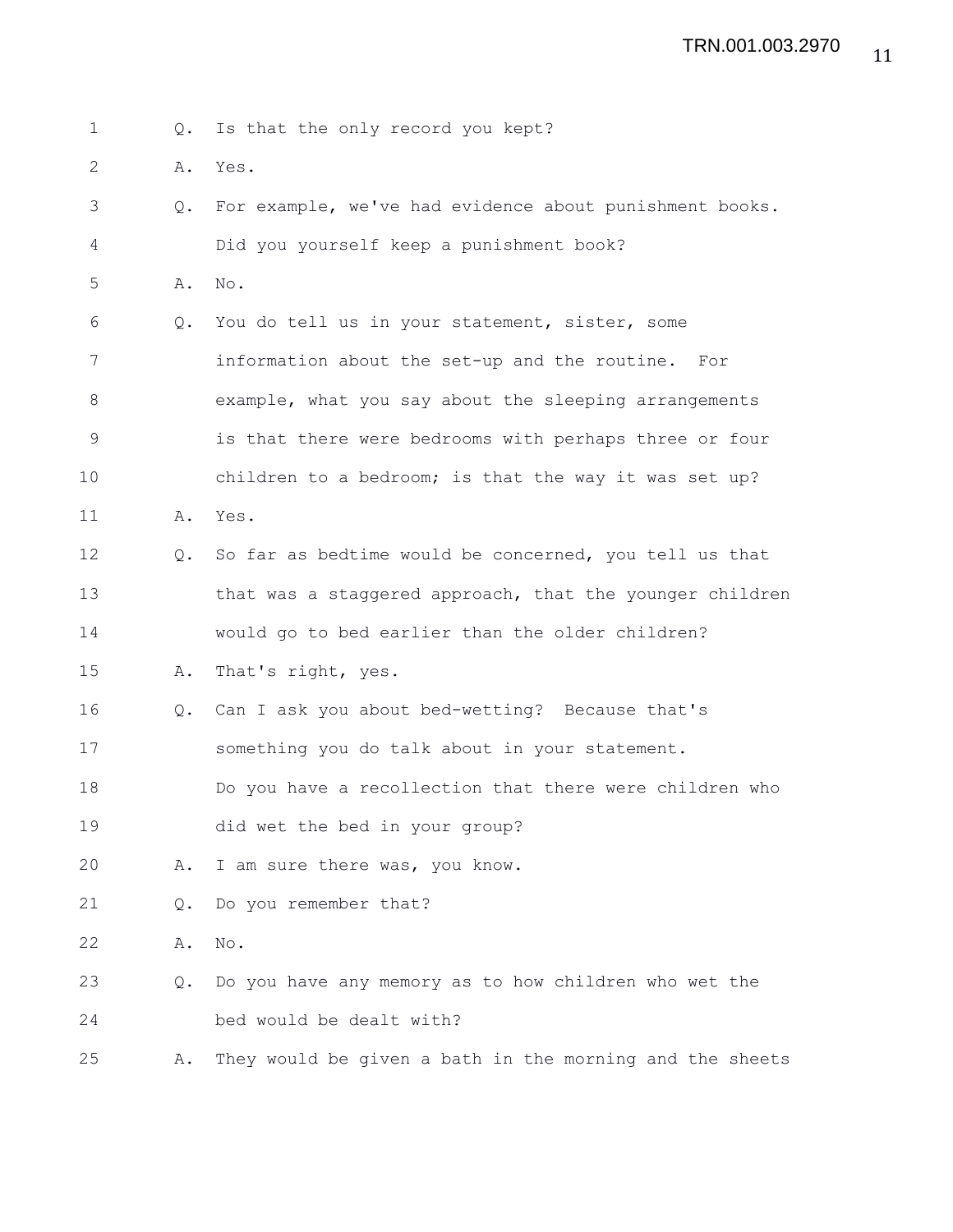| $\mathbf 1$  |               | would be left in to soak until later on, and then they'd   |
|--------------|---------------|------------------------------------------------------------|
| $\mathbf{2}$ |               | be washed.                                                 |
| 3            | Q.            | Who would be --                                            |
| 4            | Α.            | The staff would do that.                                   |
| 5            | Q.            | So would you not be involved in that process?              |
| 6            | Α.            | No.                                                        |
| 7            | Q.            | So far as the morning $-$ -                                |
| 8            | Α.            | Well, depending on the age of the child, you know.<br>Like |
| $\mathsf 9$  |               | if it was a young child, I'd help to bath them if I was    |
| 10           |               | there.                                                     |
| 11           | $Q_{\bullet}$ | What would the water be like that you used for the bath?   |
| 12           | Α.            | It'd be hot. Well, warm, you know.                         |
| 13           | Q.            | Just on bathing itself, you do tell us about the bathing   |
| 14           |               | arrangements in paragraph 27. You thought that children    |
| 15           |               | had a bath most nights.                                    |
| 16           | Α.            | Yes.                                                       |
| 17           | Q.            | You thought, I think -- what you say in your statement     |
| 18           |               | is there were two or three baths available; is that your   |
| 19           |               | recollection?                                              |
| 20           | Α.            | That's correct, yes.                                       |
| 21           |               | LADY SMITH: Was that all the children in the group had     |
| 22           |               | a bath most nights?                                        |
| 23           | Α.            | Yes.                                                       |
| 24           |               | LADY SMITH: Mr MacAulay.                                   |
| 25           |               | MR MacAULAY: What you do say also is that the children     |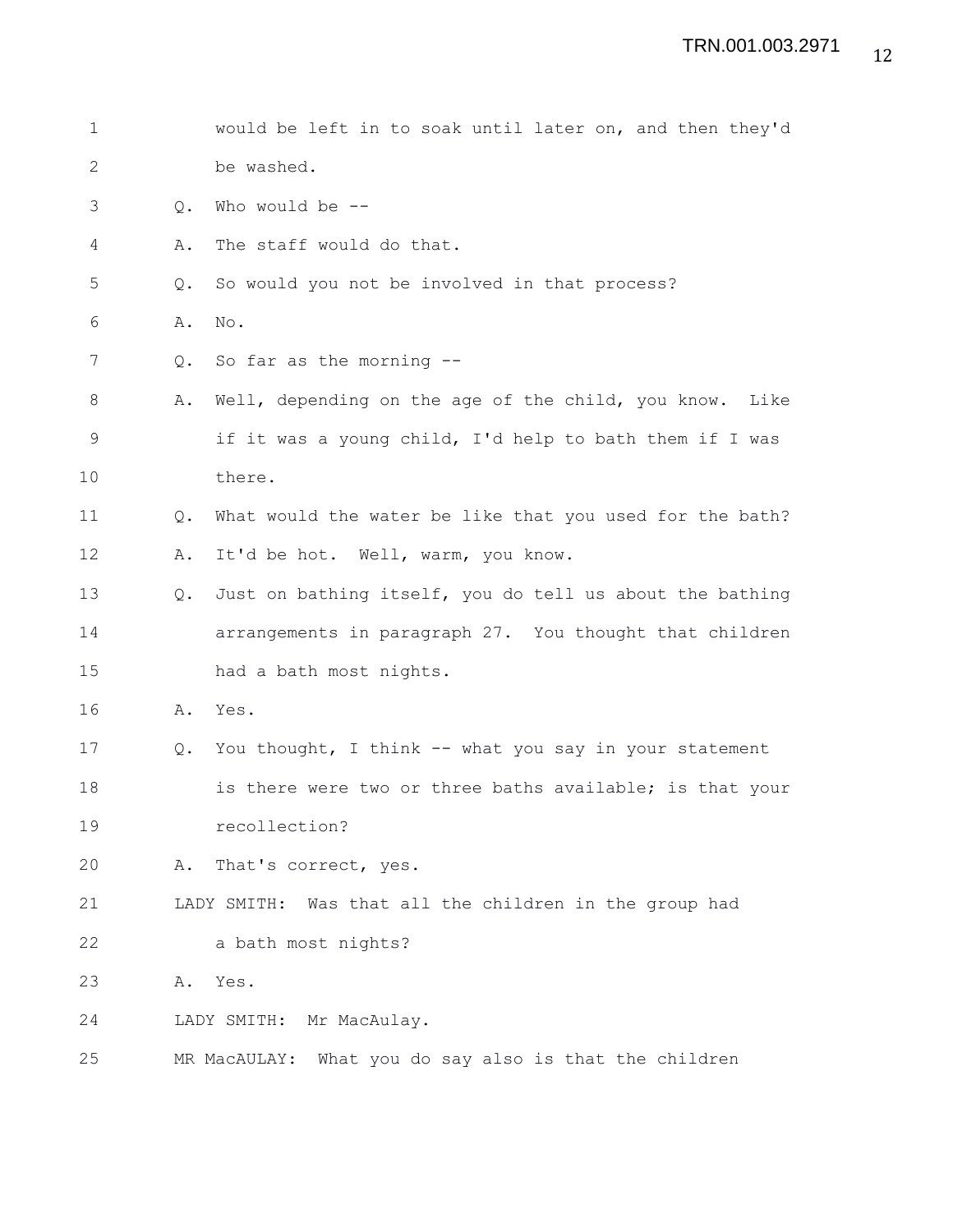1 never shared baths and there was fresh water for each 2 child. 3 A. That's correct. 4 Q. There has been some evidence -- and I'm not suggesting 5 it's directed towards yourself -- that children may have 6 been asked to queue up for baths and when one child came 7 out of the bath, another child would go in. 8 A. They had fresh water every time. 9 Q. Would you be involved in that process yourself? 10 A. If I was there, yes. And if not, the staff would be 11 involved, you know. 12 LADY SMITH: So you might not always be there; is that what 13 you're telling me? 14 A. That's correct, yes. 15 LADY SMITH: And you had how many children in your group? 16 A. 15, if I remember, yes. 17 LADY SMITH: I just wonder if your memory's right that the 18 water system was able to produce 15 lots of water for 19 baths one after the other in a single evening. 20 A. Well, it was kind of staggered over a time, you know, 21 like they didn't all go to bed together. It was 22 different times in the evening. 23 LADY SMITH: You don't think it's possible that the 24 bathwater might have been used for more than one child? 25 A. No, definitely not.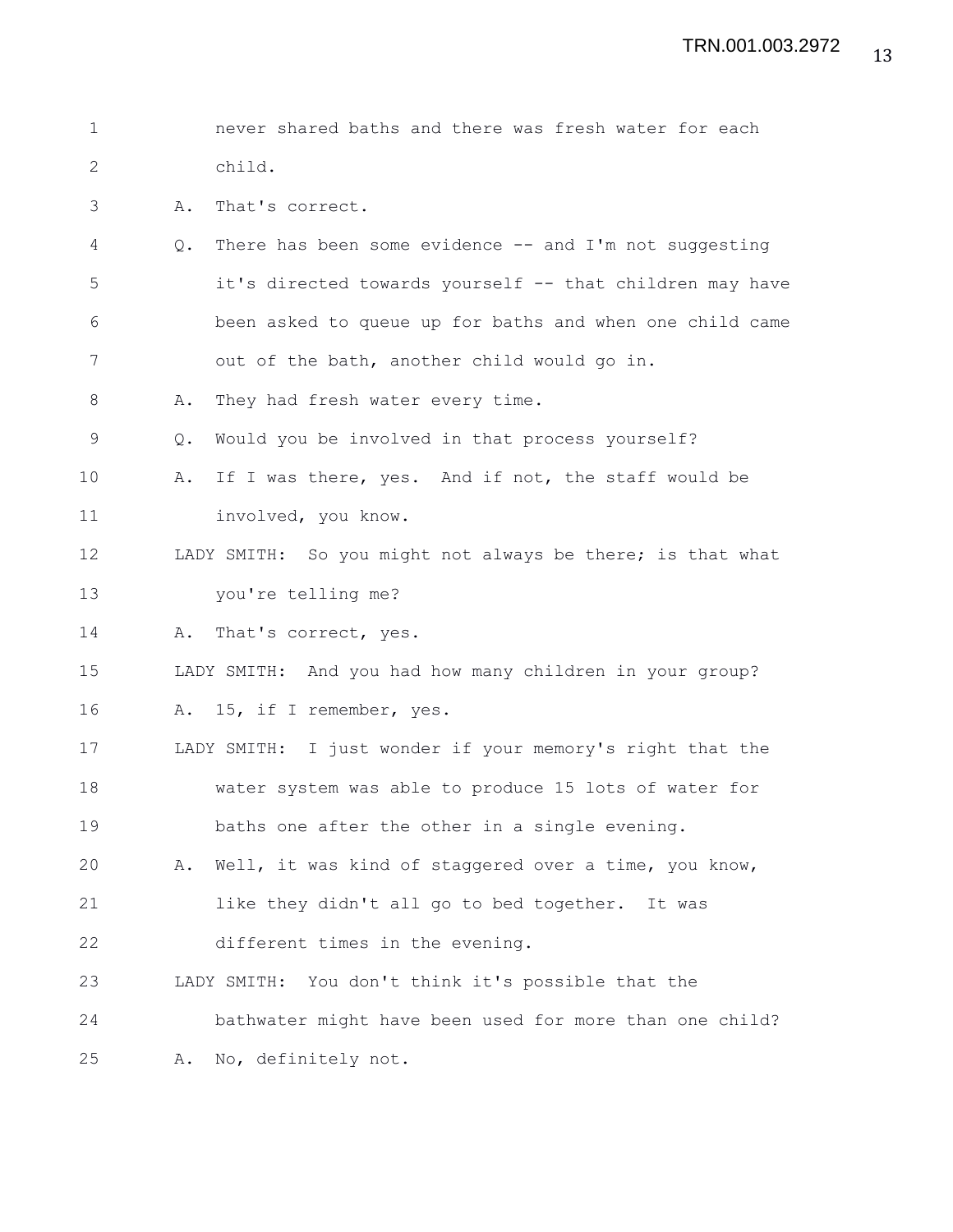| $\mathbf 1$  |    | LADY SMITH: No? All right, thank you.                    |
|--------------|----|----------------------------------------------------------|
| $\mathbf{2}$ |    | MR MacAULAY: Looking at the routine, mealtimes, were you |
| 3            |    | involved with the children when they were having their   |
| 4            |    | meals?                                                   |
| 5            | Α. | Yes, I think so, yes.                                    |
| 6            | Q. | But you didn't eat with the children?                    |
| 7            | Α. | No.                                                      |
| 8            | Q. | And what was your view of the food that was being        |
| 9            |    | provided?                                                |
| 10           | Α. | Sorry, can you repeat that?                              |
| 11           | Q. | What was the food like?                                  |
| 12           | Α. | The food was very good.                                  |
| 13           | Q. | But if a child didn't want to eat a particular dish or   |
| 14           |    | didn't like the food, what would happen?                 |
| 15           | Α. | They would be offered something else.                    |
| 16           | Q. | Would there be any efforts to persuade the child to eat  |
| 17           |    | the food?                                                |
| 18           | Α. | Yes.                                                     |
| 19           | Q. | What would happen?                                       |
| 20           | Α. | There would be other things that we could offer, other   |
| 21           |    | food that we could offer the child, you know -- and more |
| 22           |    | than likely we would know beforehand what a child was    |
| 23           |    | likely to eat, their likes and dislikes.                 |
| 24           | Q. | Just going back to bed-wetting -- and I have been asked  |
| 25           |    | specifically to ask you about this -- did you see any    |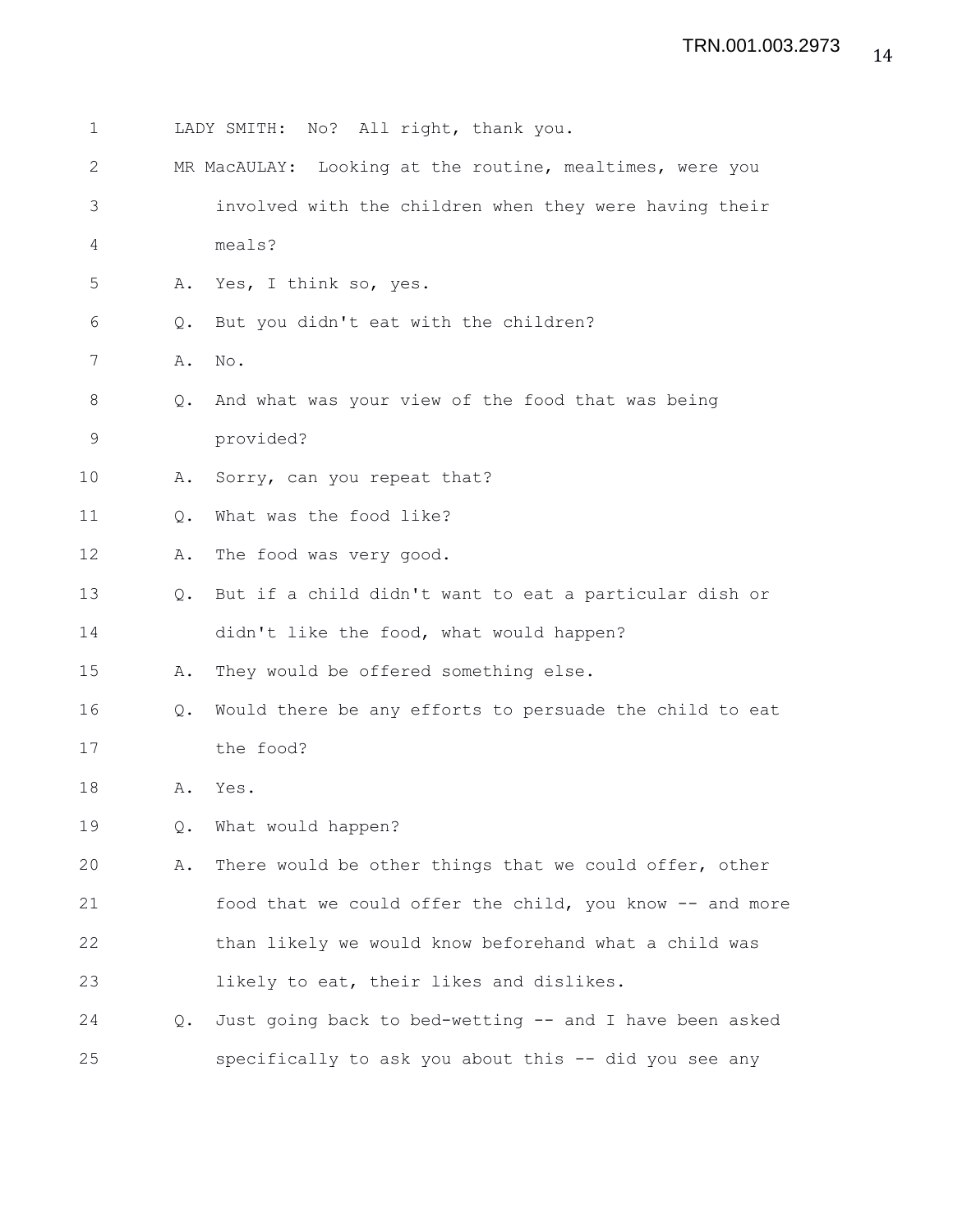| $\mathbf 1$ |               | bed-wetters being humiliated by anyone?                  |
|-------------|---------------|----------------------------------------------------------|
| 2           | Α.            | No, definitely not.                                      |
| 3           | $Q_{\bullet}$ | Did you witness any bed-wetters being punished for       |
| 4           |               | wetting the bed?                                         |
| 5           | Α.            | No.                                                      |
| 6           | Q.            | Coming back to the food then, if a child didn't want to  |
| 7           |               | eat his or her food, did you ever see a child being      |
| 8           |               | punished for that?                                       |
| 9           | Α.            | No, no, definitely not.                                  |
| 10          | Q.            | Was a child ever physically force-fed?                   |
| 11          | Α.            | No.                                                      |
| 12          | Q.            | Another thing you tell us, sister, is that you did take  |
| 13          |               | children out shopping for clothes; is that right?        |
| 14          | Α.            | That's correct, yes.                                     |
| 15          | Q.            | How would that be financed?                              |
| 16          | Α.            | We would have money from the Superior to go out and buy  |
| 17          |               | clothes for them.                                        |
| 18          | Q.            | But do you know where the Superior -- what the source of |
| 19          |               | the funds, the ultimate source of the funds would have   |
| 20          |               | been?                                                    |
| 21          | Α.            | I don't know.                                            |
| 22          | Q.            | In relation to buying clothes then, did the children     |
| 23          |               | choose their own clothes?                                |
| 24          | Α.            | They were encouraged to do that, yes.                    |
| 25          | Q.            | I take it this was locally in Aberdeen, was it, that you |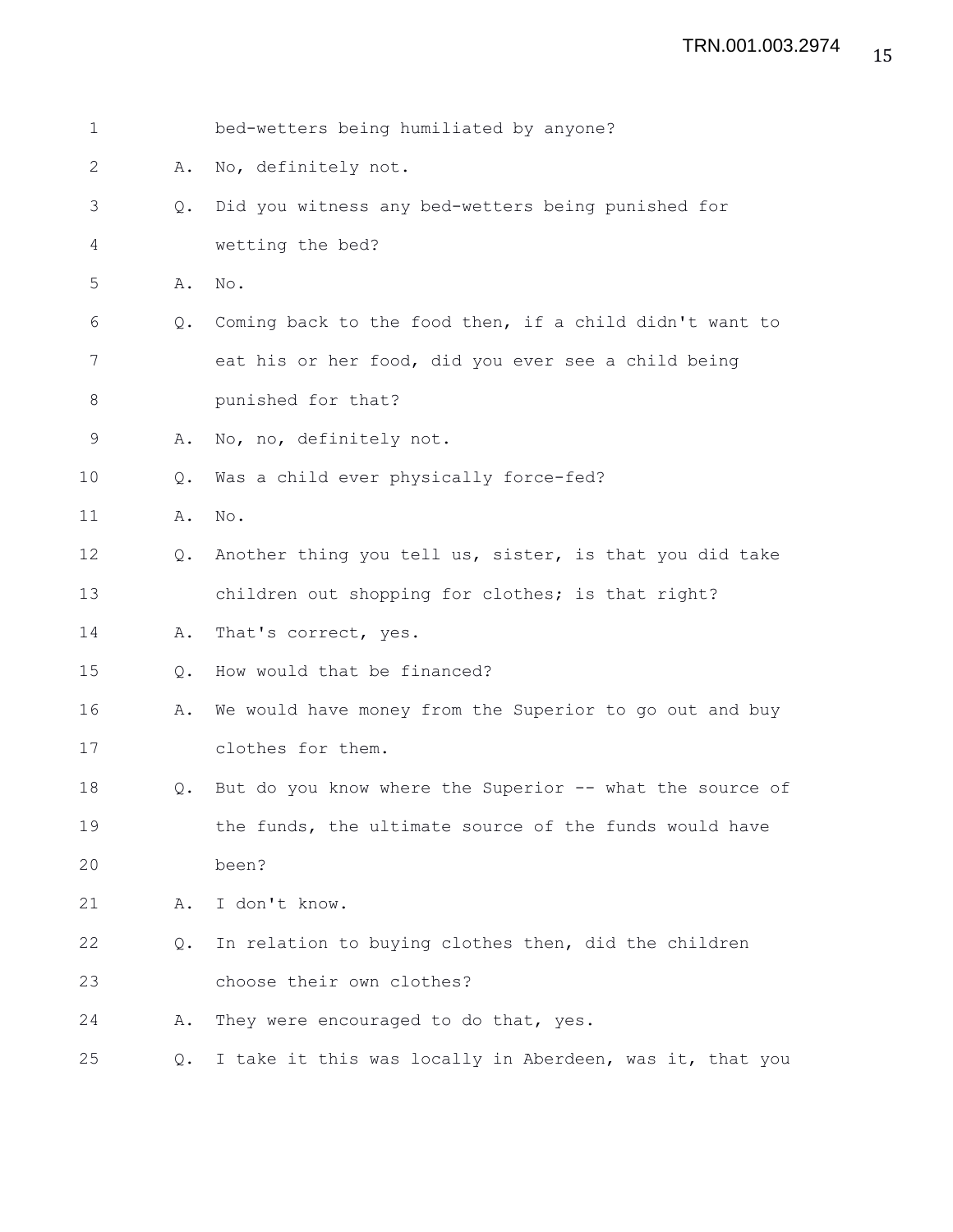| $\mathbf 1$ |               | went?                                                    |
|-------------|---------------|----------------------------------------------------------|
| 2           | Α.            | Yes.                                                     |
| 3           | $Q_{\bullet}$ | So far as leisure was concerned, I think you tell us     |
| 4           |               | that children were given pocket money in your time;      |
| 5           |               | is that right?                                           |
| 6           | Α.            | Yes.                                                     |
| 7           | Q.            | Did you yourself do that?                                |
| 8           |               | A. Yes.                                                  |
| 9           | Q.            | You also talk about children going on holidays to        |
| 10          |               | Tombae, I think; is that correct?                        |
| 11          | Α.            | Yes.                                                     |
| 12          | Q.            | Did you go with the children?                            |
| 13          | Α.            | Yes.                                                     |
| 14          | $Q_{\bullet}$ | Would you go with other groups or would it just be your  |
| 15          |               | own group?                                               |
| 16          | Α.            | No, there was maybe two groups there.                    |
| 17          | Q.            | Were there particular activities that the children would |
| 18          |               | engage in when they were in Tombae?                      |
| 19          | Α.            | They liked to go for long walks maybe and taking picnics |
| 20          |               | out and going to the shops, which weren't too far away.  |
| 21          | Q.            | One thing you tell us, sister, is that so far as         |
| 22          |               | schooling was concerned, you yourself would attend       |
| 23          |               | parents evenings for the children in your group; is that |
| 24          |               | correct?                                                 |
|             |               |                                                          |

25 A. Yes.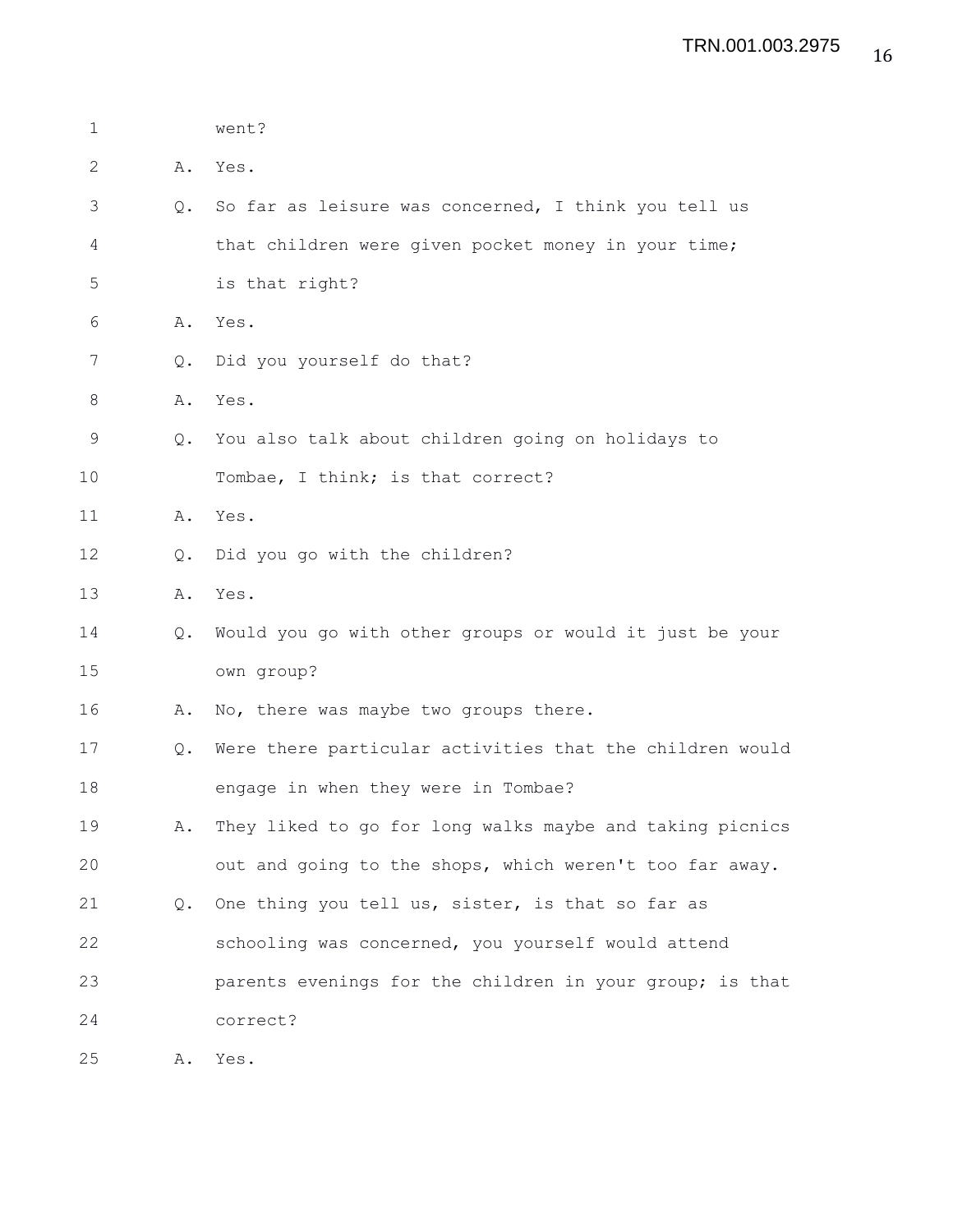| $\mathbf 1$ |               | Q. Was that something you did throughout your whole time |
|-------------|---------------|----------------------------------------------------------|
| 2           |               | when you were in Aberdeen?                               |
| 3           | Α.            | Yes.                                                     |
| 4           | $Q_{\bullet}$ | Do you know if that had happened before your time?       |
| 5           | Α.            | I couldn't tell you. I don't know.                       |
| 6           | Q.            | Just more generally, do you know what the regime was     |
| 7           |               | like generally before you took over?                     |
| 8           | Α.            | No.                                                      |
| 9           | $Q_{\bullet}$ | So far as the information you were given then by the     |
| 10          |               | staff when you got there, was that information really to |
| 11          |               | do with the nature of the children and so on rather than |
| 12          |               | anything else?                                           |
| 13          | Α.            | That's correct, yes.                                     |
| 14          | $Q_{\bullet}$ | So far as Christmas and birthdays were concerned, were   |
| 15          |               | these events celebrated?                                 |
| 16          |               | A. Pardon?                                               |
| 17          | Q.            | Did you celebrate Christmas, for example, with the       |
| 18          |               | children?                                                |
| 19          | Α.            | Yes.                                                     |
| 20          | Q.            | Did they get presents?                                   |
| 21          | Α.            | They did, yes.                                           |
| 22          | Q.            | And birthdays, what about birthdays?                     |
| 23          | Α.            | The same for a birthday. If there were two or three      |
| 24          |               | birthdays in one week, they would have like a joint      |
| 25          |               | celebration, but each child would have their own present |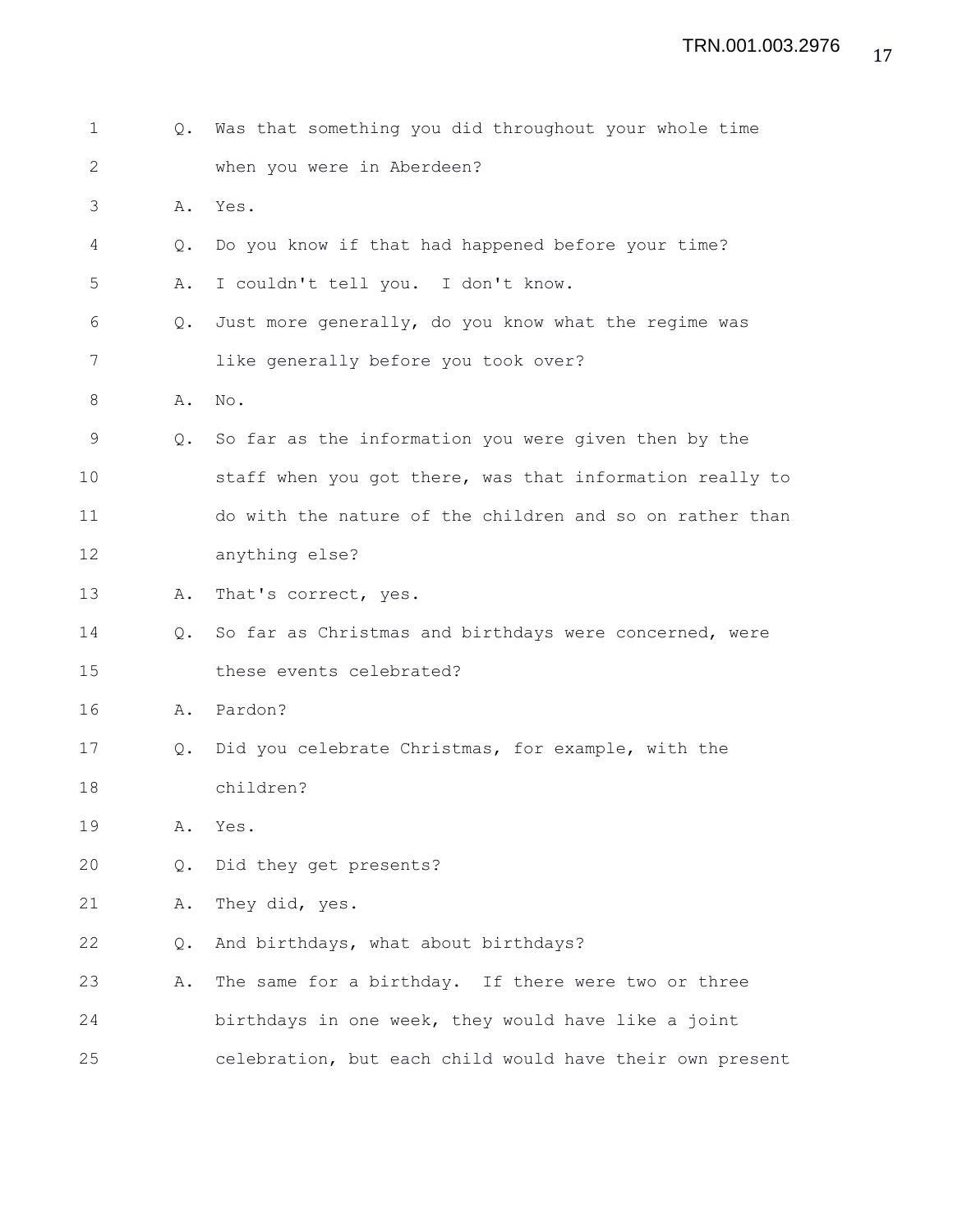| $\mathbf 1$ |               | and a card.                                              |
|-------------|---------------|----------------------------------------------------------|
| 2           | $Q_{\bullet}$ | How would you, as the person in charge of the group,     |
| 3           |               | know when a child's birthday was due?                    |
| 4           | Α.            | We had the dates down.                                   |
| 5           | Q.            | Where did you have the dates?                            |
| 6           | Α.            | We would have them written down on maybe a book, you     |
| 7           |               | know.                                                    |
| 8           | $\circ$ .     | So there might have been some sort of book then that     |
| 9           |               | kept that sort of information?                           |
| 10          |               | A. Yes.                                                  |
| 11          | $Q_{\bullet}$ | I take it that'd be useful because otherwise it would be |
| 12          |               | quite difficult to remember a child's birthday; is that  |
| 13          |               | right?                                                   |
| 14          | Α.            | Yes.                                                     |
| 15          | $Q_{\bullet}$ | So far as chores are concerned, sister, again you tell   |
| 16          |               | us in your statement that the children would do some     |
| 17          |               | jobs around the house.                                   |
| 18          | Α.            | $Mm-hm$ .                                                |
| 19          |               | Q. Can you give me some understanding as to what sort of |
| 20          |               | jobs they would do?                                      |
| 21          | Α.            | Yes, that was mostly maybe resetting -- setting the      |
| 22          |               | tables after a meal and maybe helping to dry up a few    |
| 23          |               | dishes.                                                  |
| 24          | Q.            | What about cleaning jobs? Would the children do any      |
| 25          |               | cleaning jobs?                                           |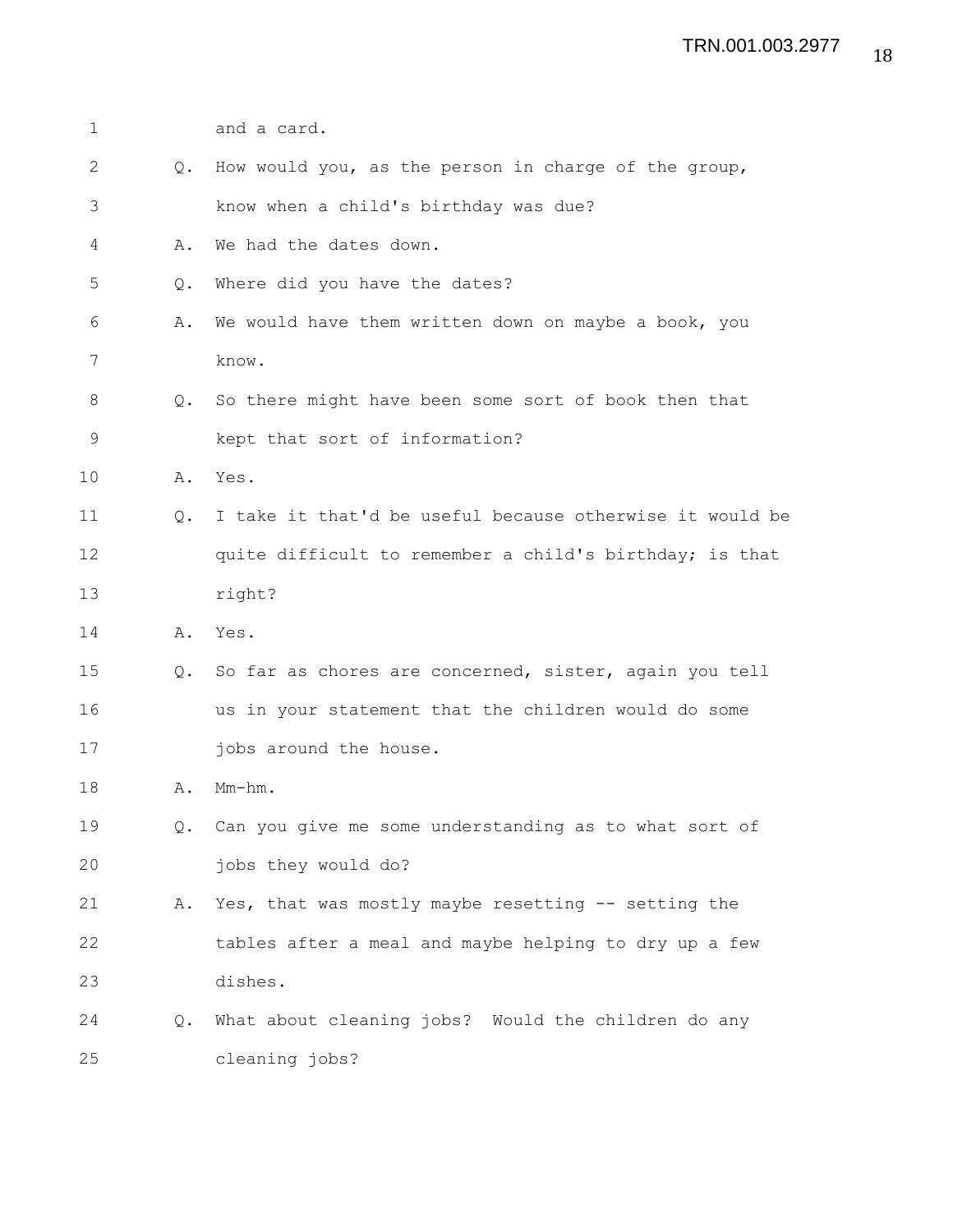1 A. No, no.

| $\mathbf{2}$ |               | Q. Can I ask you about the involvement of social workers |
|--------------|---------------|----------------------------------------------------------|
| 3            |               | with the children in your group? Did social workers      |
| 4            |               | come to visit the children?                              |
| 5            | Α.            | I can't really remember that.                            |
| 6            | Q.            | I think, at the time of your statement, you thought that |
| 7            |               | social workers would pop in from time to time.           |
| 8            | Α.            | I'm sure they did in those days, you know.               |
| 9            | Q.            | But you don't really remember that happening?            |
| 10           | Α.            | No, no.                                                  |
| 11           | $Q_{\bullet}$ | So do you remember then what your own involvement with   |
| 12           |               | the social workers was?                                  |
| 13           | Α.            | Well, if they were having meetings then I would be       |
| 14           |               | sitting in on the meeting and the social worker would    |
| 15           |               | chair it.                                                |
| 16           | $Q_{\bullet}$ | Is that a meeting that might be reviewing the child's    |
| 17           |               | progress?                                                |
| 18           | Α.            | Yes.                                                     |
| 19           | Q.            | Do you remember if such meetings took place?             |
| 20           | Α.            | Not really, no.                                          |
| 21           | Q.            | Can I ask you then a little bit, sister, about           |
| 22           |               | discipline. When you got to Aberdeen, were you given     |
| 23           |               | any guidance as to how the children there would be       |
| 24           |               | disciplined?                                             |
| 25           | Α.            | No.                                                      |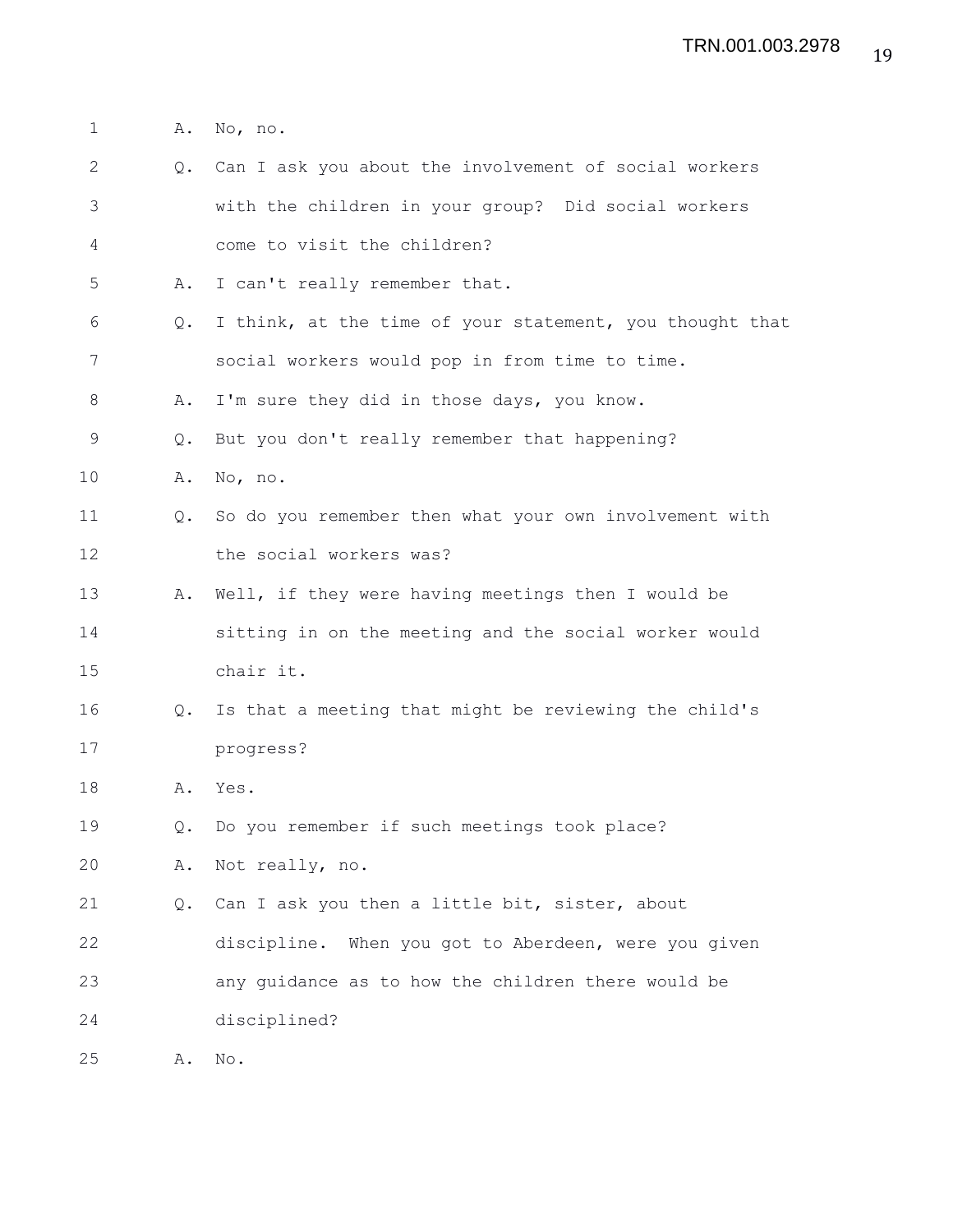| $\mathbf 1$  | Q. | Were there any written policies or guidance that would  |
|--------------|----|---------------------------------------------------------|
| $\mathbf{2}$ |    | help you on that?                                       |
| 3            | Α. | $\mathop{\rm No}\nolimits$ .                            |
| 4            | Q. | In your previous places where you dealt with children,  |
| 5            |    | had you been provided with quidance as to how children  |
| 6            |    | might be disciplined?                                   |
| 7            | Α. | No.                                                     |
| 8            | Q. | How well-behaved were the children in your group?       |
| 9            | Α. | Well, like all children, they would have a squabble now |
| 10           |    | and again or, you know, they'd have a disagreement and  |
| 11           |    | it was dealt with then by the -- if I wasn't there, the |
| 12           |    | staff would supervise that situation.                   |
| 13           | Q. | Do you know how the staff dealt with it?                |
| 14           | Α. | I think they would just separate them and talk to them, |
| 15           |    | you know -- well, maybe give them something to do to    |
| 16           |    | distract what they were getting up to.                  |
| 17           | Q. | If you look at matters such as, say, for example,       |
| 18           |    | depriving a child of something, was that something that |
| 19           |    | happened as a punishment?                               |
| 20           | Α. | As a punishment -- maybe they would be stopped from     |
| 21           |    | watching television or going -- if they were going out  |
| 22           |    | to one of the  Cubs or Scouts or something like that.   |
| 23           | Q. | So that could happen?                                   |
| 24           | Α. | Yes.                                                    |
| 25           |    | Did you give the staff any guidance or<br>LADY SMITH:   |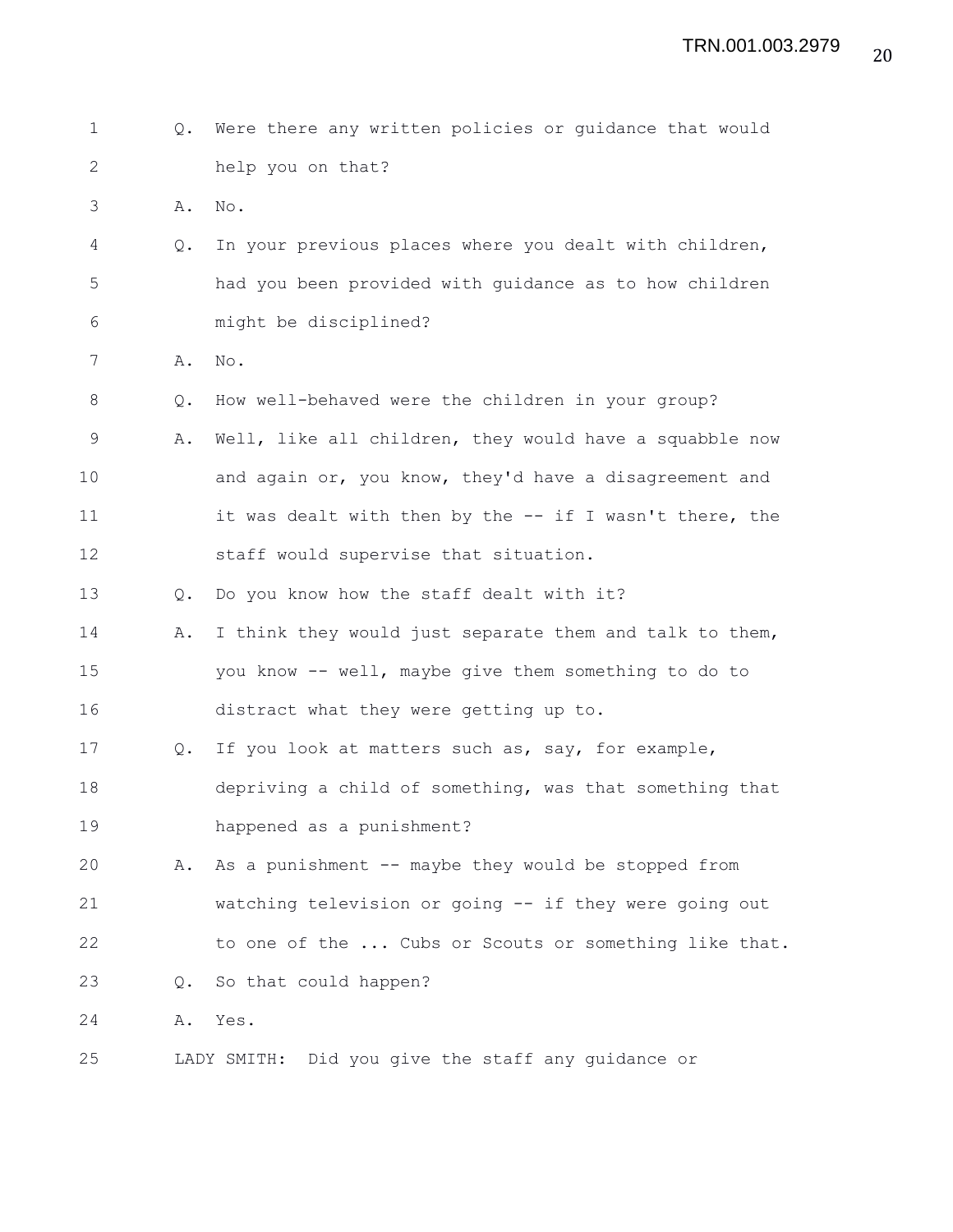| $\mathbf 1$  |               | instructions as to what they should do to discipline the    |
|--------------|---------------|-------------------------------------------------------------|
| $\mathbf{2}$ |               | children when it was required?                              |
| 3            | Α.            | No.                                                         |
| 4            |               | LADY SMITH: Why not?                                        |
| 5            | Α.            | Well, it didn't really occur, you know. I mean, to be       |
| 6            |               | honest, the children weren't that bad that I had in my      |
| 7            |               | group.                                                      |
| 8            |               | LADY SMITH: But you wouldn't always be there when the staff |
| $\mathsf 9$  |               | were with them.                                             |
| 10           | Α.            | Pardon?                                                     |
| 11           |               | LADY SMITH: You wouldn't always be there when the staff     |
| 12           |               | were with the children.                                     |
| 13           | Α.            | No, but if anything happened while I wasn't there, then     |
| 14           |               | the staff would say to me what happened, you know, and      |
| 15           |               | how they dealt with it.                                     |
| 16           |               | MR MacAULAY: Was there any corporal punishment?             |
| 17           | Α.            | $\mathrm{No}$ .                                             |
| 18           | $Q_{\bullet}$ | So do I take it that you could control your group --        |
| 19           | Α.            | Yes.                                                        |
| 20           | Q.            | -- by the means that you've just been describing to us;     |
| 21           |               | is that correct?                                            |
| 22           | Α.            | Yes.                                                        |
| 23           | Q.            | Would you then describe the group in your experience,       |
| 24           |               | your recollection of the group, as being a well-behaved     |
| 25           |               | group of children?                                          |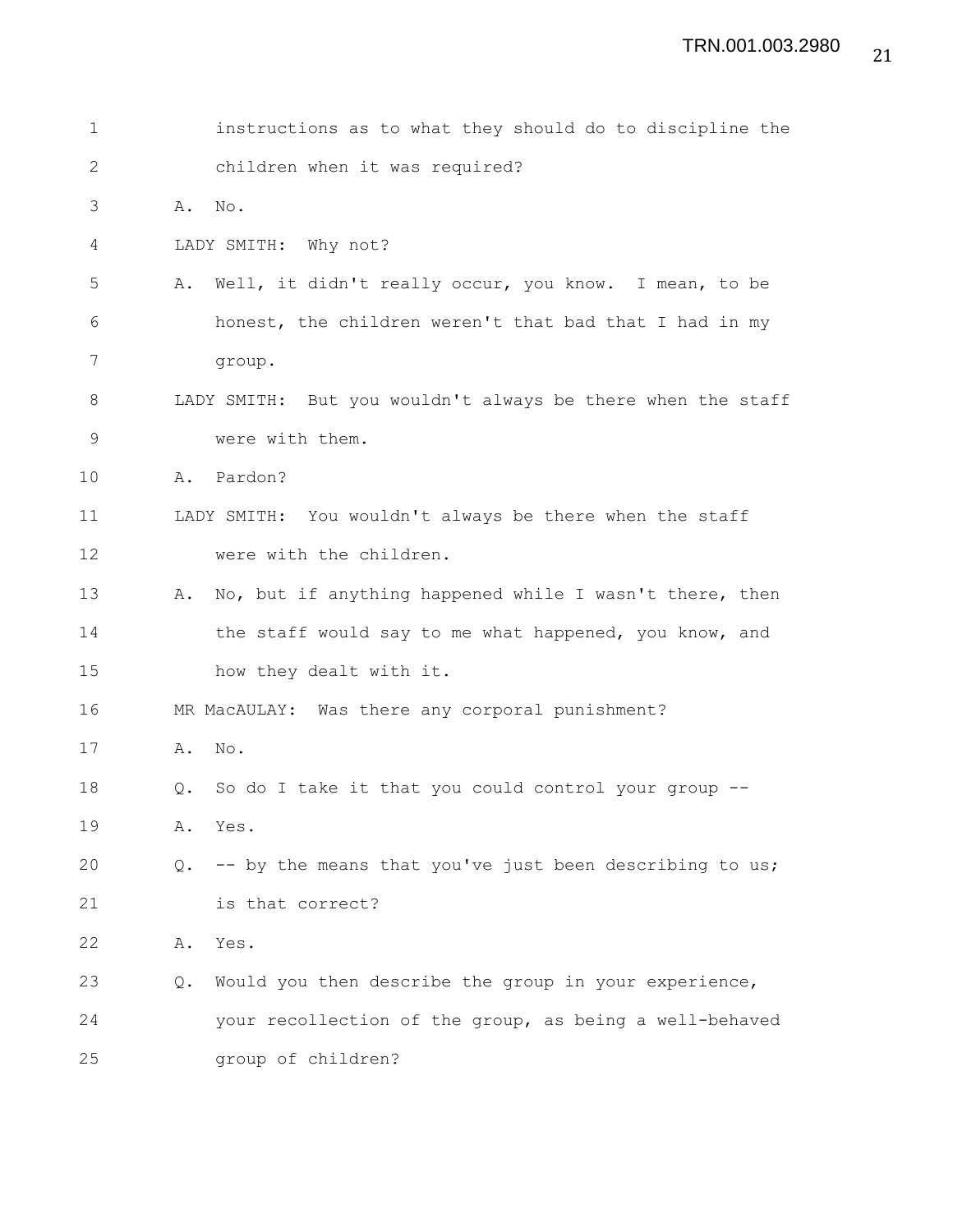| $\mathbf 1$  | Α.            | Yes, they were normal, you know, like any other          |
|--------------|---------------|----------------------------------------------------------|
| $\mathbf{2}$ |               | children. They just seemed to be a happy group, most of  |
| 3            |               | the time.                                                |
| 4            | Q.            | You do tell us, sister, about one incident when a child, |
| 5            |               | I think a boy, punched you in the face.                  |
| 6            | Α.            | That's correct, yes.                                     |
| 7            | Q.            | Can you tell me about that?                              |
| 8            | Α.            | To be honest, I can't remember what the incident was     |
| $\mathsf 9$  |               | about. I can't remember what my relationship with the    |
| 10           |               | child was at that time. It seemed to just blow over.     |
| 11           |               | I did tell the Superior.                                 |
| 12           | $Q_{\bullet}$ | That looks like quite a serious matter for a child to do |
| 13           |               | that. Was the child punished?                            |
| 14           | Α.            | I think maybe the Superior spoke to him, but I can't     |
| 15           |               | remember anything else.                                  |
| 16           | $Q_{\bullet}$ | And you can't remember what the background to the        |
| 17           |               | incident was?                                            |
| 18           | Α.            | No.                                                      |
| 19           | $Q_{\bullet}$ | Did children leave your group during the three years or  |
| 20           |               | so that you were in Aberdeen?                            |
| 21           | Α.            | Not to my recollection, no.                              |
| 22           | $Q_{\bullet}$ | So even the older children that were in the group when   |
| 23           |               | you got there, were they still there?                    |
| 24           | Α.            | They were still there, yes.                              |
| 25           | Q.            | So you can't help me then, can you, in relation to how   |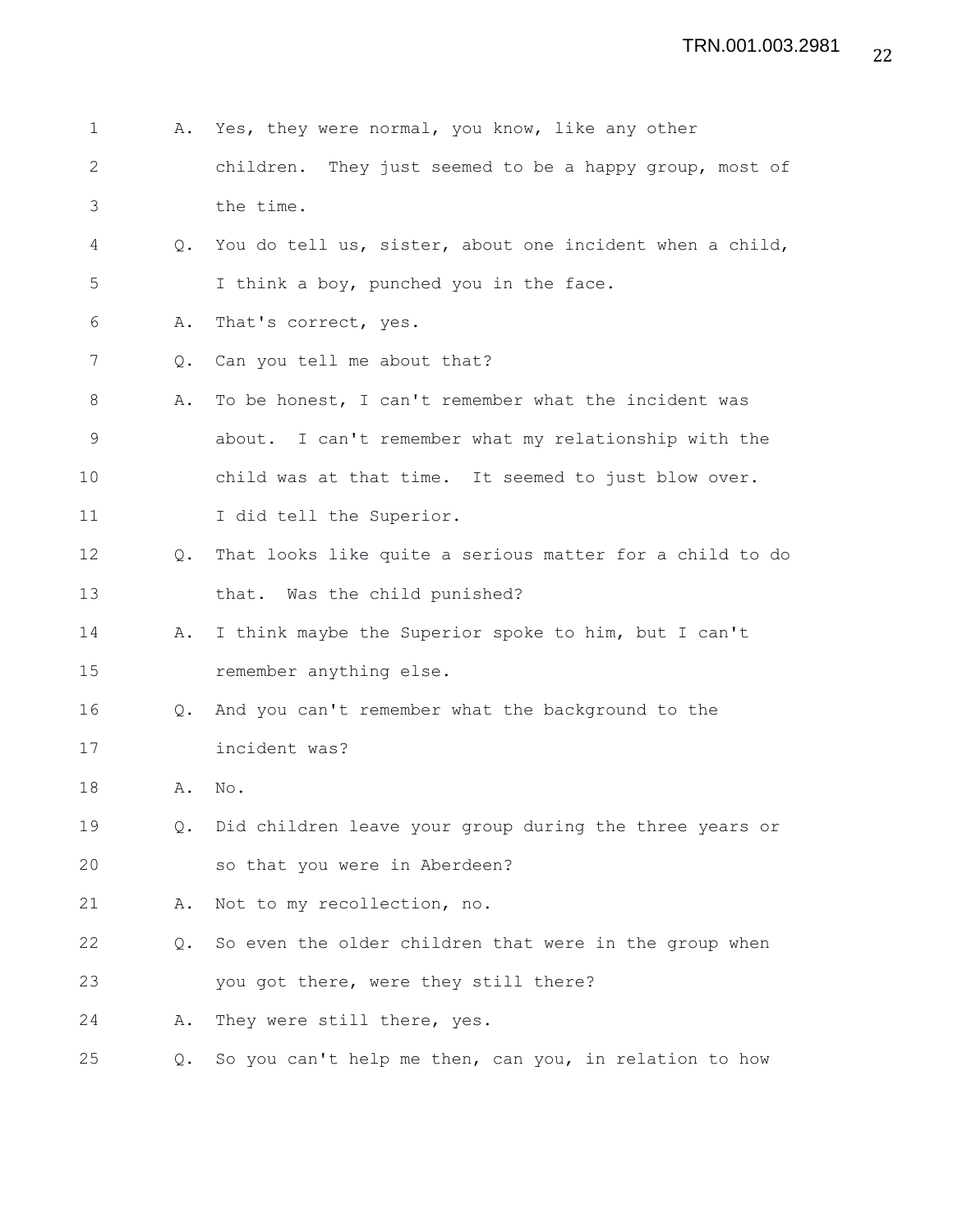| 1  |               | the discharge of a child might be managed because you          |
|----|---------------|----------------------------------------------------------------|
| 2  |               | had no experience of that?                                     |
| 3  | Α.            | No.                                                            |
| 4  | Q.            | Sister, when you gave your statement to the inquiry            |
| 5  |               | team, a number of allegations were put to you in               |
| 6  |               | connection with other people in relation to practices          |
| 7  |               | that it was being alleged had been happening in                |
| 8  |               | Aberdeen. Do you remember that being the case, that            |
| 9  |               | being put to you?                                              |
| 10 | Α.            | Yes.                                                           |
| 11 | Q.            | You deal with these in paragraphs 60 through to 76 of          |
| 12 |               | your statement. In particular, you'll know that                |
| 13 |               | a number of sisters against whom allegations were being        |
| 14 |               | made were being identified, but really in the main they        |
| 15 |               | had left before your arrival; is that correct?                 |
| 16 | Α.            | Yes.                                                           |
| 17 | $Q_{\bullet}$ | <b>LTX</b><br>So for example, Sister <b>FB</b> , Sister<br>and |
| 18 |               | <b>FAF</b><br>Sister<br>they were not there?                   |
| 19 | Α.            | They weren't there in my time, no.                             |
| 20 | Q.            | One of the sisters who was there was                           |
| 21 |               | LDX<br><b>LDX</b><br>or Sister<br>Sister<br>because            |
| 22 |               | you've already mentioned that she had one of the groups.       |
| 23 | Α.            | She did.                                                       |
| 24 | Q.            | Again, there have been allegations made against her and        |
| 25 |               | I think these were mentioned to you when you gave your         |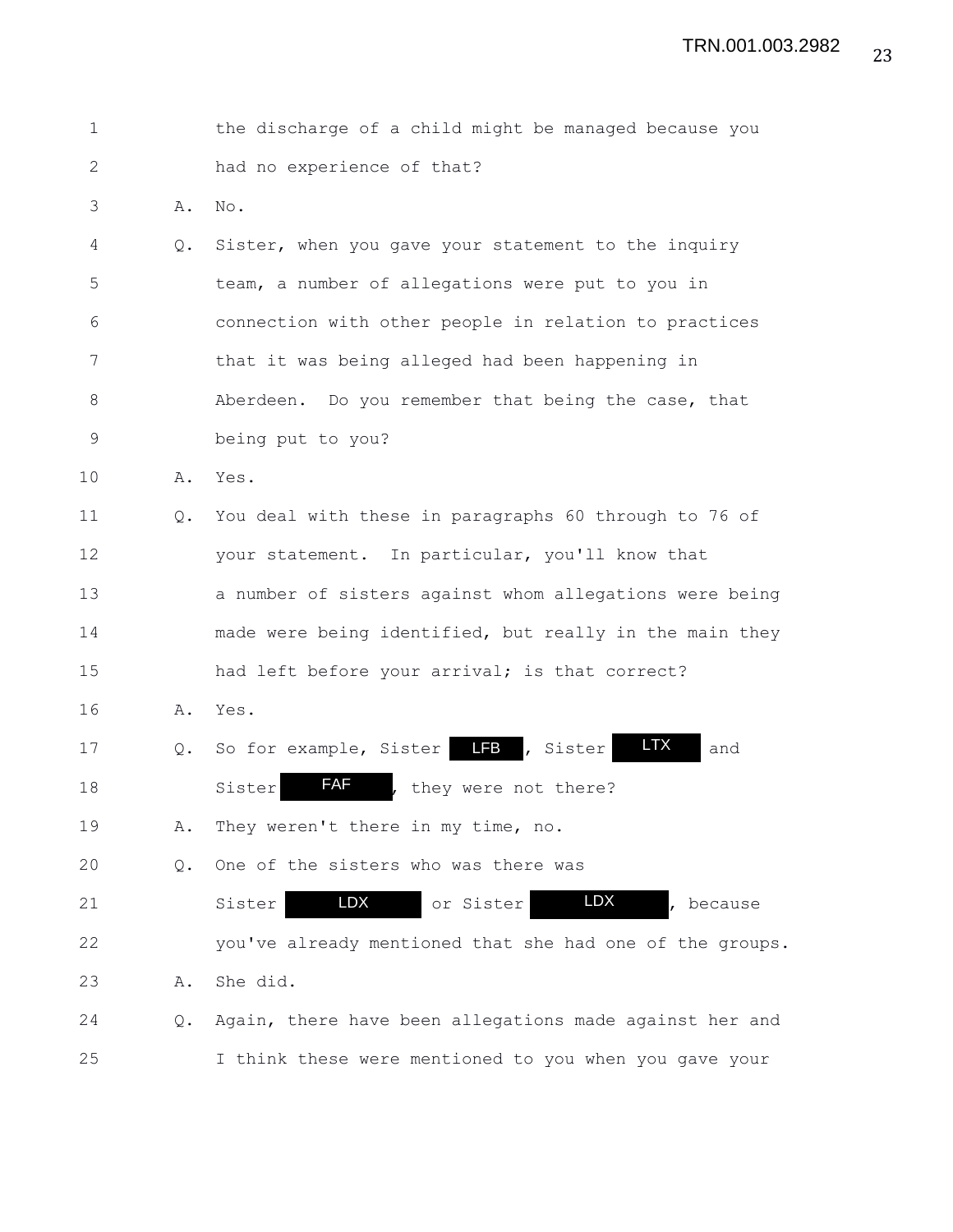1 statement.

2 A. Yes.

- 3 Q. Can I ask you this, sister: what interaction was there 4 between your group and her group? Because you told us 5 you were on the third floor and she was on the second 6 floor; so what was the --
- 7 A. No, she was in the bungalow --
- 8 Q. She was in the bungalow, quite right.
- 9 A. -- and there was no interaction.
- 10 Q. So can I just understand that then? Did the children in 11 the bungalow not mix with the children in your group?
- 12 A. No, they didn't seem to, no.
- 13 Q. Was her group made up in a similar sort of way to your 14 own, namely a range of children?
- 15 A. Yes. Can I just say that, in those days, we used to 16 have to get permission if we were going into another 17 sister's employment. So for that reason, I don't know 18 anything about that group.
- 19 Q. And when you talk about employment, just to be clear, 20 you're talking about --
- 21 A. The groups.
- 22 Q. The groups?

23 A. Yes.

24 LADY SMITH: Who would you get that permission from?

25 A. The Superior.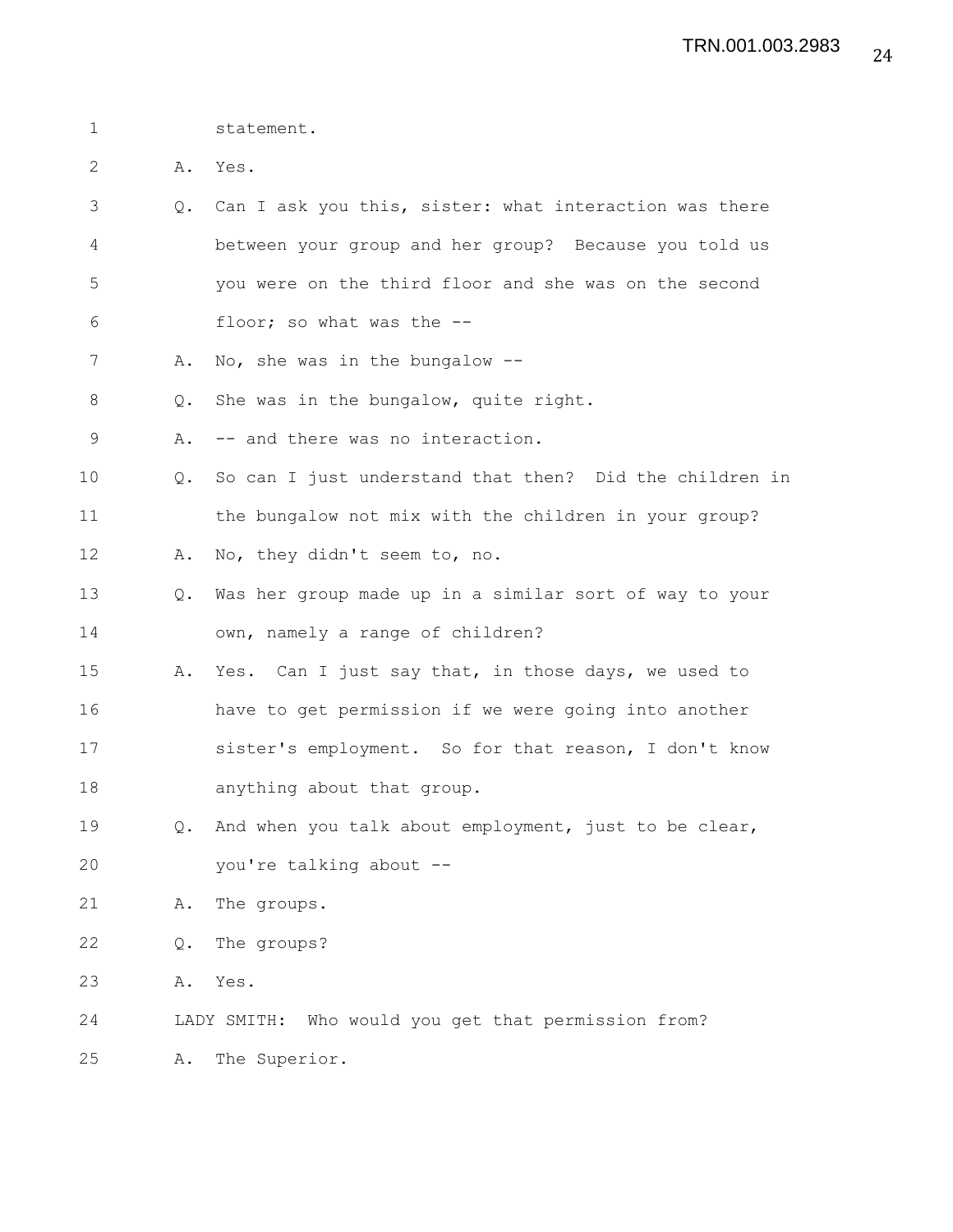1 LADY SMITH: Why? Why was this necessary? 2 A. That was the practice in those days. 3 MR MacAULAY: Just to be clear then, from what you're 4 saying, sister -- and you can correct me if I'm wrong -- 5 you did not know what might have been happening in 6 another group? 7 A. No. The one underneath mine, there was interaction 8 there and maybe on a Saturday I would go down because 9 the children were getting ready to go out and the two 10 **groups would maybe be going out together with staff, you** 11 know. 12 Q. So there was some interaction? 13 A. Yes. 14 Q. But so far as Sister **LDX** 's group was 15 concerned, there was nothing? 16 A. No. 17 Q. Would the sisters, though, when you got together, 18 discuss amongst yourselves the different children and 19 what they might be up to and so on? 20 A. I can't remember that. 21 Q. In any event, as I think was put to you when you gave 22 your statement, sister, a number of practices such as 23 humiliating bed-wetting practices, hitting children, 24 kicking and punching children, putting children into 25 isolation and force-feeding were mentioned to you. Do LDX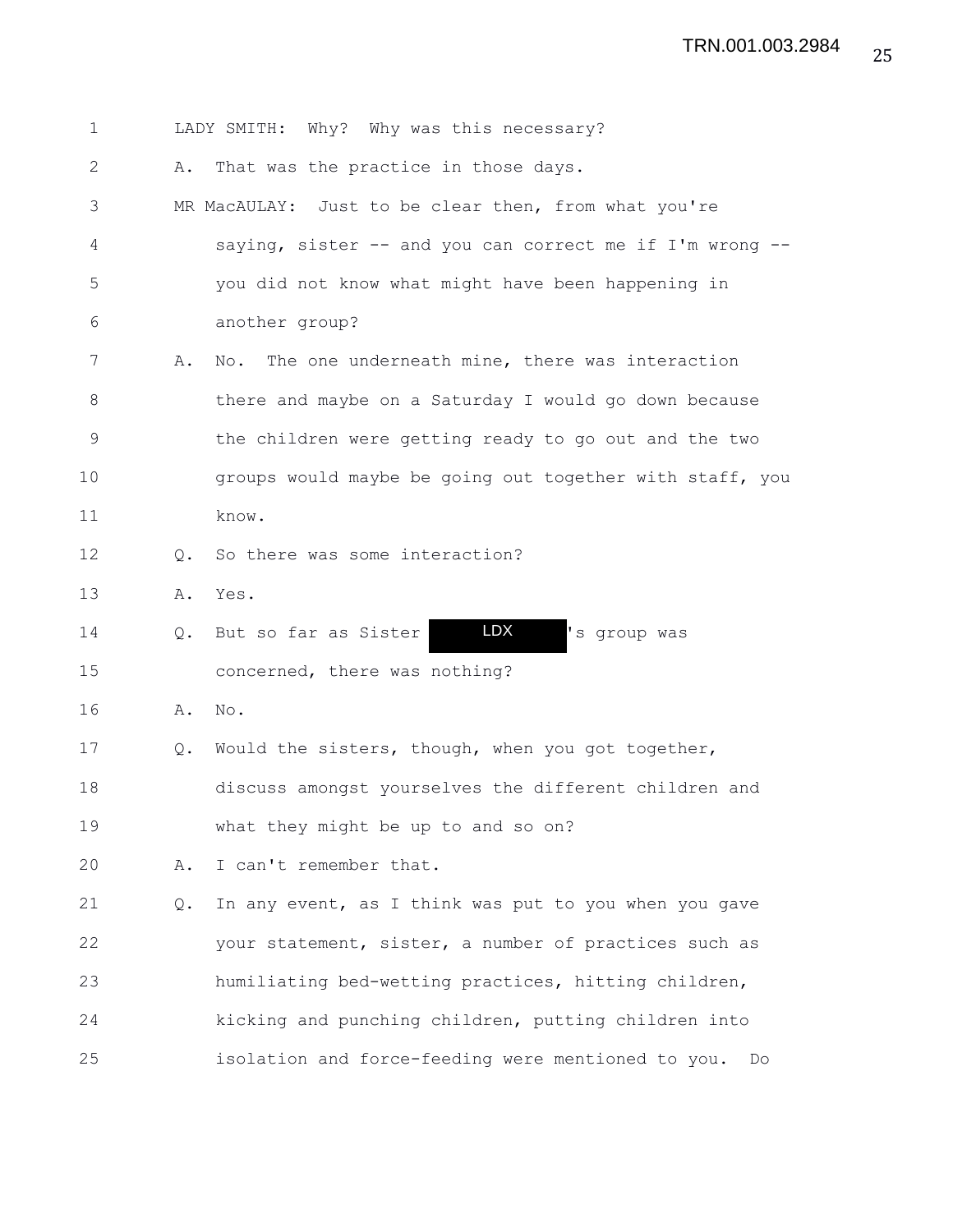| 1           |    | I take it from what you've said that so far as you're   |
|-------------|----|---------------------------------------------------------|
| 2           |    | concerned, these were not practices that you had any    |
| 3           |    | knowledge of?                                           |
| 4           | Α. | No.                                                     |
| 5           | Q. | Would you agree, though, if these practices were taking |
| 6           |    | place that they would constitute abuse?                 |
| 7           | Α. | If they were going on, yes. Yes.                        |
| 8           | Q. | I'm talking about at the time. You'd look upon that as  |
| $\mathsf 9$ |    | being abuse of a child at the time, in the 1970s?       |
| 10          | Α. | Yes.                                                    |
| 11          | Q. | Going back to records, sister, you said in your         |
| 12          |    | statement at paragraph 78 that there may have been      |
| 13          |    | a logbook where the children's activities were being    |
| 14          |    | recorded, but I think my understanding of your evidence |
| 15          |    | is that you really have no recollection of any such     |
| 16          |    | record.                                                 |
| 17          | Α. | No.                                                     |
| 18          | Q. | If we look at what you say in paragraph 83 of your      |
| 19          |    | statement -- perhaps I can take you to that -- what you |
| 20          |    | say there is:                                           |
| 21          |    | "I have been asked whether I am able to assist the      |
| 22          |    | inquiry in relation to why allegations of abuse or      |
| 23          |    | mistreatment in Nazareth House Aberdeen have been made  |
| 24          |    | when my position is that I wasn't aware of anything of  |
| 25          |    | that nature during my time there."                      |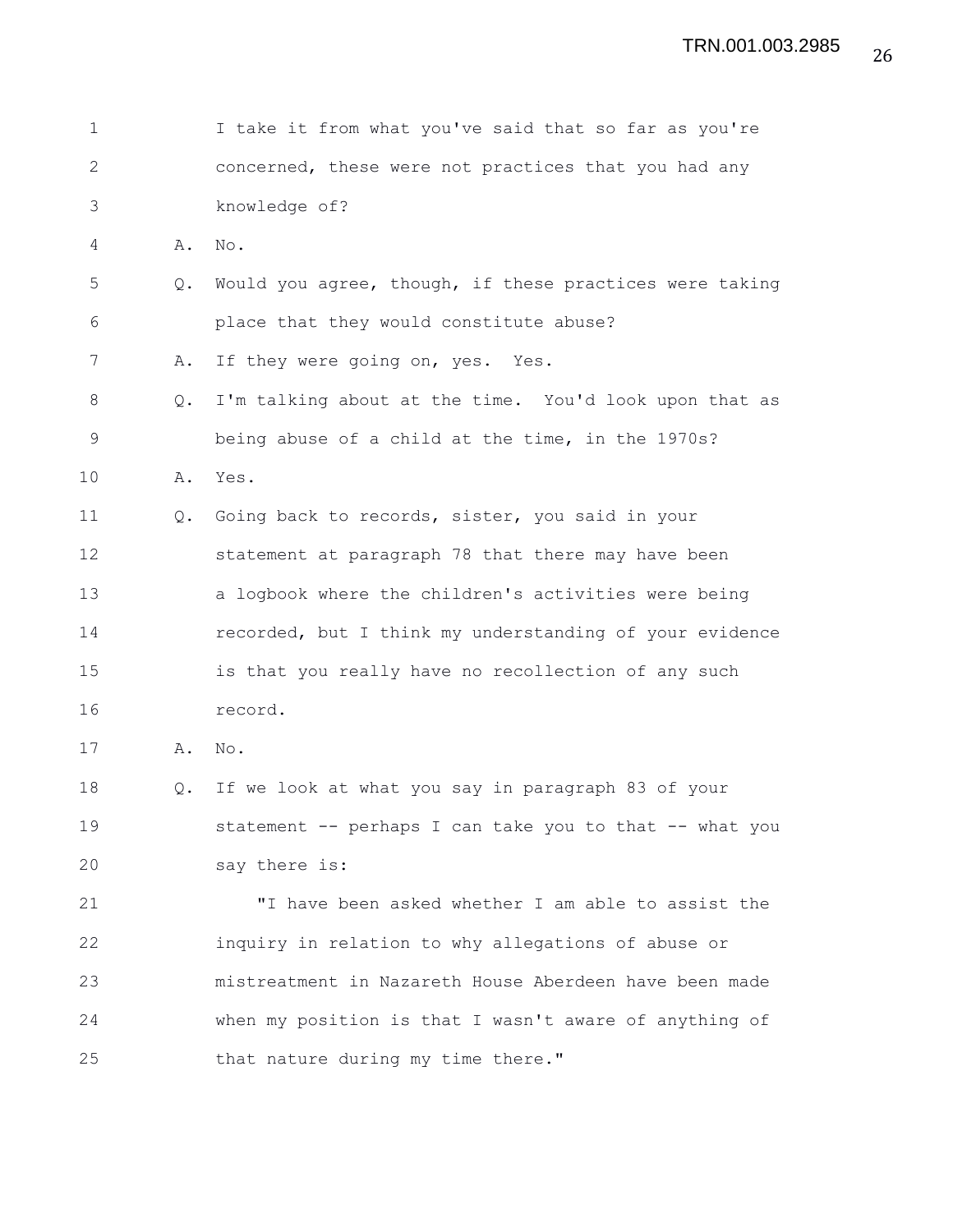| 1            |    | You go on to say:                                       |
|--------------|----|---------------------------------------------------------|
| $\mathbf{2}$ |    | "No, I don't know."                                     |
| 3            |    | And that's your position, is it?                        |
| 4            | Α. | Yes.                                                    |
| 5            | Q. | Can I ask you about this next point that you make, and  |
| 6            |    | that is:                                                |
| 7            |    | "The only thing I would say is that maybe if            |
| $8\,$        |    | a sister had been there for a number of years and the   |
| 9            |    | children had got used to her, when she got changed, the |
| 10           |    | children maybe resented another sister taking her place |
| 11           |    | and might have rebelled against that."                  |
| 12           |    | Let's take your own position, sister. Did you have      |
| 13           |    | any impression that the children resented you?          |
| 14           | Α. | No, not really, no.                                     |
| 15           | Q. | But it does seem to be the case from the evidence that  |
| 16           |    | someone in the position of a housemother might be in    |
| 17           |    | a position for a period of time and then be moved       |
| 18           |    | elsewhere, and I think you've told us you were moved    |
| 19           |    | because you were told to go.                            |
| 20           | Α. | $Mm-hm$ .                                               |
| 21           | Q. | Looking at that in hindsight, do you think that was     |
| 22           |    | a good practice, particularly if children had built up  |
| 23           |    | a relationship with a particular housemother?           |
| 24           | Α. | I think it was hard on the children.                    |
| 25           | Q. | But do you know why that was the practice?              |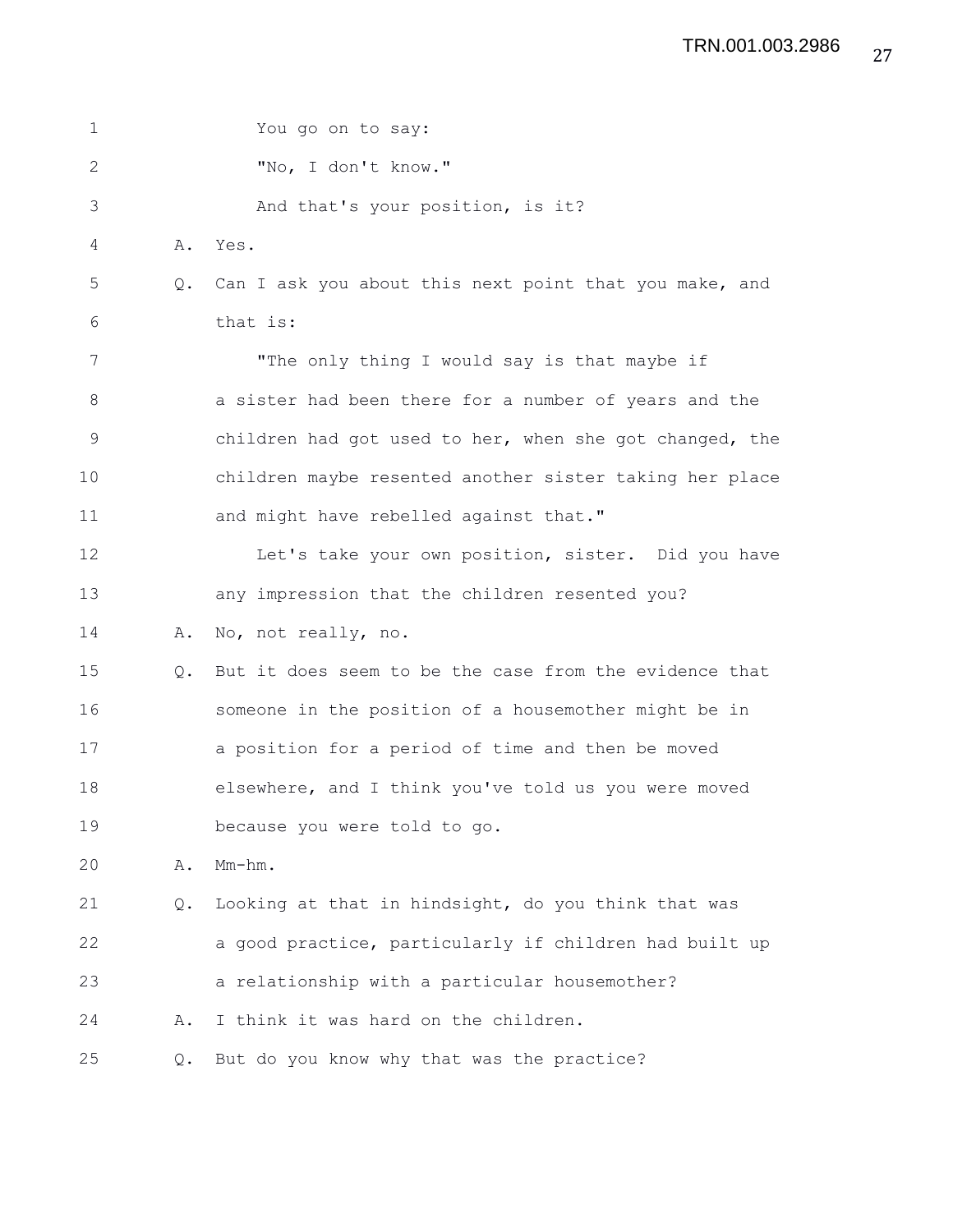| $\mathbf 1$   | Α.            | No, we just accepted it.                                 |
|---------------|---------------|----------------------------------------------------------|
| 2             | $Q_{\bullet}$ | I understand you accepted it. Do you know why it was     |
| 3             |               | the practice? What was the thinking behind having        |
| 4             |               | a sister in a particular place in charge of children for |
| 5             |               | a period of time and then moving that sister possibly to |
| 6             |               | be in charge of another group of children in a different |
| 7             |               | place? What was the reasoning behind that?               |
| 8             | Α.            | I don't know the reason.                                 |
| $\mathcal{G}$ | $\circ$ .     | The other thing you say at paragraph 85, sister, is you  |
| 10            |               | think:                                                   |
| 11            |               | "I think a lot of them are jumping on the bandwagon      |
| 12            |               | and looking for compensation because I don't think all   |
| 13            |               | of it was true."                                         |
| 14            |               | Do you see that?                                         |
| 15            |               | A. I do, yes.                                            |
| 16            | $Q_{\bullet}$ | Can you elaborate upon that for me? Why do you think     |
| 17            |               | that?                                                    |
| 18            |               | A. Well, I think, you know, having to leave their own    |
| 19            |               | homes, blood is thicker than water, and no matter what   |
| 20            |               | the home was like or the parents were like, maybe they   |
| 21            |               | resented the sisters taking them into care, you know.    |
| 22            |               | I think that's really what I meant.                      |
| 23            | Q.            | That's what you meant?                                   |
| 24            | Α.            | Yes.                                                     |
| 25            | Q.            | I think you're saying, though, that so far as you know,  |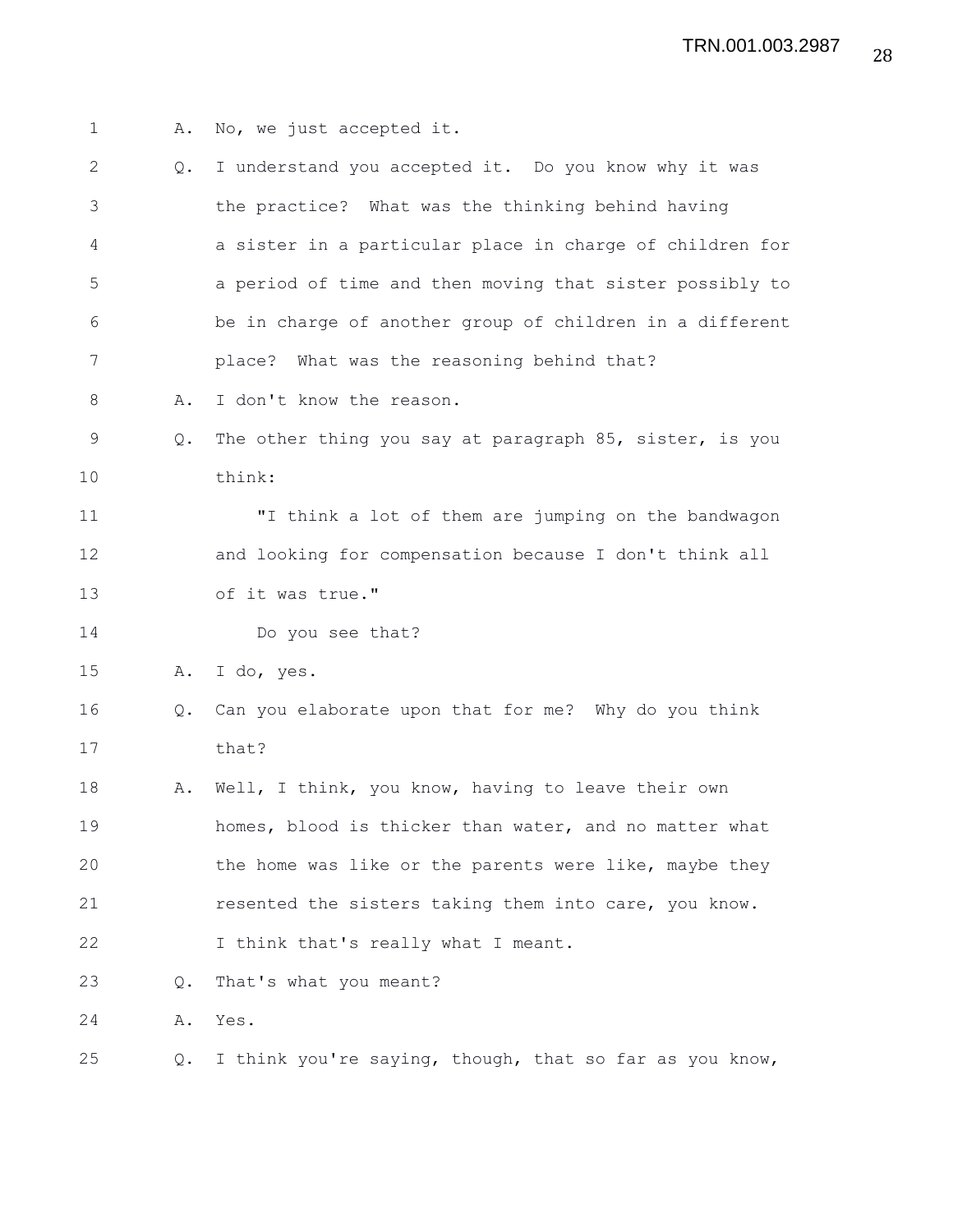| $\mathbf{1}$  | the sisters provided a happy environment for the          |
|---------------|-----------------------------------------------------------|
| $\mathcal{L}$ | children?                                                 |
| 3             | A. Yes.                                                   |
| 4             | LADY SMITH: Sister, you say you think they're looking for |
| 5             | compensation. I wonder if you appreciate that I have no   |
| 6             | power in a public inquiry such as this to award anybody   |
| 7             | any compensation. So coming to the inquiry does not       |
| 8             | secure compensation for people. Do you appreciate that?   |
| 9             | A. Yes.                                                   |
| 10            | LADY SMITH: So do you really think that the reason people |
| 11            | would come to the inquiry to talk about their             |
| 12            | experiences and explain how, in their view, in their      |

13 perception, they were abused can be explained by

14 a desire to get compensation?

15 A. I don't know the reason why.

16 LADY SMITH: No, but it doesn't really follow that they

17 would do that because they're looking for money, would 18 it?

19 A. Well, I think it depends on the situation.

20 LADY SMITH: But I can't give them that.

21 A. Because, you know, they get together, they know each 22 other, they've been in touch with each other and they're 23 talking, and they may have a resentment against the 24 sisters.

25 LADY SMITH: Mr MacAulay.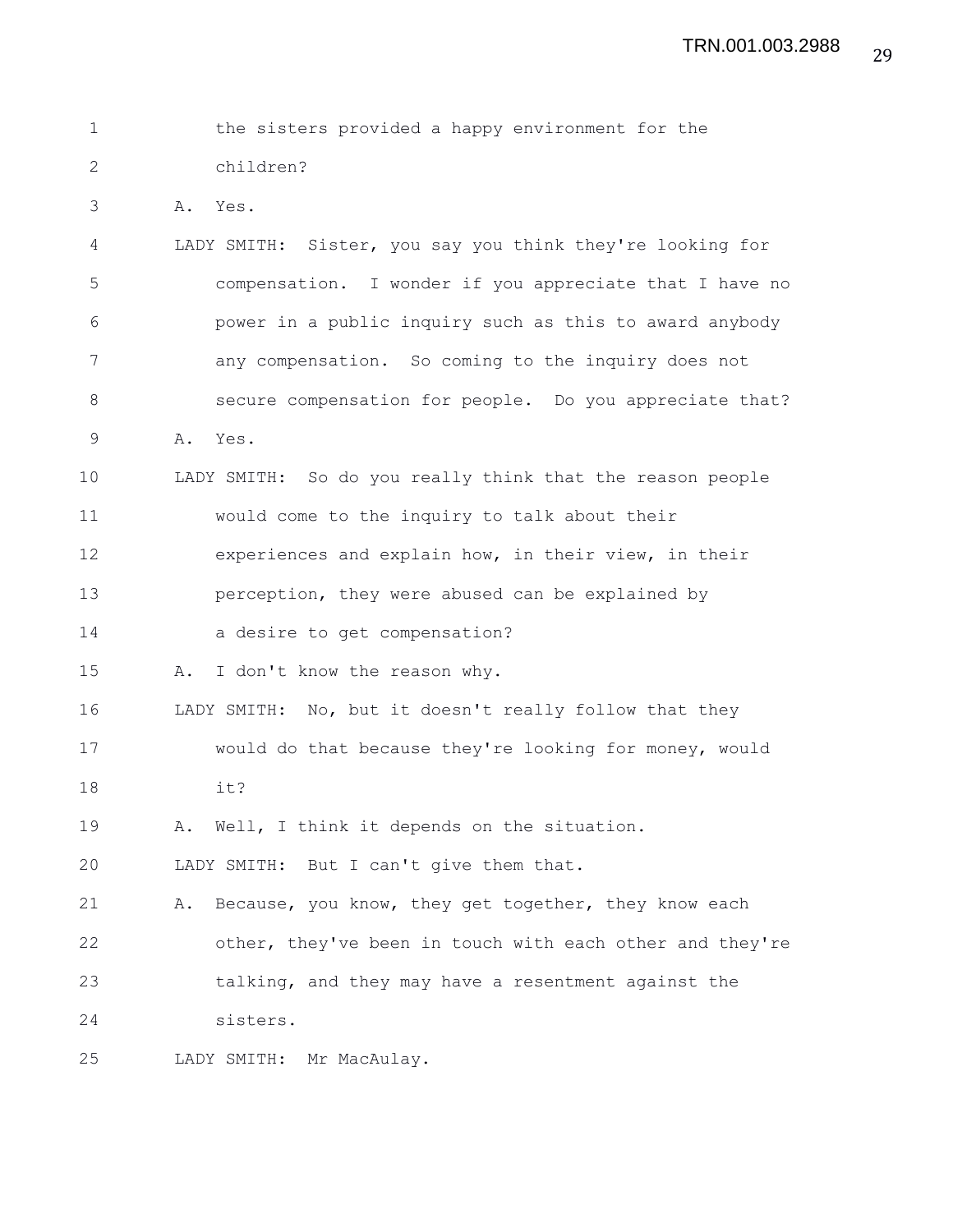| $\mathbf 1$  |               | MR MacAULAY: Just looking at that sentence, sister, the way |
|--------------|---------------|-------------------------------------------------------------|
| $\mathbf{2}$ |               | this is expressed is:                                       |
| 3            |               | "Because I don't think all of it was true."                 |
| 4            |               | What I want to ask you is this: do you accept that          |
| 5            |               | some of the allegations may have been true?                 |
| 6            | Α.            | They may have been, yes, but I never came across it.        |
| 7            | Q.            | The final thing, sister, I have been asked to ask you is    |
| 8            |               | this: have any of the children that you have looked         |
| $\mathsf 9$  |               | after kept in touch with you?                               |
| 10           | Α.            | There's one boy, yes.                                       |
| 11           | $Q_{\bullet}$ | The other question is: have you been invited to weddings    |
| 12           |               | or any such occasions by former residents?                  |
| 13           | Α.            | Have I been?                                                |
| 14           | Q.            | Have you been invited to weddings or any such occasions?    |
| 15           | Α.            | No.                                                         |
| 16           |               | MR MacAULAY: Very well, sister, thank you very much indeed. |
| 17           |               | Those are all the questions that I have for you.            |
| 18           |               | I think I have covered the questions I have been asked      |
| 19           |               | to put to you. Thank you.                                   |
| 20           |               | LADY SMITH: Can I confirm whether there are any outstanding |
| 21           |               | applications for questions? No.                             |
| 22           |               | Sister, that's all the questions there are for you          |
| 23           |               | in the hearing. It just remains for me to thank you for     |
| 24           |               | engaging with the inquiry, both by providing your           |
| 25           |               | written statement and coming along today to help us with    |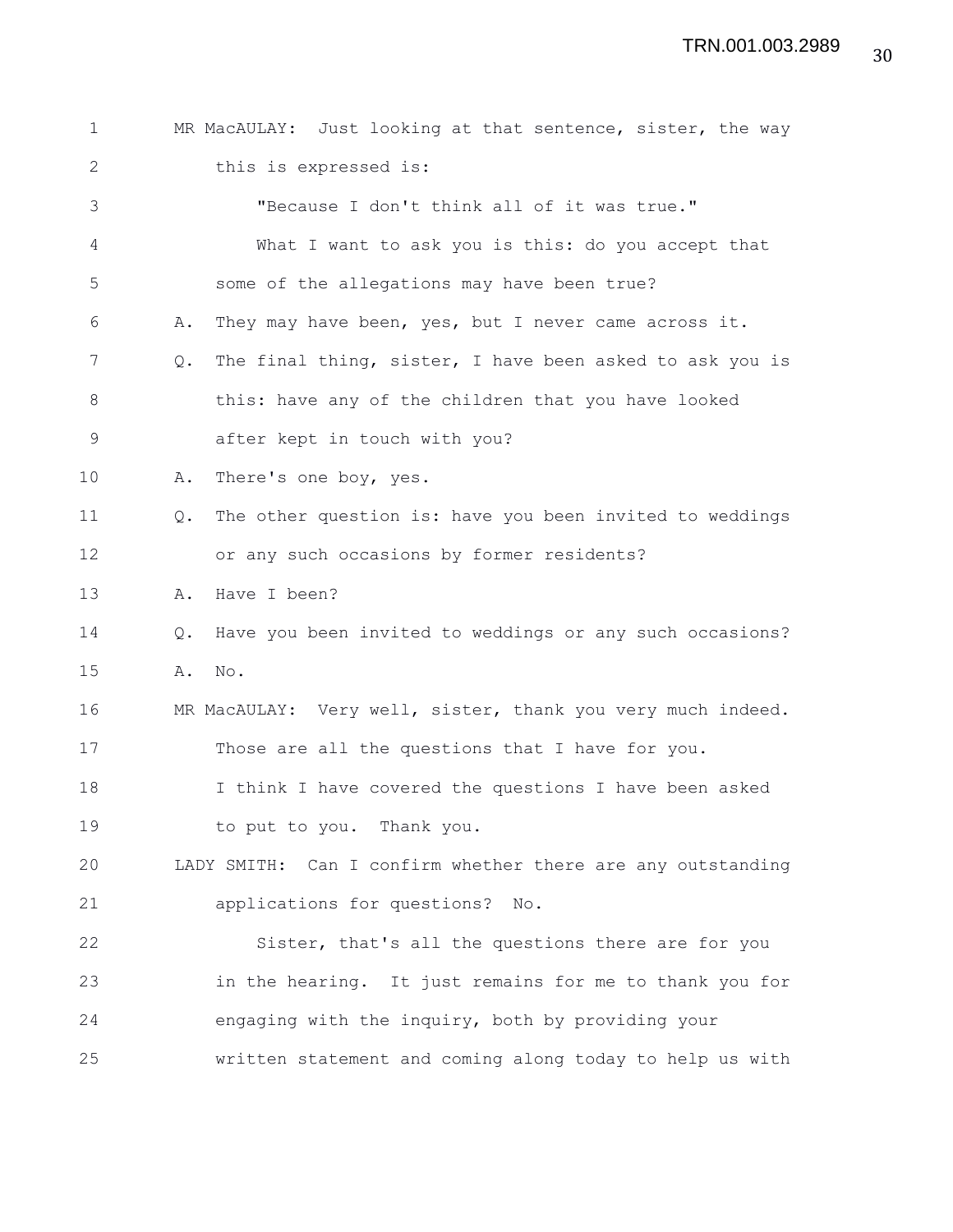| $\mathbf 1$ |    | your evidence. I'm very grateful for that and I'm now      |
|-------------|----|------------------------------------------------------------|
| 2           |    | able to let you go.                                        |
| 3           | Α. | Thank you.                                                 |
| 4           |    | (The witness withdrew)                                     |
| 5           |    | MR MacAULAY: My Lady, the next witness is                  |
| 6           |    | Sister Anthony MacDonald.                                  |
| 7           |    | SISTER ANTHONY MacDONALD (sworn)                           |
| 8           |    | LADY SMITH: Please sit down and make yourself comfortable. |
| $\mathsf 9$ |    | It's important you stay in the right position for          |
| 10          |    | the microphone. You'll be aware when the microphone        |
| 11          |    | picks your voice up and when it doesn't if you move.       |
| 12          |    | It's important just so that everybody can hear you and     |
| 13          |    | also so the stenographers can hear you through the sound   |
| 14          |    | system, please.                                            |
| 15          |    | I'll pass over to Mr MacAulay.                             |
| 16          |    | Questions from MR MacAULAY                                 |
| 17          |    | MR MacAULAY: Good morning, sister.                         |
| 18          | Α. | Good morning.                                              |
| 19          |    | Q. Can I get you to confirm that your date of birth is     |
| 20          |    | 1936?                                                      |
| 21          | Α. | Yes, that is right.                                        |
| 22          | Q. | If my arithmetic is anything to go by, that makes you      |
| 23          |    | 82.                                                        |
| 24          | Α. | That's it.                                                 |
| 25          | Q. | If I can ask you to look at your statement. It's in the    |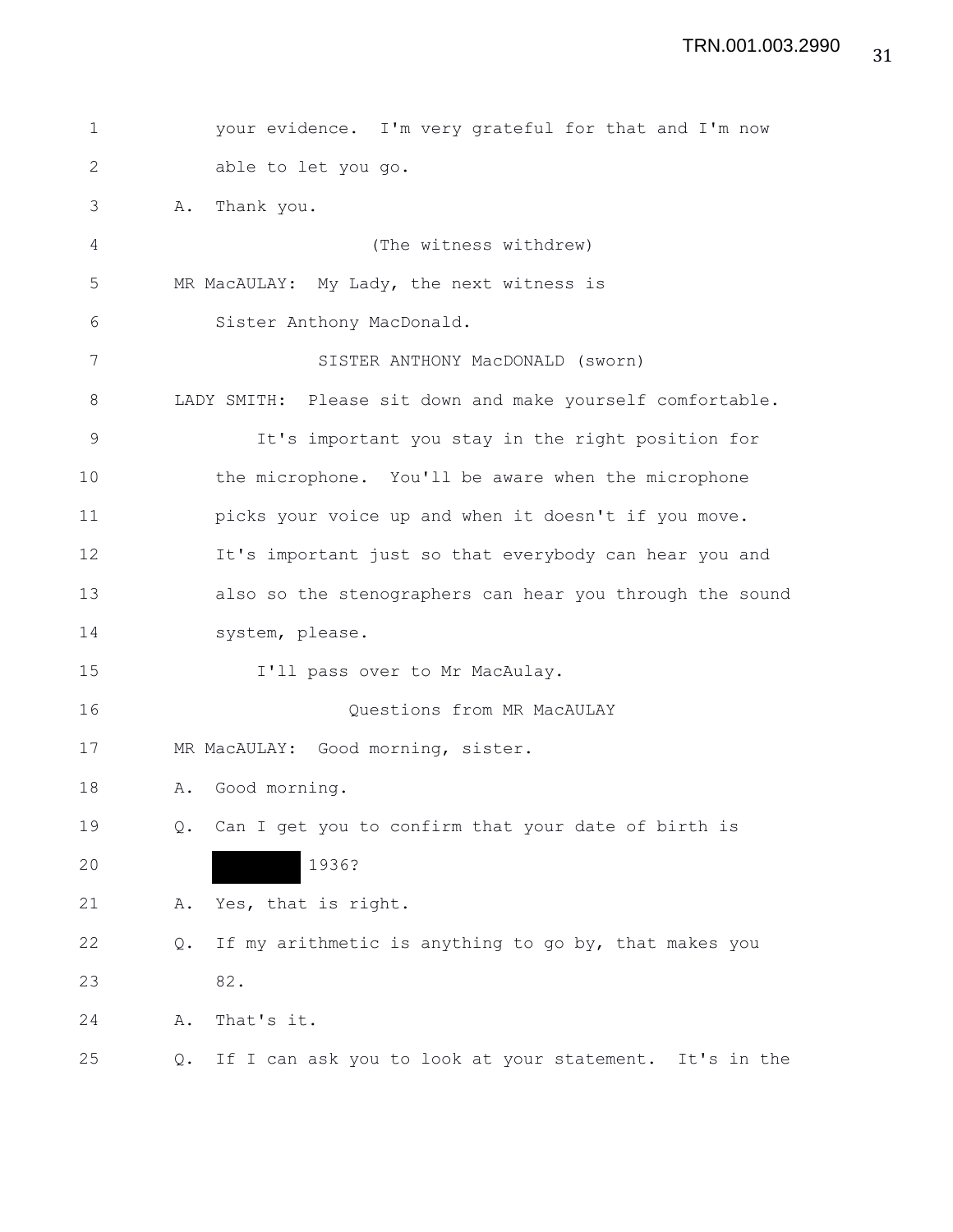| 1            |               | red folder in front of you, sister. That's that red    |
|--------------|---------------|--------------------------------------------------------|
| $\mathbf{2}$ |               | folder there. I'll give the reference to the           |
| 3            |               | stenographers, first of all. It's WIT.001.001.7854.    |
| 4            |               | If I could ask you to turn to the very last page;      |
| 5            |               | that's page 7871. Can you confirm that you have signed |
| 6            |               | the statement?                                         |
| 7            | Α.            | Yes.                                                   |
| 8            | Q.            | Do you tell us in the last paragraph:                  |
| 9            |               | "I have no objection to my witness statement being     |
| 10           |               | published as part of the evidence to the inquiry"?     |
| 11           |               | Is that correct?                                       |
| 12           | Α.            | Yes.                                                   |
| 13           | $Q_{\bullet}$ | Do you also say:                                       |
| 14           |               | "I believe the facts stated in this witness            |
| 15           |               | statement are true"?                                   |
| 16           | Α.            | Yes. That is true.                                     |
| 17           | Q.            | Can I just go back to the beginning, sister, and in    |
| 18           |               | particular when you took your final vows. I think in   |
| 19           |               | your statement the suggestion is that your final vows  |
| 20           |               | were taken in the late 1950s.                          |
| 21           | Α.            | That is true.                                          |
| 22           | Q.            | Do you have a precise date for that?                   |
| 23           | Α.            | 1961.                                                  |
| 24           | Q.            | 1961, thank you.                                       |
| 25           |               | You tell us, I think, that you went to Australia.      |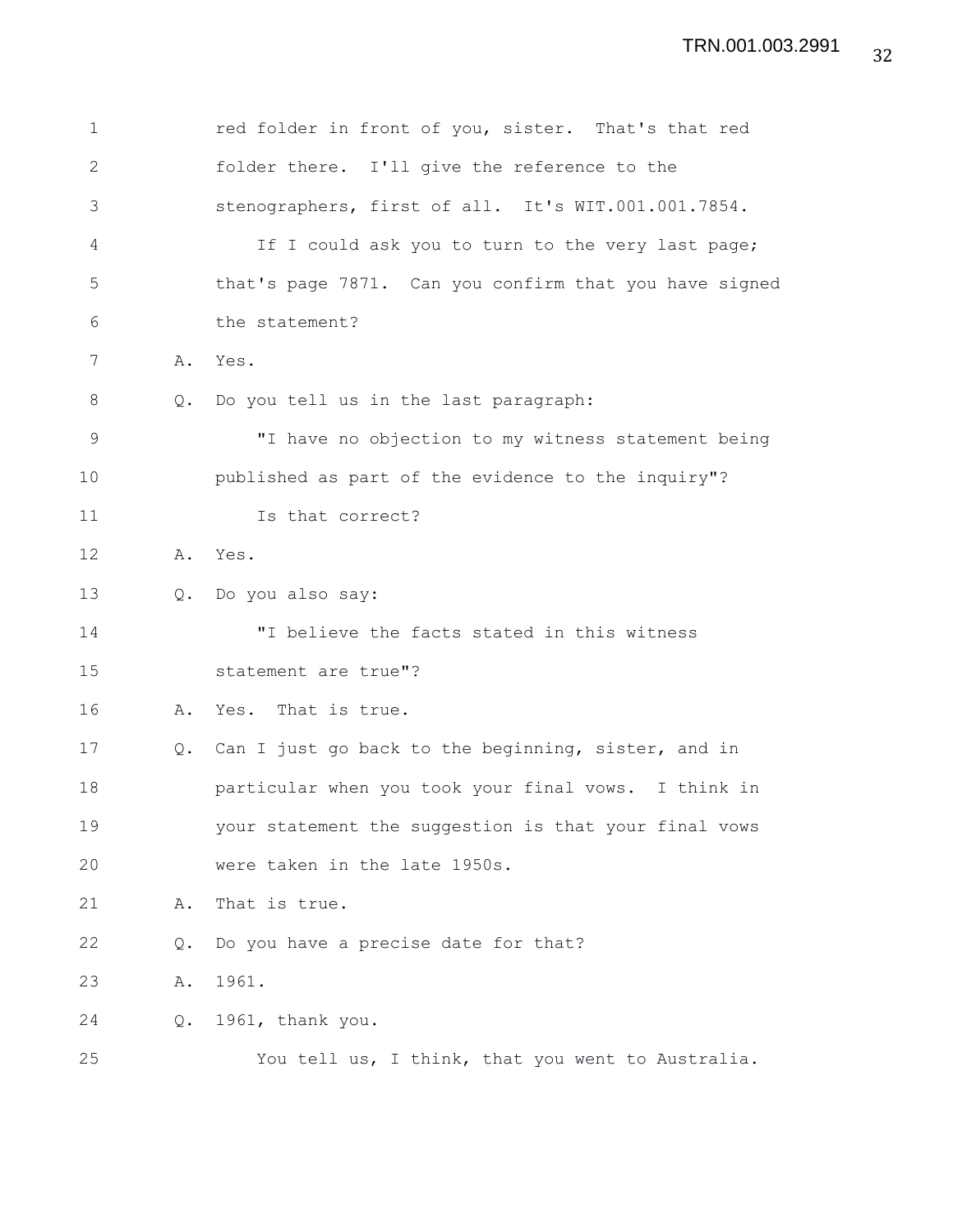- 1 A. Yes.
- 2 Q. And you did teacher training in Australia?
- 3 A. That is true.
- 4 Q. Did you teach in a children's home in Australia?
- 5 A. I did, for the first two or three years.
- 6 Q. Did you then come back to Scotland after that?
- 7 A. Yes. I did, yes.
- 8 Q. In particular I think you tell us you were attached to 9 a hostel in Glasgow called St Basil's and that was at 10 Cardonald.
- 11 A. Yes.
- 12 Q. Was there any connection between that hostel and the 13 Sisters of Nazareth house in Cardonald?
- 14 A. No, none whatsoever.
- 15 Q. But during that time, sister, you went to the University 16 of Glasgow and you obtained an honours degree in English 17 and history?
- 18 A. Yes, that's true.
- 19 Q. I think you tell us that you were in your late 30s when 20 you graduated.
- 21 A. Yes.
- 22 Q. Again, having done that, did you go back to Australia?
- 23 A. Yes, I did.
- 24 Q. Was that because you were told to go?
- 25 A. I was asked was I willing to go.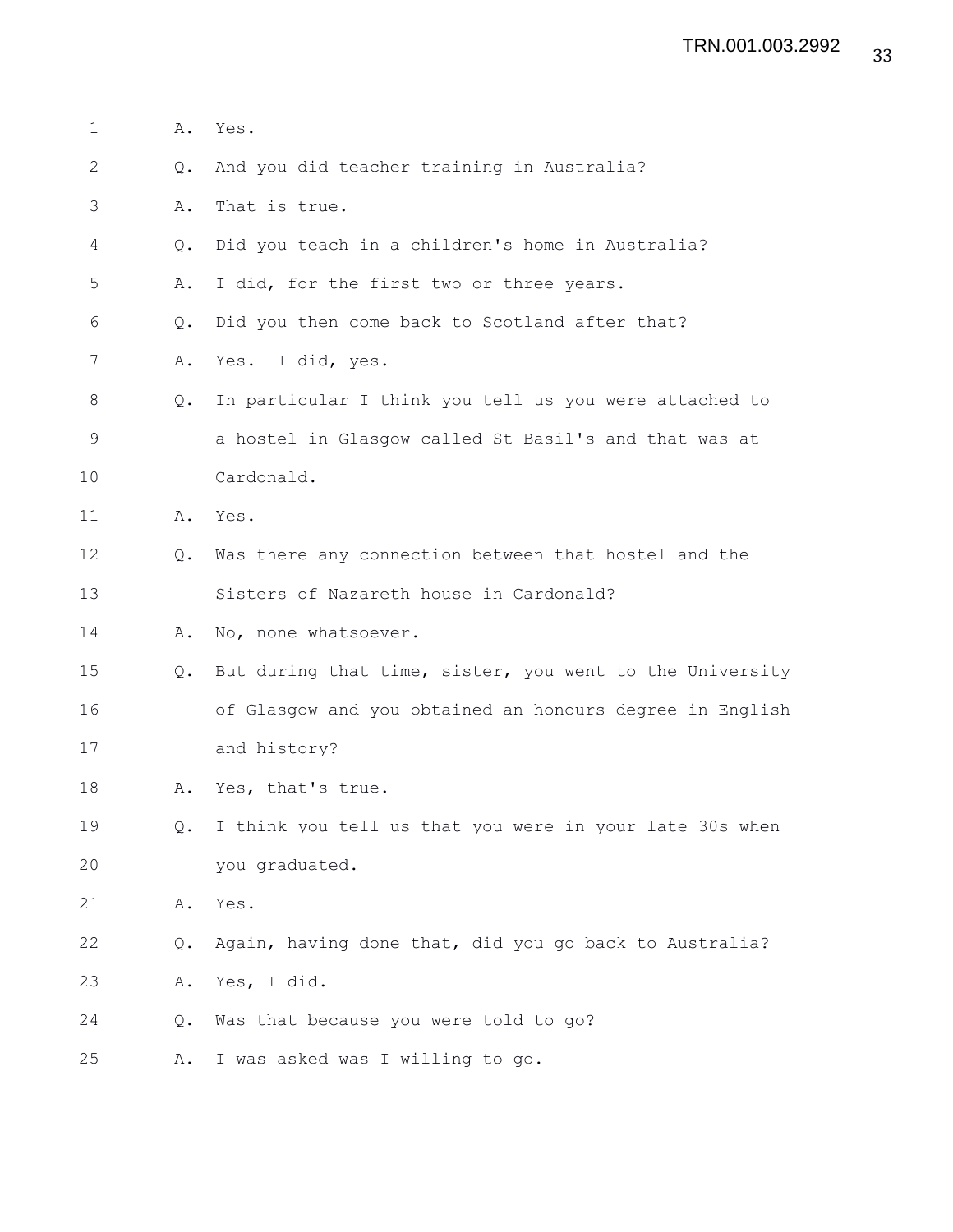1 Q. On this occasion, then, what did you do when you were in 2 Australia? 3 A. I taught in primary school. 4 Q. And for how long did you do that? 5 A. Three years. 6 Q. I think you tell us that, for personal reasons, you 7 wanted to come back to Scotland; is that right? 8 A. Yes, that is true. 9 Q. At that time did you come back and go to the Sisters of 10 Nazareth house in Lasswade? 11 A. After my mother died, yes, I was asked if I would take 12 over a group of children. 13 Q. And I think you think that was in 1975? 14 A. That's right, yes. 15 Q. So let's have -- I understand you were there for 16 **a** fairly short period of time, sister, less than a year 17 you think? 18 A. That's right, yes. 19 Q. Can you give me an idea of how many months do you think? 20 A. Well, I know my mother died in January, so it was from 21 the end of January until, as far as I can remember, 22 about November. 23 Q. So 10 or 11 months, something of that sort? 24 A. Yes. 25 Q. But can you tell us a little bit then about the set-up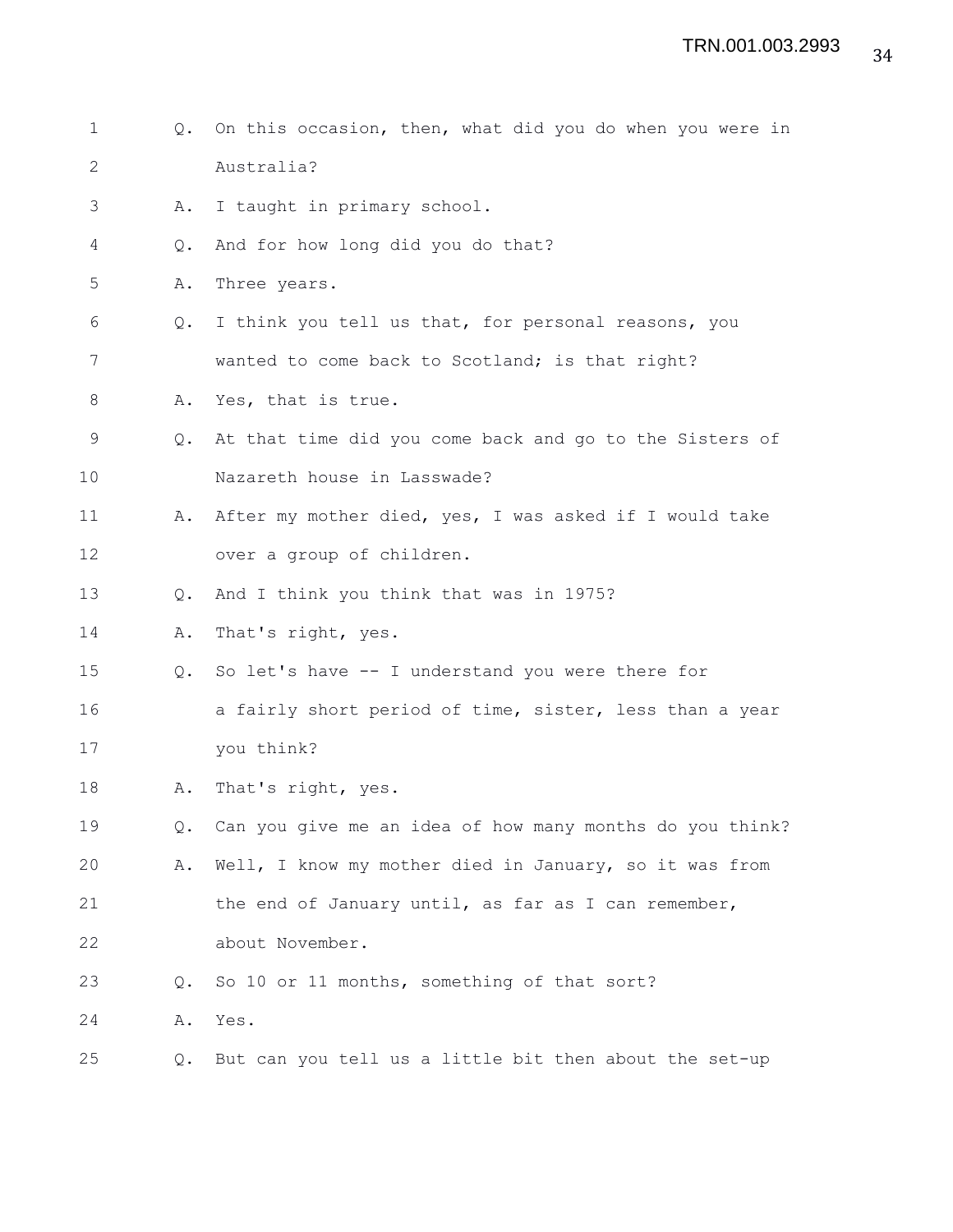| $\mathbf 1$  |    | in Lasswade, sister? First of all, you were there to |
|--------------|----|------------------------------------------------------|
| $\mathbf{2}$ |    | work with a group; is that right?                    |
| 3            | Α. | Yes.                                                 |
| 4            | Q. | Were you to be in charge of the group?               |
| 5            | Α. | Yes, I was.                                          |
| 6            | Q. | And how many groups of children were there?          |
| 7            | Α. | About four groups.                                   |
| 8            | Q. | How many were in your group?                         |
| 9            | Α. | Roughly about 14 children.                           |
| 10           | Q. | What can you tell me about the range of age for the  |
| 11           |    | children?                                            |
| 12           | Α. | Well, they were all of school age.                   |
| 13           | Q. | So from 5 upwards?                                   |
| 14           | Α. | Five upwards, about 15.                              |
| 15           | Q. | Five up to about 15?                                 |
| 16           | Α. | Yes.                                                 |
| 17           | Q. | Were there boys and girls?                           |
| 18           | Α. | Yes.                                                 |
| 19           | Q. | Were there family members within the group?          |
| 20           | Α. | Yes, there were.                                     |
| 21           | Q. | Can you help me: was the make-up of the other three  |
| 22           |    | groups of a similar nature?                          |
| 23           | Α. | Yes, they were.                                      |
| 24           | Q. | When you went to Lasswade, were you taking over from |
| 25           |    | another sister who had had the group before you?     |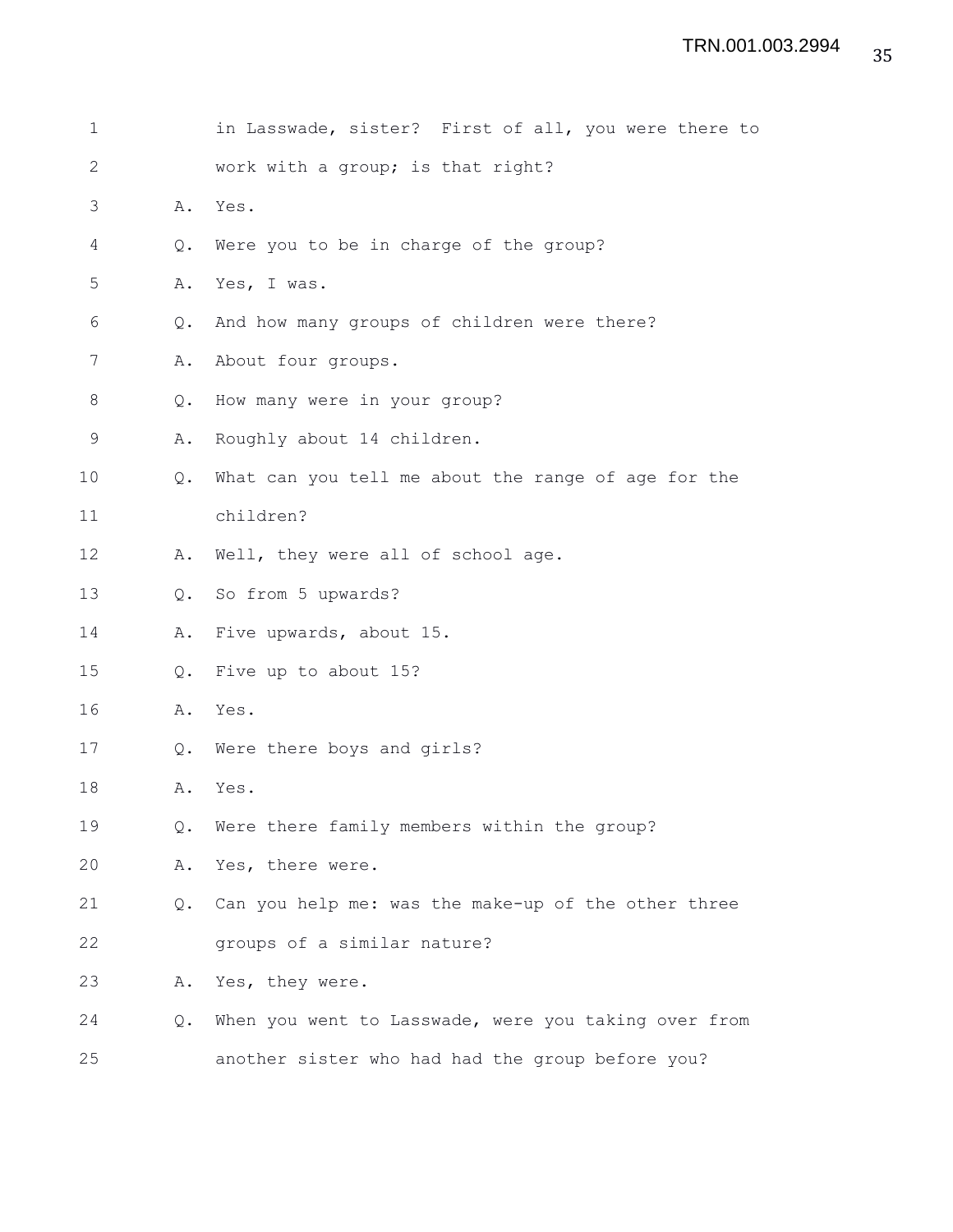| 1           | Α.            | Yes.                                                    |
|-------------|---------------|---------------------------------------------------------|
| 2           | $Q_{\bullet}$ | Can you remember who that was?                          |
| 3           | Α.            | I'm afraid I can't.                                     |
| 4           | Q.            | But did you meet her before you took over the group?    |
| 5           | Α.            | No, I didn't.                                           |
| 6           | $Q_{\bullet}$ | So there was no handover with her?                      |
| 7           | Α.            | No.                                                     |
| 8           |               | Q. Were you given information from any source as to the |
| $\mathsf 9$ |               | type of children, the personalities of the children and |
| 10          |               | so on that were in your group when you took over?       |
| 11          | Α.            | No, I wasn't.                                           |
| 12          | $Q_{\bullet}$ | What about staff then? Did you have some staff members  |
| 13          |               | to assist you?                                          |
| 14          | Α.            | I did, yes.                                             |
| 15          | $Q_{\bullet}$ | Can you tell me a little bit about the staff?           |
| 16          | Α.            | I had two staff who helped with the children and        |
| 17          |               | a cleaner.                                              |
| 18          | Q.            | So far as the staff members that helped you with the    |
| 19          |               | children were concerned, can you remember their names?  |
| 20          | Α.            | I can only remember one: Roberta. I can't remember her  |
| 21          |               | surname.                                                |
| 22          | Q.            | In relation to helping with the children, can you give  |
| 23          |               | me some understanding as to what duties then they had?  |
| 24          |               | What would they do?                                     |
| 25          | Α.            | The children?                                           |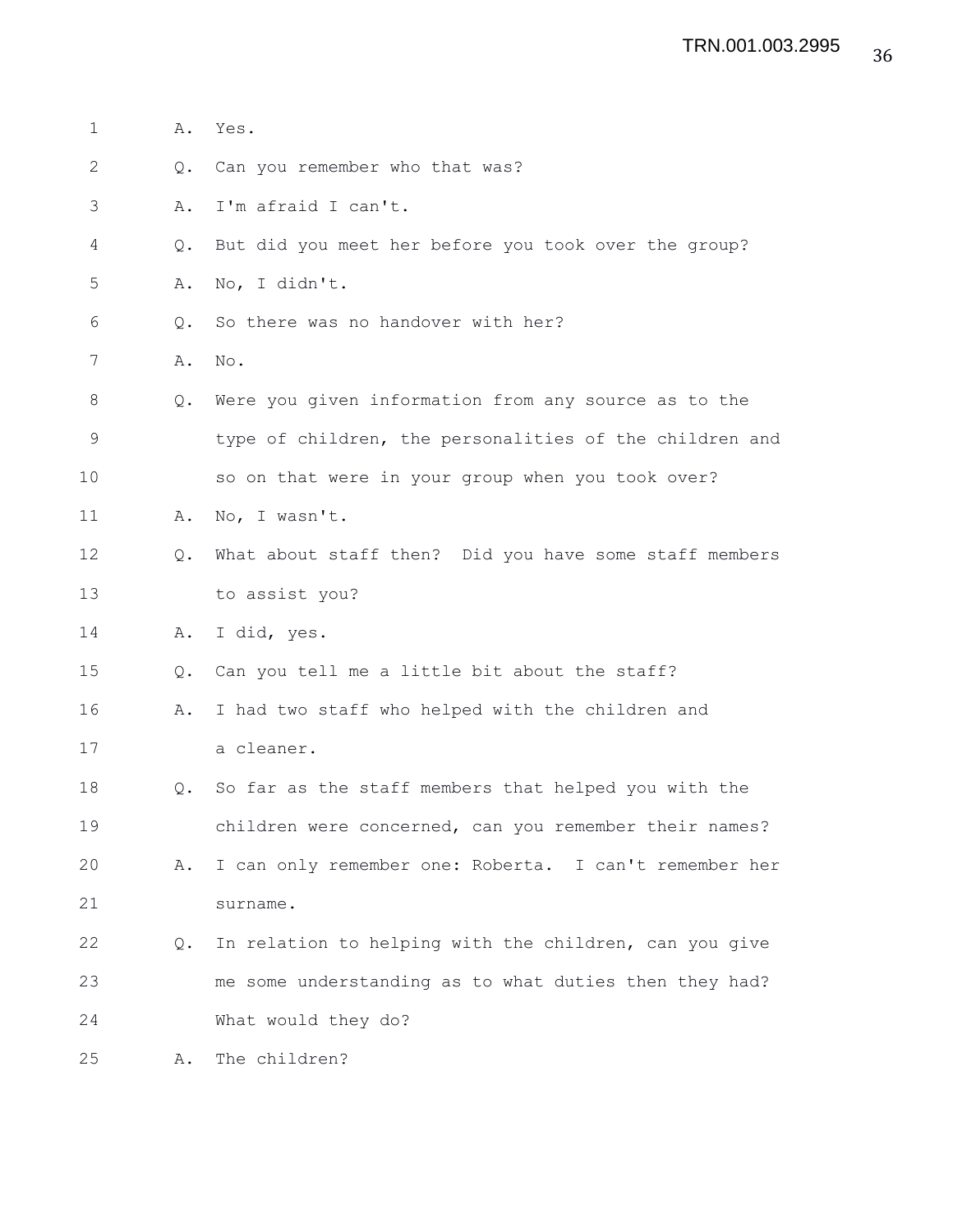1 Q. No, the staff. 2 A. The staff would help get them to bed, would take them 3 out at weekends, supervise them, together with myself, 4 after school. They walked the younger ones to school 5 every day. 6 Q. Do you know if the staff had any training in connection 7 with childcare? 8 A. I really don't know. 9 Q. So far as you yourself are concerned, before you took 10 over this particular position, had you had any training 11 in childcare specifically? 12 A. No, I hadn't. 13 Q. If you look at the training you'd had, perhaps you can 14 give me some understanding of that. You did have 15 teacher training? 16 A. Yes. The teacher training came in very useful. 17 Q. But can you help me with any details of that? How was 18 it useful when you came to deal with these children? 19 A. Well, I had done some studies in psychology and coping 20 with children with behavioural problems, et cetera, that 21 occurred in the classroom. And many of these would be 22 related to home circumstances, so I found that very 23 useful. Also creating activities for the children 24 because I had a wide variety of skills in that area. 25 Q. Just touching on children with behavioural problems and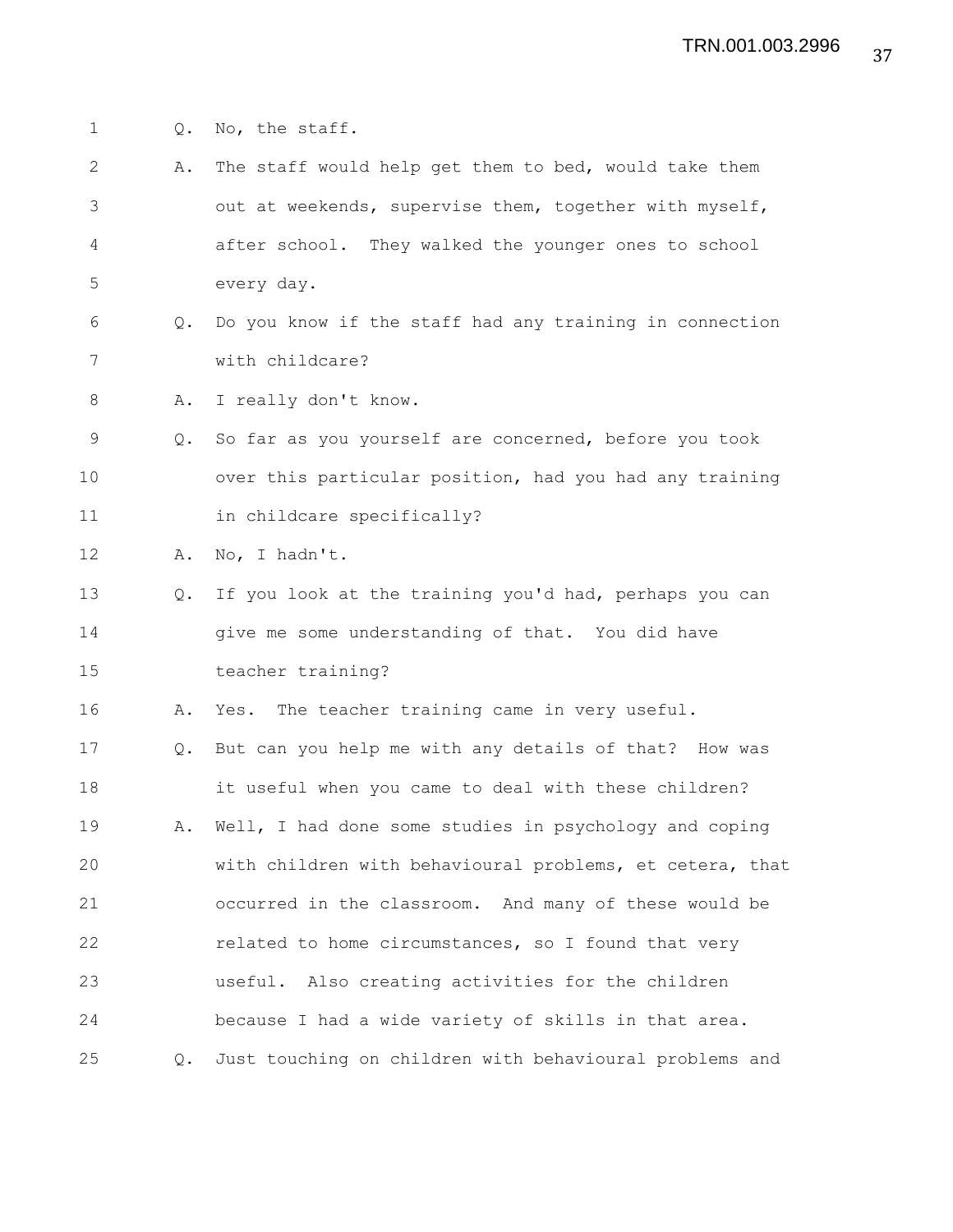| $\mathbf 1$   |    | so on, what information did you have in connection with    |
|---------------|----|------------------------------------------------------------|
| $\mathbf{2}$  |    | the background of the children that you were caring for?   |
| 3             | Α. | I'm not certain, but I'm sure there were case histories.   |
| 4             |    | There would be case histories. I remember there were       |
| 5             |    | three children whose mother had left them and the father   |
| 6             |    | visited regularly. I can't remember their names. You       |
| 7             |    | would just read the case histories and the records.        |
| 8             | Q. | Do you remember if there were case histories?              |
| $\mathcal{G}$ | Α. | Oh, I'm sure there were.                                   |
| 10            | Q. | That may be correct, but do you actually have              |
| 11            |    | a recollection then of seeing case histories for           |
| 12            |    | children?                                                  |
| 13            | Α. | I wouldn't be certain.                                     |
| 14            | Q. | Can I ask you this --                                      |
| 15            |    | LADY SMITH: Why do you say that you're sure there would be |
| 16            |    | case histories? Is that because you see that as            |
| 17            |    | something that you need if you're going to do your job     |
| 18            |    | properly in relation to children such as these?            |
| 19            | Α. | Yes. I would imagine there should be case histories.       |
| 20            |    | How does it help?<br>LADY SMITH:                           |
| 21            | Α. | Well, knowing the background of the children -- for        |
| 22            |    | example if a discipline was necessary, I would make sure   |
| 23            |    | that I knew the background of the child, it would help     |
| 24            |    | to explain their conduct and lead you to take time         |
| 25            |    | before you rushed to any decision of how they should be    |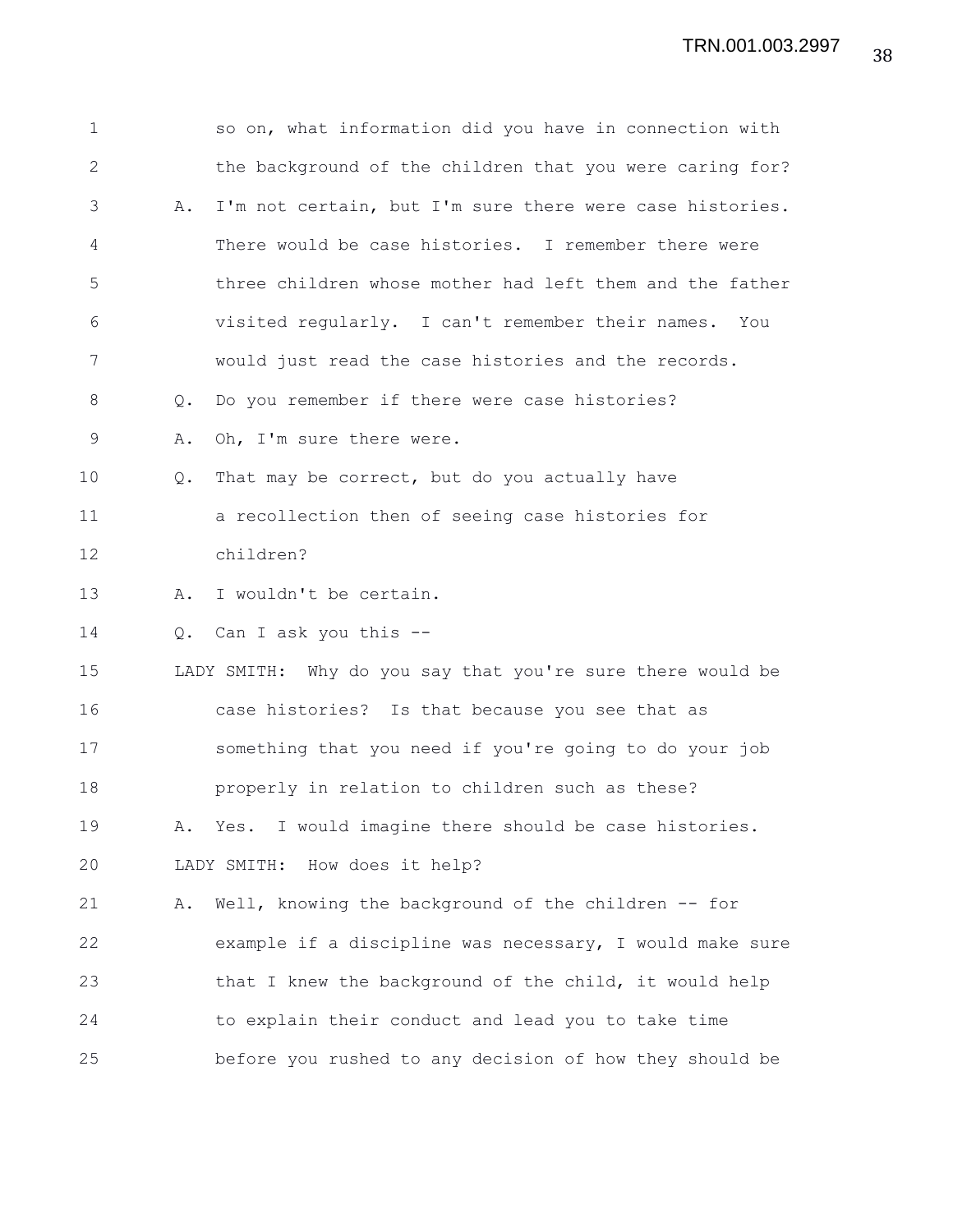| $\mathbf 1$   |               | disciplined.                                               |
|---------------|---------------|------------------------------------------------------------|
| $\mathbf{2}$  |               | LADY SMITH: I suppose also if you know about trauma in the |
| $\mathcal{S}$ |               | child's background, you can better understand their        |
| 4             |               | emotional needs in terms of support and care.              |
| 5             | Α.            | That's right, yes.                                         |
| 6             |               | LADY SMITH: Mr MacAulay.                                   |
| 7             |               | MR MacAULAY: You've been telling us so far about your own  |
| 8             |               | group, sister, and you've already told us there were       |
| 9             |               | three other groups. Can you remember the names of the      |
| 10            |               | sisters who were in charge of the other three groups?      |
| 11            | Α.            | Well, there was Sister Dominic, Sister LQC,                |
| 12            |               | IX , and that was it, I think.<br>Sister                   |
| 13            | Q.            | Insofar as interaction between the groups was concerned,   |
| 14            |               | can you help me with that? What sort of interaction was    |
| 15            |               | there?                                                     |
| 16            | Α.            | Well, the groups were separate, you know. We tried to      |
| 17            |               | create a family atmosphere within each group. So           |
| 18            |               | I wouldn't be involved with any of the children from       |
| 19            |               | another group. When they went out to play, they would      |
| 20            |               | meet the children from the other groups, and also when     |
| 21            |               | they went to school and on holidays.                       |
| 22            | $Q_{\bullet}$ | You tell us, sister, that your group was located in the    |
| 23            |               | main house at Lasswade.                                    |
| 24            | Α.            | That's right.                                              |
| 25            | Q.            | And were there other groups also in the main house?        |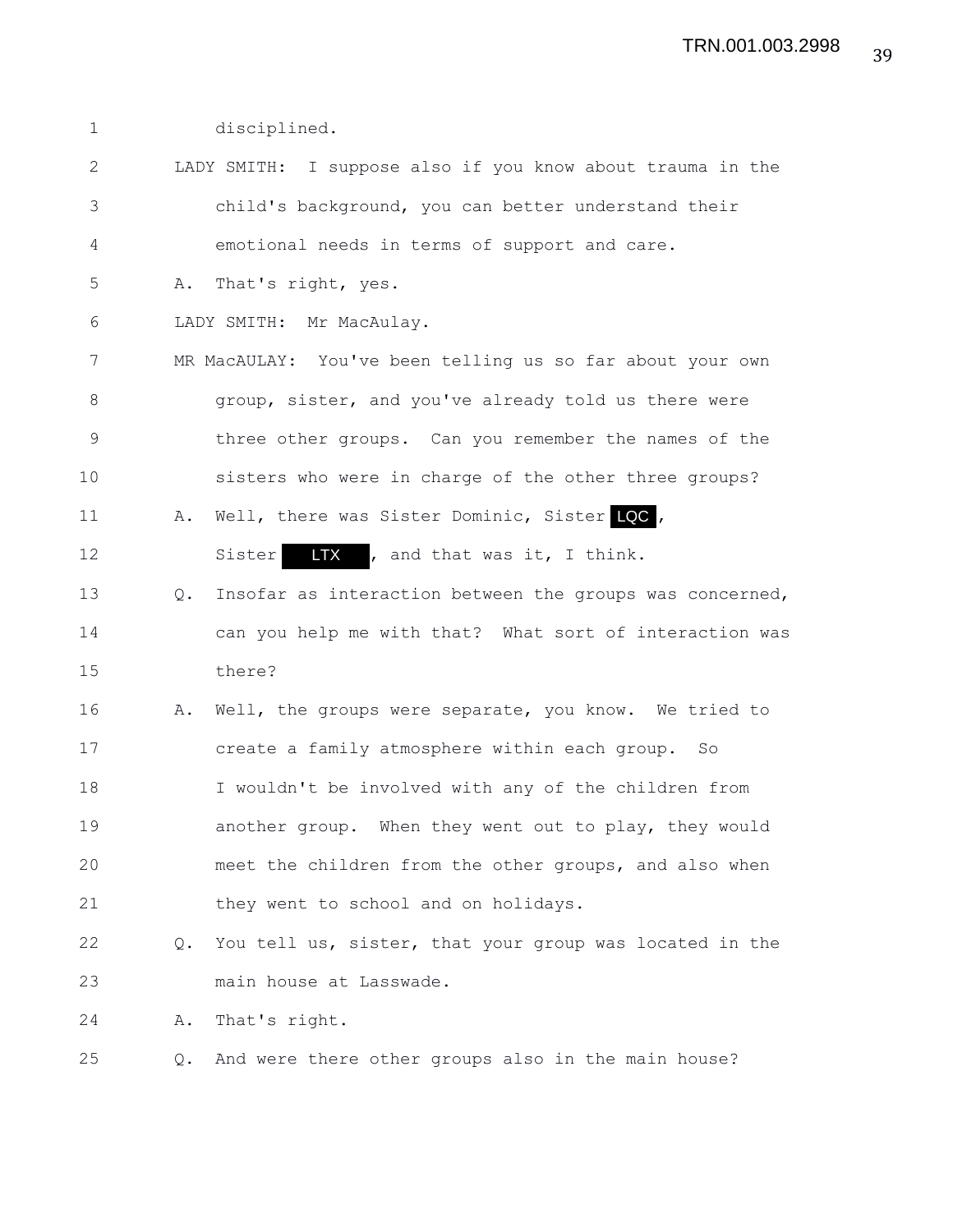1 A. There was one other group. 2 Q. Whose group was that? 3 A. Sister LQC 's. 4 Q. And the other two groups, were they in a separate place? 5 A. A separate building in the grounds, yes. 6 Q. Was that known as Holycote? 7 A. That's right. 8 Q. And I think Sister **HX** 's group was in the Holycote 9 building? 10 A. That's right. 11 Q. So far as your group was concerned then, did you have 12 accommodation dedicated to your own group? 13 A. Yes. 14 0. What was the accommodation? 15 A. Well, there was a lounge, there was a kitchenette, there 16 was a sitting room, bedrooms and bathrooms. 17 Q. And that was for your group only? 18 A. Yes. 19 Q. Would your group then, for example, dine as a group in 20 its own dining area? 21 A. Yes. 22 Q. So you wouldn't see, for example, what was happening in 23 Sister IX 's group when they were dining? 24 A. No. 25 Q. You've already told us a little bit about the admission LTX LTX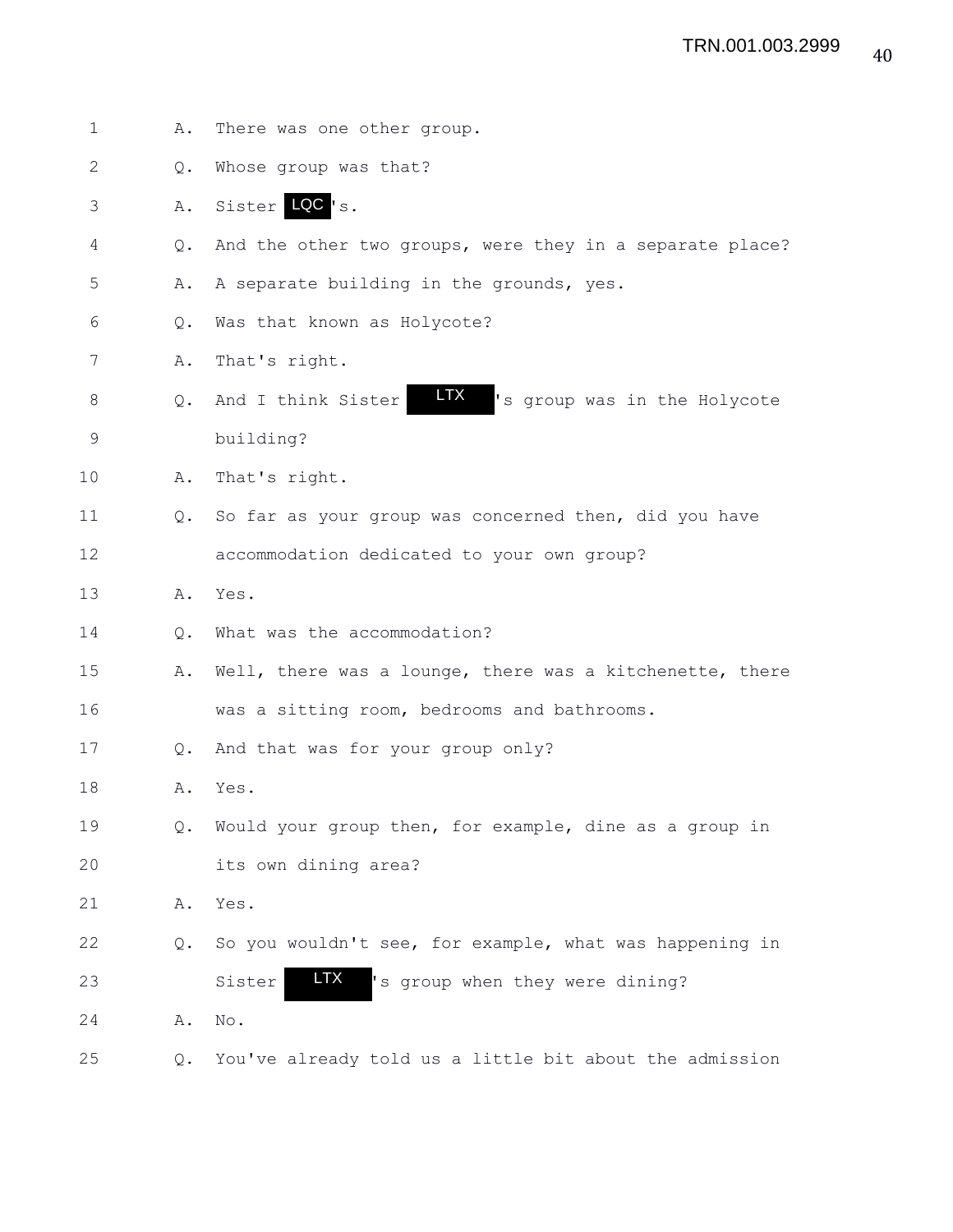| $\mathbf 1$  |               | of children. Do I understand that the first point of     |
|--------------|---------------|----------------------------------------------------------|
| $\mathbf{2}$ |               | contact for admission would be the Mother Superior?      |
| 3            | Α.            | I'm not sure.                                            |
| 4            | $Q_{\bullet}$ | Do you know how admissions were arranged? Can you        |
| 5            |               | remember?                                                |
| 6            | Α.            | Well, the social worker usually accompanied the children |
| 7            |               | when they first came into care, and the sister who was   |
| 8            |               | in charge would meet them and the Sister Superior was    |
| 9            |               | probably involved as well.                               |
| 10           |               | Q. Can I ask you more generally about the role of the    |
| 11           |               | Sister Superior insofar as the groups were concerned.    |
| 12           |               | What was her role?                                       |
| 13           | Α.            | Well, she was in charge of the whole area, seeing that   |
| 14           |               | the home ran smoothly. She'd be responsible for the      |
| 15           |               | finance and for -- she would interview staff before they |
| 16           |               | were employed.                                           |
| 17           | $Q_{\bullet}$ | Just looking to that job description that you've given   |
| 18           |               | me, does that tell me that she did not have any real     |
| 19           |               | direct involvement with the groups themselves?           |
| 20           | Α.            | No, she didn't.                                          |
| 21           | $Q_{\bullet}$ | I think we've heard that a group would be looked upon as |
| 22           |               | the sister's employment.                                 |
| 23           | Α.            | That's right.                                            |
| 24           | Q.            | Is that the way you looked upon it?                      |
| 25           | Α.            | Yes.                                                     |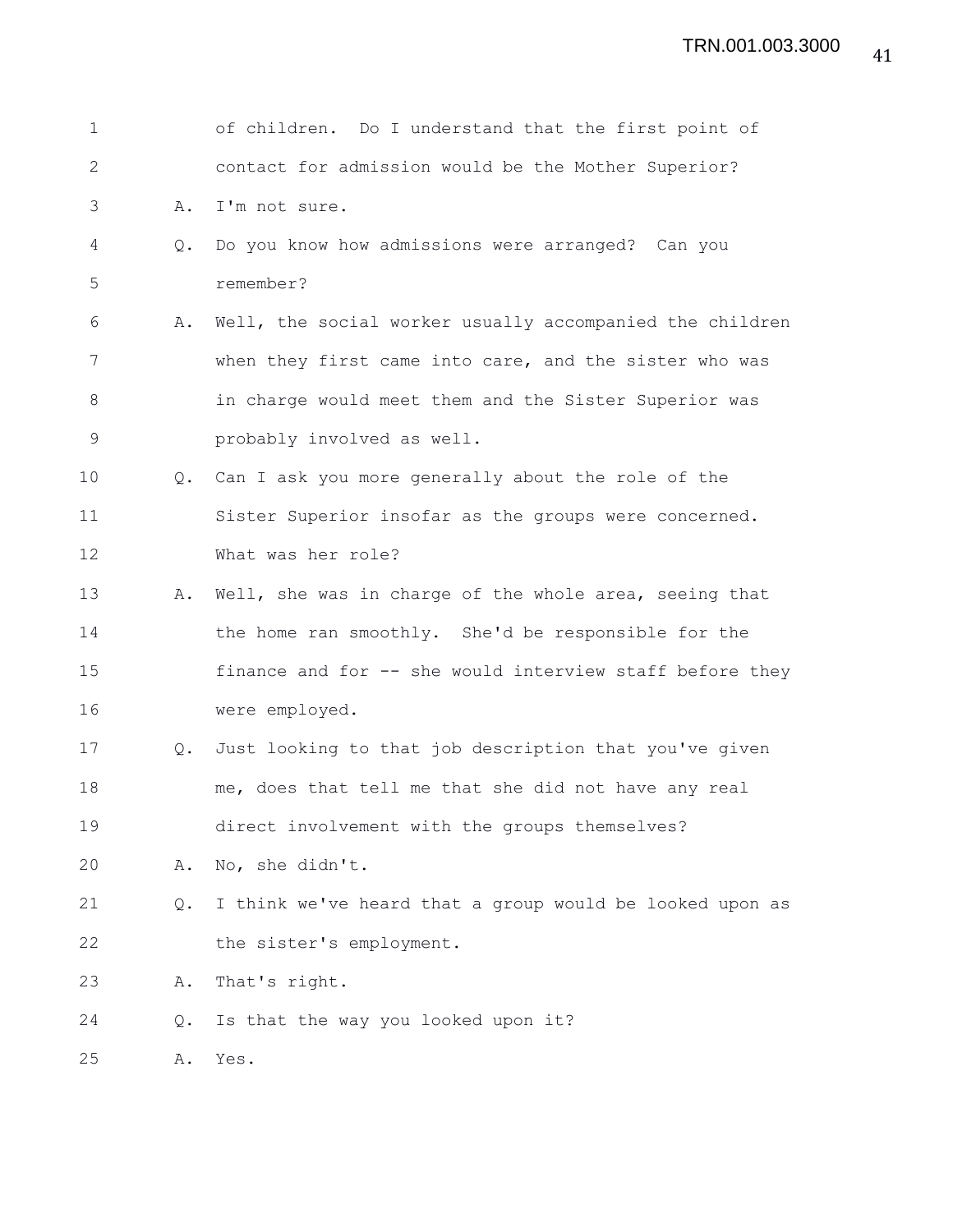| $\mathbf 1$  | $\circ$ .     | And did that have certain ramifications as to what      |
|--------------|---------------|---------------------------------------------------------|
| $\mathbf{2}$ |               | extent one sister could be involved in another sister's |
| 3            |               | employment?                                             |
| 4            | Α.            | That's right.                                           |
| 5            | Q.            | What were the ramifications?                            |
| 6            | Α.            | Well, you were in charge of your group so you wouldn't  |
| 7            |               | go and interfere with another group. But when the       |
| 8            |               | sisters met together, if you had something happening    |
| 9            |               | that was good or, you know, you had found some activity |
| 10           |               | that the children really enjoyed, when you met the      |
| 11           |               | sisters you would share it with them.                   |
| 12           | Q.            | So that sort of discussion between sisters would go on? |
| 13           | Α.            | That's right, yes.                                      |
| 14           | $Q_{\bullet}$ | You tell us in your statement that when a child would   |
| 15           |               | first arrive at the home, you would try and make them   |
| 16           |               | feel welcome and to make them feel at home; is that     |
| 17           |               | correct?                                                |
| 18           | Α.            | Yes.                                                    |
| 19           | Q.            | Did children arrive into your group during your time    |
| 20           |               | there?                                                  |
| 21           | Α.            | I can't be certain, I'm afraid.                         |
| 22           | Q.            | Did children leave the group?                           |
| 23           | Α.            | Yes.                                                    |
| 24           | Q.            | Insofar as leaving the group, can you tell me about     |
| 25           |               | that?<br>How would that be managed?                     |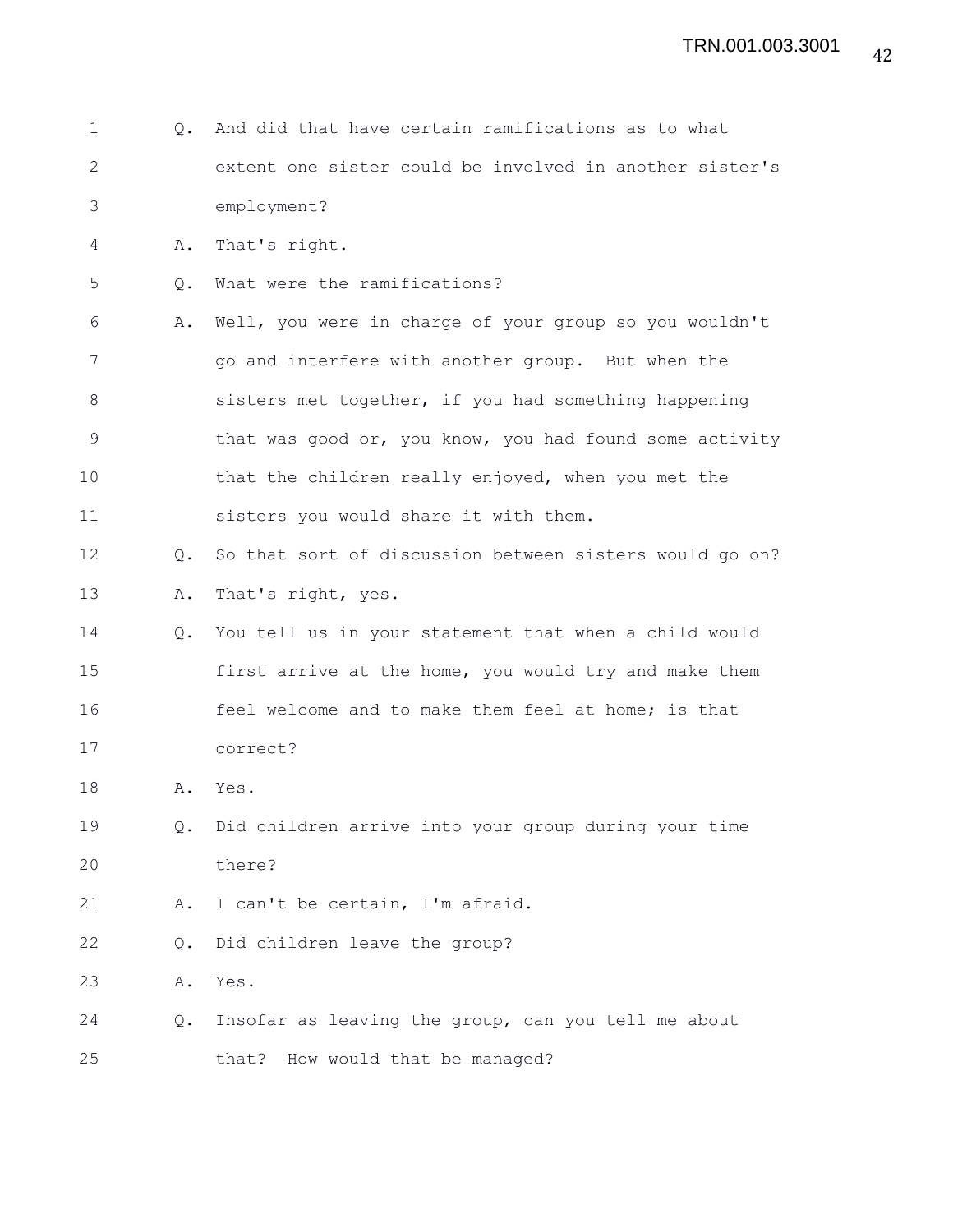| $\mathbf 1$  | Α.             | That would depend on the social worker, who would come   |
|--------------|----------------|----------------------------------------------------------|
| $\mathbf{2}$ |                | and inform you that so-and-so was leaving, either going  |
| 3            |                | back to the family home or being transferred elsewhere.  |
| 4            | $Q_{\bullet}$  | But to what extent would you be involved in that process |
| 5            |                | as the person in charge of the group?                    |
| 6            | Α.             | Well, the social worker would ask your advice, have they |
| 7            |                | any problems we should be aware of, et cetera.           |
| 8            | $\mathsf{Q}$ . | And do you remember that happening?                      |
| 9            | Α.             | Yes, I remember speaking to social workers, yes.         |
| 10           | Q.             | Can I look at some aspects of the routine then, sister,  |
| 11           |                | and ask you first of all about bed-wetting. Were there   |
| 12           |                | children in your group who did wet the bed?              |
| 13           | Α.             | I'm sure there were.                                     |
| 14           | Q.             | Do you actually remember that?                           |
| 15           | Α.             | No, I don't.                                             |
| 16           | Q.             | What you do tell us, though, is that your practice with  |
| 17           |                | bed-wetters was to get them up at about 10 o'clock,      |
| 18           |                | 10 pm, and take them to the toilet. Do you see that?     |
| 19           | Α.             | That's right, before I went to bed myself, yes.          |
| 20           | Q.             | Do you have a recollection of doing that?                |
| 21           | Α.             | Yes.                                                     |
| 22           | Q.             | But would that involve waking the child up?              |
| 23           | Α.             | Sometimes.                                               |
| 24           | Q.             | So do I take it that you would have identified children  |
| 25           |                | who might wet the bed?                                   |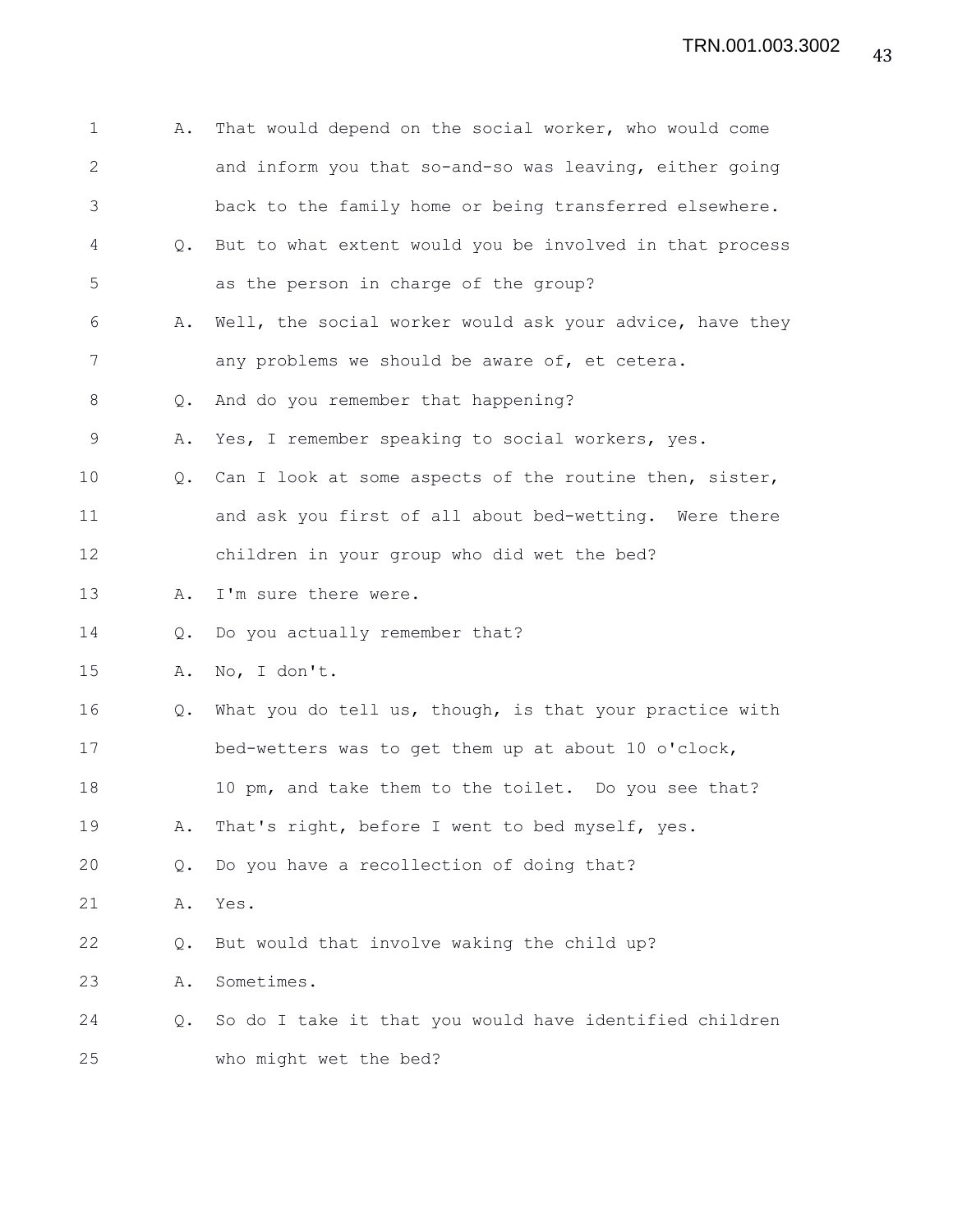- 1 A. That's right.
- 2 Q. And before you went to bed, you would wake the child up 3 and take the child to the toilet?
- 4 A. Yes.
- 5 Q. Would this be a range of ages, fairly young children in 6 particular?
- 7 A. Mostly I would say under 9 years of age.
- 8 Q. This practice of waking the child up, what was the basis 9 for that? Was that something you were told to do?
- 10 I just want to understand where that came from.
- 11 A. Well, I would hope if the child went to the toilet a bit 12 later, it might prevent them bed-wetting.
- 13 Q. So was this something that you devised off your own bat 14 or was it an instruction you were given, guidance you 15 were given? Can you help me with that?
- 16 A. I can't remember, I'm afraid.
- 17 Q. In relation to mealtimes then, sister, what you tell us 18 is that there were a mixture of food. How would you 19 describe the quality of the food?
- 20 A. Well, the quality of food was good, I thought. We had 21 the same -- the sisters had the same menu as the 22 children.
- 23 Q. If a child didn't like what was put in front of him or 24 her, what would happen?

25 A. Well, if they didn't like porridge, cereal was provided,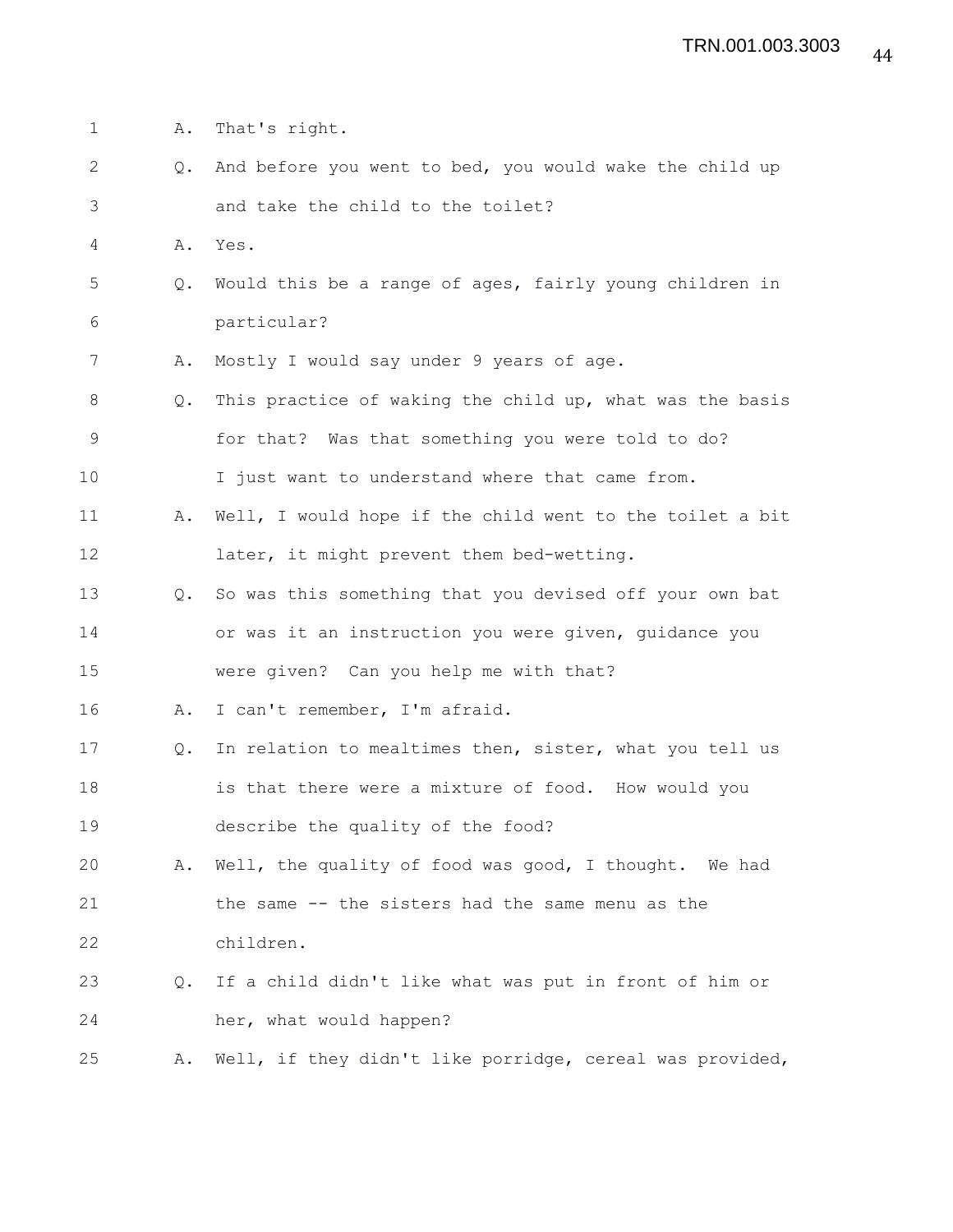| $\mathbf 1$  |               | for example.                                            |
|--------------|---------------|---------------------------------------------------------|
| $\mathbf{2}$ | Q.            | Would a child be in any way persuaded to eat            |
| 3            |               | a particular dish?                                      |
| 4            | Α.            | Well, you'd try to encourage them to eat vegetables, as |
| 5            |               | many parents do today, but we didn't always succeed.    |
| 6            | $Q_{\bullet}$ | Were children punished for not eating their food?       |
| 7            | Α.            | Oh, never.                                              |
| 8            | $Q_{\bullet}$ | Do I take it from that that children were not force-fed |
| 9            |               | or made to eat their food?                              |
| 10           | Α.            | Not at all.                                             |
| 11           | Q.            | You do say in your statement, sister, that you would    |
| 12           |               | encourage children in your group to do their homework.  |
| 13           | Α.            | That's right.                                           |
| 14           | Q.            | Would you help with the homework?                       |
| 15           | Α.            | Of course.                                              |
| 16           | Q.            | I suppose, looking to your background, you would have   |
| 17           |               | a particular skill in that connection?                  |
| 18           | Α.            | That's right.                                           |
| 19           |               | LADY SMITH: What age group did you teach when you were  |
| 20           |               | teaching?                                               |
| 21           | Α.            | Mostly upper primary, about 9 to 12-year-olds.          |
| 22           |               | LADY SMITH:<br>Thank you.                               |
| 23           |               | MR MacAULAY: Did you take the matter of homework quite  |
| 24           |               | seriously then for the children?                        |
| 25           | Α.            | Yes, I did.                                             |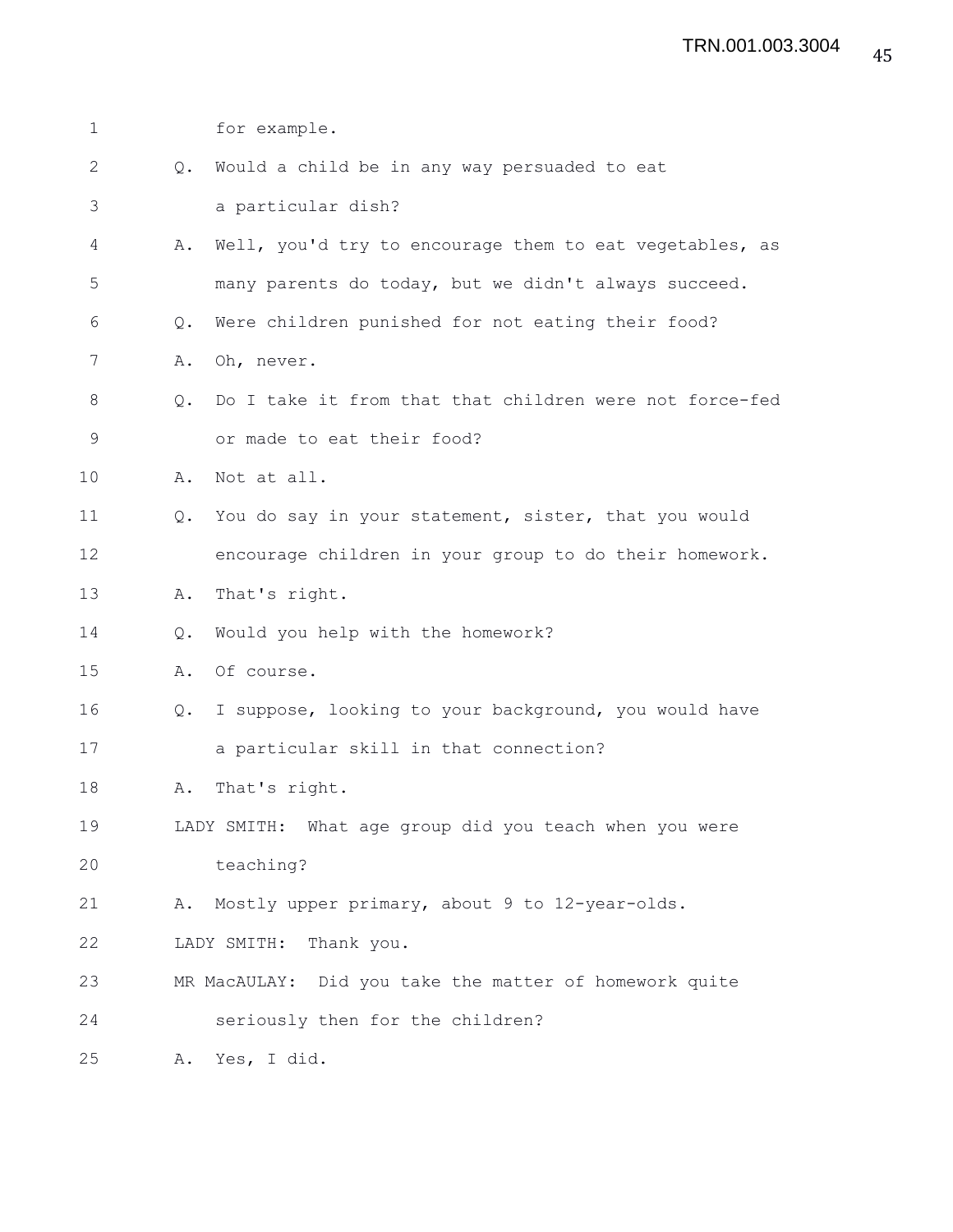1 Q. Can you give me some understanding of what sort of time 2 would be devoted to homework? 3 A. Well, no more than half an hour. 4 Q. There you're dealing with essentially primary 5 schoolchildren, are you? 6 A. Yes. 7 Q. How was the bathing of children organised? Can you 8 remember that? 9 A. Well, the young ones would go up first and have a bath 10 or a shower -- 11 Q. Were there showers available at that time? 12 A. Pardon? 13 O. Were there showers available? 14 A. Yes. 15 Q. Sorry, I interrupted you. Carry on. 16 A. I'm saying the staff would be there to help at that time 17 with getting the children ready for bed. 18 Q. Would you yourself be involved in that process? 19 A. Yes, I would. I used to read them -- tell them stories 20 when they were in bed or read them a story. 21 Q. One thing you do refer to is also that the children were 22 all given pocket money. 23 A. Yes. 24 Q. Was that from yourself? 25 A. Well, that was part of the sister in charge -- she would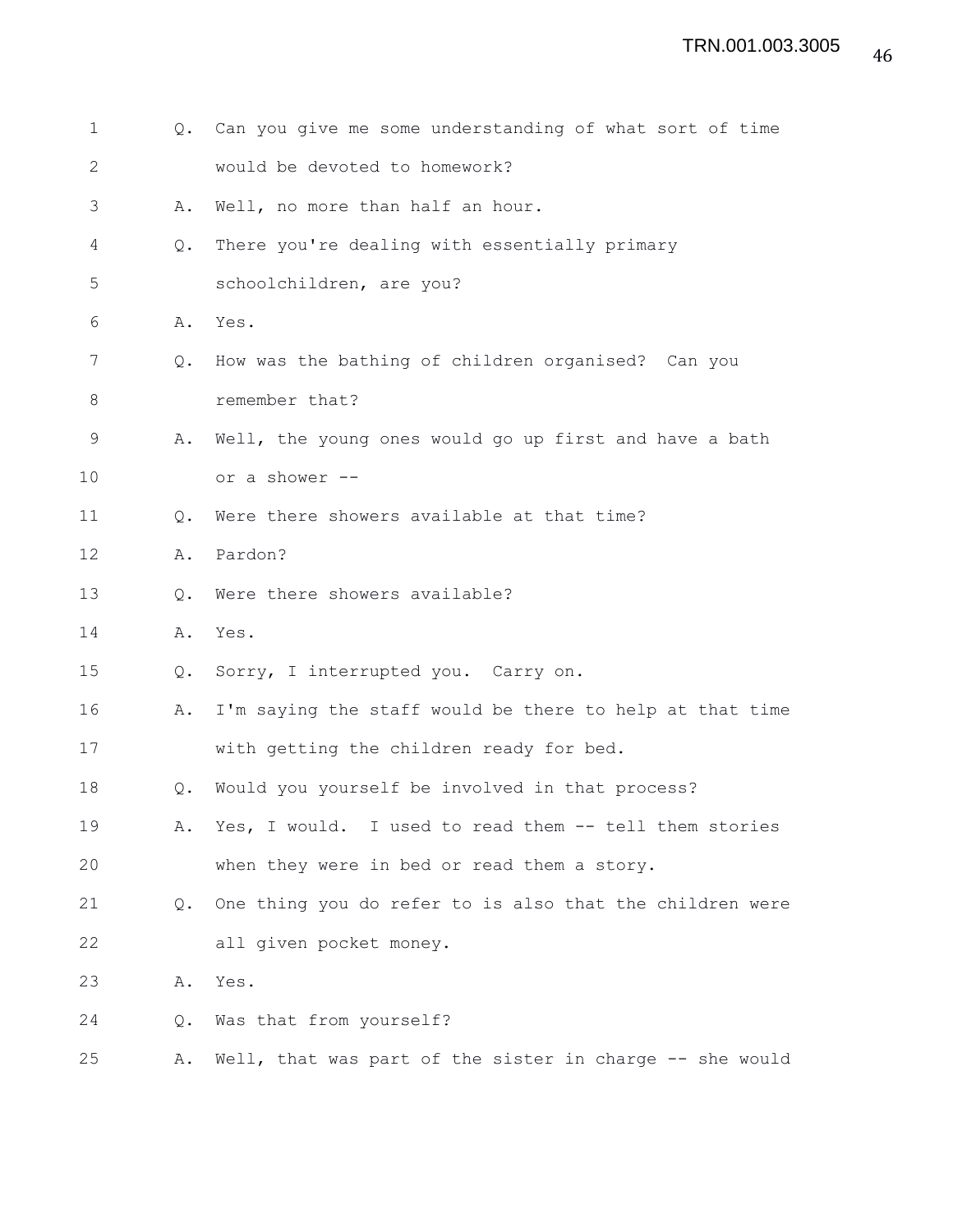| 1            |               | give us an amount every week and it depended on the age  |
|--------------|---------------|----------------------------------------------------------|
| $\mathbf{2}$ |               | of the children, the amount they had.                    |
| 3            | $Q_{\bullet}$ | Do you have any recollection now as to what sort of      |
| 4            |               | amounts were being handed over?                          |
| 5            | Α.            | The older ones, I'd say over 12, it'd be a couple of     |
| 6            |               | pounds at the time. The youngest one, it might be        |
| 7            |               | equivalent today to about 50p or something like that.    |
| 8            |               | That'd be 5-year-olds, you know.                         |
| 9            | $Q_{\bullet}$ | You also say, sister, that children had trips such as    |
| 10           |               | going to the Edinburgh Military Tattoo.                  |
| 11           | Α.            | Yes.                                                     |
| 12           | $Q_{\bullet}$ | Did you go with children to the Tattoo during your time  |
| 13           |               | there?                                                   |
| 14           | Α.            | I remember going once. Yes -- well, I was only there     |
| 15           |               | once.                                                    |
| 16           | Q.            | Yes, there would only be one Tattoo in your time there.  |
| 17           | Α.            | That's right.                                            |
| 18           | $Q_{\bullet}$ | But I think you also say that you took children to the   |
| 19           |               | pantomime?                                               |
| 20           | Α.            | Yes.                                                     |
| 21           | Q.            | Did you do that yourself?                                |
| 22           | Α.            | I don't remember going to the pantomime, but the sisters |
| 23           |               | would tell me we got tickets every year for the          |
| 24           |               | pantomime and                                            |
| 25           | $Q_{\bullet}$ | Another thing you say is that, during the summer, all    |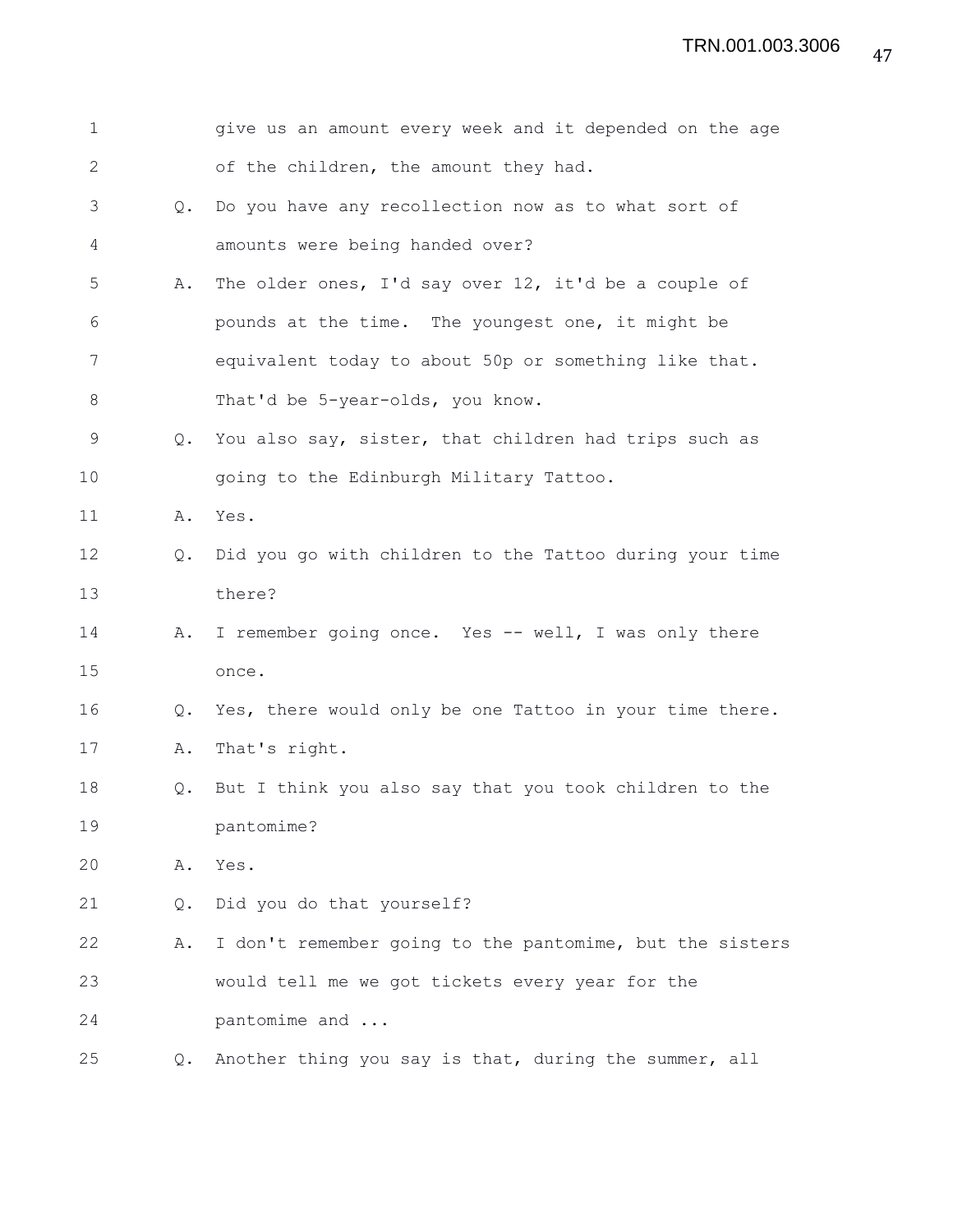| $\mathbf 1$  |                | the groups went to Dunbar on holiday.                    |
|--------------|----------------|----------------------------------------------------------|
| $\mathbf{2}$ | Α.             | That's right.                                            |
| 3            | $Q_{\bullet}$  | Did they go together or separately?                      |
| 4            | Α.             | They went together.                                      |
| 5            | Q.             | So that's the four groups together?                      |
| 6            | Α.             | Yes.                                                     |
| 7            | Q.             | Were trips or activities organised for the children when |
| 8            |                | they were in Dunbar?                                     |
| 9            | Α.             | Yes, there were.                                         |
| 10           | $\mathsf{Q}$ . | Could you give me some examples?                         |
| 11           | Α.             | They'd go to the beach and make sandcastles. The older   |
| 12           |                | ones liked fishing off the pier and, since it's          |
| 13           |                | a holiday resort, there would be activities going on     |
| 14           |                | there which we joined in.                                |
| 15           | Q.             | You also tell us about birthdays, sister, and can you    |
| 16           |                | help me with that? How were birthdays celebrated when    |
| 17           |                | you were there?                                          |
| 18           | Α.             | The child would get a birthday cake and a special tea    |
| 19           |                | and they could invite their special school friends round |
| 20           |                | to join them in the celebration or sometimes, if         |
| 21           |                | appropriate, their family could come along or they might |
| 22           |                | want to take them out on that day if it was a weekend.   |
| 23           | $Q_{\bullet}$  | Would a present or presents be given to the child by the |
| 24           |                | home or not?                                             |
| 25           | Α.             | Oh yes.                                                  |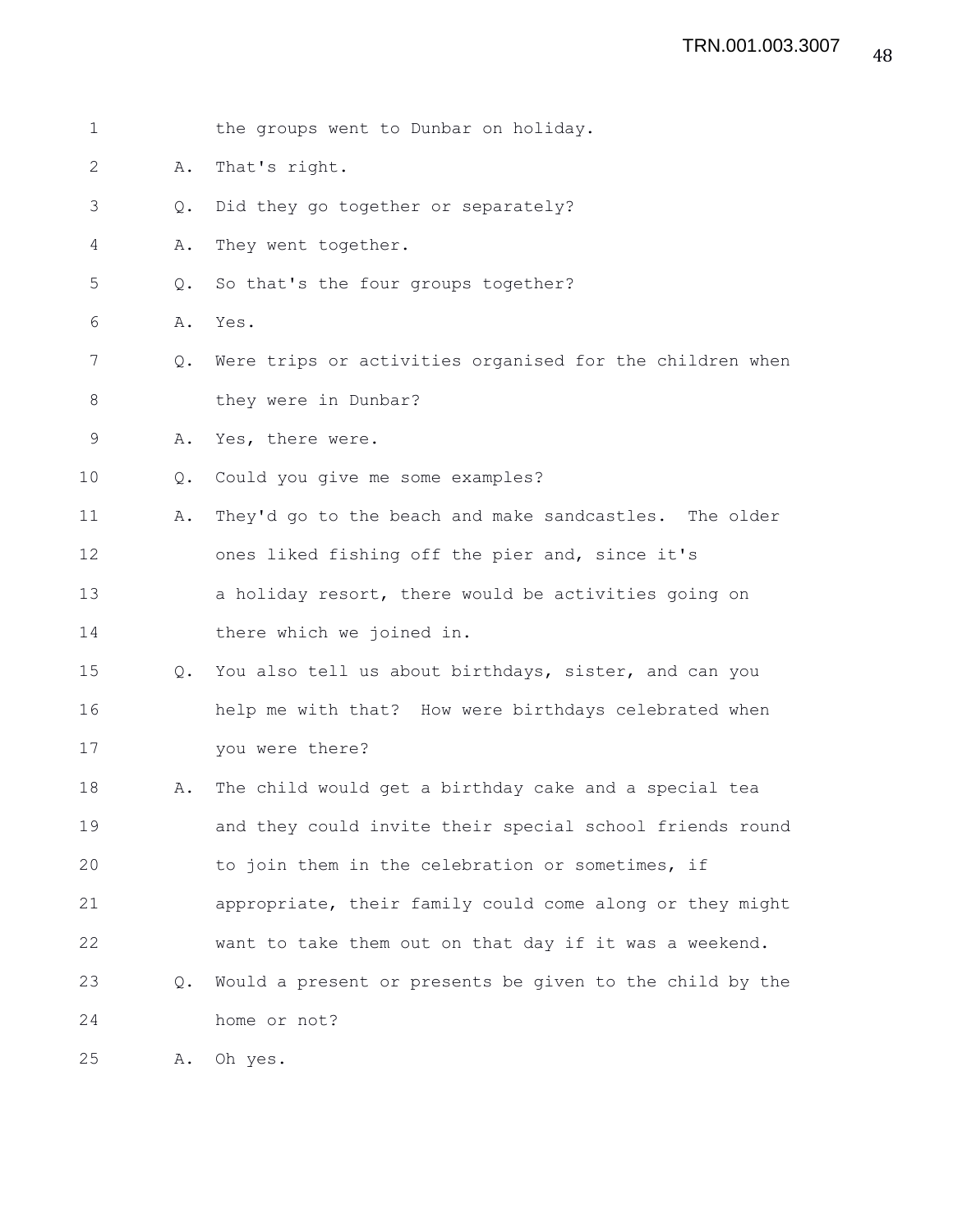| $\mathbf 1$  | Q.            | How would this be financed; can you remember?            |
|--------------|---------------|----------------------------------------------------------|
| $\mathbf{2}$ | Α.            | Well again, you would let the Sister Superior know that  |
| 3            |               | you had two birthdays coming up this month and then she  |
| 4            |               | would provide whatever.                                  |
| 5            | Q.            | How would you, as the person in charge of the group,     |
| 6            |               | know then that a child's birthday was coming up?         |
| 7            | Α.            | You would have the particulars of the child, you know,   |
| 8            |               | when they came in.                                       |
| 9            | Q.            | So you'd have a record then that would trigger that      |
| 10           |               | event for you; is that right?                            |
| 11           | Α.            | That's right, yes.                                       |
| 12           | Q.            | Do you remember having to check on a fairly regular      |
| 13           |               | basis as to whether or not birthdays were coming up?     |
| 14           | Α.            | I know I would have a calendar, find out the children's  |
| 15           |               | birthdays -- I couldn't remember them all, of course, so |
| 16           |               | you would write on the calendar so-and-so's -- I used to |
| 17           |               | do that with the schoolchildren as well.                 |
| 18           | $Q_{\bullet}$ | That seems very sensible. That's the way it would tell   |
| 19           |               | you?                                                     |
| 20           | Α.            | Yes.                                                     |
| 21           | Q.            | You're not sure in your statement, as you explain in     |
| 22           |               | your statement, that you were at Lasswade over           |
| 23           |               | Christmas. I think, from what you said to me earlier,    |
| 24           |               | you may not have been if you left in about November.     |
| 25           | Α.            | Yes.                                                     |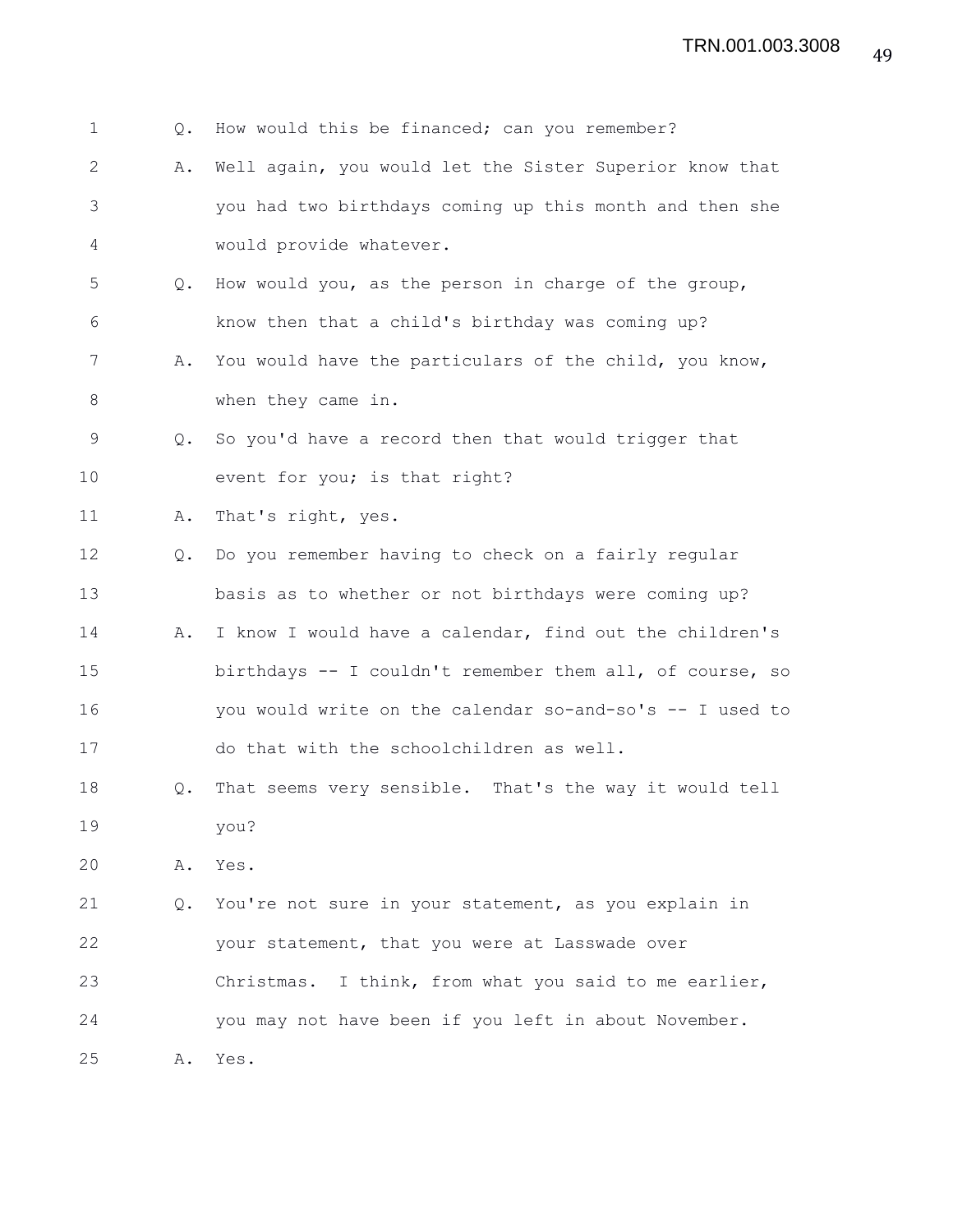| $\mathbf 1$ | Q. | Can I then ask you a little bit about visits and         |
|-------------|----|----------------------------------------------------------|
| 2           |    | inspections. Let's look at social workers. Do you        |
| 3           |    | remember social workers coming to visit the children?    |
| 4           | Α. | I do, but it wasn't very frequently. I thought it        |
| 5           |    | wasn't frequently enough.                                |
| 6           | Q. | Why did you think that at the time?                      |
| 7           | Α. | Because I thought the children needed more support,      |
| $8\,$       |    | because the social worker was the liaison officer        |
| 9           |    | between their family and themselves.                     |
| 10          | Q. | And you, I suppose.                                      |
| 11          |    | A. Yes.                                                  |
| 12          | Q. | Another point you make, sister -- and can I ask you      |
| 13          |    | about this -- is that:                                   |
| 14          |    | "Very rarely would the same child see the same           |
| 15          |    | social worker all the time."                             |
| 16          |    | Did you notice that?                                     |
| 17          |    | A. Yes.                                                  |
| 18          | Q. | And did you have any views on that?                      |
| 19          | Α. | Well, I thought it was difficult for the children to     |
| 20          |    | form a relationship and when they did sometimes -- I can |
| 21          |    | remember once getting a phone call to say that so-and-so |
| 22          |    | is now doing some advanced course and there will be      |
| 23          |    | somebody else coming, and the children -- some of the    |
| 24          |    | children who had gained confidence in their interaction  |
| 25          |    | with that social worker would be quite upset, and then   |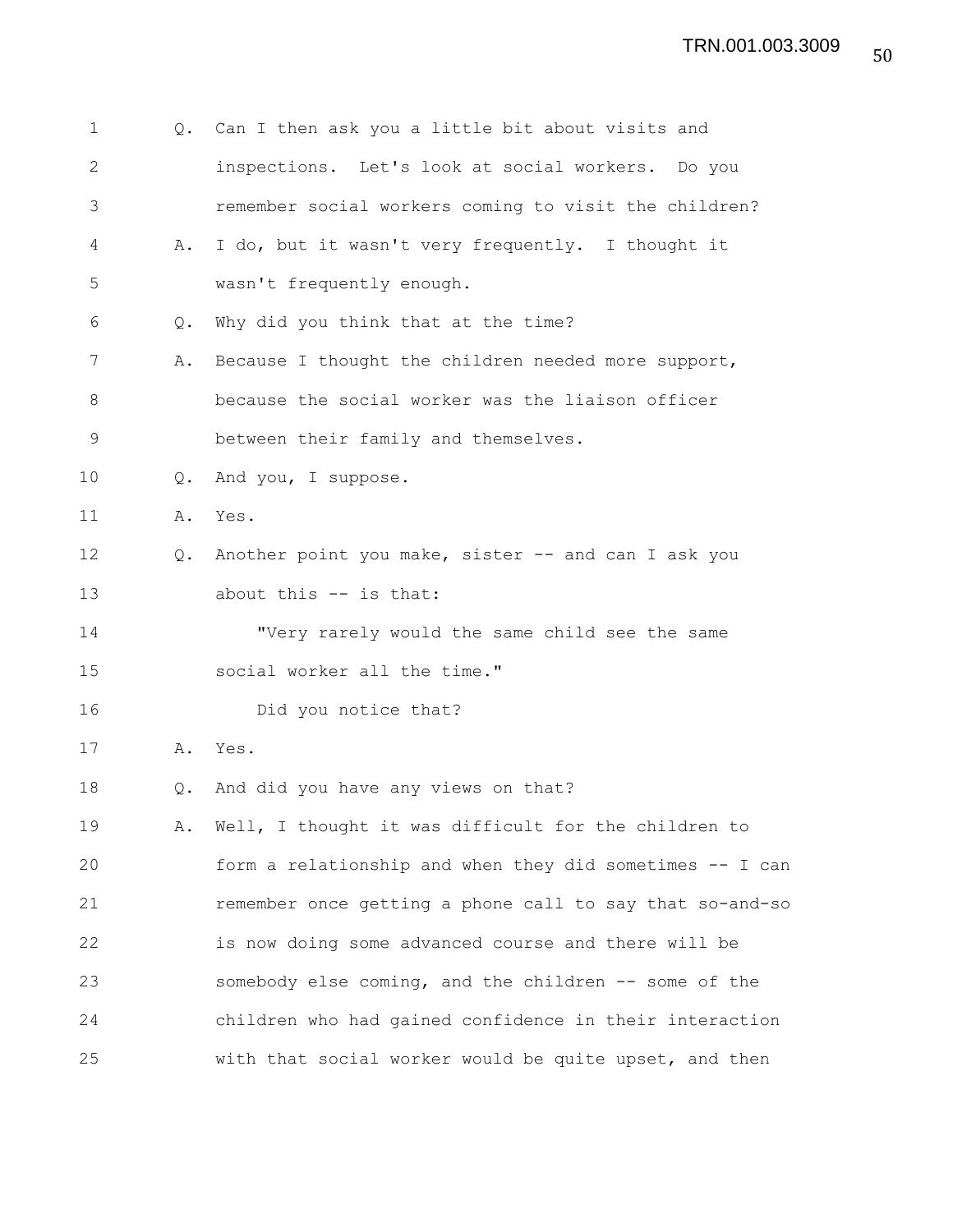| $\mathbf 1$   |               | it took them some time to relate to somebody new.        |
|---------------|---------------|----------------------------------------------------------|
| $\mathbf{2}$  | Q.            | I think what you're saying is there is an importance in  |
| 3             |               | developing a rapport with a child.                       |
| 4             | Α.            | Yes.                                                     |
| 5             | Q.            | That, of course, would also apply to you in charge of    |
| 6             |               | the group?                                               |
| 7             | Α.            | That's true.                                             |
| 8             | $Q_{\bullet}$ | And from what you've told us so far, your time with this |
| $\mathcal{G}$ |               | particular group was relatively limited?                 |
| 10            | Α.            | That's right.                                            |
| 11            | Q.            | What do you think about that, sister? You've spent less  |
| 12            |               | than a year, you've built up this rapport -- from what   |
| 13            |               | you've said to us, it was a good rapport -- and then     |
| 14            |               | you're moved and someone else comes in.                  |
| 15            | Α.            | Well, it's very difficult for the children and for       |
| 16            |               | myself, but because I had had so much study and was      |
| 17            |               | basically a teacher, my superiors wanted me to take up   |
| 18            |               | my teaching career again, so                             |
| 19            | Q.            | Do you know what thought may have been given to that in  |
| 20            |               | a situation where you've been but less than a year with  |
| 21            |               | children?                                                |
| 22            | Α.            | I think it was very difficult on both sides, for sisters |
| 23            |               | and for the children they were caring for.               |
| 24            | Q.            | You also say, sister, that children would be encouraged  |
| 25            |               | to keep in touch with their families; is that correct?   |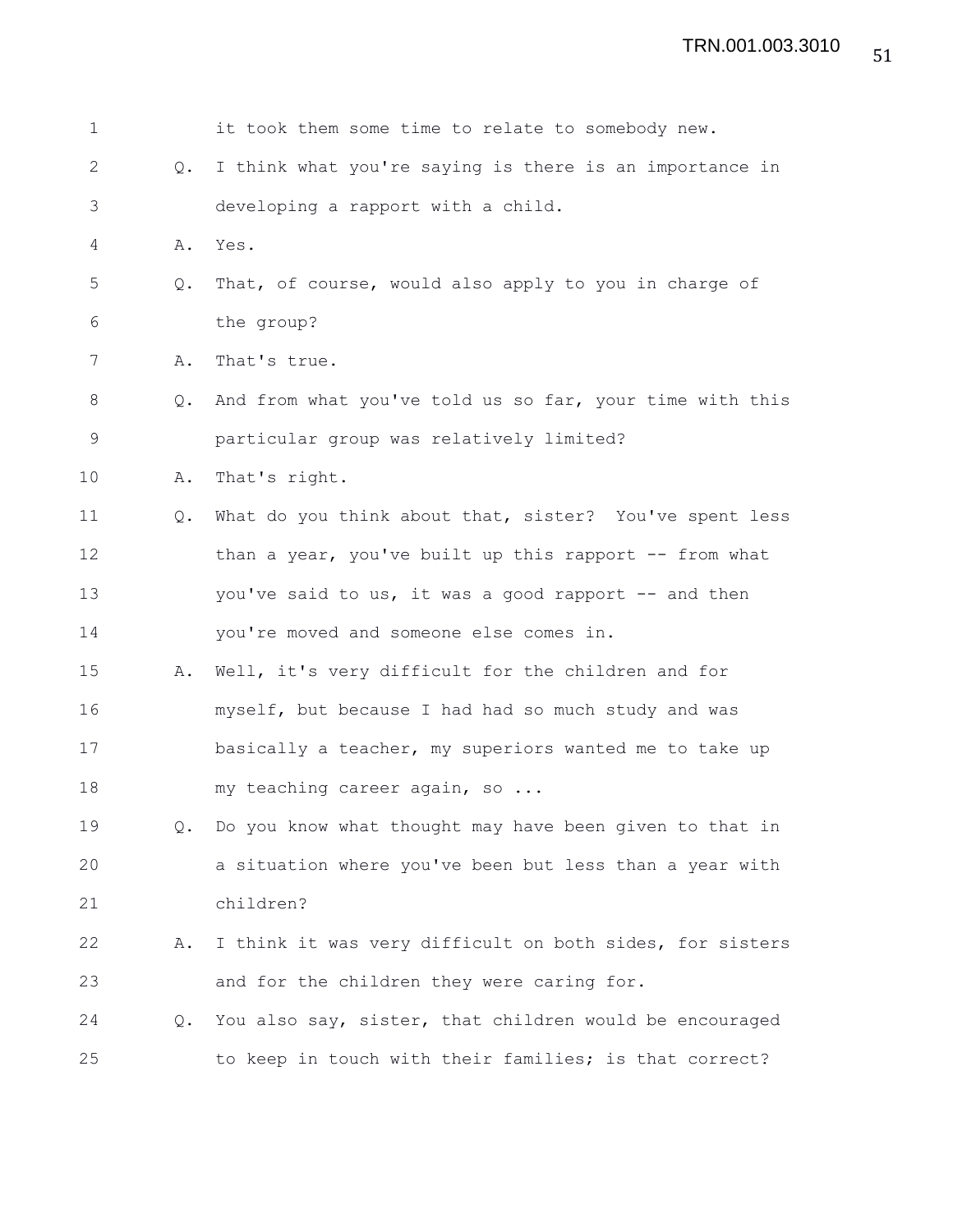- 1 A. Yes.
- 2 Q. How would that be done?
- 3 A. Those who had been given -- we had been given permission 4 for parents to visit and sometimes they would visit but 5 they weren't allowed to take the children off the 6 premises. So we'd try and make their time with the 7 children as happy as possible and let them sit -- give 8 them cups of tea and make them very welcome.
- 9 Q. Why wouldn't they be allowed to take children off the 10 premises?
- 11 A. Well, if it was a case of abuse or -- I don't know what 12 happened at home, you know, but some of them came from 13 traumatic circumstances.
- 14 Q. And that was information you would have obtained from 15 the records?
- 16 A. Yes.
- 17 Q. So I think perhaps that highlights the importance of 18 having that information before you let anyone see 19 a child?
- 20 A. That's right, yes.
- 21 Q. Is that one of the things you have in mind when you say 22 in your statement that:

23 "[You] had to be careful about who was allowed to 24 visit as some children had come from abusive families"? 25 A. Yes.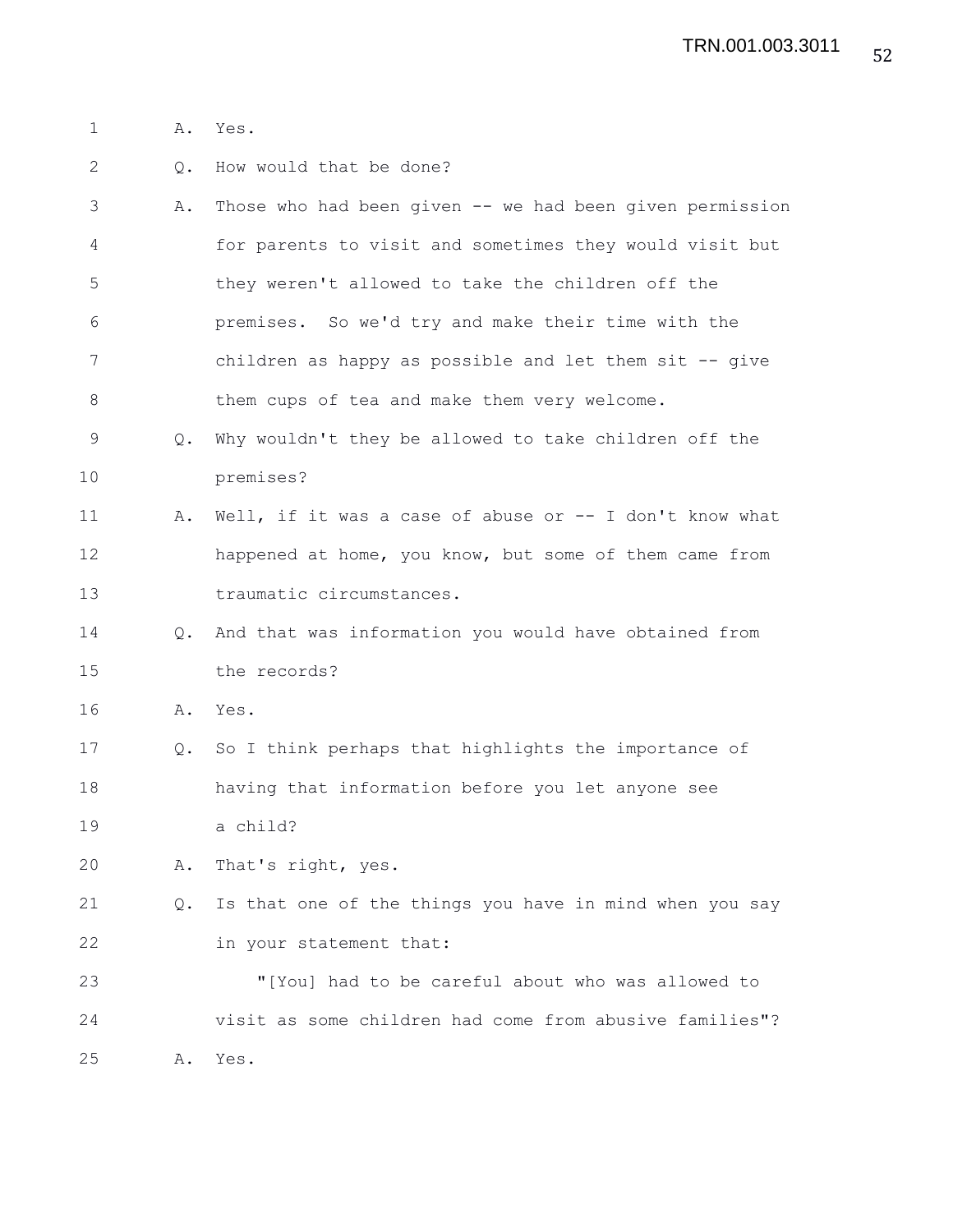| 1            | Q.            | In relation to the review of a child's care -- and       |
|--------------|---------------|----------------------------------------------------------|
| $\mathbf{2}$ |               | I think we've already touched upon this -- but you say   |
| 3            |               | that you would be involved with discussions with         |
| 4            |               | social workers when a child's care was being reviewed.   |
| 5            | Α.            | Yes.                                                     |
| 6            | Q.            | And you have a recollection of that happening?           |
| 7            | Α.            | Vaguely. I know it happened. I couldn't remember who     |
| $8\,$        |               | was involved.                                            |
| 9            | $Q_{\bullet}$ | What you say in your statement, sister, is that so far   |
| 10           |               | as Lasswade was concerned, the children in Lasswade were |
| 11           |               | of different religions; is that correct?                 |
| 12           | Α.            | Yes.                                                     |
| 13           | $\circ$ .     | It's run by a Catholic order, but there would also be    |
| 14           |               | non-Catholic children?                                   |
| 15           | Α.            | That's right.                                            |
| 16           | Q.            | Protestant children, for example?                        |
| 17           | Α.            | Yes.                                                     |
| 18           | Q.            | And in your group then, did you have that mixture so far |
| 19           |               | as you can remember?                                     |
| 20           | Α.            | Yes.                                                     |
| 21           | Q.            | You do say that the local parish priest would visit.     |
| 22           | Α.            | Well, he'd come and celebrate Mass in the chapel;        |
| 23           |               | I don't remember him coming into the groups as such.     |
| 24           | $Q_{\bullet}$ | What about a local minister? Would a local minister      |
| 25           |               | visit so far as you can remember?                        |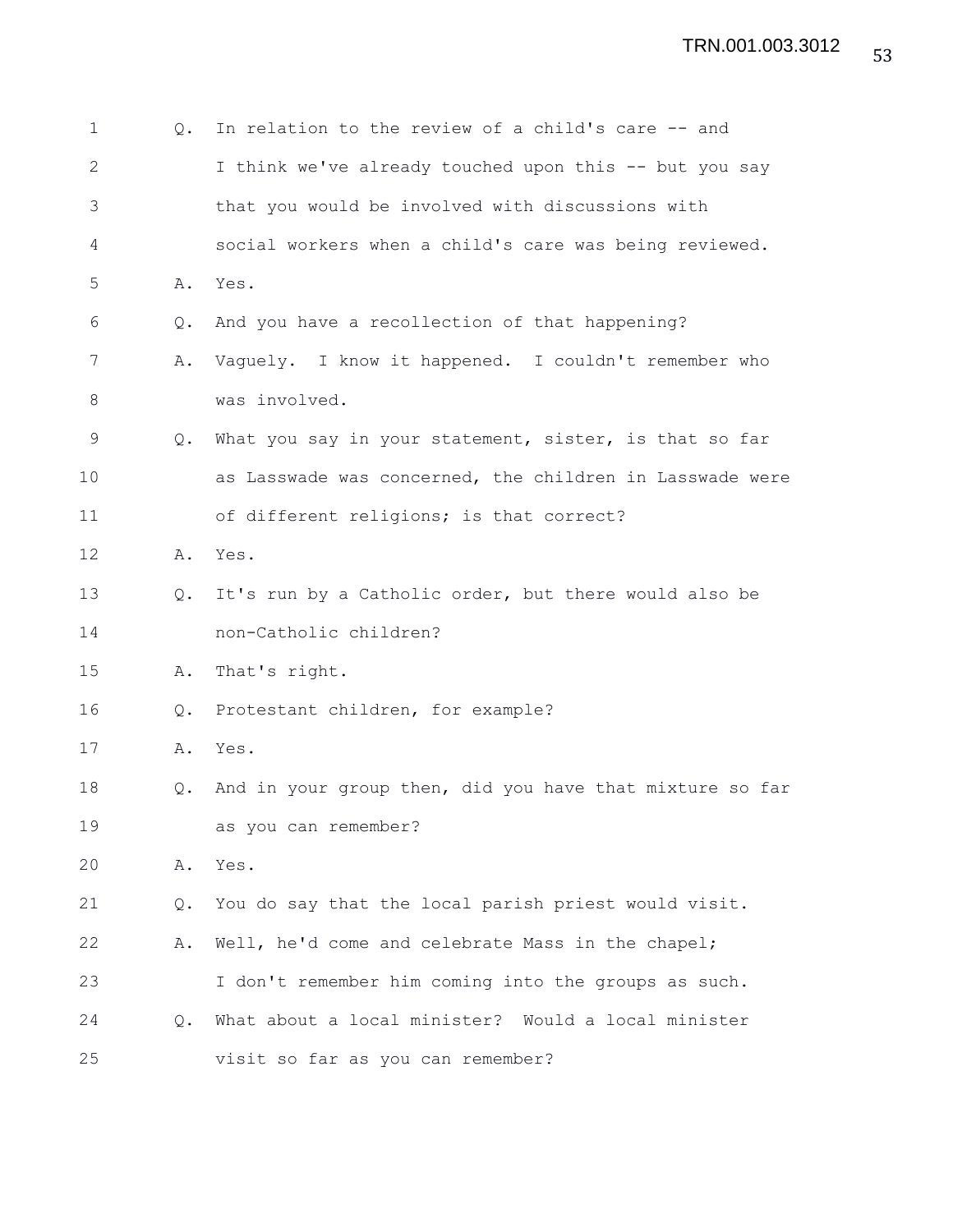| 1            | Α.            | They visited them in school. You know, they went to the |
|--------------|---------------|---------------------------------------------------------|
| $\mathbf{2}$ |               | schools as school chaplains, both the Catholic priest   |
| 3            |               | and the minister.                                       |
| 4            | $Q_{\bullet}$ | But do you remember a minister coming to the home to -- |
| 5            | Α.            | No, I don't.                                            |
| 6            | Q.            | Can I ask you then, sister, about discipline. Were you  |
| 7            |               | provided with any guidance when you went to Lasswade as |
| $\,8\,$      |               | to how children there should be disciplined?            |
| 9            | Α.            | No.                                                     |
| 10           | Q.            | In your previous existences as a teacher, did you have  |
| 11           |               | guidance given to you as to how children should be      |
| 12           |               | disciplined?                                            |
| 13           | Α.            | I expect when we were training we did.                  |
| 14           | $Q_{\bullet}$ | As far as Lasswade was concerned, you had no guidance.  |
| 15           |               | Do you remember any written procedures or policies in   |
| 16           |               | connection with how discipline should be handled?       |
| 17           | Α.            | I have no recollection.                                 |
| 18           | Q.            | Do you remember if a punishment book was kept?          |
| 19           | Α.            | I think so.                                             |
| 20           | Q.            | Do you remember if you wrote anything into a punishment |
| 21           |               | book?                                                   |
| 22           | Α.            | I can't remember, I'm afraid.                           |
| 23           | $Q_{\bullet}$ | Did you keep a record of any punishments that you may   |
| 24           |               | have done?                                              |
| 25           | Α.            | I can't remember. I would think I should have.          |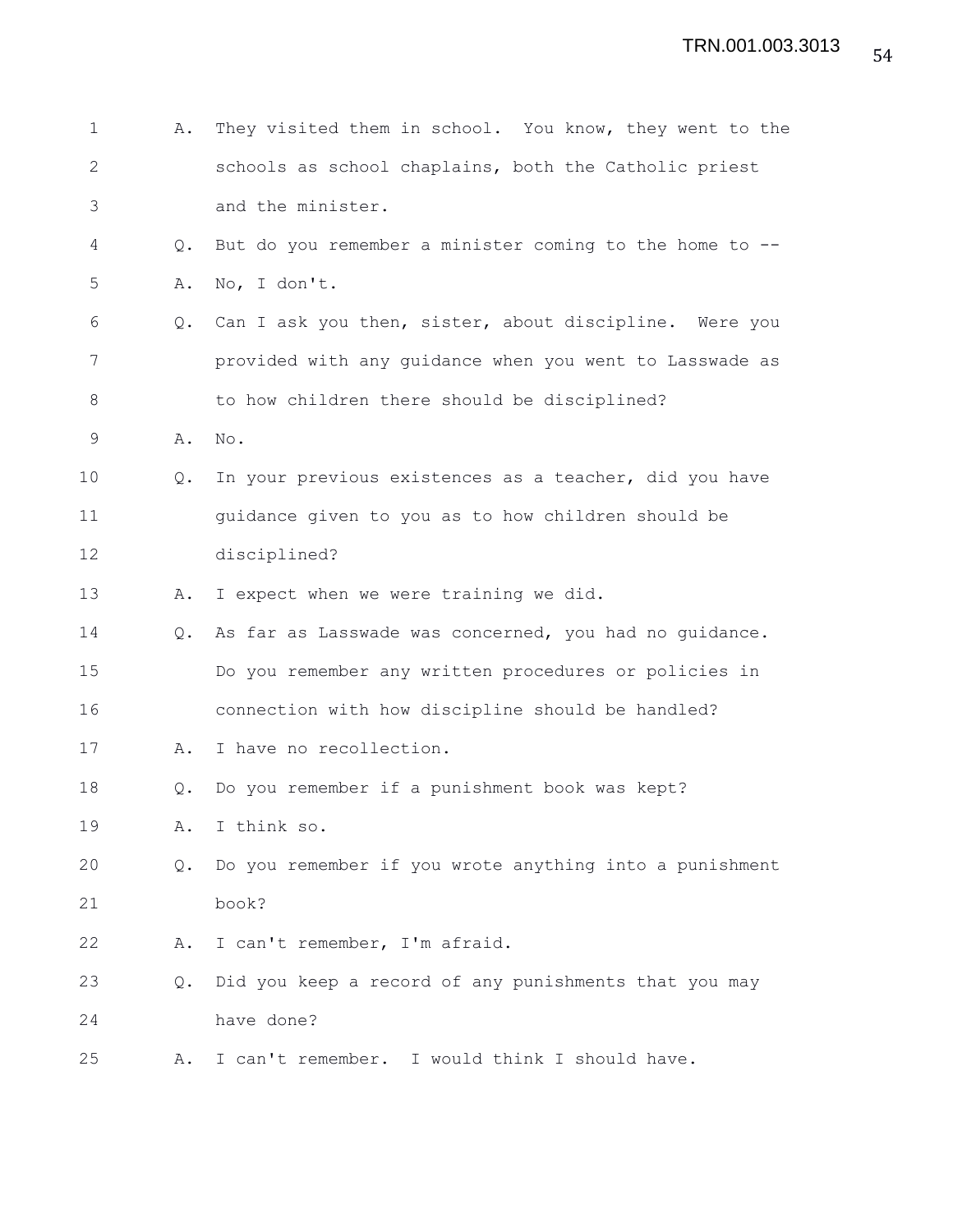TRN.001.003.3014

| $\mathbf 1$  | $Q_{\bullet}$ | Children, as we all know, do misbehave. So how did you   |
|--------------|---------------|----------------------------------------------------------|
| $\mathbf{2}$ |               | deal with a child who misbehaved?                        |
| 3            | Α.            | Well, I would take into consideration their background,  |
| 4            |               | what might have prompted the behaviour. I rarely         |
| 5            |               | disciplined children in front of the whole group or in   |
| 6            |               | front of a class. I used to try and get the child on     |
| 7            |               | their own. I found they were more open to listen to you  |
| 8            |               | without having an audience.                              |
| 9            | Q.            | And of course, from what you're saying, making reference |
| 10           |               | to classes, that's influenced by your own training?      |
| 11           | Α.            | Yes.                                                     |
| 12           | $Q_{\bullet}$ | Can you remember what sort of punishments then you might |
| 13           |               | have given to children who misbehaved?                   |
| 14           | Α.            | Well, the older ones I would deprive them of their       |
| 15           |               | pocket money or some of their pocket money, depending on |
| 16           |               | how they had misbehaved, or say, 'You won't be going out |
| 17           |               | this Saturday to the football match', or whatever or     |
| 18           |               | deprive them of their favourite television programme, or |
| 19           |               | the little ones, I would send to bed early.              |
| 20           | Q.            | Was there any corporal punishment?                       |
| 21           | Α.            | No.                                                      |
| 22           | Q.            | Were the staff, the two lay staff in particular you've   |
| 23           |               | mentioned, allowed to discipline children?               |
| 24           | Α.            | There was no physical punishment whatsoever.             |
| 25           | Q.            | But were they allowed to discipline children?            |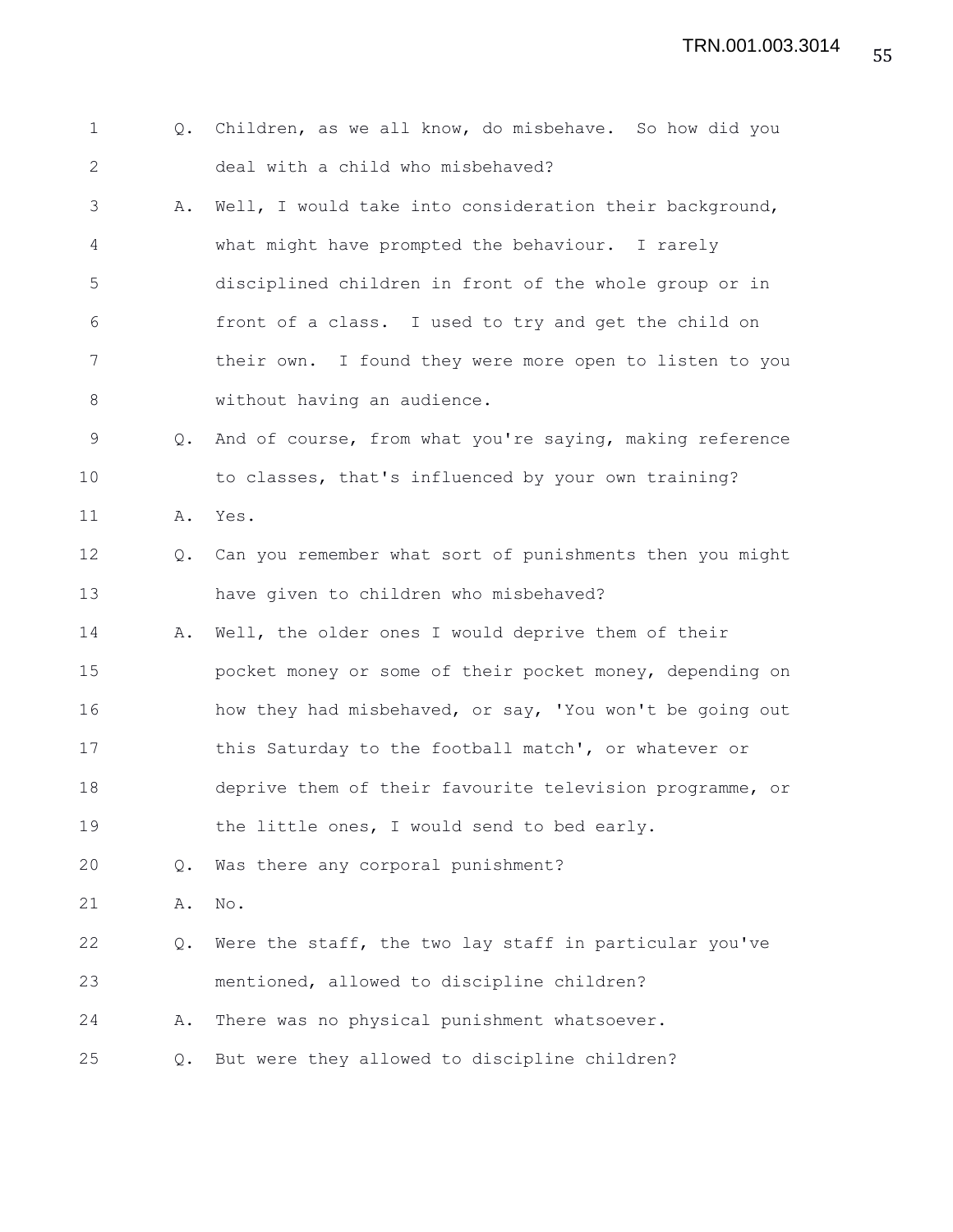|               | A. They could tell you, you know, that so-and-so's done  |
|---------------|----------------------------------------------------------|
|               | this, then we would discuss with the child, depending on |
| $\mathcal{S}$ | how serious it was.                                      |

- 4 Q. So are you saying that if a member of the lay staff 5 thought a child needed to be disciplined, that person 6 would come to you?
- 7 A. Yes, or if they had experience, they would tell me that 8 they thought so-and-so should go to bed. We wouldn't 9 have a big discussion between us; I would trust them, 10 their judgement.
- 11 Q. Can I ask you this, sister: was there any effort or 12 efforts to ensure that there was a consistent approach 13 to discipline throughout the home?
- 14 A. Well, I don't know what happened in the other groups; 15 I just know what I did.
- 16 Q. Does that tend to suggest that there was no policy to 17 ensure there was a consistent approach across the four 18 groups?
- 19 A. I don't remember one.

20 Q. When you gave your statement, sister -- and this is 21 beginning at paragraph 40, which is now on the screen -- 22 a number of allegations that have been made by former 23 residents of the home were put to you. Do you remember 24 that happening?

```
25 A. Pardon? Sorry?
```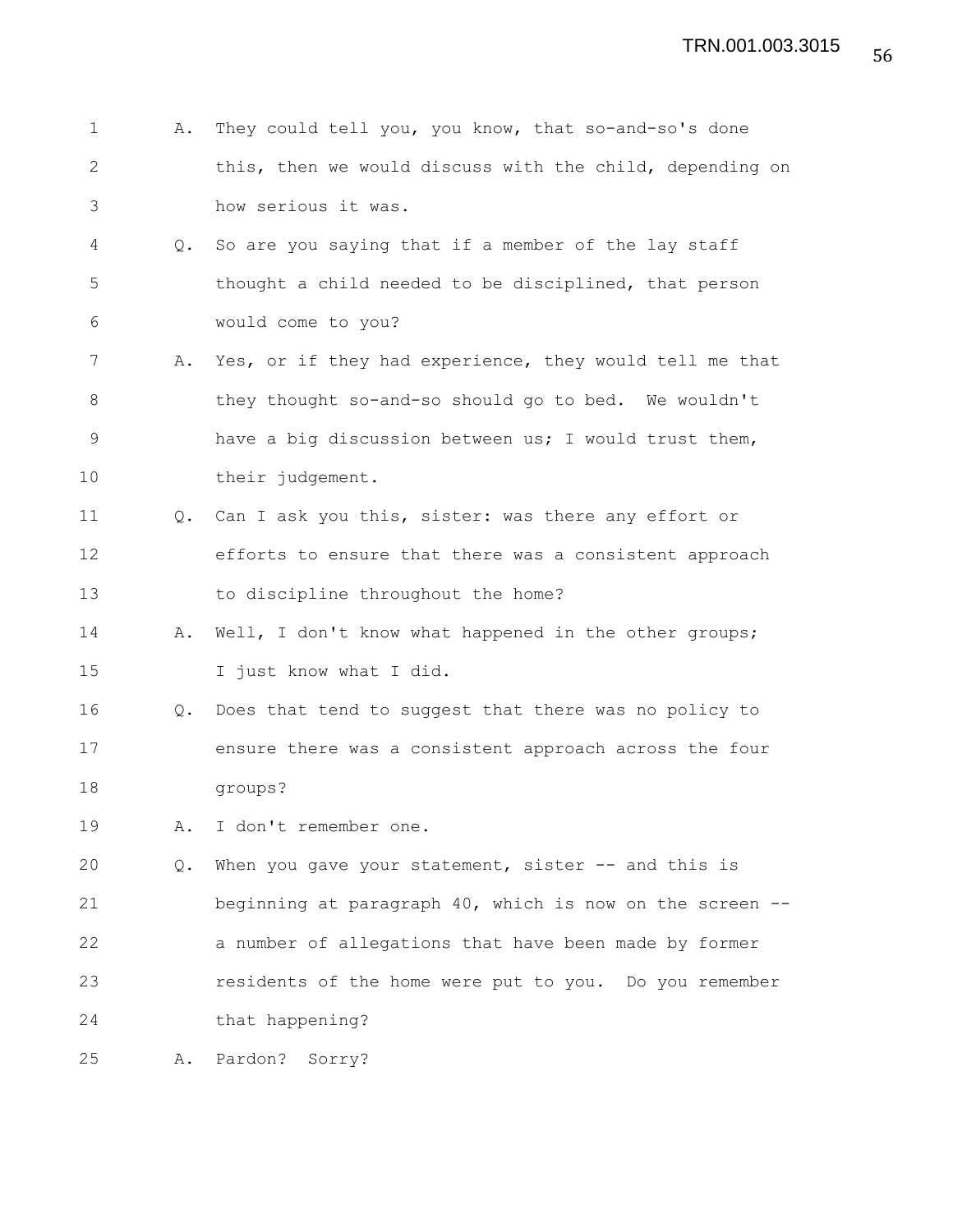| $\mathbf 1$  | Q.            | It wasn't very well put.                                  |
|--------------|---------------|-----------------------------------------------------------|
| $\mathbf{2}$ |               | When you gave your statement, a number of                 |
| 3            |               | allegations that had been made by former residents were   |
| 4            |               | mentioned to you.                                         |
| 5            | Α.            | Yes.                                                      |
| 6            | $Q_{\bullet}$ | And your views were sought in connection with these       |
| 7            |               | allegations.                                              |
| 8            | Α.            | Yes.                                                      |
| $\mathsf 9$  | $Q_{\bullet}$ | For example, it was put to you, if you look at            |
| 10           |               | paragraph 41 onwards, a number of allegations that have   |
| 11           |               | been made against Sister <b>LTX</b> . Do you remember     |
| 12           |               | these allegations being put to you?                       |
| 13           | Α.            | Yes.                                                      |
| 14           | Q.            | These included punching, kicking and pulling hair and so  |
| 15           |               | From what you've said, sister, you saw no evidence<br>on. |
| 16           |               | of that; is that right?                                   |
| 17           | Α.            | No, I didn't.                                             |
| 18           | Q.            | Did you see anything in relation to any of the other      |
| 19           |               | groups that would constitute the ill-treatment of         |
| 20           |               | children?                                                 |
| 21           | Α.            | Never.                                                    |
| 22           | Q.            | The humiliation of children?                              |
| 23           | Α.            | No.                                                       |
| 24           | Q.            | If a child were to be humiliated, for example in          |
| 25           |               | connection with bed-wetting, including, for example,      |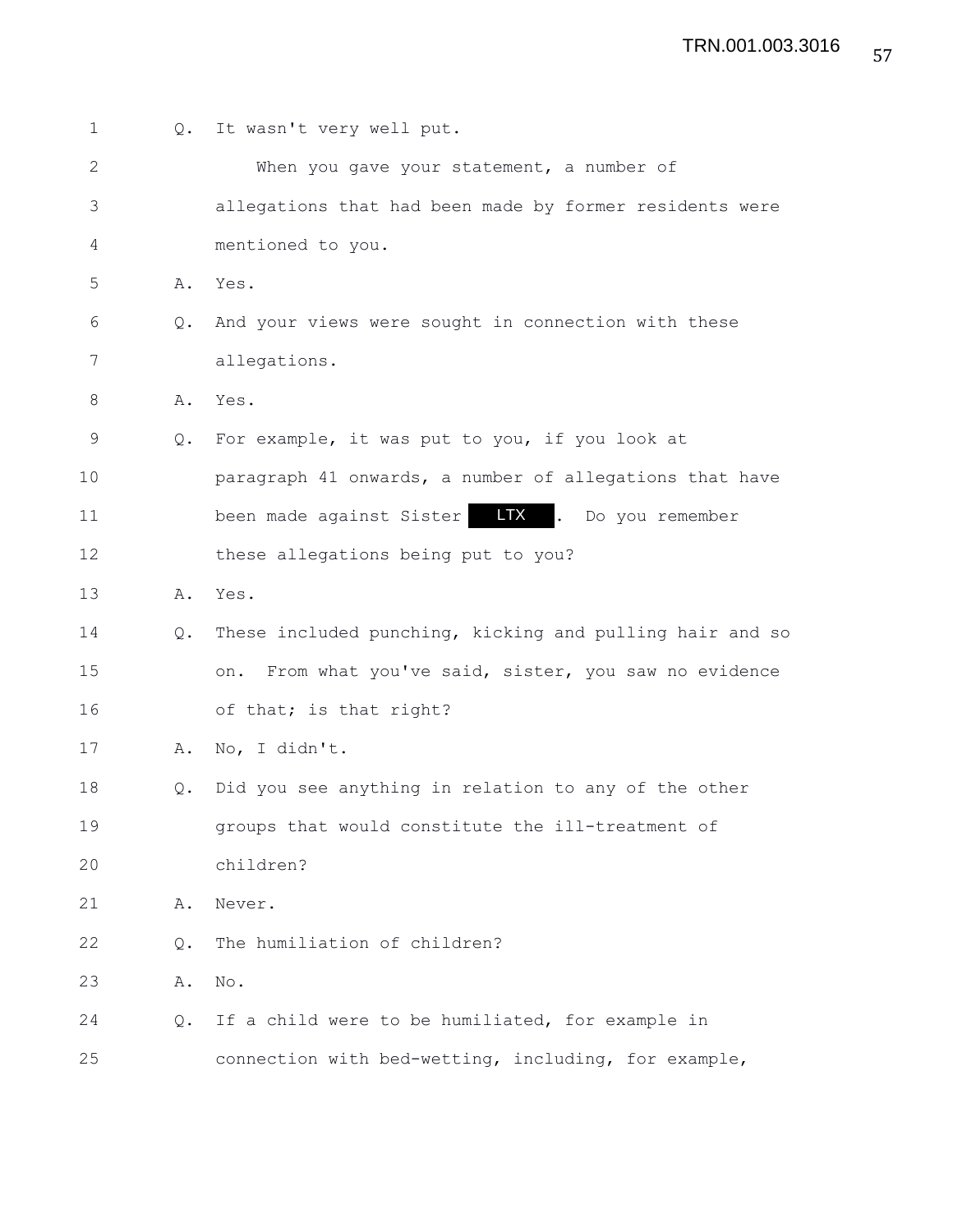| 1            |               | having the sheets either on his head or about him or     |
|--------------|---------------|----------------------------------------------------------|
| $\mathbf{2}$ |               | her, punished by being beaten, punched, pulling hair and |
| 3            |               | so on, would that constitute abuse?                      |
| 4            | Α.            | If it happened, it would.                                |
| 5            | Q.            | I think what you have said in your statement, sister,    |
| 6            |               | is that the atmosphere, so far as you were concerned,    |
| 7            |               | was a happy one.                                         |
| 8            | Α.            | Yes, it was.                                             |
| 9            | $Q_{\bullet}$ | Did any children ever run away during your time in       |
| 10           |               | Lasswade?                                                |
| 11           | Α.            | I really can't remember, to be honest.                   |
| 12           | $Q_{\bullet}$ | Can I ask you this then: did any child run away from     |
| 13           |               | your group?                                              |
| 14           | Α.            | I can't remember, I'm afraid.                            |
| 15           | Q.            | As you've told us, sister, you left Lasswade less than   |
| 16           |               | a year after your arrival. I think after that, you went  |
| 17           |               | to Middlesbrough; is that correct?                       |
| 18           | Α.            | Yes.                                                     |
| 19           | Q.            | What were you doing there?                               |
| 20           | Α.            | Again, I was looking after another group of children.    |
| 21           | Q.            | Was it a similar sort of arrangement to what you had in  |
| 22           |               | Lasswade?                                                |
| 23           | Α.            | Yes, it was.                                             |
| 24           | Q.            | So how long were you there for?                          |
| 25           | Α.            | Two years.                                               |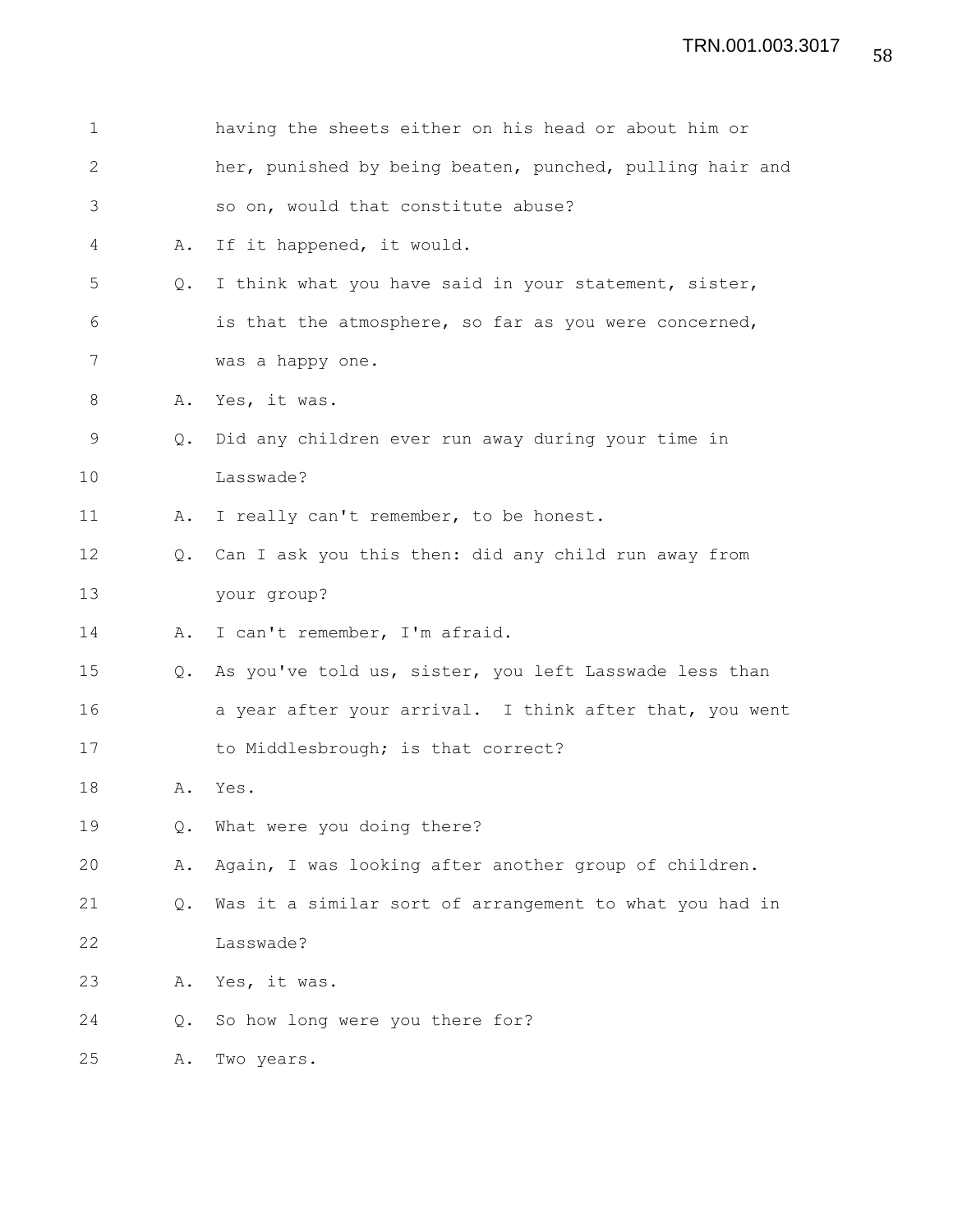| $\mathbf 1$ | Q.            | And what did you do after that?                          |
|-------------|---------------|----------------------------------------------------------|
| 2           | Α.            | I went to Liverpool to do a postgraduate course in       |
| 3           |               | education.                                               |
| 4           | $Q_{\bullet}$ | Again, we have a picture of you having a relatively --   |
| 5           |               | a longer period of time with the children, probably      |
| 6           |               | a period that allowed you to build up an even bigger     |
| 7           |               | rapport with the children, and then being moved on.      |
| 8           |               | Is that $--$                                             |
| $\mathsf 9$ | Α.            | Yes.                                                     |
| 10          | Q.            | Do you know why you were moved from Lasswade to          |
| 11          |               | Middlesbrough to carry out what appears to have been     |
| 12          |               | a similar function?                                      |
| 13          | Α.            | Well, one of the sisters in Middlesbrough took ill so    |
| 14          |               | I was asked to go down there.                            |
| 15          | Q.            | I suppose it would mean that someone else would have to  |
| 16          |               | step into your shoes when you left Lasswade.             |
| 17          | Α.            | I know, and I wasn't very happy, to be honest.           |
| 18          | Q.            | Why not?                                                 |
| 19          | Α.            | Well, I didn't want to leave the group I was in, you     |
| 20          |               | know.                                                    |
| 21          | Q.            | Then you told us about your postgraduate course, sister. |
| 22          |               | What then did you do after you did that?                 |
| 23          | Α.            | I went back to Australia.                                |
| 24          | Q.            | I think what you tell us --                              |
| 25          | Α.            | Oh no, sorry. After I did the postgrad, I went to        |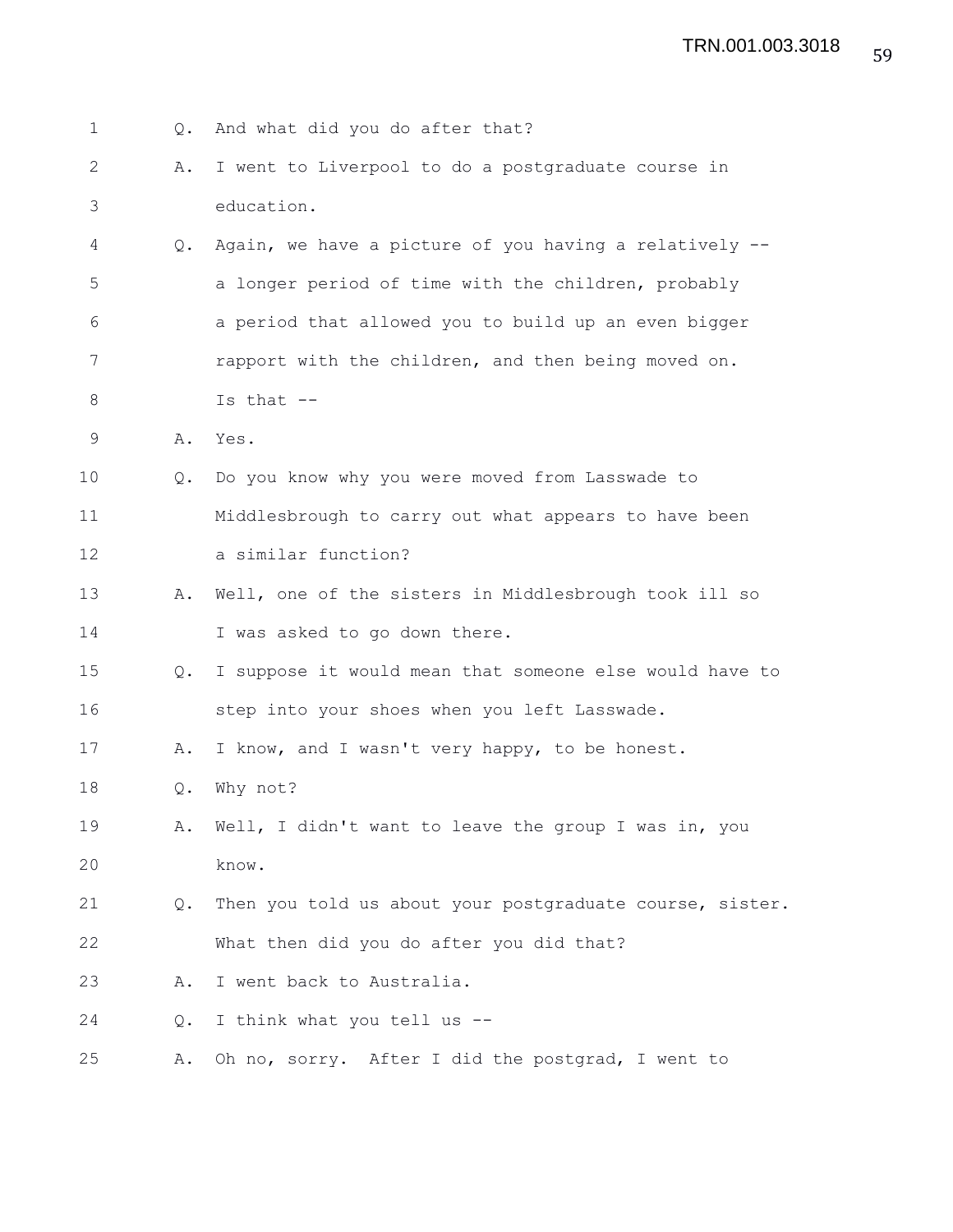| 1            |               | Aberdeen.                                                |
|--------------|---------------|----------------------------------------------------------|
| $\mathbf{2}$ | Q.            | I think the year before you -- yes. In Aberdeen you      |
| 3            |               | went to teach?                                           |
| 4            | Α.            | Yes.                                                     |
| 5            | Q.            | But in Aberdeen, you were based at Nazareth House in     |
| 6            |               | Aberdeen?                                                |
| 7            | Α.            | I was, yes.                                              |
| 8            | Q.            | Was that in 1983 that you went to Aberdeen?              |
| 9            | Α.            | Yes.                                                     |
| 10           | Q.            | You stayed in the Nazareth House building in Aberdeen;   |
| 11           |               | is that correct?                                         |
| 12           | Α.            | I did, yes.                                              |
| 13           | $Q_{\bullet}$ | And I think you tell us in your statement that really    |
| 14           |               | you had nothing to do with the day-to-day care of        |
| 15           |               | children?                                                |
| 16           | Α.            | No, I didn't.                                            |
| 17           | Q.            | Although I think you did provide some assistance?        |
| 18           | Α.            | Yes.                                                     |
| 19           | $Q_{\bullet}$ | If I take you to a document that's been provided to us   |
| 20           |               | by the order, which sets out the statistics of numbers   |
| 21           |               | to get an understanding as to what Aberdeen was like by  |
| 22           |               | This is at NAZ.001.001.0265. You'll see this is<br>then. |
| 23           |               | headed:                                                  |
| 24           |               | "Statistics of numbers of children and babies at         |
| 25           |               | Scottish Nazareth Houses (1925 to 1984)."                |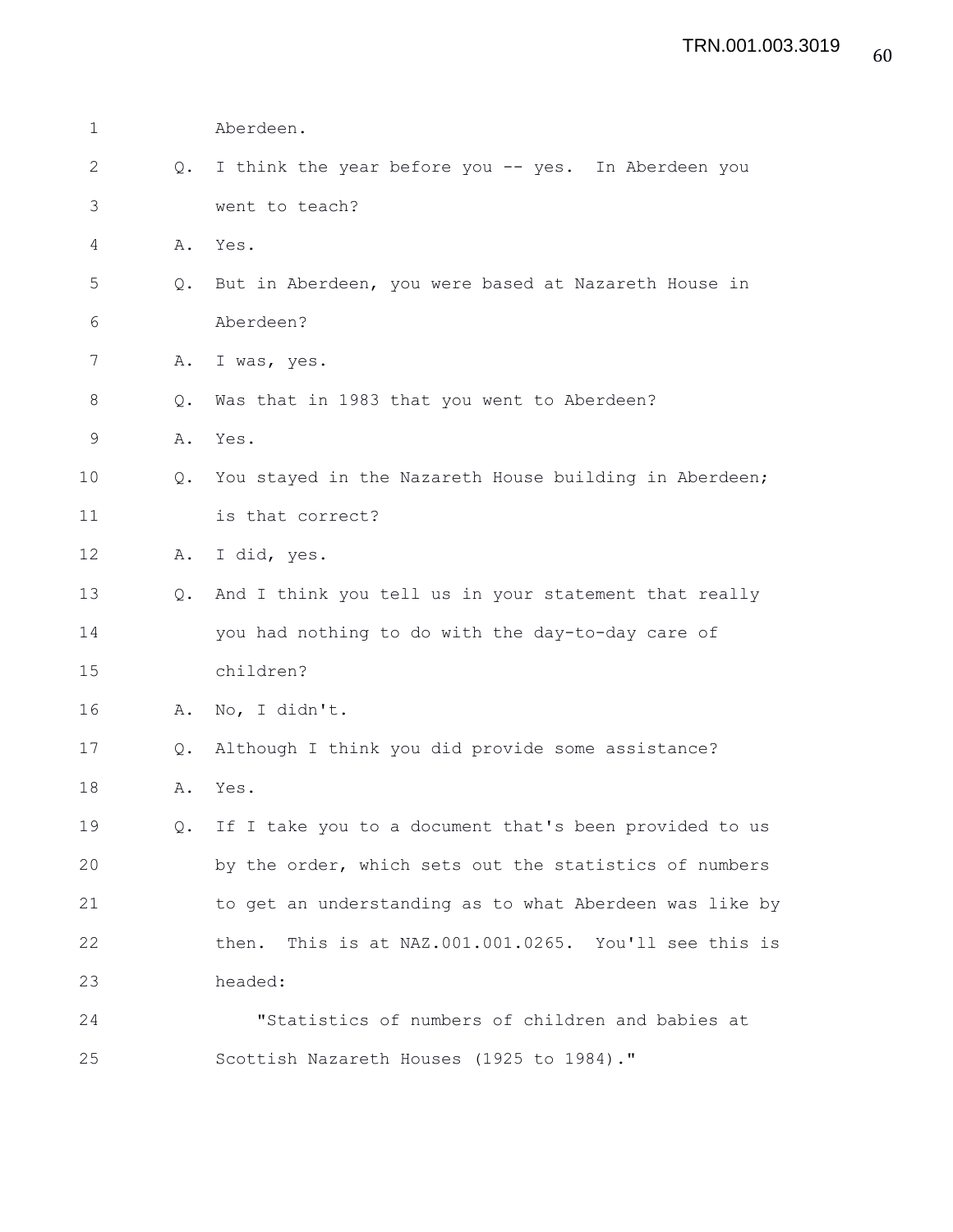| $\mathbf 1$   |    | Do you see that?                                         |
|---------------|----|----------------------------------------------------------|
| $\mathbf{2}$  | Α. | No, it's stopped at 1934.                                |
| 3             | Q. | I'm looking at the very top, at the heading. I know      |
| 4             |    | it's stopped, but if we look at the heading.             |
| 5             | Α. | Yes.                                                     |
| 6             | Q. | If we move down the page, we can see that there are      |
| 7             |    | further periods and you see Aberdeen is on the left-hand |
| 8             |    | side.                                                    |
| $\mathcal{G}$ |    | If you turn over to the next page, 0266, can we see      |
| 10            |    | that by the 1980s the numbers have dwindled quite        |
| 11            |    | significantly and indeed we haven't been given a number  |
| 12            |    | for 1983, although in the previous year the number is    |
| 13            |    | said to be 15. Do you see that?                          |
| 14            | Α. | Yes.                                                     |
| 15            | Q. | In any event, really, the position when you went in 1983 |
| 16            |    | was that there were very few children?                   |
| 17            | Α. | That's right.                                            |
| 18            | Q. | You in your time in Aberdeen were awarded Teacher of the |
| 19            |    | Year; is that correct?                                   |
| 20            | Α. | Yes.                                                     |
| 21            | Q. | Who gave you that award?                                 |
| 22            | Α. | It was Teacher of the Year for Scotland.                 |
| 23            | Q. | From what authority?                                     |
| 24            | Α. | It was -- Sky Television sponsored it and people were    |
| 25            |    | asked to nominate teachers and then there were several   |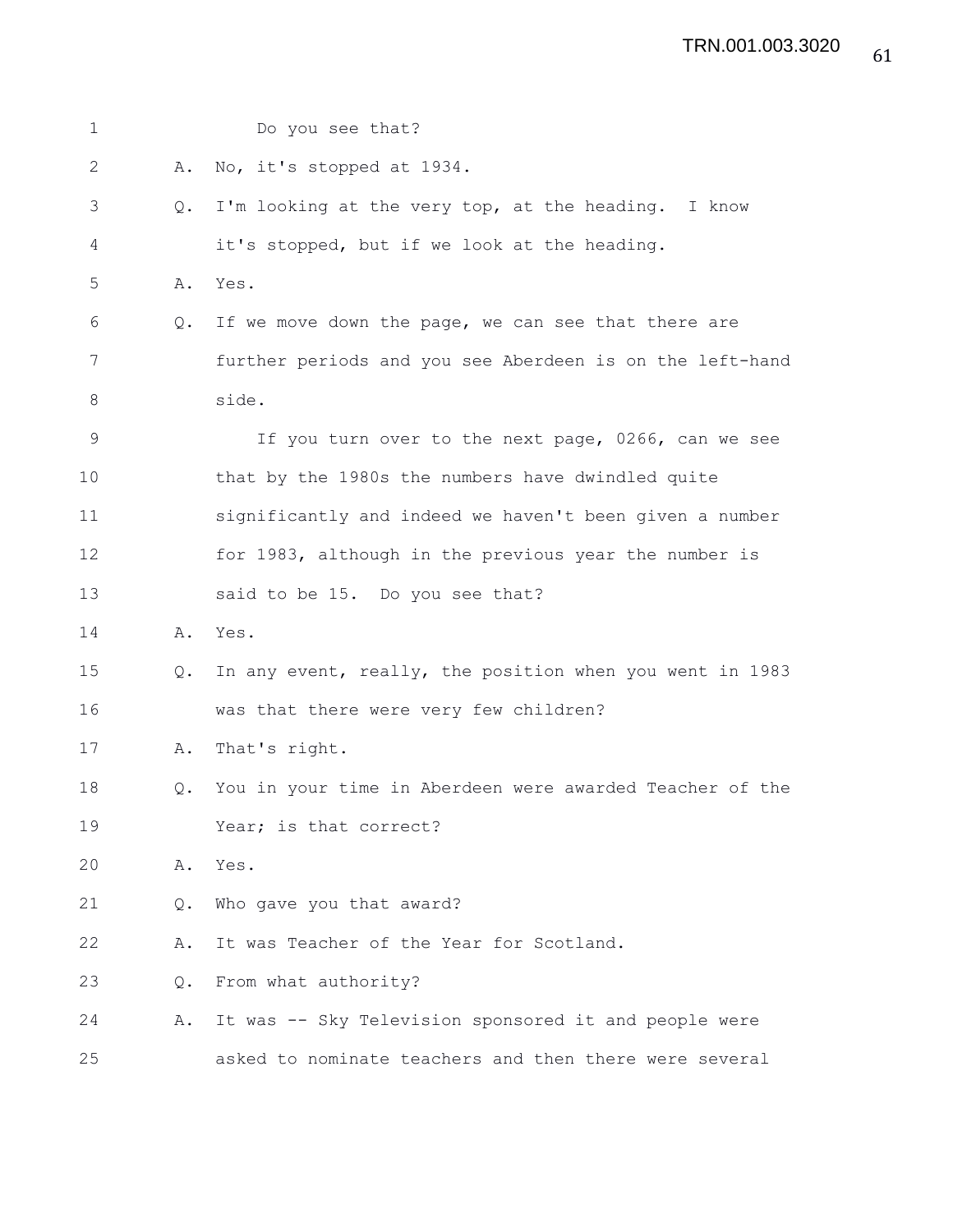| $\mathbf 1$  |                | interviews and it finished up with me being awarded      |
|--------------|----------------|----------------------------------------------------------|
| $\mathbf{2}$ |                | Teacher of the Year.                                     |
| 3            | $Q_{\bullet}$  | That seems to have been quite an achievement.            |
| 4            | Α.             | Yes.                                                     |
| 5            | Q.             | Perhaps then looking to what you say at the very end of  |
| 6            |                | your statement, sister -- this is on page 7870 at        |
| 7            |                | paragraph 87. What you say there is, and I fully         |
| 8            |                | understand that you didn't witness any abuse, but what   |
| $\mathsf 9$  |                | you do say is:                                           |
| 10           |                | "I think that if children were abused, then it would     |
| 11           |                | have had an impact on them and a long-term effect.       |
| 12           |                | I have met people who have been abused and it does have  |
| 13           |                | a long-term effect on them."                             |
| 14           | Α.             | Yes.                                                     |
| 15           | $\mathsf{Q}$ . | That's your own experience?                              |
| 16           | Α.             | Yes.                                                     |
| 17           | $Q_{\bullet}$  | Can I ask you this, finally, sister: have any of the     |
| 18           |                | children that you looked after kept in touch with you    |
| 19           |                | over the years?                                          |
| 20           | Α.             | Yes.                                                     |
| 21           | Q.             | Have you been invited to, for example, occasions such as |
| 22           |                | weddings in connection with any of these children?       |
| 23           | Α.             | Yes.                                                     |
| 24           | $Q_{\bullet}$  | And can you give me some understanding -- has this       |
| 25           |                | happened quite a little bit?                             |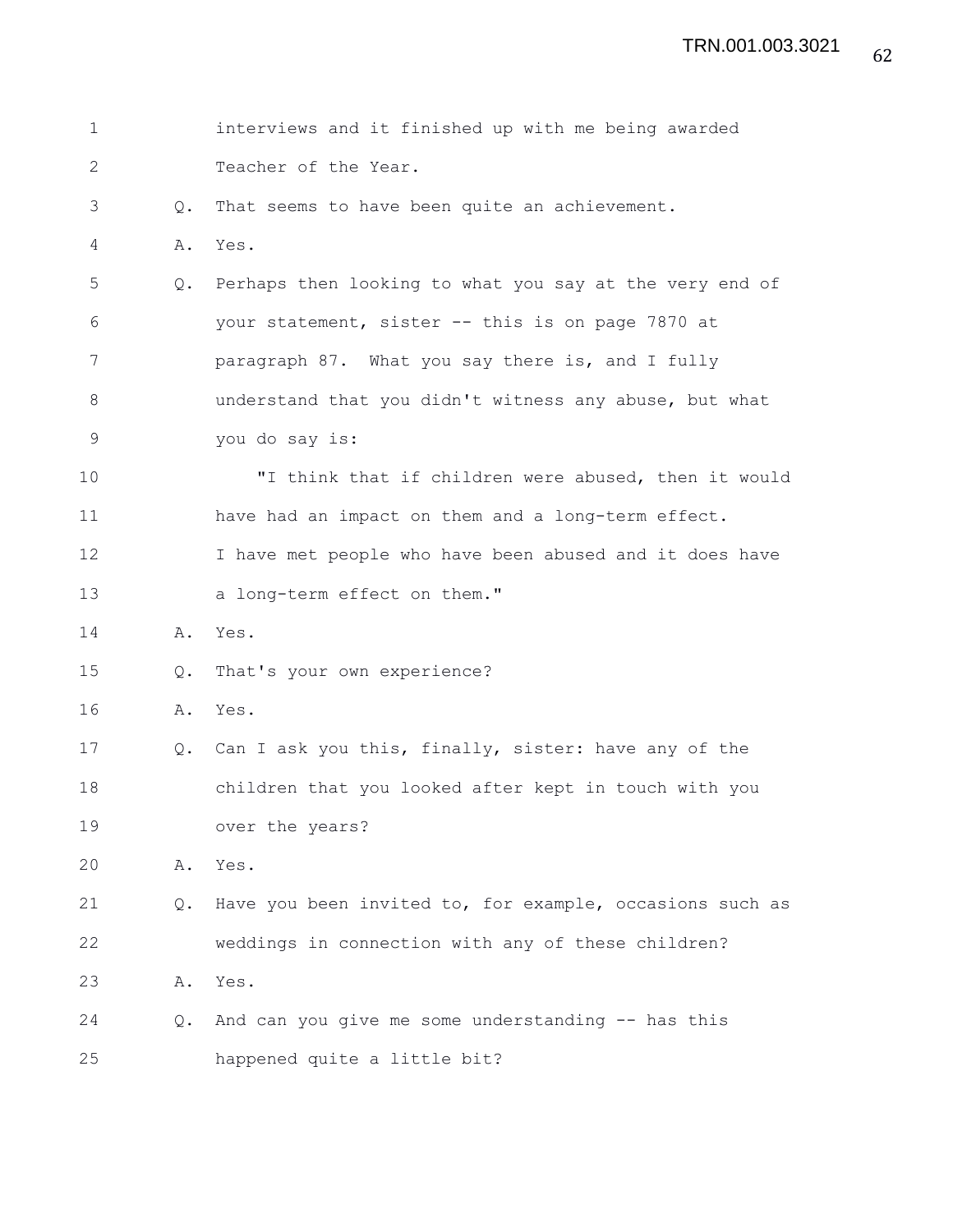1 A. Well, I'm thinking of one young man who kept in touch 2 and, when I came back from Australia, he told me he had 3 pancreatic cancer, so I went down to see him -- and that 4 was in Middlesbrough. I stayed with him in the hospice 5 the two days before he died. His wife had young 6 children and wasn't able to cope. 7 MR MacAULAY: Well, thank you very much, sister. These are 8 all the questions that I have for you and I think I have 9 sought to cover all the questions I have been asked to 10 put to you. Thank you. 11 LADY SMITH: Sister, before I let you go, could I follow up 12 on one thing. You explained you don't remember 13 specifically children wetting the bed in Lasswade, 14 although you imagine that they may well have done, 15 particularly the younger ones. What, if you had to deal 16 with children bed-wetting, was your practice? 17 A. You'd be as discreet as possible. They were in small 18 bedrooms, so I'd get the others up, get them dressed and 19 then take the child into the bathroom and bath them and 20 **remove** the sheets. 21 LADY SMITH: Why would you try to be as discreet as 22 possible? 23 A. Because it was humiliating for the child. Although when 24 they were young, a young child, say 6 or 7, it didn't 25 have the same impact as maybe an older one who was 10.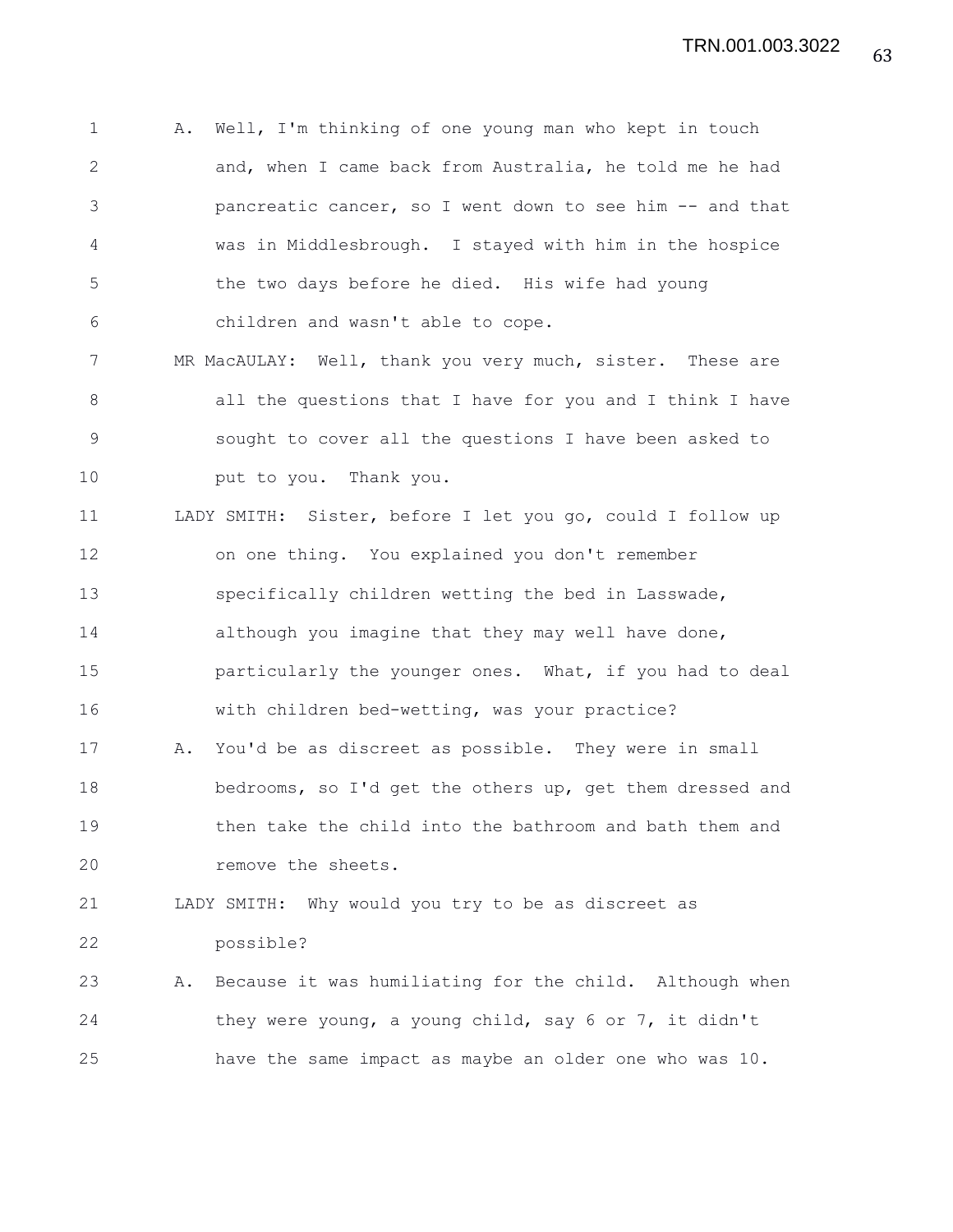| LADY SMITH: Yes. The older they got, it would be more |                          |  |  |  |  |  |
|-------------------------------------------------------|--------------------------|--|--|--|--|--|
|                                                       | embarrassing, I suppose. |  |  |  |  |  |

3 A. Yes.

4 LADY SMITH: Thank you for that.

5 Separately, interestingly, you've obviously had 6 a very rich career in education and in understanding 7 children through your psychology studies and your 8 experience with children and so on. As you were moving 9 through your duties at the order, were you ever asked to 10 assist in overall planning for how the children's homes 11 were to be run that the order was responsible for or 12 anything like that? I suppose my question really is 13 simply: did they try to tap your talent? 14 A. As regards children in care, no. 15 LADY SMITH: But they do seem to have seen you as somebody 16 who should be used for teaching? 17 A. Yes, but then when we had a General Chapter every 18 six years -- say in the last 15 or 20 years -- we're 19 asked to submit suggestions on how homes should be run 20 for the care of the elderly, the care of the children, 21 and I would contribute to that.

22 LADY SMITH: Give me an example of the sort of suggestion 23 you'd have made.

24 A. Well, I would make a suggestion that housemothers, as 25 they were then called, shouldn't be changed so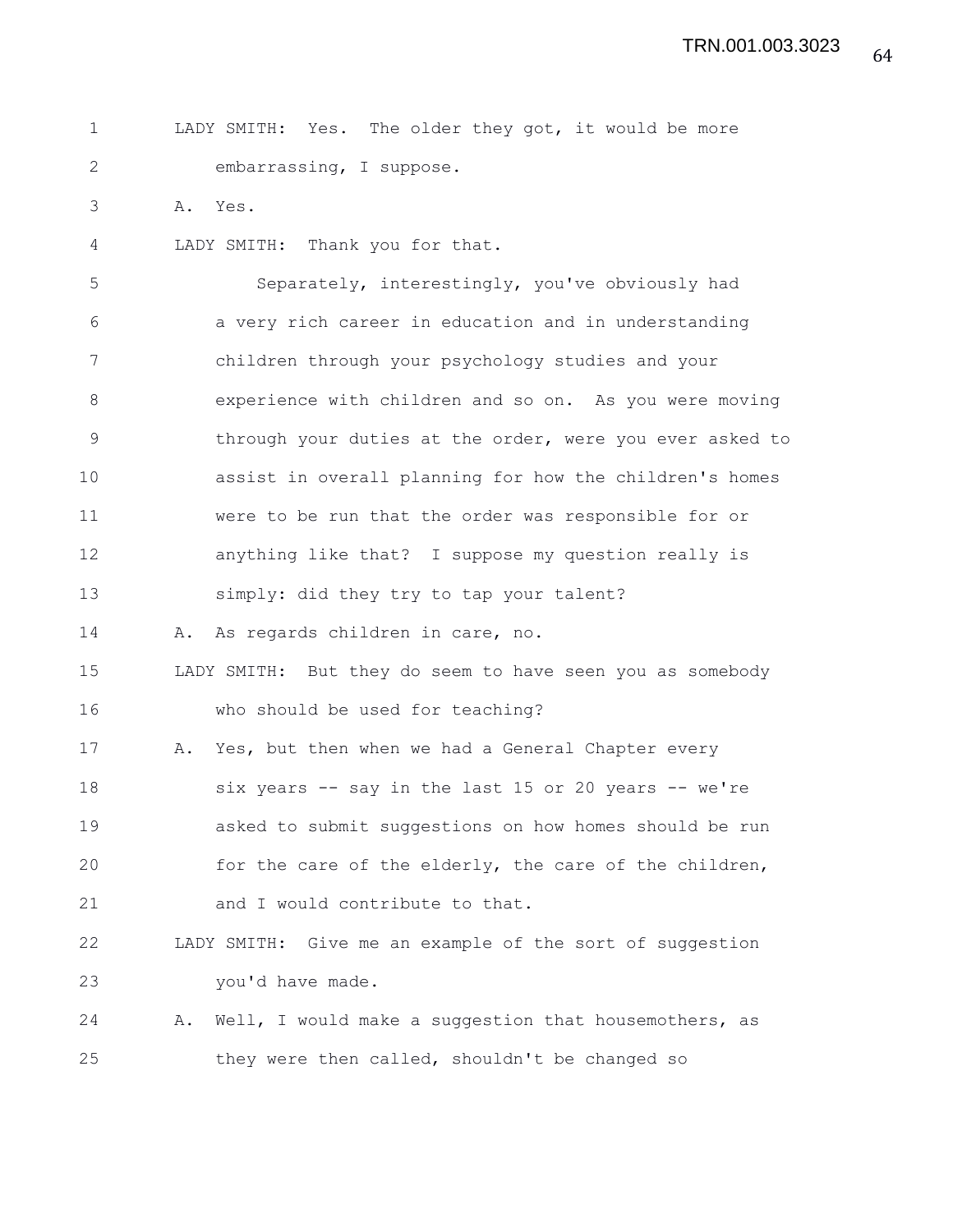1 frequently. 2 LADY SMITH: You have alluded to that; I can see why. 3 Can I check whether there are any outstanding 4 applications for questions? No. 5 Sister, thank you very much for engaging with the 6 inquiry, both by providing your statement and by coming 7 along today to give your evidence to us at the hearing. 8 It has been very helpful to me to hear from you, I'm 9 very grateful to you for doing that, and I'm now able to 10 let you go. 11 (The witness withdrew) 12 MR MacAULAY: My Lady, that probably takes us up to the 13 break. We have moved quite quickly this morning and 14 hopefully the other witness will be ready for, let's 15 say, 11.50 or thereabouts. 16 LADY SMITH: That's fine. We'll take the morning break just 17 now. Thank you. 18 (11.35 am) 19 (A short break) 20 (11.55 am) 21 LADY SMITH: Mr MacAulay. 22 MR MacAULAY: My Lady, the next witness wants to give 23 evidence using the name "Jane". This is a witness that 24 would require to be warned. 25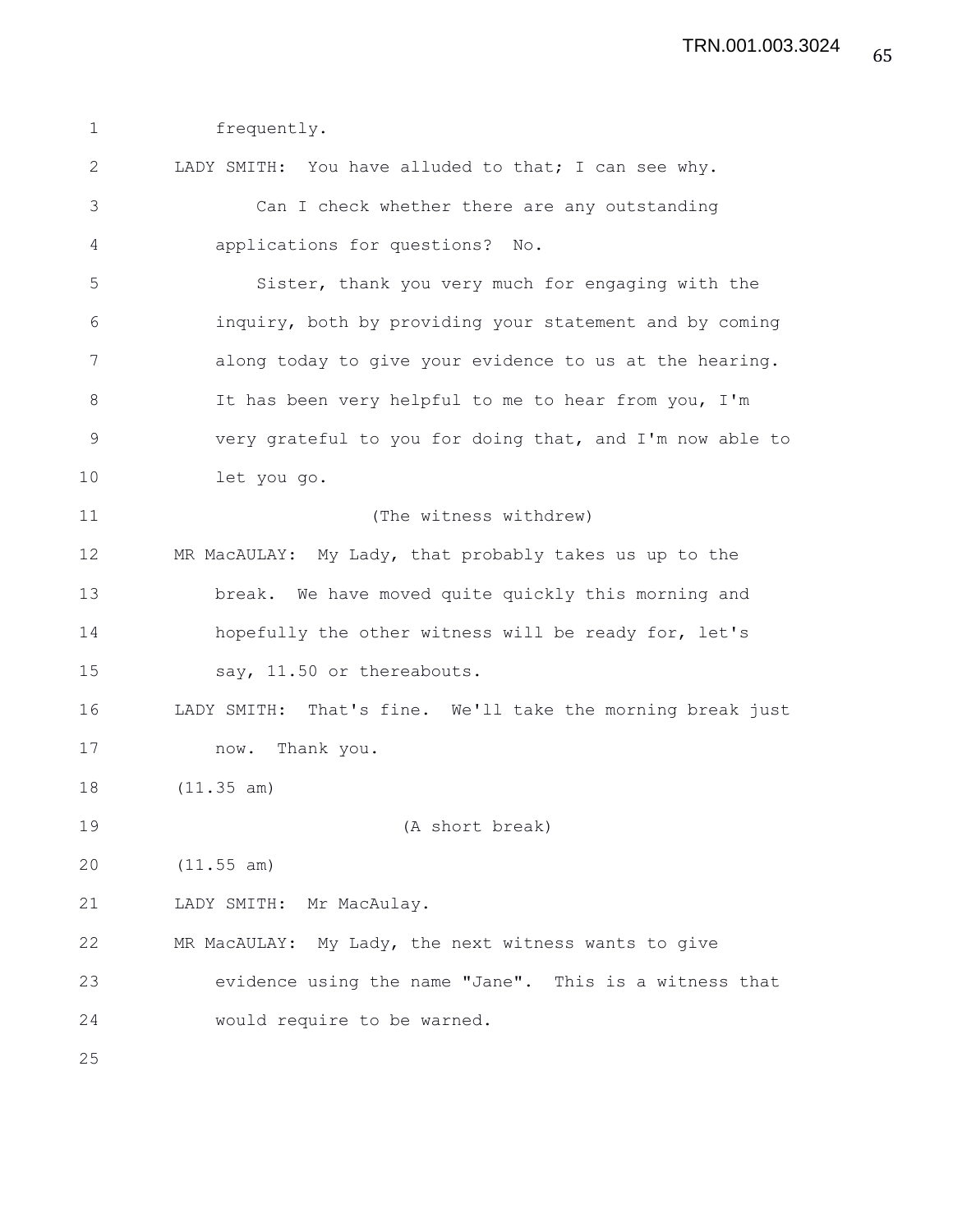66 TRN.001.003.3025

1 "JANE" (sworn) 2 LADY SMITH: Please sit down and make yourself comfortable. 3 Sister, you'll notice that the microphone is now on 4 and I hope you're able to keep in the right position for 5 it to pick up your voice because it is very important. 6 Before I hand over to Mr MacAulay to ask questions 7 of you, there's something I need to say. First, to 8 remind you that when you were interviewed in advance of 9 coming to give evidence today, you probably remember 10 being told that it was explained to you that, although 11 this is a public inquiry, not a trial, you still had 12 a right not to incriminate yourself and it was also 13 explained to you that, if you were involved in the abuse 14 of children, you could be asked about that. If you said 15 that you were involved in the abuse of children, you 16 might be asked further questions, but you weren't 17 obliged to answer any questions about it, but if you did 18 do so, then your answers would be recorded and they 19 would be available in the future if required. 20 It's important that you understand that the same

21 applies today at this hearing. You continue to have the 22 right not to incriminate yourself. So if you tell us 23 you were involved in the abuse of children in any way 24 and you're asked questions about it, you don't have to 25 answer them, but if you decide that you are going to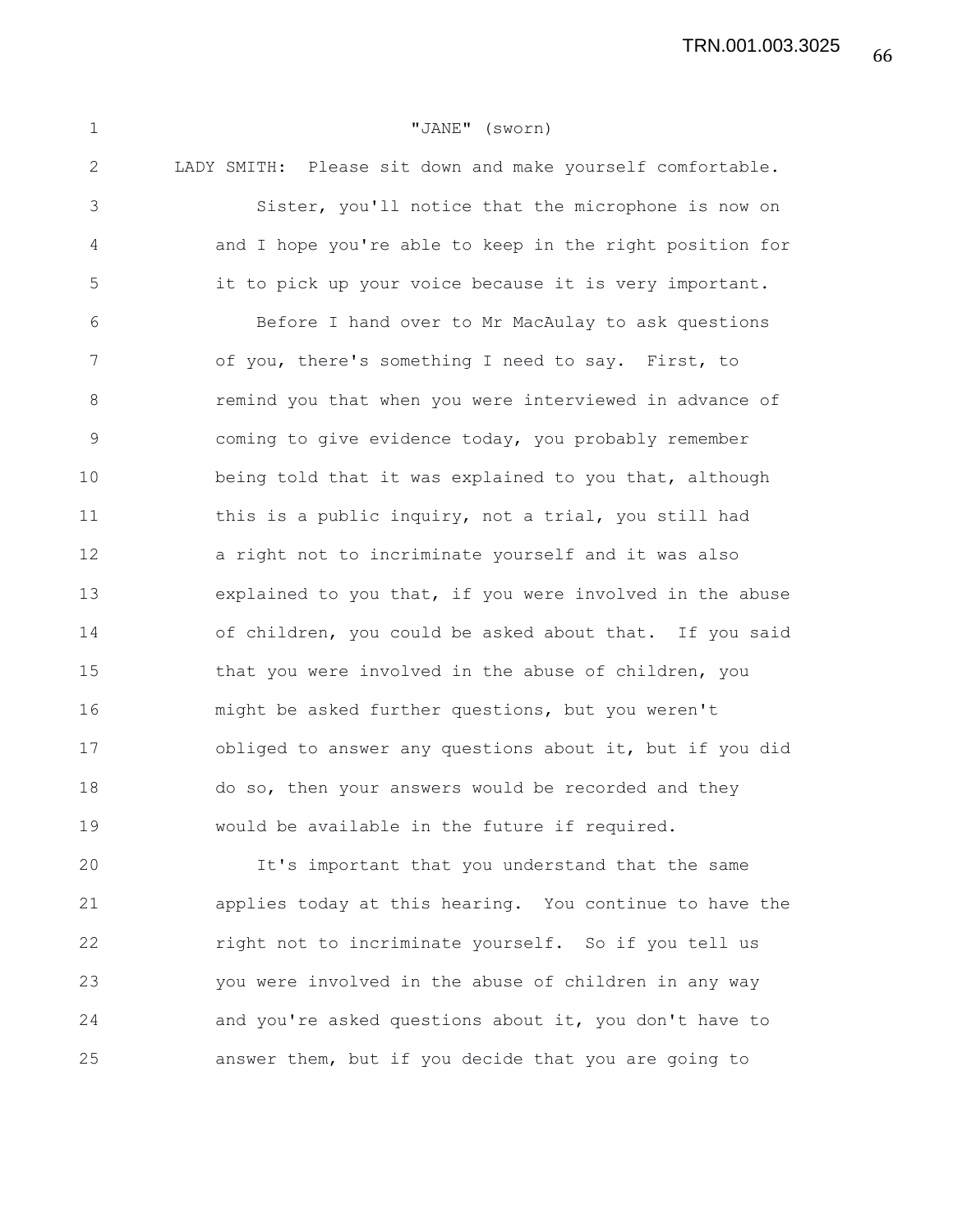1 answer them -- and, of course, it's a matter of choice 2 for you -- they will be included in the recording that's 3 being made and in the transcript that's being made of 4 the evidence and they'll be available for the future for 5 any use that might be made of them and they could be 6 used in future proceedings. Do you understand that? 7 A. Yes. 8 LADY SMITH: Thank you very much. I'm going to pass over to 9 Mr MacAulay to ask questions. 10 Mr MacAulay. 11 Questions from MR MacAULAY 12 MR MacAULAY: Good morning, Jane. 13 A. Good morning, sir. 14 Q. I don't need your date of birth, but so I can get a time 15 frame, can you confirm to me that you were born in the 16 year 1941? 17 A. I was. 18 Q. You have in front of you in the red folder the statement 19 that you provided to the inquiry. If I could ask you to 20 look at it. I'll give the reference to the 21 stenographers: it's WIT.001.001.9172. 22 Could I ask you, Jane, to go to the last page, 9200. 23 Can you confirm you have signed the statement? 24 A. Yes, I signed the statement. 25 Q. Do you say in the last paragraph: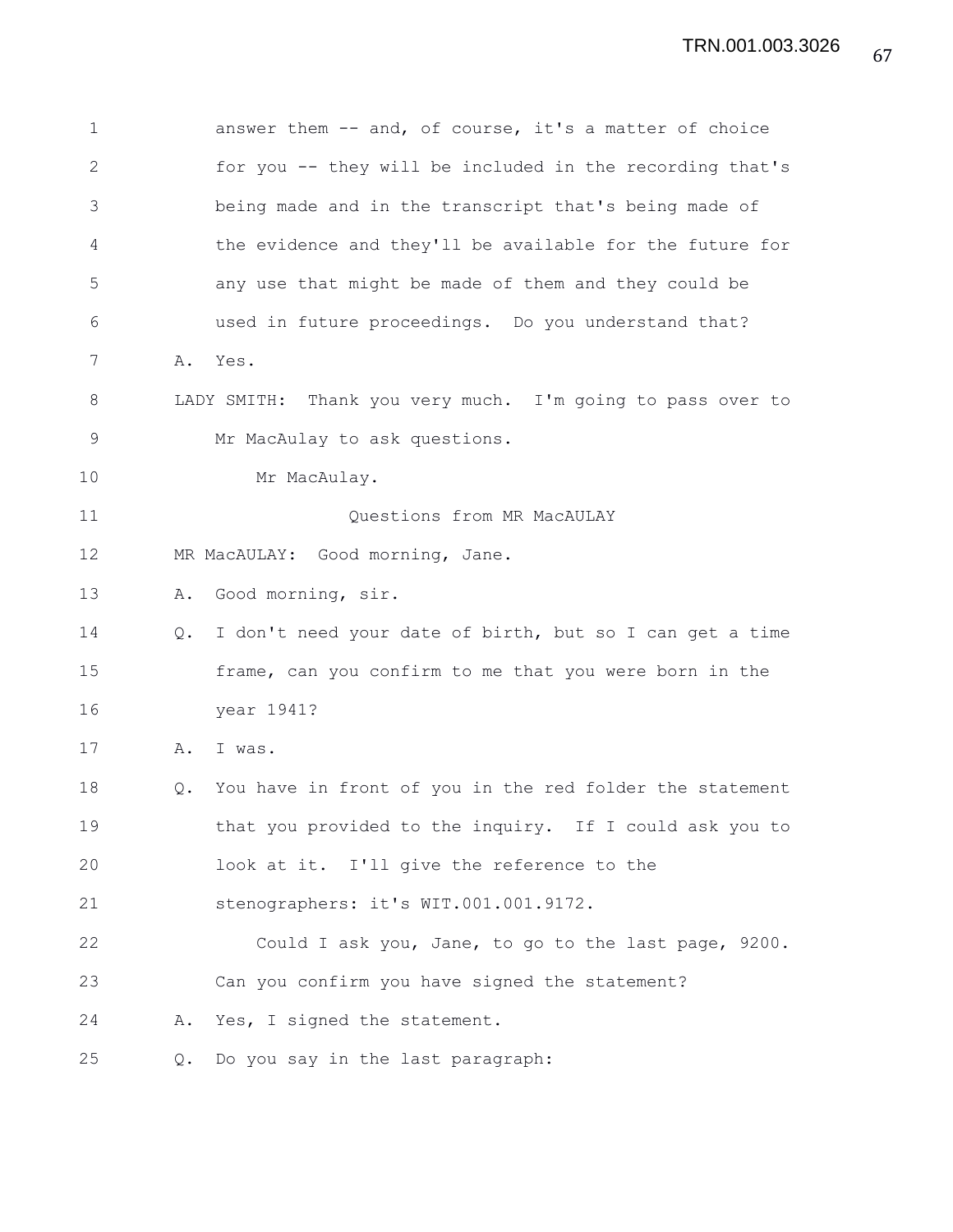| 1            |               | "I have no objection to my witness statement being      |
|--------------|---------------|---------------------------------------------------------|
| $\mathbf{2}$ |               | published as part of the evidence to the inquiry"?      |
| 3            |               | Is that right?                                          |
| 4            | Α.            | That's right.                                           |
| 5            | $Q_{\bullet}$ | Do you also say:                                        |
| 6            |               | "I believe the facts stated in this witness             |
| 7            |               | statement are true"?                                    |
| 8            | Α.            | Yes.                                                    |
| 9            | $Q_{\bullet}$ | Jane, you were a sister in the Order of the Sisters of  |
| 10           |               | Nazareth; is that correct?                              |
| 11           | Α.            | That's correct.                                         |
| 12           | $Q_{\bullet}$ | But you are no longer that?                             |
| 13           | Α.            | No.                                                     |
| 14           | $Q_{\bullet}$ | If I just look at your background, do you tell us that  |
| 15           |               | when you were in the order, your name was               |
| 16           |               | LDX<br>İ.<br>Sister                                     |
| 17           | Α.            | Correct.                                                |
| 18           | Q.            | I think you tell us that you took your final vows as    |
| 19           |               | a sister in 1966; is that right?                        |
| 20           | Α.            | That's correct.                                         |
| 21           | Q.            | You tell us at a point in time before that, you went to |
| 22           |               | Nazareth House Cardonald.                               |
| 23           | Α.            | I was in Nazareth House Cardonald, just for             |
| 24           |               | three months, as a collecting sister.                   |
| 25           | $Q_{\bullet}$ | I think you thought in your statement, when you gave    |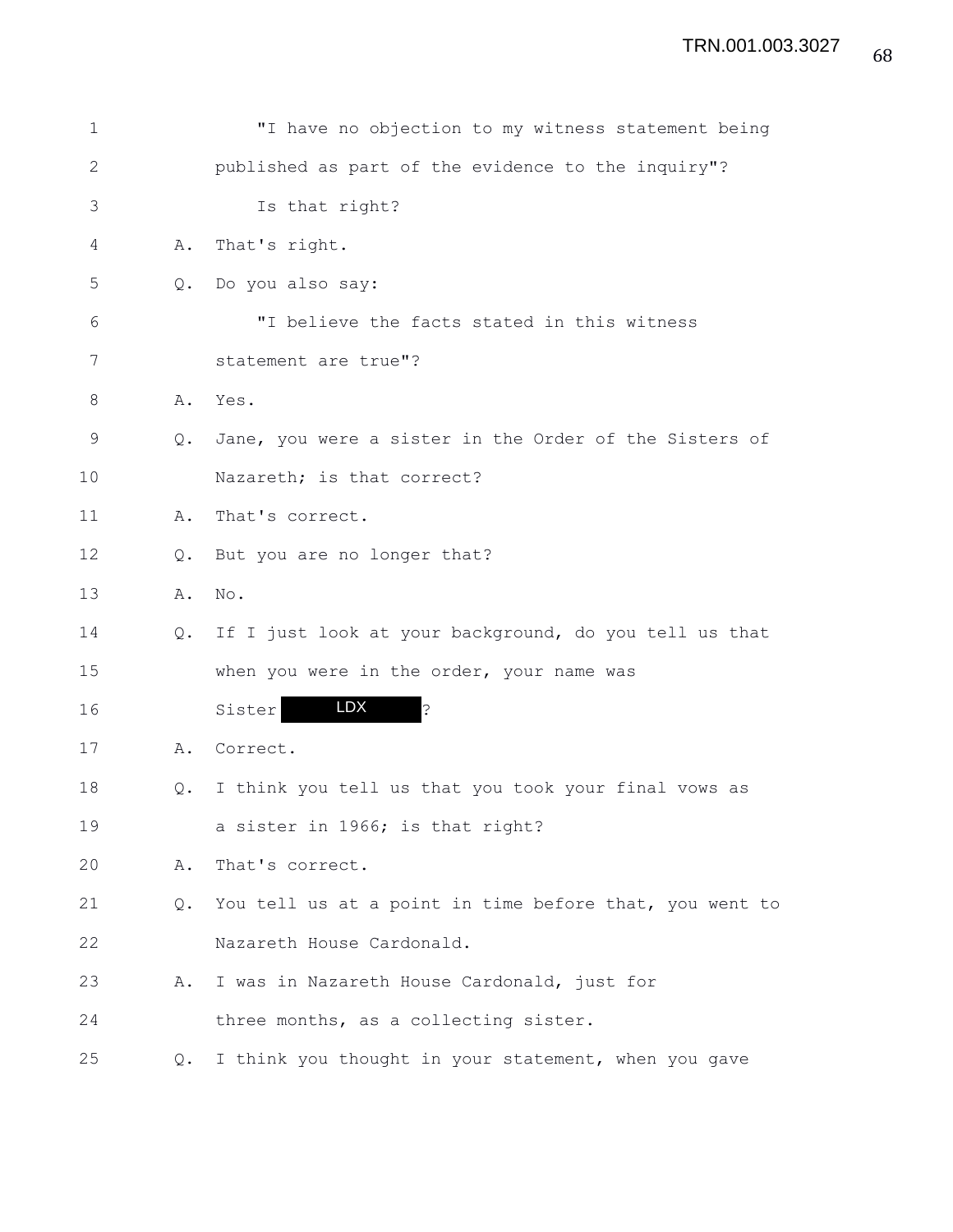| $\mathbf 1$  |               | your statement, that it was possibly around 1963.          |
|--------------|---------------|------------------------------------------------------------|
| $\mathbf{2}$ | Α.            | I was in -- I think it was 1965 because 1963 and 1964,     |
| 3            |               | I was in Donegal. But because it's 40/45 years ago,        |
| 4            |               | it is difficult to have  but I think it's 1965.            |
| 5            | Q.            | I think you may be right because the employment register   |
| 6            |               | certainly suggests that it was 1965 when you were in       |
| 7            |               | Cardonald.                                                 |
| 8            |               | You have just said that your position there was that       |
| 9            |               | of collecting; is that right?                              |
| 10           | Α.            | Yes, just for three months.                                |
| 11           | $Q_{\bullet}$ | That, of course, was before you took your final vows?      |
| 12           | Α.            | Yes.                                                       |
| 13           | Q.            | Then, as you've just told us, you took your final vows     |
| 14           |               | in 1966, and you also say that in 1968 you did a diploma   |
| 15           |               | in childcare; is that right?                               |
| 16           | Α.            | That's correct.                                            |
| 17           | Q.            | That was in Aberdeen?                                      |
| 18           | Α.            | That was in Aberdeen.                                      |
| 19           | $Q_{\bullet}$ | I think you say it was a course that was as                |
| 20           |               | Linksfield Academy in Aberdeen.                            |
| 21           | Α.            | Yes.                                                       |
| 22           | Q.            | When you were on that course, sister, did you stay at      |
| 23           |               | Nazareth House in Aberdeen?                                |
| 24           | Α.            | The course was one year long and I stayed in               |
| 25           |               | Nazareth House in Aberdeen.<br>Sometimes $--$ on, I think, |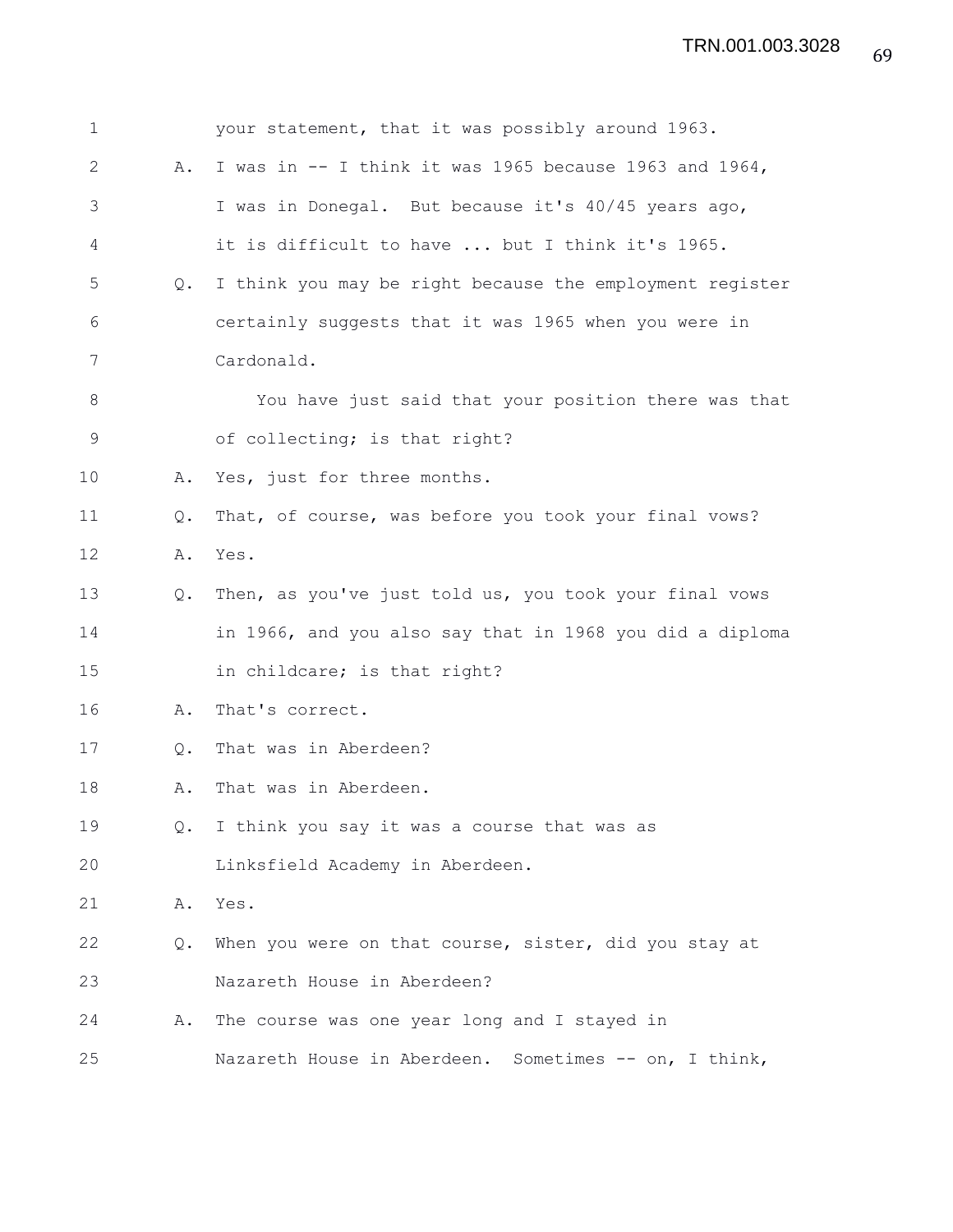| $\mathbf 1$  |               | three occasions -- I went on placement of seven or       |
|--------------|---------------|----------------------------------------------------------|
| $\mathbf{2}$ |               | 10 weeks to other children's homes.                      |
| 3            | Q.            | But at that time, you had no contact with the children   |
| 4            |               | in the home?                                             |
| 5            | Α.            | None at all.                                             |
| 6            | Q.            | In relation to the training and the instructions you     |
| 7            |               | received in the course, can you just give me some        |
| 8            |               | insight into what that involved?                         |
| 9            | Α.            | It involved periods in the college or the school when we |
| 10           |               | got lectures on childcare and the tutor gave lectures    |
| 11           |               | and other visiting people came in, like a psychiatrist   |
| 12           |               | and psychologist, and they talked about how to deal with |
| 13           |               | children.                                                |
| 14           | Q.            | Would you find that a helpful course?                    |
| 15           | Α.            | Oh yes.                                                  |
| 16           | Q.            | You mentioned the placements and you mentioned the       |
| 17           |               | places that you were placed to, for example,             |
| 18           |               | Dr Guthrie's in Edinburgh being one of them.             |
| 19           | Α.            | That's right, yes.                                       |
| 20           | Q.            | What did you have to do when you were in the placements? |
| 21           | Α.            | Well, I was mostly with staff belonging to the school    |
| 22           |               | and just accompanied them on the daily rounds of         |
| 23           |               | what was happening.                                      |
| 24           | $Q_{\bullet}$ | So that again would give you an additional insight in    |
| 25           |               | how to deal with children?                               |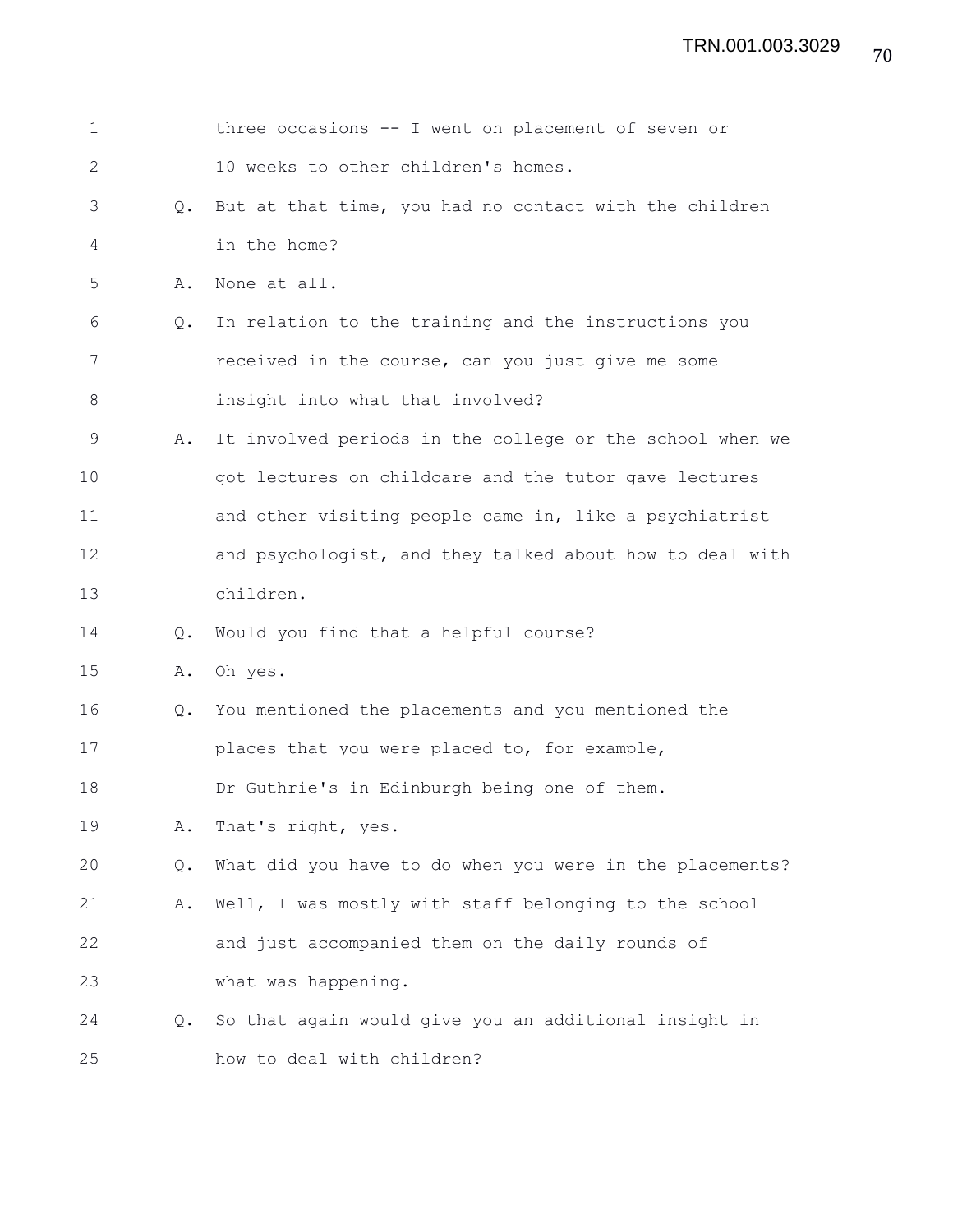| $\mathbf 1$    | Α.            | It did, and I lived in there as well, so it showed me    |
|----------------|---------------|----------------------------------------------------------|
| $\overline{2}$ |               | from morning until night what was happening.             |
| 3              | $Q_{\bullet}$ | Then, sister, after that, what did you do after you'd    |
| 4              |               | taken this course, the training course?                  |
| 5              | Α.            | I went back to Hammersmith, to the children's group      |
| 6              |               | there, and I was there for four years.                   |
| 7              | Q.            | After that, did you come back to Aberdeen?               |
| 8              | Α.            | After that, I came back to Aberdeen.                     |
| 9              | Q.            | Was that in 1973?                                        |
| 10             | Α.            | That was in 1973.                                        |
| 11             | $Q_{\bullet}$ | I think you tell us that you were in Aberdeen, the       |
| 12             |               | Sisters of Nazareth house in Aberdeen, from 1973 to      |
| 13             |               | 1978.                                                    |
| 14             | Α.            | That's correct.                                          |
| 15             | Q.            | A period of about five years or so?                      |
| 16             | Α.            | Yes.                                                     |
| 17             | Q.            | What role were you being sent to Aberdeen to carry out?  |
| 18             | Α.            | To look after a group of children.                       |
| 19             | Q.            | Perhaps you can tell me a little bit about that then,    |
| 20             |               | sister. First of all, were you replacing another         |
| 21             |               | sister?                                                  |
| 22             | Α.            | Yes, I replaced another sister.                          |
| 23             | Q.            | Who was the sister you replaced?                         |
| 24             | Α.            | LFB<br>, but I did not meet her<br>I think it was Sister |
| 25             |               | when I went there.                                       |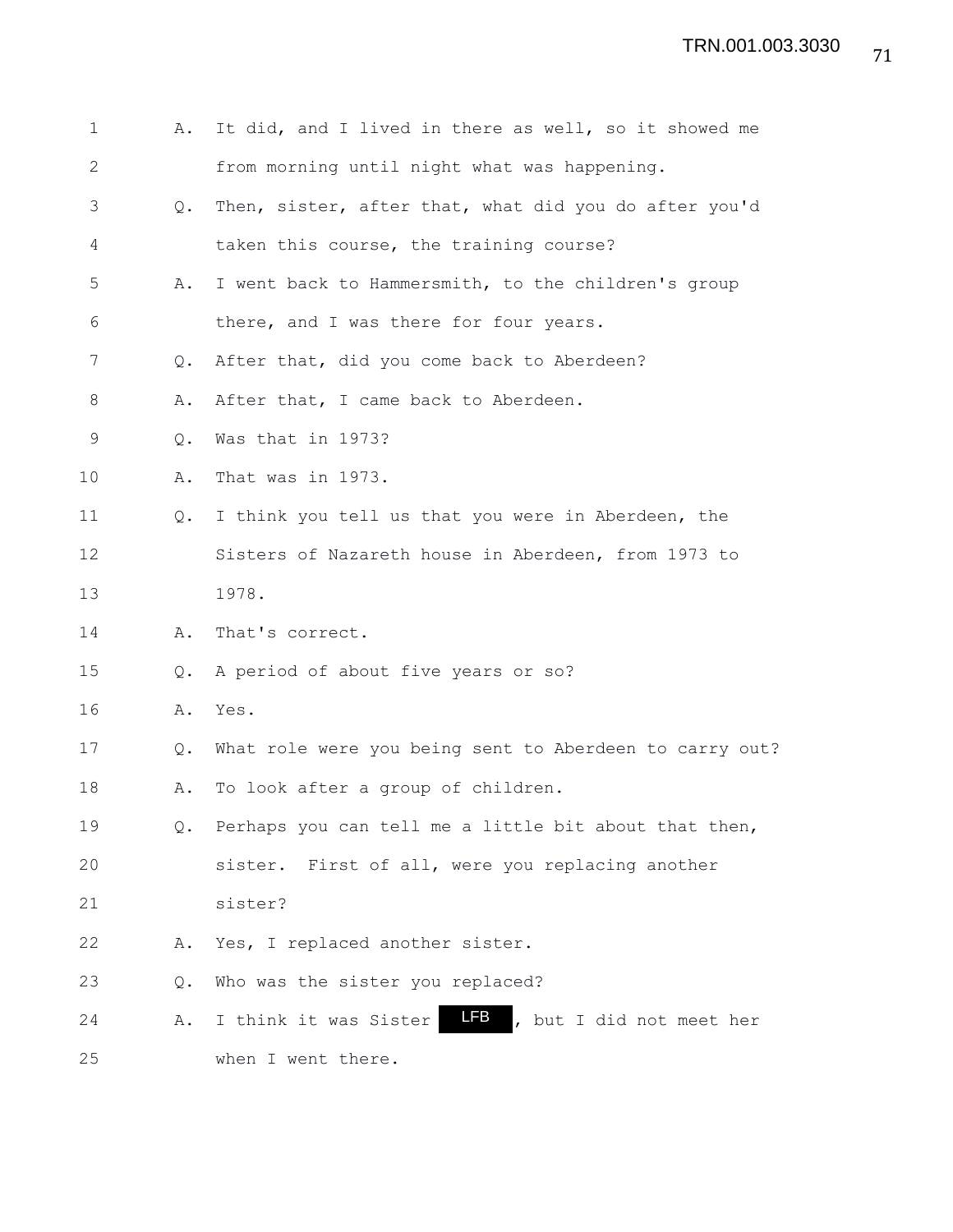| $\mathbf 1$  | Q.            | That's what I was going to ask. Do I take it then there  |
|--------------|---------------|----------------------------------------------------------|
| $\mathbf{2}$ |               | wasn't any handover process between yourself and the     |
| 3            |               | sister you were replacing?                               |
| 4            | Α.            | That's correct.                                          |
| 5            | $Q_{\bullet}$ | Can I ask you about the group that you were taking over  |
| 6            |               | at that time: how large a group was it?                  |
| 7            | Α.            | It was 16 children at any one time.                      |
| 8            | Q.            | When you started there in 1973, was it simply all boys?  |
| 9            | Α.            | It was.                                                  |
| 10           | $\circ$ .     | But did that change over time?                           |
| 11           | Α.            | Yes. That changed because a new Mother Superior came     |
| 12           |               | around the same time and she was all for families        |
| 13           |               | staying together.                                        |
| 14           | Q.            | Then I think you say in your statement that the groups   |
| 15           |               | were changed and became mixed, boys and girls?           |
| 16           | Α.            | The group I was looking after became mixed, boys and     |
| 17           |               | girls.                                                   |
| 18           | Q.            | How many groups were there to your recollection?         |
| 19           |               | A. Five groups, I think.                                 |
| 20           | Q.            | Can you remember now the other sisters who were in       |
| 21           |               | charge of other groups?                                  |
| 22           | Α.            | <b>LRC</b><br>I think -- Sister<br>, I think, was in the |
| 23           |               | LKH<br>other group, close to me. Sister<br>had another   |
| 24           |               | group and then there were two girls' groups. I'm not     |
| 25           |               | sure who was with them at that particular time.          |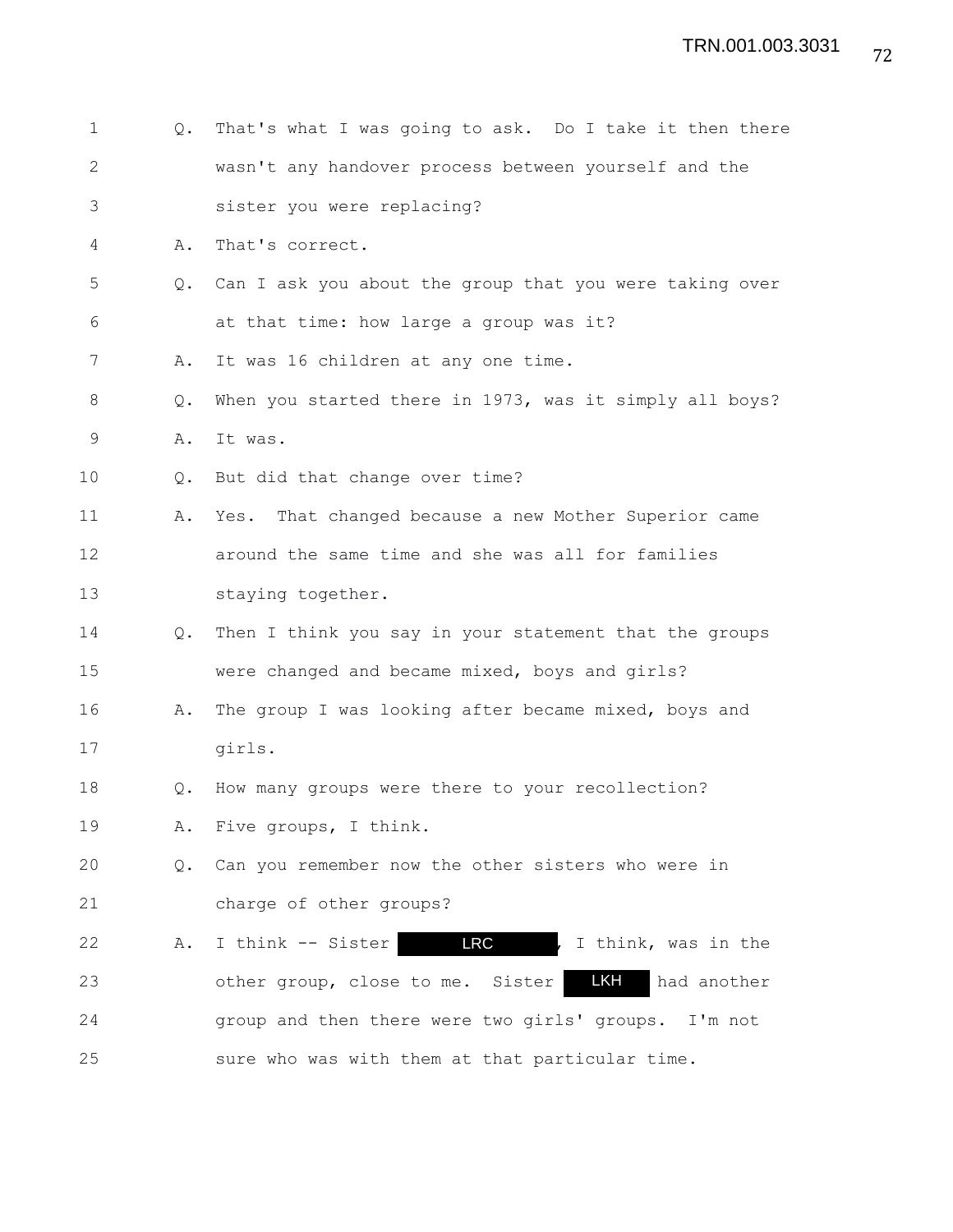| $\mathbf 1$  | Q.            | The groups that you've mentioned, the three groups       |
|--------------|---------------|----------------------------------------------------------|
| $\mathbf{2}$ |               | LRC<br>you have mentioned, with Sister<br>and            |
| 3            |               | LKH , did they, like your group, become mixed<br>Sister  |
| 4            |               | groups?                                                  |
| 5            | Α.            | I don't know that. I don't think the girls' groups       |
| 6            |               | became mixed in that boys went into them. I'm not --     |
| 7            |               | I couldn't say that for certain.                         |
| 8            | Q.            | So really all you can say for certain is your own group  |
| 9            |               | was mixed?                                               |
| 10           | Α.            | Yes, it became a mixed group.                            |
| 11           | Q.            | How long after you'd been there did that happen?         |
| 12           | Α.            | I'd say in $1974.$                                       |
| 13           | Q.            | So quite soon after you got there?                       |
| 14           | Α.            | Oh yes.                                                  |
| 15           | Q.            | What then was your role, Jane, when you took over the    |
| 16           |               | group? What did you see your role to be?                 |
| 17           | Α.            | To look after the children and to make sure they had     |
| 18           |               | adequate food and accommodation and that they went to    |
| 19           |               | school and had recreation.                               |
| 20           | $Q_{\bullet}$ | Did you have assistance in carrying out this task?       |
| 21           | Α.            | Yes.                                                     |
| 22           | Q.            | What was the assistance that you had?                    |
| 23           | Α.            | Linda was the $-$ - she worked with me, full-time staff, |
| 24           |               | each day. A lady came in in the morning and she did the  |
| 25           |               | breakfast, washed up, and cleaned the house. In the      |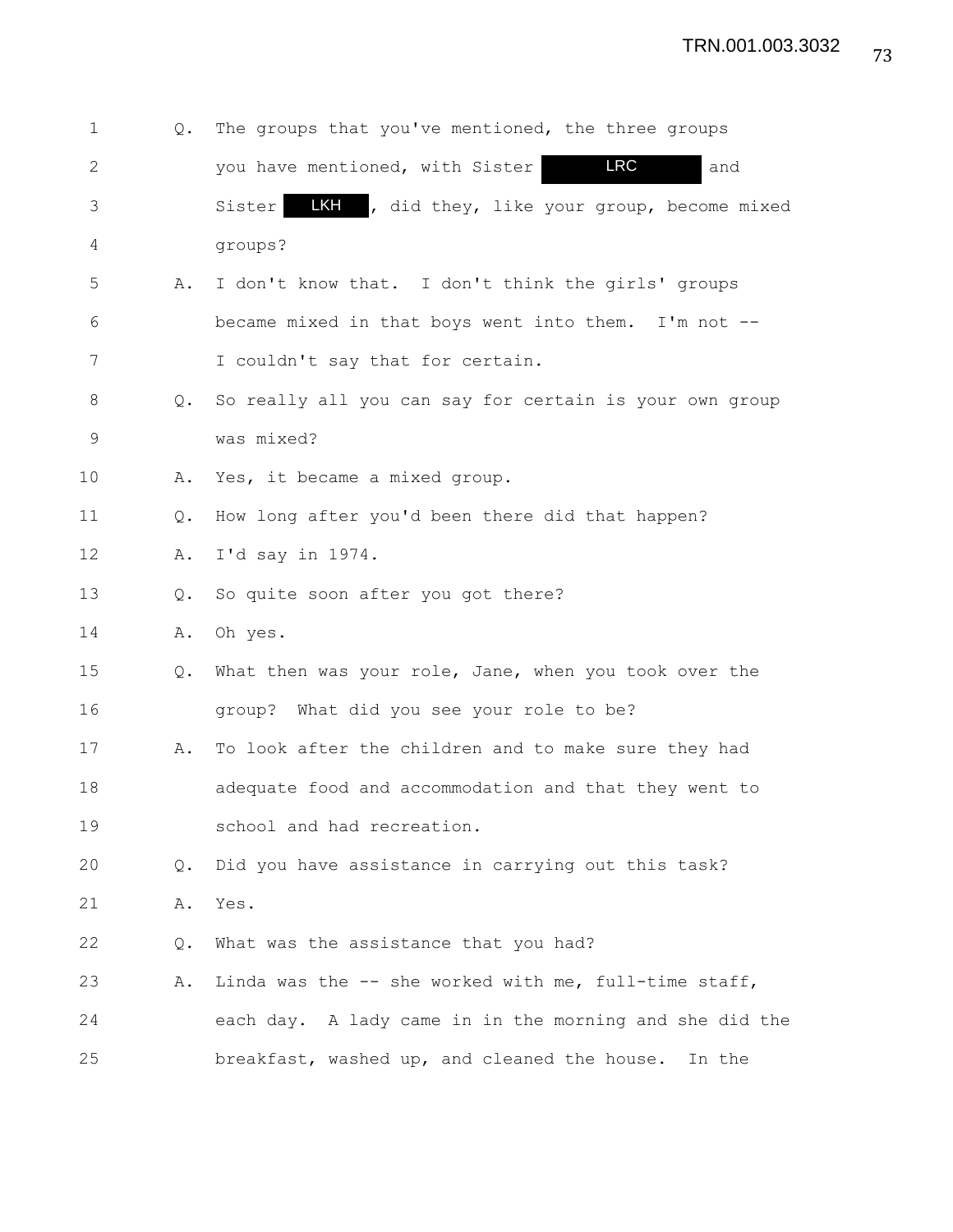| 1            |               | evening, a lady came in to look after the evening food   |
|--------------|---------------|----------------------------------------------------------|
| $\mathbf{2}$ |               | and to do the clearing up and washing-up after.          |
| 3            | Q.            | So far as full-time staff would be concerned, then,      |
| 4            |               | there's the lady you mentioned, Linda --                 |
| 5            | Α.            | Yes.                                                     |
| 6            | Q.            | -- who assisted in the care of the children?             |
| 7            | Α.            | In the care of the children.                             |
| $8\,$        | Q.            | You've told us, Jane, about your own training. Did this  |
| 9            |               | lady have any training or qualifications that you know   |
| 10           |               | of?                                                      |
| 11           | Α.            | She didn't have childcare training, but she was          |
| 12           |               | a lovely -- is a lovely and beautiful person and cared   |
| 13           |               | very much about children.                                |
| 14           | $Q_{\bullet}$ | Did you find that your childcare training was helpful to |
| 15           |               | you?                                                     |
| 16           | Α.            | Oh yes.                                                  |
| 17           | Q.            | Coming back to when you got to Aberdeen at the           |
| 18           |               | beginning, were you able to obtain information           |
| 19           |               | in relation to the background, for example, of the       |
| 20           |               | children that were in your care?                         |
| 21           | Α.            | There was very little information available. I don't     |
| 22           |               | remember getting files or any specific information on    |
| 23           |               | the children before they came to Nazareth House.         |
| 24           | $Q_{\bullet}$ | Were there any files or any records of children?         |
| 25           | Α.            | There would be records of children, yes.<br>The          |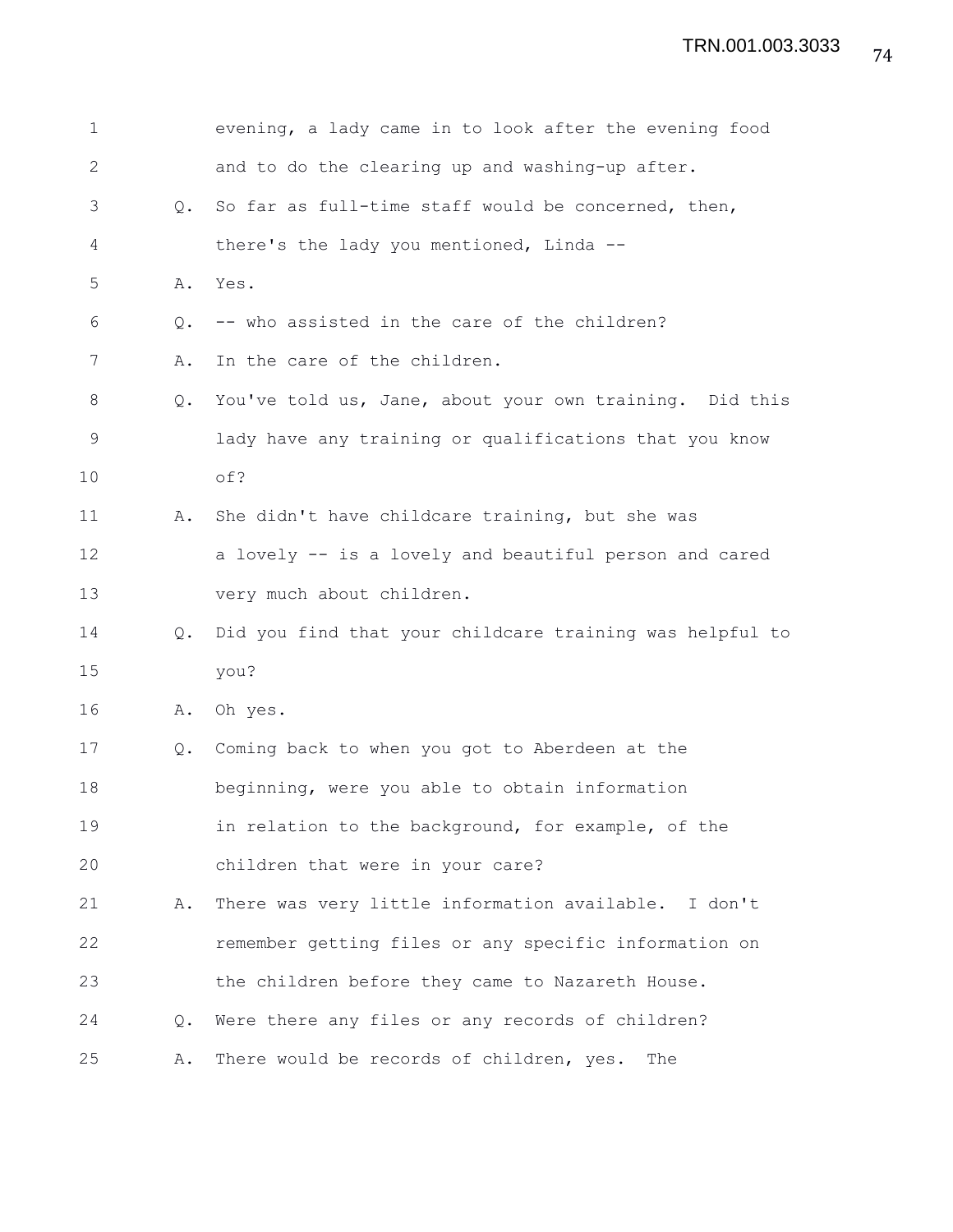| $\mathbf 1$  |    | Mother Superior would hold the records in a register or     |
|--------------|----|-------------------------------------------------------------|
| $\mathbf{2}$ |    | a book like that.                                           |
| 3            | Q. | That register would show the date of admission?             |
| 4            | Α. | It would show the date of admission, sure.                  |
| 5            | Q. | And discharge?                                              |
| 6            | Α. | I'm sure it would.                                          |
| 7            | Q. | But what I'm really trying to focus on is information       |
| $8\,$        |    | in relation to the backgrounds of the children.             |
| $\mathsf 9$  | Α. | I didn't know anything really about backgrounds.            |
| 10           | Q. | In your time there, were you able to obtain information     |
| 11           |    | about backgrounds or not?                                   |
| 12           | Α. | Not.                                                        |
| 13           | Q. | Having regard to your childcare training, do you think      |
| 14           |    | that having information about a child's background would    |
| 15           |    | have been helpful to you in your care of the children?      |
| 16           | Α. | Certainly it would.                                         |
| 17           | Q. | And how was it that you didn't have that information?       |
| 18           | Α. | Things were done differently 40 and 45 years ago.<br>You    |
| 19           |    | can't compare them to now because social workers didn't     |
| 20           |    | visit regularly -- anyway, I don't remember much            |
| 21           |    | about -- I don't remember any individual. They just         |
| 22           |    | came when the child came, the child was admitted, but       |
| 23           |    | there was very little contact after.                        |
| 24           |    | LADY SMITH: Am I to take it that you mention social workers |
| 25           |    | and the lack of visits and contact from them because        |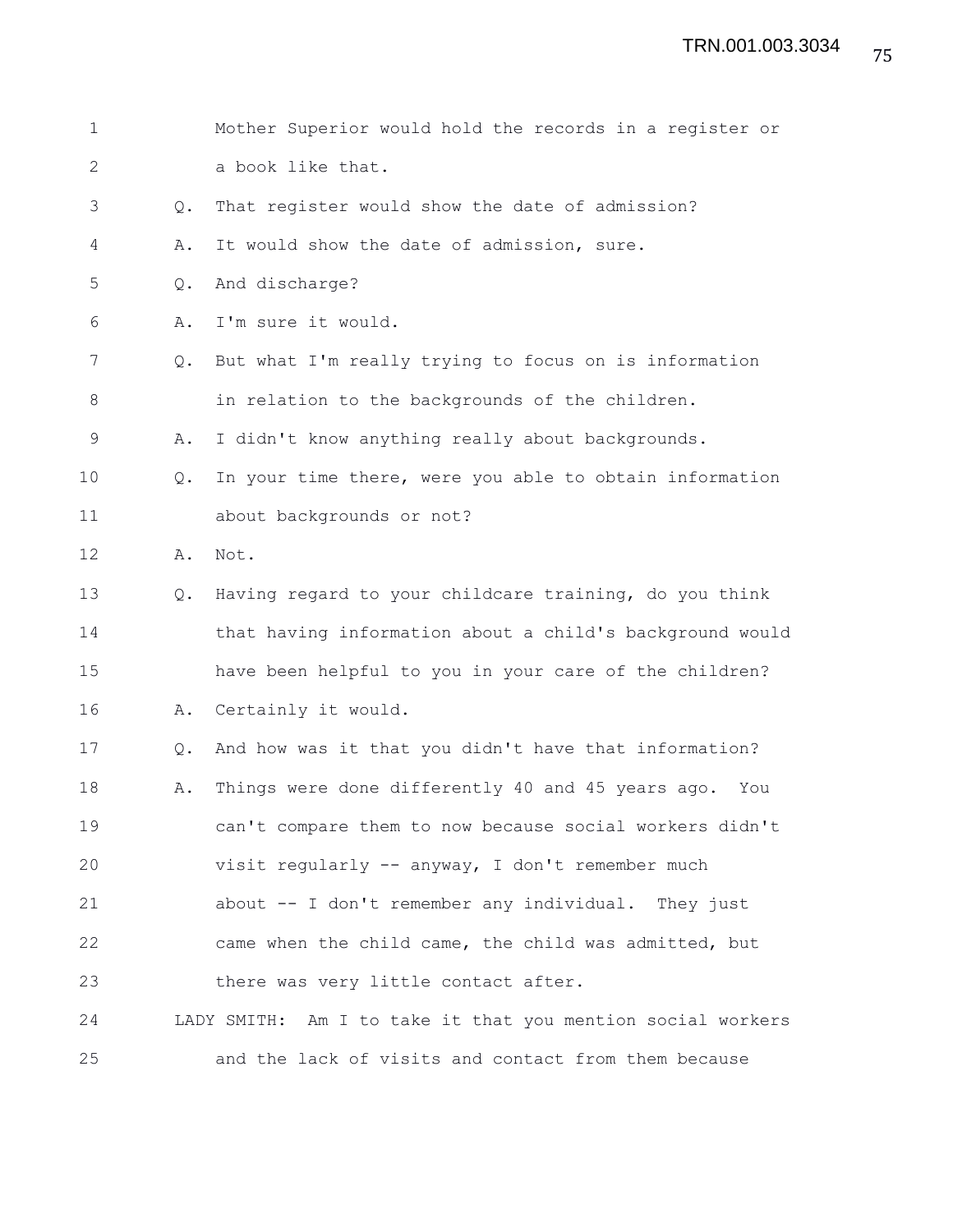1 they could have been a useful source of information to 2 assist you and others in understanding the children? 3 A. Yes. But I don't know anything about their workload or 4 if they had the time or the opportunity to ... 5 LADY SMITH: I can see that, but I think you're telling me 6 you see those as somebody who you would expect to know 7 the children's background, and if they had been there 8 more often, they could have helped you understand that? 9 A. Oh yes, certainly, yes. 10 LADY SMITH: Thank you. 11 MR MacAULAY: I did understand you to say, Jane, that your 12 own training in the 1960s taught you of the importance 13 of having information about the backgrounds of children 14 if such children are to be properly cared for; have 15 I understood that correctly? 16 A. You have. 17 Q. So although, as it were, you talk about going back then 18 into the 1970s, the learning was already that to 19 properly care for children you ought to have information 20 about their backgrounds? 21 A. There was very little training in childcare in those 22 days. I think Scotland was the first one that came up 23 with the training course, as far as I remember. 24 Q. But you yourself had had the training before you went to 25 Aberdeen?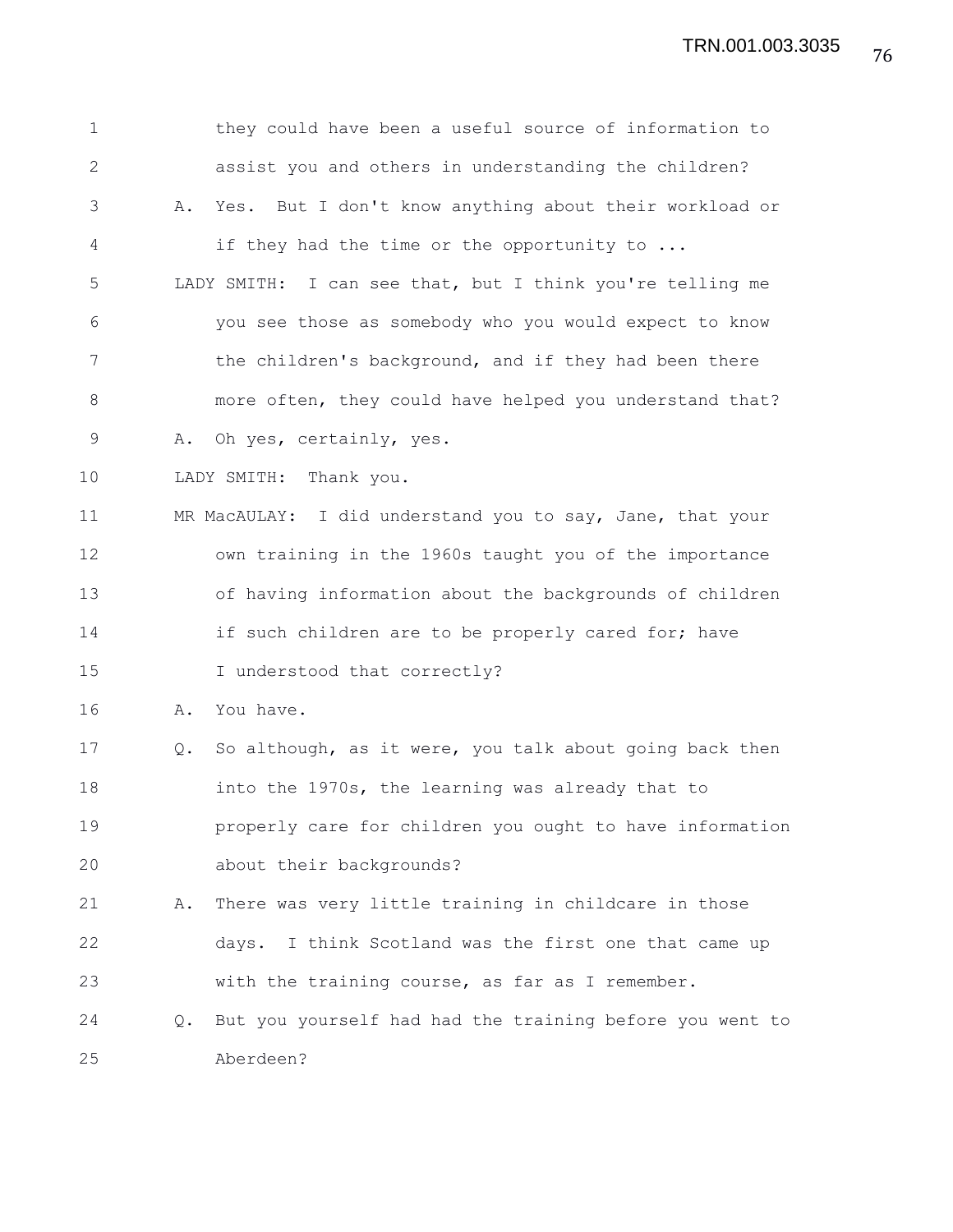1 A. Yes. 2 Q. Coming back to your group, sister, when you first went 3 to Aberdeen, was your group located in a particular part 4 of the building? 5 A. Yes, it was. 6 Q. Where was that? 7 A. It was in the -- Nazareth House was a large building and 8 it was in a part of it. But because it was a bit 9 scattered and a bit -- the washroom, the bathrooms were 10 not as I would have expected them to be, a bit 11 institutional maybe. And because there was a lot of 12 stairs and that, I considered it wasn't -- you know, it 13 wasn't the best place in regard to a building or a place 14 or a house or a group. 15 Q. Did you make representations -- 16 A. I made representations to the Mother Superior. 17 Q. And were you then in due course allocated a refurbished 18 area? 19 A. That's right. 20 Q. Where was that in relation to the main house? 21 A. That was around the side of the building. It was a very 22 fine granite building, large enough to accommodate the 23 group, and it also had a green area in front of it, 24 which gave us a play area. It was quickly refurbished 25 and renovated to a high standard and we all moved in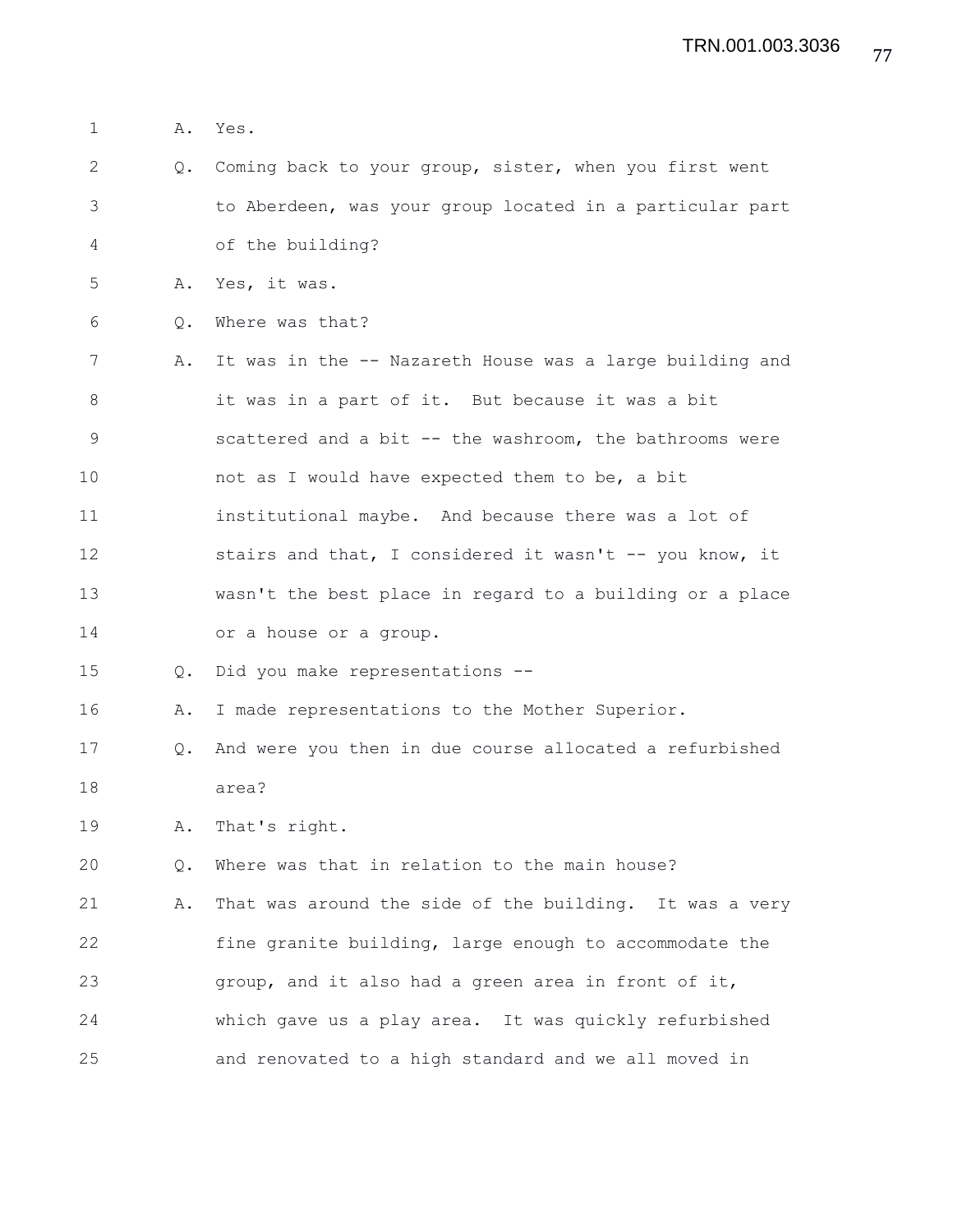| $\mathbf 1$   |               | there.                                                   |
|---------------|---------------|----------------------------------------------------------|
| $\mathbf{2}$  | $Q_{\bullet}$ | In your statement you tell us that you thought you moved |
| 3             |               | there in about 1974.                                     |
| 4             | Α.            | I think that's right.                                    |
| 5             | $Q_{\bullet}$ | What about the other groups? Were there other groups     |
| 6             |               | within the main building?                                |
| 7             | Α.            | Oh yes.                                                  |
| 8             | Q.            | Did you also have volunteers that came in to help?       |
| $\mathcal{G}$ | Α.            | Well, they were mostly friends. There was certainly one  |
| 10            |               | volunteer that you might call a volunteer, but he had    |
| 11            |               | been coming into the group before I went there and       |
| 12            |               | continued to come in and did lots of work with the       |
| 13            |               | children, like driving the minibus and taking them to    |
| 14            |               | the cinema or taking them to the swimming.               |
| 15            | $Q_{\bullet}$ | And that was a male volunteer?                           |
| 16            | Α.            | It was a male volunteer.                                 |
| 17            | Q.            | He was simply that, a male volunteer, he wasn't being    |
| 18            |               | paid?                                                    |
| 19            |               | A. Oh, he wasn't being paid, no. He'd come in on         |
| 20            |               | a Saturday.                                              |
| 21            |               | LADY SMITH: You said he would do things like taking the  |
| 22            |               | children to the cinema or swimming. Is that something    |
| 23            |               | that he would do himself without you or somebody else    |
| 24            |               | going with him?                                          |
| 25            | Α.            | He would -- well, I would be there and I would give them |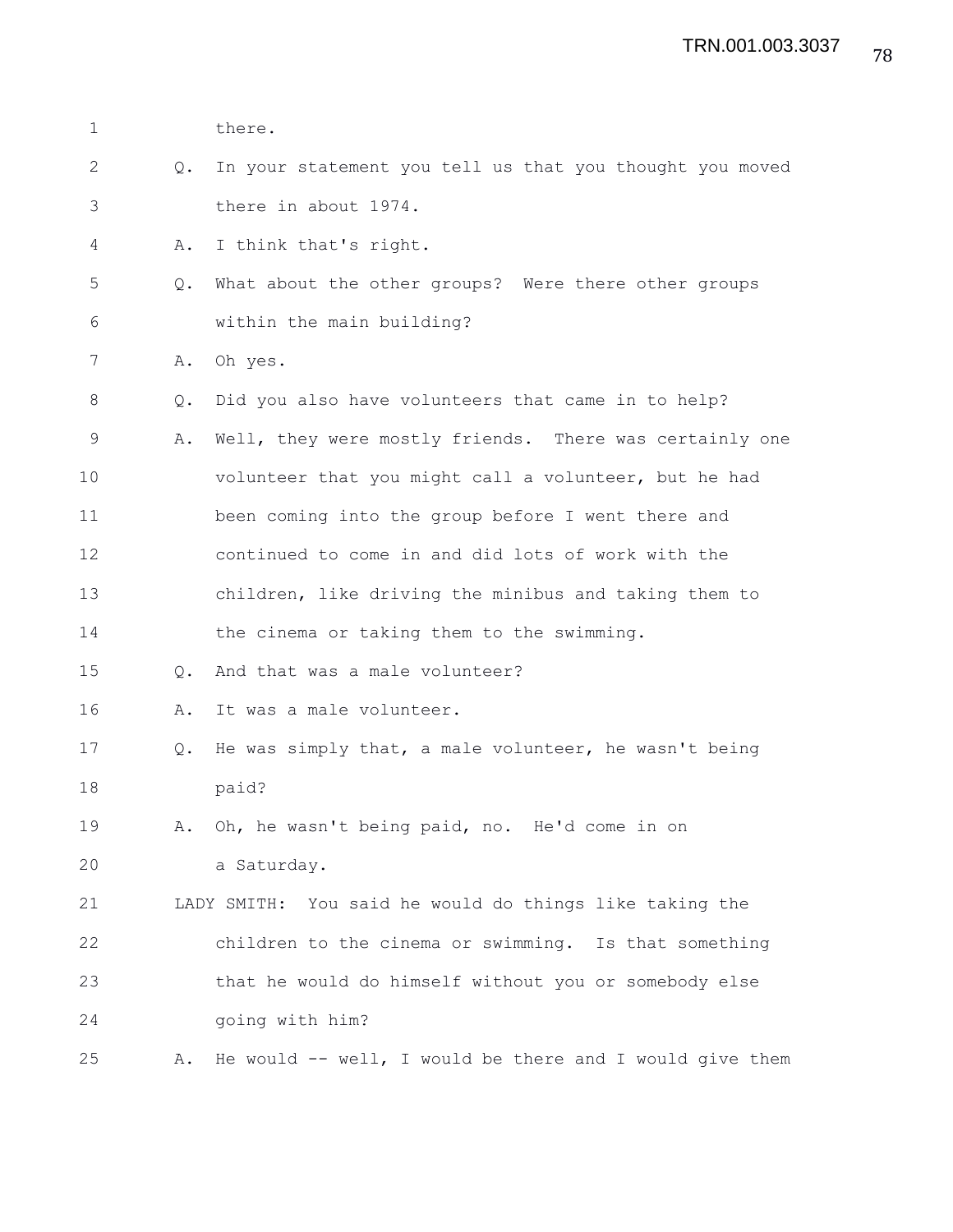| 1            |    | the money and everything. They would all set off with     |
|--------------|----|-----------------------------------------------------------|
| $\mathbf{2}$ |    | him. Now, the cinema was in the morning and it was more   |
| 3            |    | or less cartoons and simple films. Then in the            |
| 4            |    | afternoon, they'd go swimming.                            |
| 5            |    | LADY SMITH: He would take them?                           |
| 6            | Α. | He would take them, yes. They would come home and have    |
| 7            |    | lunch.                                                    |
| 8            |    | MR MacAULAY: I think, as you say in your statement, there |
| $\mathsf 9$  |    | were no -- you aren't aware of any background checks      |
| 10           |    | being carried out.                                        |
| 11           | Α. | There were no background checks in those days.            |
| 12           |    | Background checks have only come in in the last,          |
| 13           |    | probably, ten years.                                      |
| 14           | Q. | Can I ask you then about how children might be admitted   |
| 15           |    | to your group. Did that happen over the period? Were      |
| 16           |    | children admitted into your group over the five years or  |
| 17           |    | so that you were there?                                   |
| 18           | Α. | Yes.                                                      |
| 19           | Q. | How was that managed?                                     |
| 20           | Α. | That was managed by the social worker coming with the     |
| 21           |    | children and they would meet the Mother Superior first    |
| 22           |    | of all and she would give them some food, some tea or --  |
| 23           |    | not because they were hungry, but just as a welcome --    |
| 24           |    | and then she would send for the sister they were going    |
| 25           |    | to be with.                                               |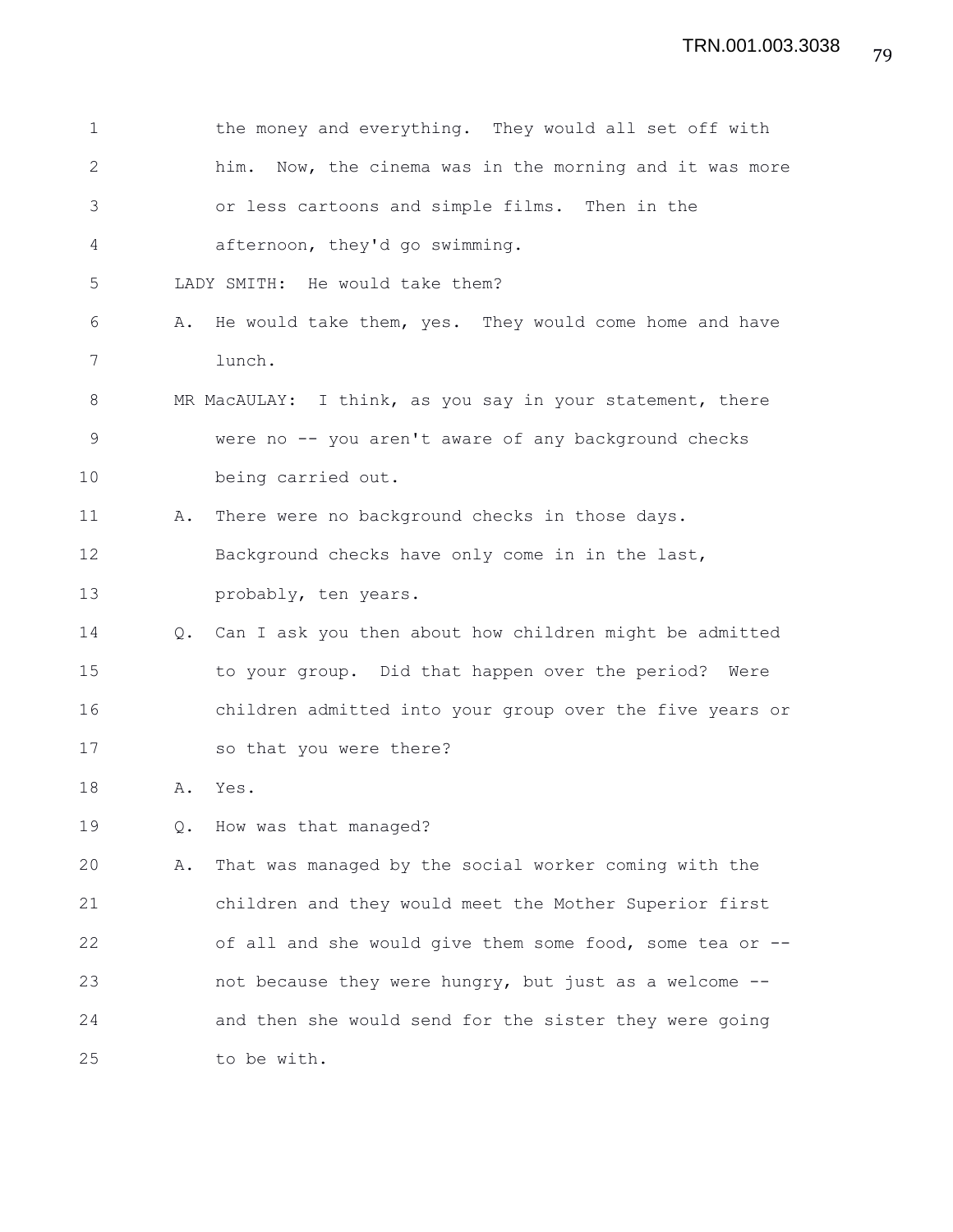| 1            |               | I would meet them then and take them to where they       |
|--------------|---------------|----------------------------------------------------------|
| $\mathbf{2}$ |               | were going to live, introduce them to the children there |
| 3            |               | and make them feel as welcome as possible, show them     |
| 4            |               | around.                                                  |
| 5            | Q.            | Do I understand from what you've said before, you        |
| 6            |               | wouldn't have any information in relation to why they    |
| 7            |               | were being admitted or what their background was?        |
| 8            | Α.            | I did not have that information.                         |
| 9            | $Q_{\bullet}$ | Can I ask you a little bit now, sister, about            |
| 10           |               | mealtimes -- sorry, I said "sister", you're not sister.  |
| 11           | Α.            | That's okay.                                             |
| 12           | Q.            | Mealtimes. You discuss that from paragraphs 21 onwards   |
| 13           |               | in your statement. I think you say you did not eat with  |
| 14           |               | the children.                                            |
| 15           | Α.            | No, I did not eat with them. It was not what happened.   |
| 16           | Q.            | Did the children in your group eat within their own      |
| 17           |               | dining area?                                             |
| 18           | Α.            | Yes.                                                     |
| 19           | Q.            | If we look at the position now, after you've made the    |
| 20           |               | move, then you've got a dining area within the           |
| 21           |               | refurbished area?                                        |
| 22           | Α.            | Yes. Yes, a proper dining room.                          |
| 23           | Q.            | How would you describe the food?                         |
| 24           | Α.            | The food was always good. In Nazareth House, whatever    |
| 25           |               | they did, they provided good food. There was always      |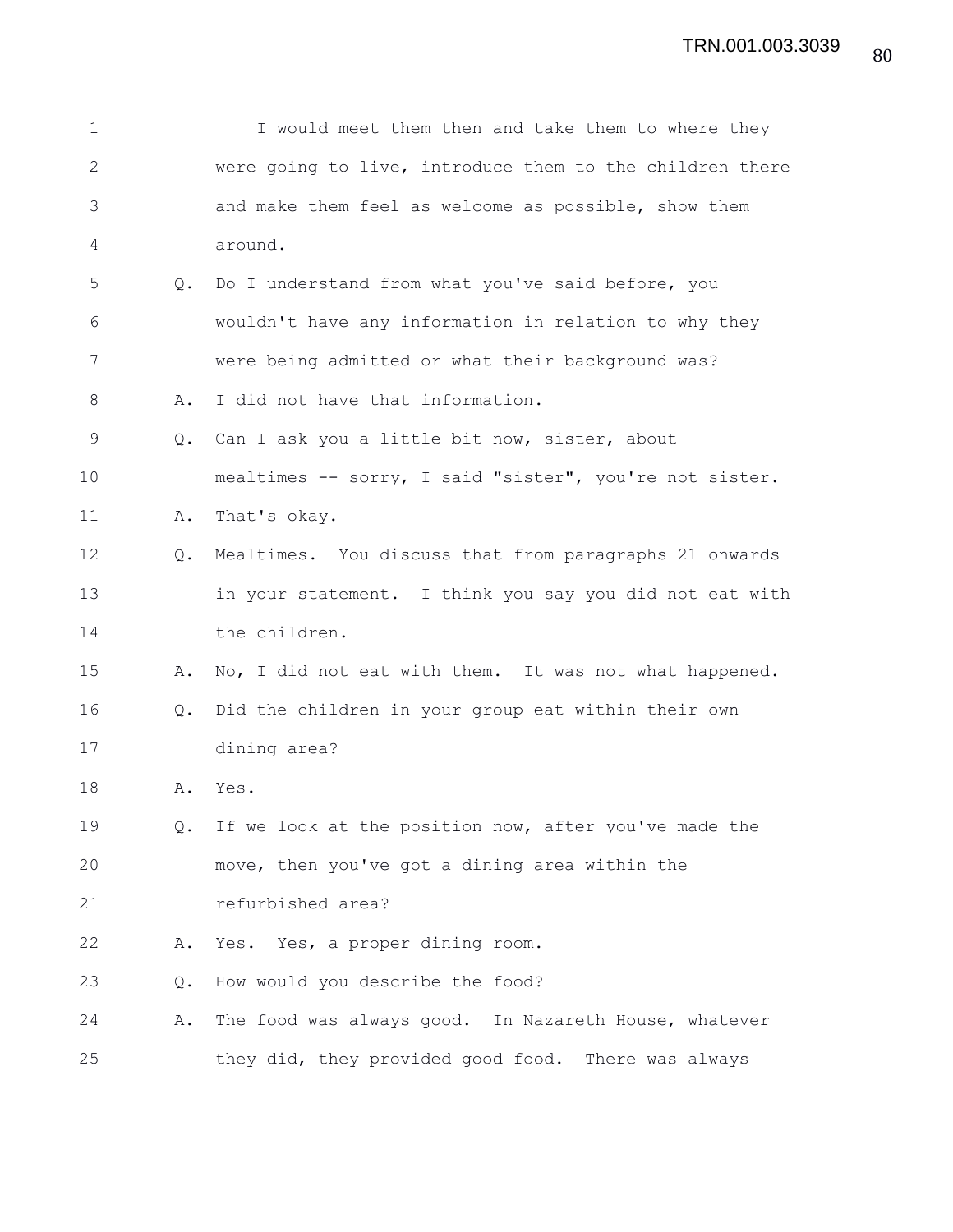| $\mathbf 1$  |               | a good cook in the kitchen and there was no shortage of    |
|--------------|---------------|------------------------------------------------------------|
| $\mathbf{2}$ |               | food.                                                      |
| 3            | Q.            | By that $-$ - I mean when you were there as a sister, did  |
| 4            |               | you eat the same food as the children?                     |
| 5            | Α.            | I don't  I can't remember that, but I'm sure it            |
| 6            |               | wasn't much different.                                     |
| 7            | $Q_{\bullet}$ | Can you tell me what sort of food was served then? Can     |
| 8            |               | you give me some ideas, some examples as to what the       |
| 9            |               | children would be given?                                   |
| 10           | Α.            | Well, the children would be given meat or chicken and      |
| 11           |               | vegetables and potatoes, and the sisters would have much   |
| 12           |               | the same.                                                  |
| 13           |               | Q. You mentioned the washing arrangements and that was one |
| 14           |               | of the things that you wanted to change, I think, when     |
| 15           |               | you got there; is that right?                              |
| 16           | Α.            | That's correct.                                            |
| 17           | Q.            | You described in the main building there was a row of      |
| 18           |               | basins in the bathrooms. What about baths, were there      |
| 19           |               | baths there?                                               |
| 20           | Α.            | Oh yes, there were baths there, but they were in           |
| 21           |               | a different area.                                          |
| 22           | $Q_{\bullet}$ | How many baths were there?                                 |
| 23           | Α.            | I think there were three.                                  |
| 24           | $Q_{\bullet}$ | Were the baths there to accommodate the different groups   |
| 25           |               | that were in the main building?                            |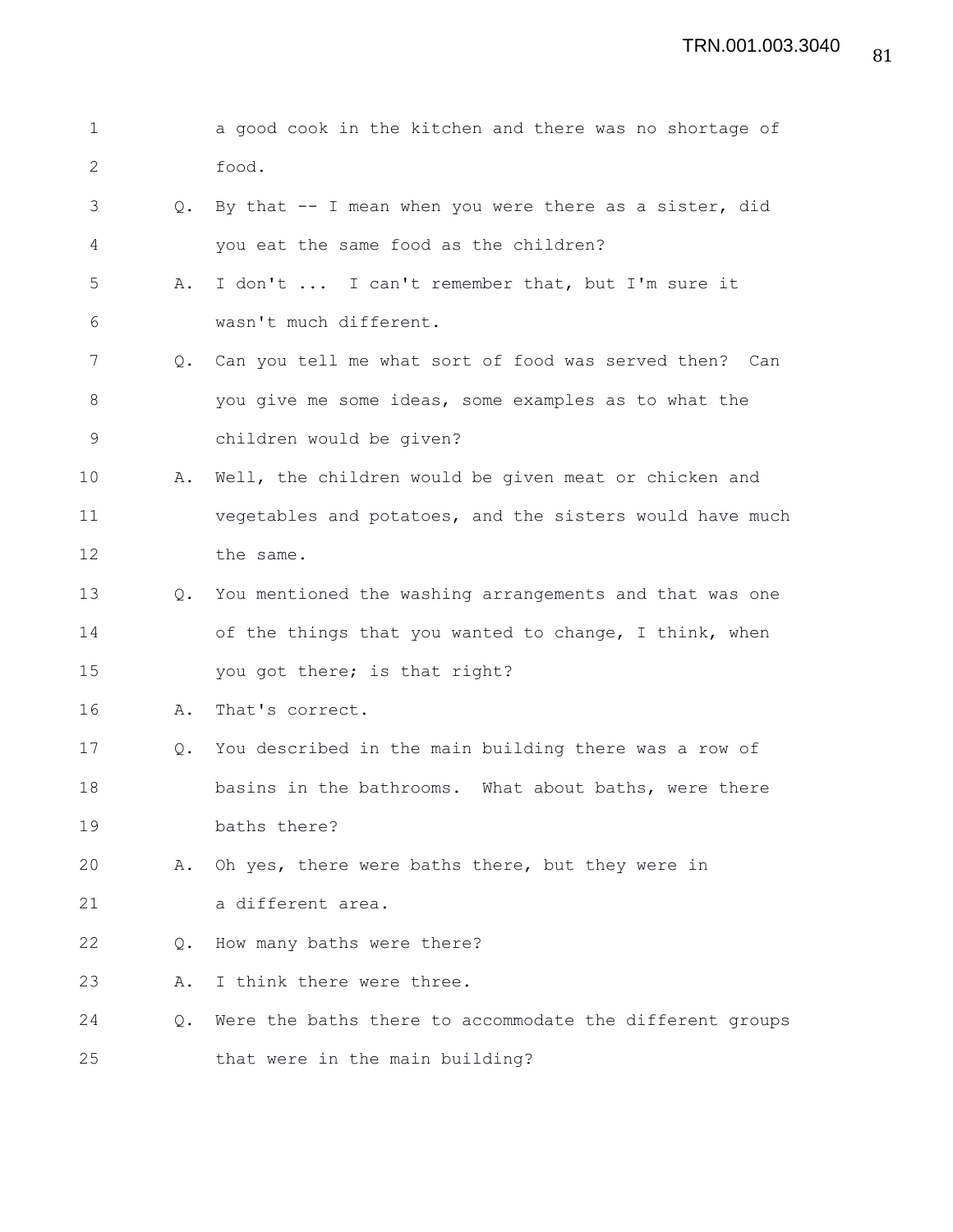1 A. No, the baths were belonging to the group who lived 2 there. 3 Q. So would the other group -- 4 A. Have their own bathroom. 5 Q. -- in the main building? 6 A. Yes. 7 Q. But in any event, when you moved, did you have quite 8 different washing arrangements? 9 A. Yes. There was a bath and a toilet and a hand basin in 10 each room. There was a single room. The next room had 11 five beds and a bath, toilet. Each room had its bath, 12 toilet and hand basin. 13 0. So it had sort of what I think one refers to now as en 14 suite arrangements within each room? 15 A. Yes, it was. 16 Q. Can I ask you about clothing, Jane. You talk about that 17 in your statement as well. Children, clearly, when they 18 came to Nazareth House would be wearing their own 19 clothes? 20 A. Yes. 21 Q. Were they allowed to keep their clothes? 22 A. Certainly. 23 Q. And if they needed new clothes, what were the 24 arrangements? 25 A. New clothes were bought for them and school uniform, as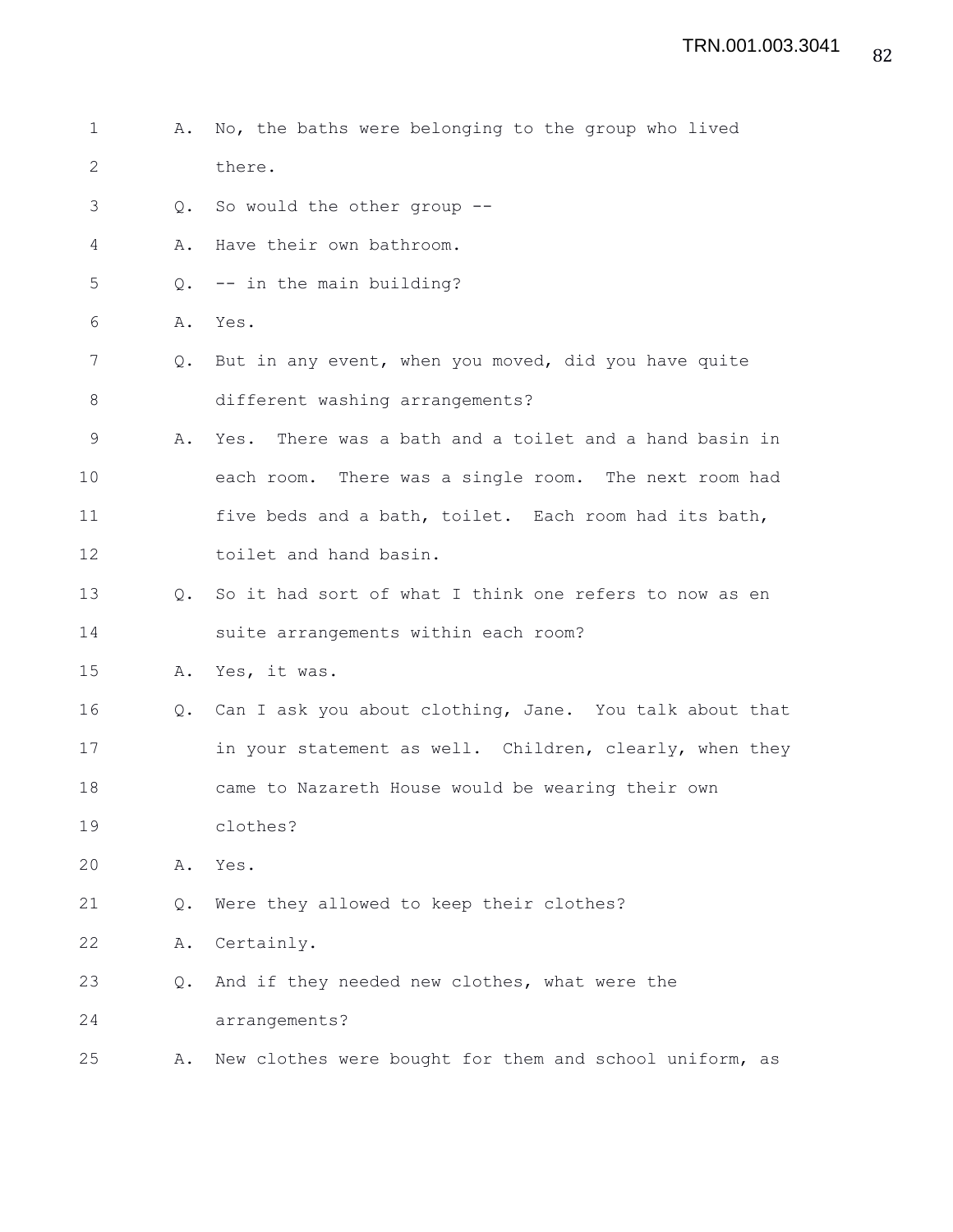| 1            |               | it was required.                                         |
|--------------|---------------|----------------------------------------------------------|
| $\mathbf{2}$ | $\circ$ .     | Were the children allowed to choose their own clothes    |
| 3            |               | when they were bought?                                   |
| 4            | Α.            | Yes, I remember, yes.                                    |
| 5            | $\circ$ .     | Well, do you remember if you went with --                |
| 6            | Α.            | Yes, I remember we all went to a shop. It was the time   |
| 7            |               | of the Bay City Rollers and we even got kitted out in    |
| 8            |               | all that.                                                |
| 9            | $\circ$ .     | You mentioned homework as well. Can I ask you, to what   |
| 10           |               | extent homework was encouraged?                          |
| 11           | Α.            | Homework was encouraged and we had what we called        |
| 12           |               | a homework room that was just for homework. When it      |
| 13           |               | wasn't used for homework, it was used for games or quiet |
| 14           |               | reading or whatever.                                     |
| 15           | $Q_{\bullet}$ | Were the children given enough time to do their          |
| 16           |               | homework?                                                |
| 17           | Α.            | Oh yes, as much time as they needed.                     |
| 18           |               | Q. You also talk about the trips and holidays that the   |
| 19           |               | children had, and in particular you say that you once    |
| 20           |               | went with your group to Girvan; is that correct? Do you  |
| 21           |               | remember that?                                           |
| 22           | Α.            | That's correct. I do.                                    |
| 23           | Q.            | What sort of activities did the children have on that    |
| 24           |               | holiday?                                                 |
| 25           | Α.            | Mostly on the beach and swimming and playing football    |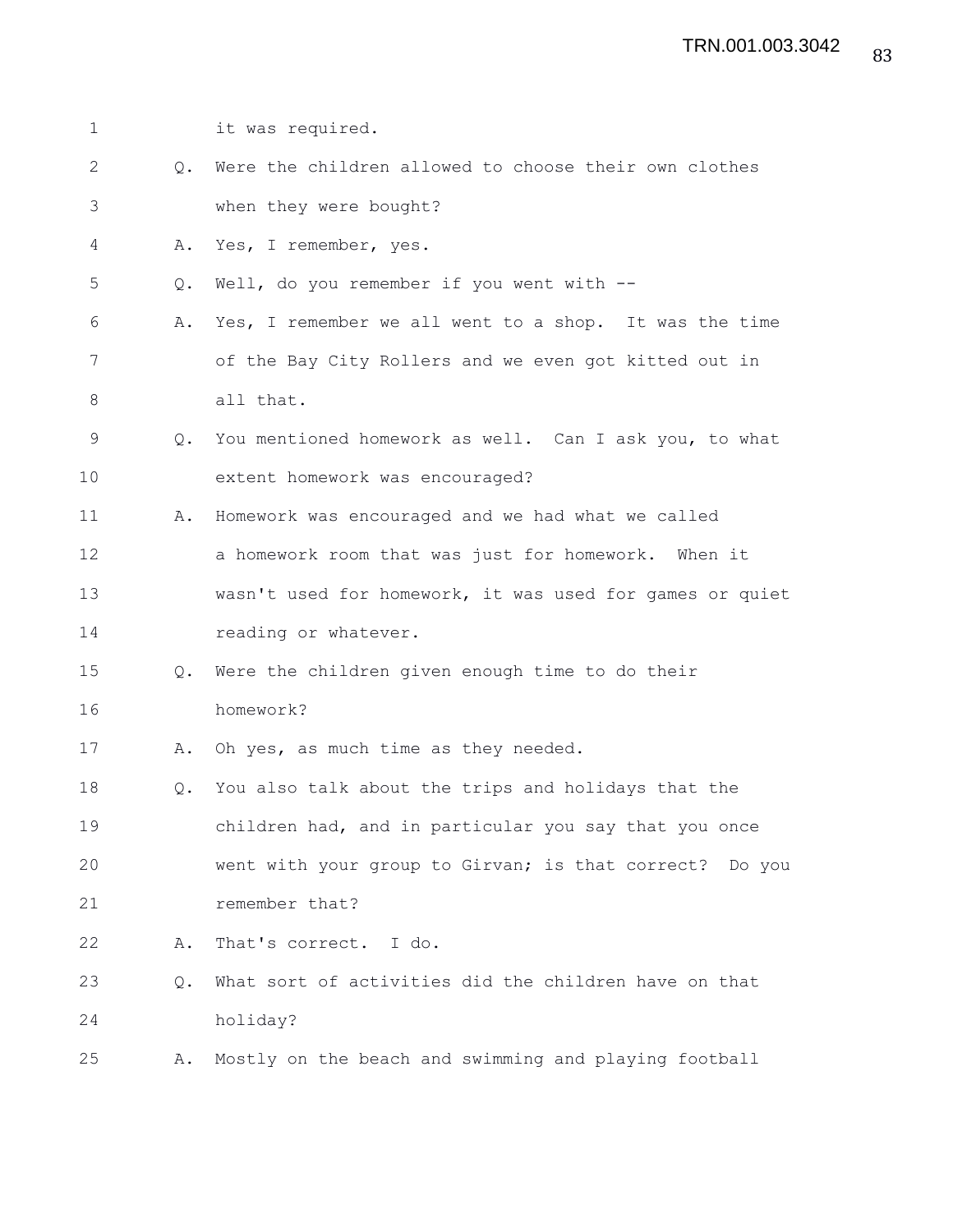1 in the evening.

| $\overline{2}$ |               | Q. You also go on at paragraph 30 to mention schooling. In |
|----------------|---------------|------------------------------------------------------------|
| 3              |               | particular, you do say there that there was a selection    |
| 4              |               | process in that some children were chosen, because of      |
| 5              |               | their ability, to go to Aberdeen Grammar School.           |
| 6              | Α.            | That's right.                                              |
| 7              | Q.            | Can I ask about that? Who made the choice?                 |
| 8              | Α.            | Well, myself and the Mother Superior made the choice,      |
| $\mathsf 9$    |               | really. I think the children who might benefit most        |
| 10             |               | from it or who had the ability to go there.                |
| 11             | $Q_{\bullet}$ | So are you looking at the cleverer children then being     |
| 12             |               | sent to Aberdeen Grammar?                                  |
| 13             | Α.            | It wouldn't be right to send children who didn't have      |
| 14             |               | the same ability or weren't of the age. There was an       |
| 15             |               | age difference as well.                                    |
| 16             |               | Q. But I'm just trying to get to grips with the selection  |
| 17             |               | process. You and the Mother Superior would make the        |
| 18             |               | selection. What criteria would drive that selection?       |
| 19             | Α.            | There was also a criteria that we felt it was better       |
| 20             |               | that all the children from the group didn't go to the      |
| 21             |               | same school.                                               |
| 22             | $Q_{\bullet}$ | Why was that?                                              |
| 23             | Α.            | Well, they would mix better in other places and maybe do   |
| 24             |               | better.                                                    |
| 25             | Q.            | What you're saying in your statement is:                   |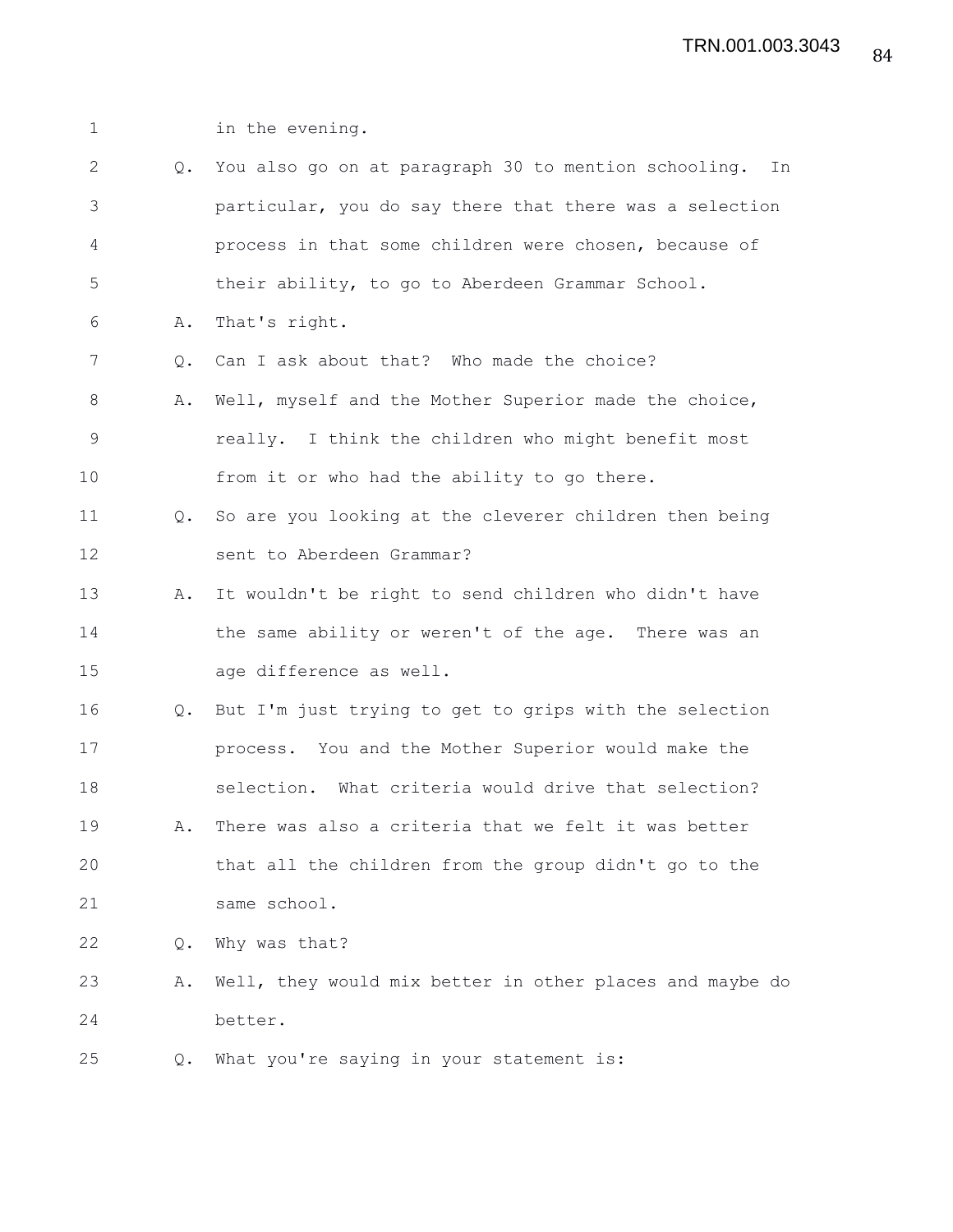| $\mathbf 1$  |               | "The children who I thought had the best ability        |
|--------------|---------------|---------------------------------------------------------|
| $\mathbf{2}$ |               | went to Aberdeen Grammar."                              |
| 3            |               | So am I to understand it was ability driven in the      |
| 4            |               | main?                                                   |
| 5            | Α.            | Well, yes.                                              |
| 6            | $Q_{\bullet}$ | The splitting up point you've just made about how you   |
| 7            |               | thought it would be better to send them to different    |
| 8            |               | schools anyway, what was the thinking behind that?      |
| 9            | Α.            | Well, when they would come in from school, they'd have  |
| 10           |               | different things to talk about, they'd meet different   |
| 11           |               | people, make different friends, that kind of thing.     |
| 12           |               | There was nothing wrong with the other schools.         |
| 13           | Q.            | I wondered, could there be any friction because you've  |
| 14           |               | sent one child to a particular school --                |
| 15           | Α.            | That didn't happen.                                     |
| 16           | Q.            | That never happened?                                    |
| 17           | Α.            | It never happened.                                      |
| 18           | $Q_{\bullet}$ | Can I ask you about bed-wetting? You do talk about that |
| 19           |               | also in your statement. You do remember that there was  |
| 20           |               | one girl in your group who did wet the bed; is that     |
| 21           |               | right?                                                  |
| 22           | Α.            | Yes.                                                    |
| 23           | Q.            | Was it just the one person?                             |
| 24           | Α.            | Just the one.                                           |
| 25           | О.            | You're clear about that?                                |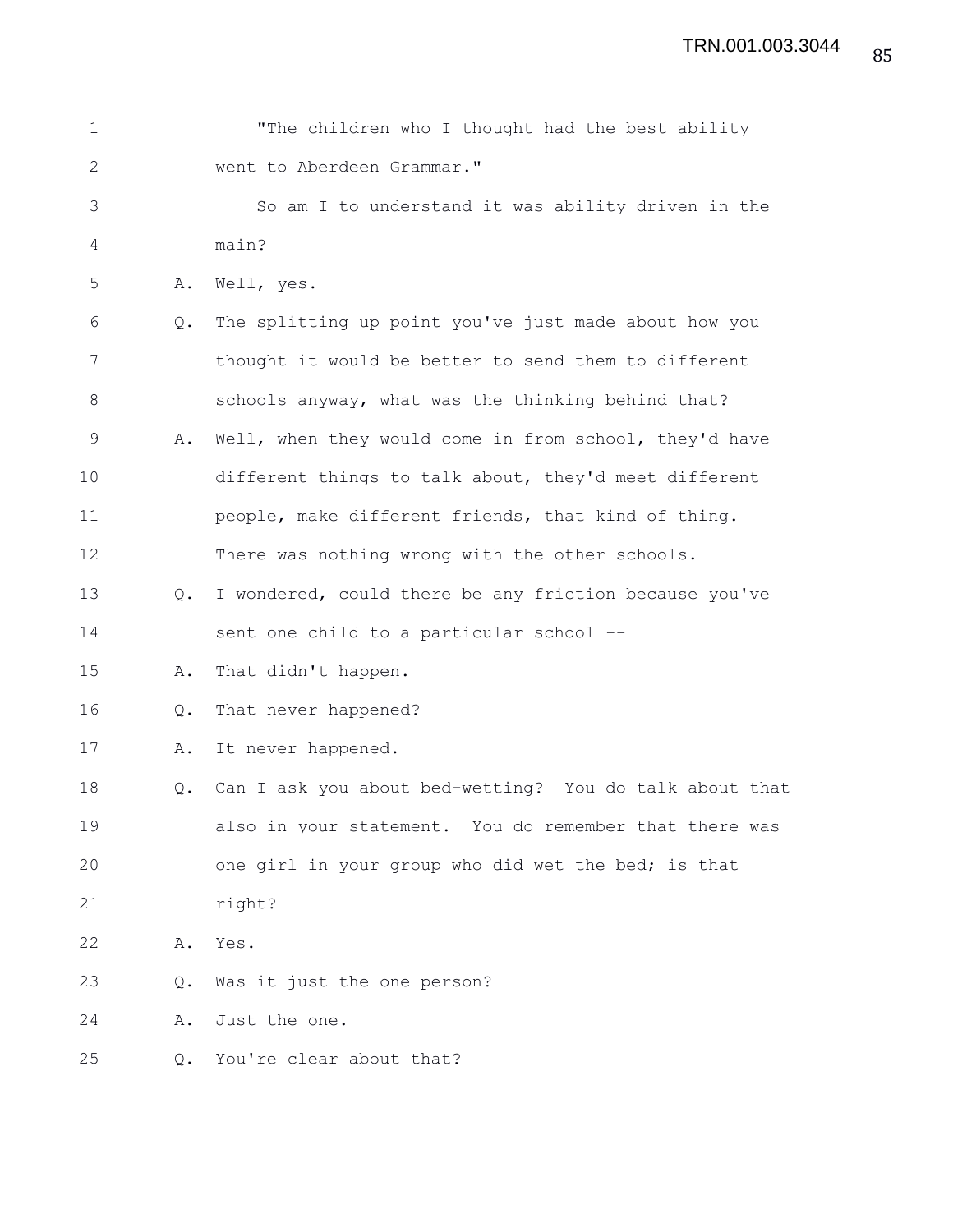1 A. Yes, I'm clear about that.

| $\mathbf{2}$ | Q.            | What was the procedure then if this child wet the bed?   |
|--------------|---------------|----------------------------------------------------------|
| 3            | Α.            | She would be embarrassed, of course, because she was     |
| 4            |               | a young girl, and Linda would run a bath for her and she |
| 5            |               | would be around until she was finished. There was no     |
| 6            |               | fuss about it. Absolutely none. I had learned about      |
| 7            |               | that on the childcare course and how to deal with it and |
| 8            |               | make it easy, and there was no problem with that at all. |
| $\mathsf 9$  | $Q_{\bullet}$ | When you say you had learned about it on the childcare   |
| 10           |               | course, what had you learned?                            |
| 11           | Α.            | How to deal with it: not to, you know, make a fuss about |
| 12           |               | it, just to have a shower, bath, whatever, and get on    |
| 13           |               | with it. Her bed would be made up in the evening and     |
| 14           |               | no one made any fuss about it.                           |
| 15           | Q.            | You had taken over, I think you mentioned, from          |
| 16           |               | LFB<br>Sister                                            |
| 17           | Α.            | $Mm-hm$ .                                                |
| 18           | Q.            | Were you given any information as to what the practice   |
| 19           |               | might have been before you took over?                    |
| 20           | Α.            | I never heard anything about it. No one told me          |
| 21           |               | anything about it.                                       |
| 22           | Q.            | I'll come back to that shortly.                          |
| 23           |               | Can I just ask you this: in relation to chores, can      |
| 24           |               | you help me? What sort of jobs did you give the          |
| 25           |               | children to do?                                          |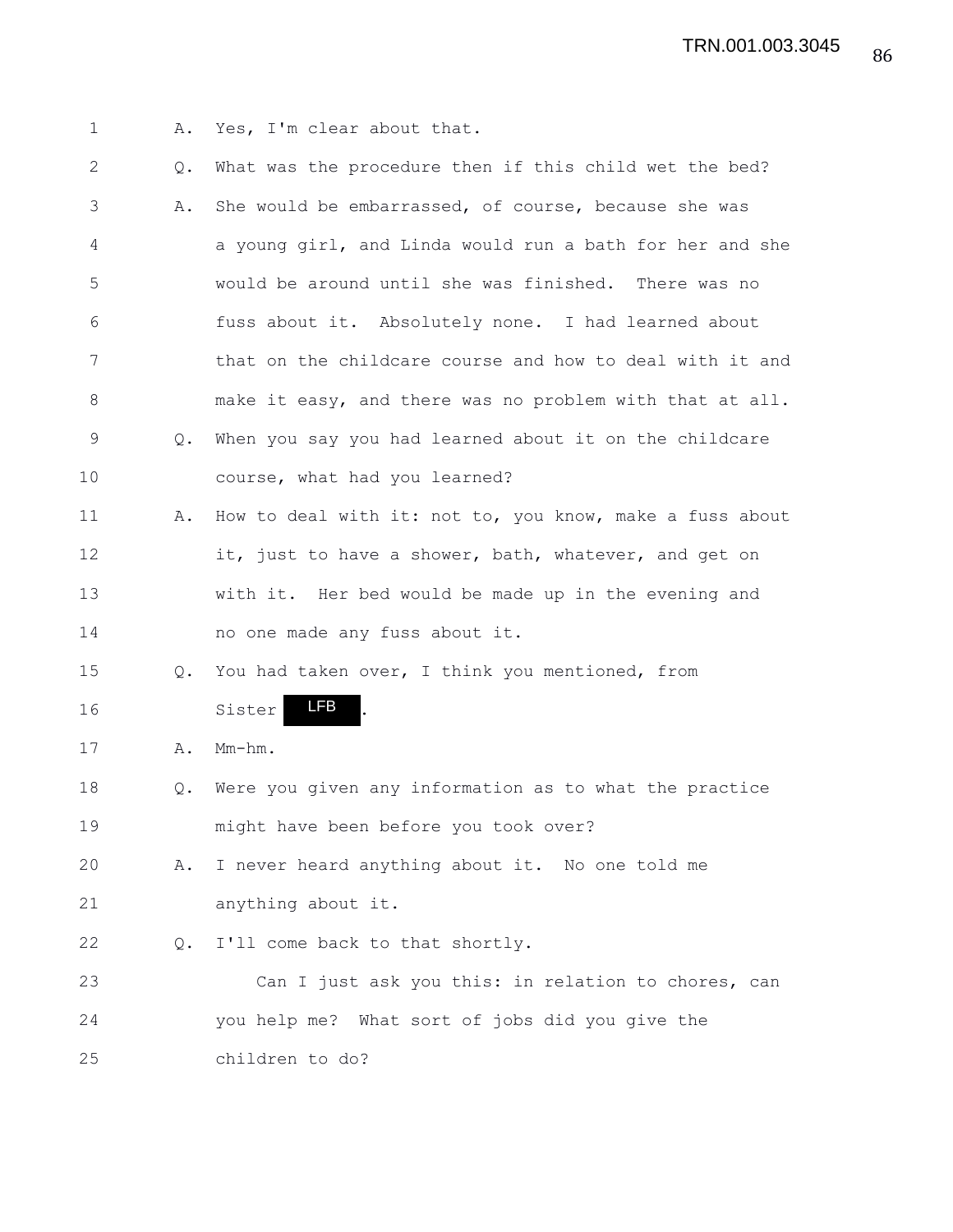| $\mathbf 1$  | Α.            | I'm afraid they didn't do very much in the line of       |
|--------------|---------------|----------------------------------------------------------|
| $\mathbf{2}$ |               | chores because the lady who came in did all the          |
| 3            |               | cleaning, so they did no cleaning. At the weekends,      |
| 4            |               | they may have helped with washing the dishes or drying   |
| 5            |               | the dishes or putting them away, something like that.    |
| 6            | Q.            | So little jobs, really?                                  |
| 7            | Α.            | Yes.                                                     |
| 8            | Q.            | Can I ask you about birthdays: were birthdays            |
| 9            |               | celebrated?                                              |
| 10           | Α.            | There wasn't a big party or a big fuss, but the          |
| 11           |               | Mother Superior would nearly always come and talk to the |
| 12           |               | child, wish them happy birthday or whatever. There       |
| 13           |               | wasn't a big fuss, but it was recognised.                |
| 14           | Q.            | Did you have some way of telling you when a child's      |
| 15           |               | birthday was going to happen?                            |
| 16           | Α.            | Well, I think everyone knew their own birthday and --    |
| 17           |               | yes.                                                     |
| 18           | $Q_{\bullet}$ | Let's look at some of the younger children. Would you    |
| 19           |               | have some way of prompting you that the little child's   |
| 20           |               | birthday was on the horizon?                             |
| 21           | Α.            | No, but mostly they had a brother or a sister or         |
| 22           |               | somebody older.                                          |
| 23           | $Q_{\bullet}$ | Well, could a birthday have been missed?                 |
| 24           | Α.            | It could.                                                |
| 25           | $\circ$ .     | Were children, if the birthday was being celebrated,     |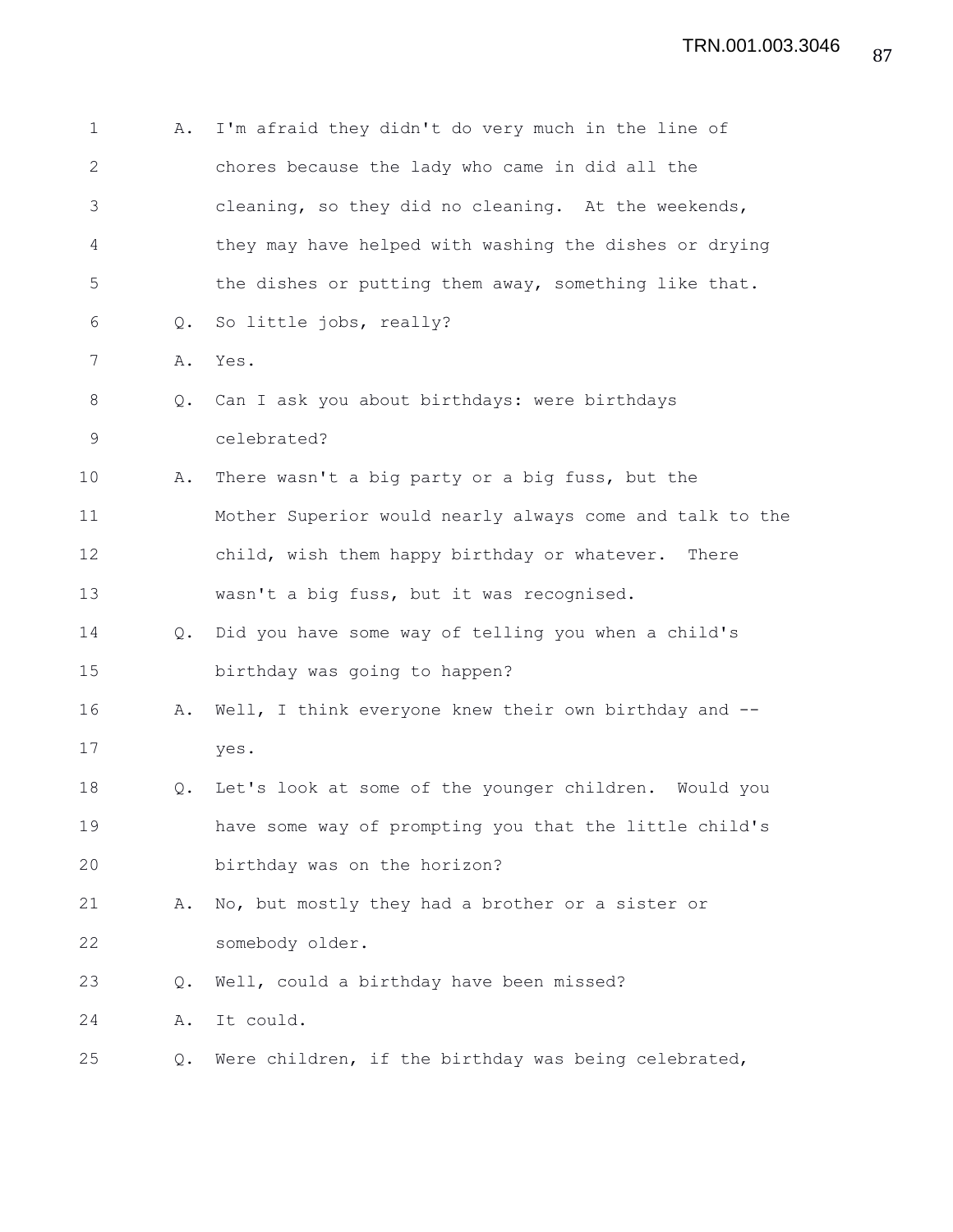| $\mathbf 1$ |           | given a present or presents?                               |
|-------------|-----------|------------------------------------------------------------|
| 2           | Α.        | They might have been given -- the Mother Superior would    |
| 3           |           | be the one who would do that. She always came around       |
| 4           |           | and looked after things like that.                         |
| 5           |           | Q. Can I then ask you about visitors. Let's go back to the |
| 6           |           | position of social workers. What you say in your           |
| 7           |           | statement is that, as you put it there:                    |
| 8           |           | "Social workers were very scarce and I rarely saw          |
| 9           |           | them."                                                     |
| 10          |           | Is that your recollection?                                 |
| 11          |           | A. It is.                                                  |
| 12          | $\circ$ . | Is this over the five-year period that you were there?     |
| 13          | Α.        | It is.                                                     |
| 14          |           | Q. Can I just get some general feel as to how -- what that |
| 15          |           | means "on a regular basis"? How often do you think, if     |
| 16          |           | you look at a particular child, that child's               |
| 17          |           | social worker might appear?                                |
| 18          | Α.        | I'm afraid that they didn't come -- or I don't remember    |
| 19          |           | them coming. As I told you, they came when a child was     |
| 20          |           | admitted into Nazareth House, but there were children      |
| 21          |           | there before I came and I certainly didn't see any         |
| 22          |           | social workers belonging to them.                          |
| 23          | Q.        | How was a child's progress monitored during your time?     |
| 24          | Α.        | It wasn't monitored as it would be today. It was to        |
| 25          |           | make sure they were well looked after, well fed, clean,    |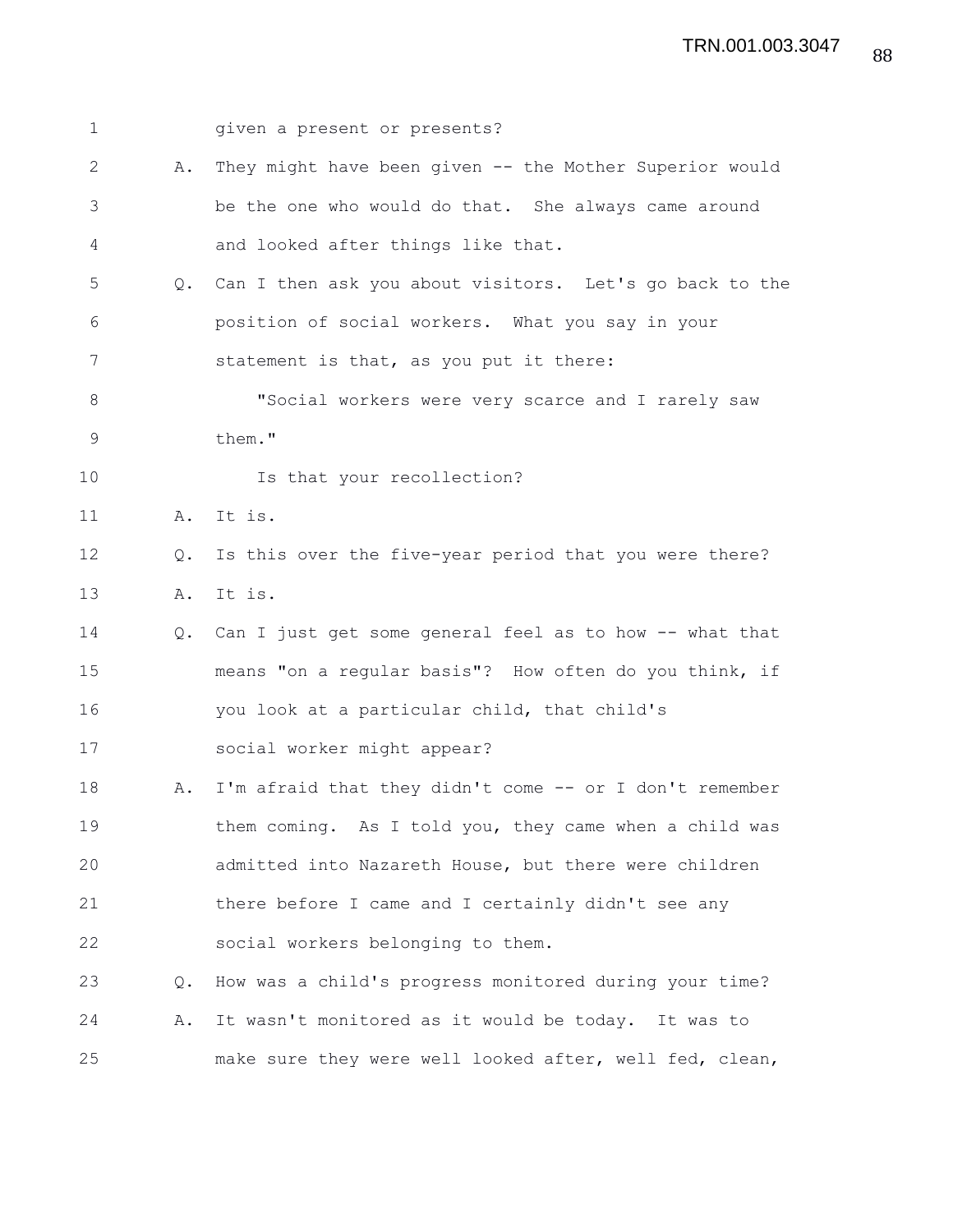| $\mathbf 1$    |               | tidy, went to school. That was about the way it was.     |
|----------------|---------------|----------------------------------------------------------|
| $\overline{2}$ | $Q_{\bullet}$ | I suppose if you didn't have information about the       |
| 3              |               | child's background, you wouldn't be able to see whether  |
| 4              |               | or not a particular child had problems that required to  |
| 5              |               | be particularly addressed?                               |
| 6              | Α.            | I didn't see any child -- certainly, if I saw a child    |
| 7              |               | with a problem, I would have got help from some area.    |
| 8              | Q.            | So do I understand your position, Jane, to be that       |
| $\overline{9}$ |               | you are saying that there was a lack of monitoring by    |
| 10             |               | the social workers that may have had some responsibility |
| 11             |               | for these children?                                      |
| 12             | Α.            | There may have been a difficulty in that a lot of the -- |
| 13             |               | a good number of the children were from outwith          |
| 14             |               | Aberdeen, from Glasgow or other places, and it may have  |
| 15             |               | made it difficult for social workers to visit or have    |
| 16             |               | the time or it may have made it difficult for parents to |
| 17             |               | have the time or to be able to get there.                |
| 18             | Q.            | Putting the transport aspects to one side for a moment,  |
| 19             |               | are you saying that from your perspective there was      |
| 20             |               | a lack of monitoring by social workers?                  |
| 21             | Α.            | Yes.                                                     |
| 22             | Q.            | You've made the point that children may have been placed |
| 23             |               | in Nazareth House from Glasgow, but there were good      |
| 24             |               | transport links to Glasgow, even way back in the 1970s,  |
| 25             |               | were there not?                                          |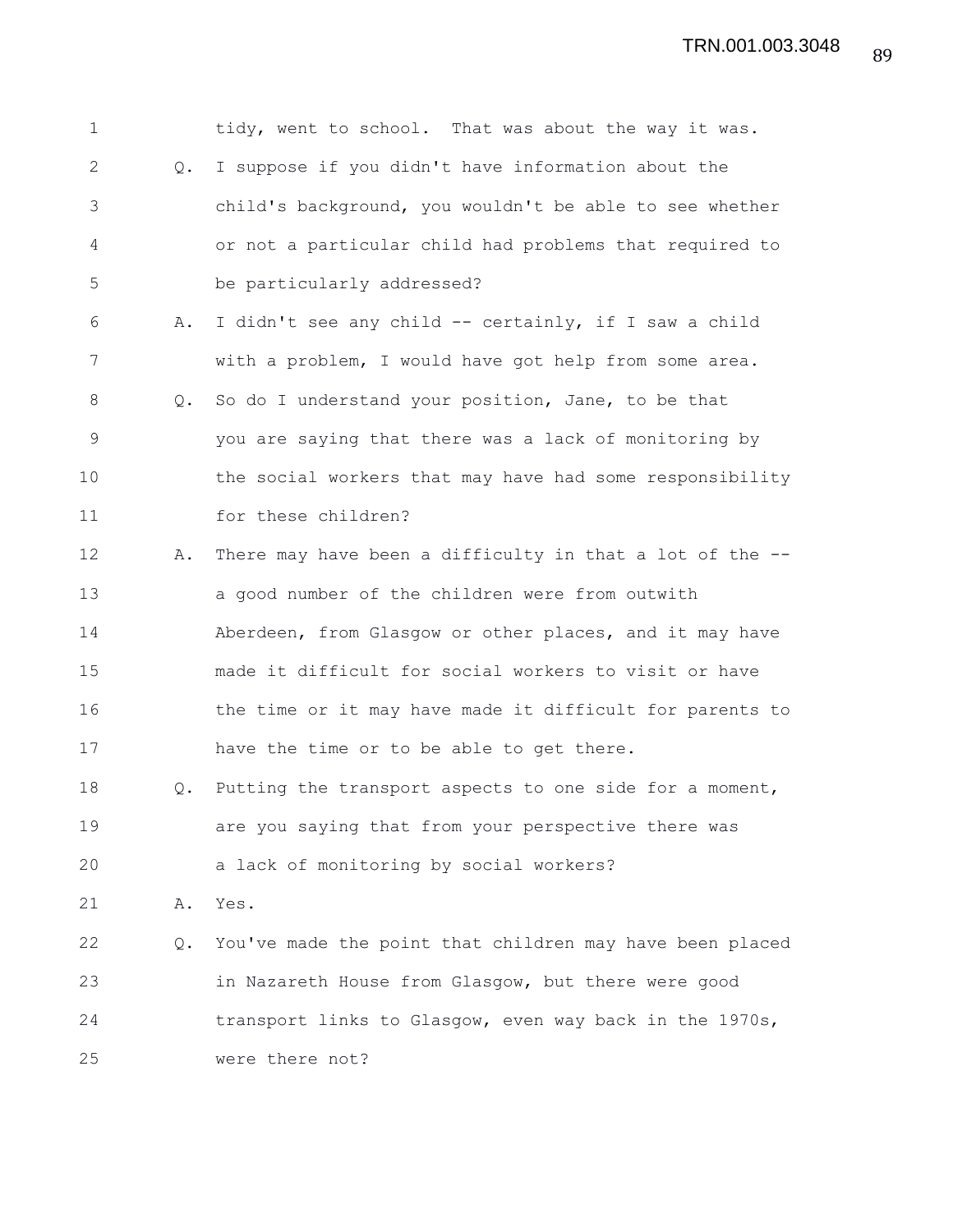1 A. I'm sure, yes.

| 2  | Q.            | Do you see a transport problem as an excuse why          |
|----|---------------|----------------------------------------------------------|
| 3  |               | a social worker shouldn't visit to see how the child     |
| 4  |               | placed there by the Social Work Department was           |
| 5  |               | progressing?                                             |
| 6  | Α.            | I don't know what the position was with social workers   |
| 7  |               | or how many there were or anything about the Social Work |
| 8  |               | Department. But I'm sure if there was a problem, the     |
| 9  |               | Mother Superior would be able to contact                 |
| 10 |               | a social worker. She would have the contact.             |
| 11 | Q.            | What about families then, Jane? To what extent did you,  |
| 12 |               | as the housemother, if you like, seek to ensure that     |
| 13 |               | children had contact with their families?                |
| 14 | Α.            | I didn't think that that was the job of Nazareth House,  |
| 15 |               | to keep contact with the families.                       |
| 16 | $Q_{\bullet}$ | Did you see that as being somebody's job?                |
| 17 | Α.            | Yes. It would be difficult for me to do it because       |
| 18 |               | looking after a group of children was a full-time job.   |
| 19 | $Q_{\bullet}$ | So whose job do you think it was?                        |
| 20 | Α.            | I don't know. It's not for me to say it was              |
| 21 |               | such-and-such a person's job, I think.                   |
| 22 | $Q_{\bullet}$ | Although I think you say in your statement that you      |
| 23 |               | believe that this was a duty of the Social Work          |
| 24 |               | Department?                                              |
| 25 | Α.            | Well, yes, I suppose if they were responsible for the    |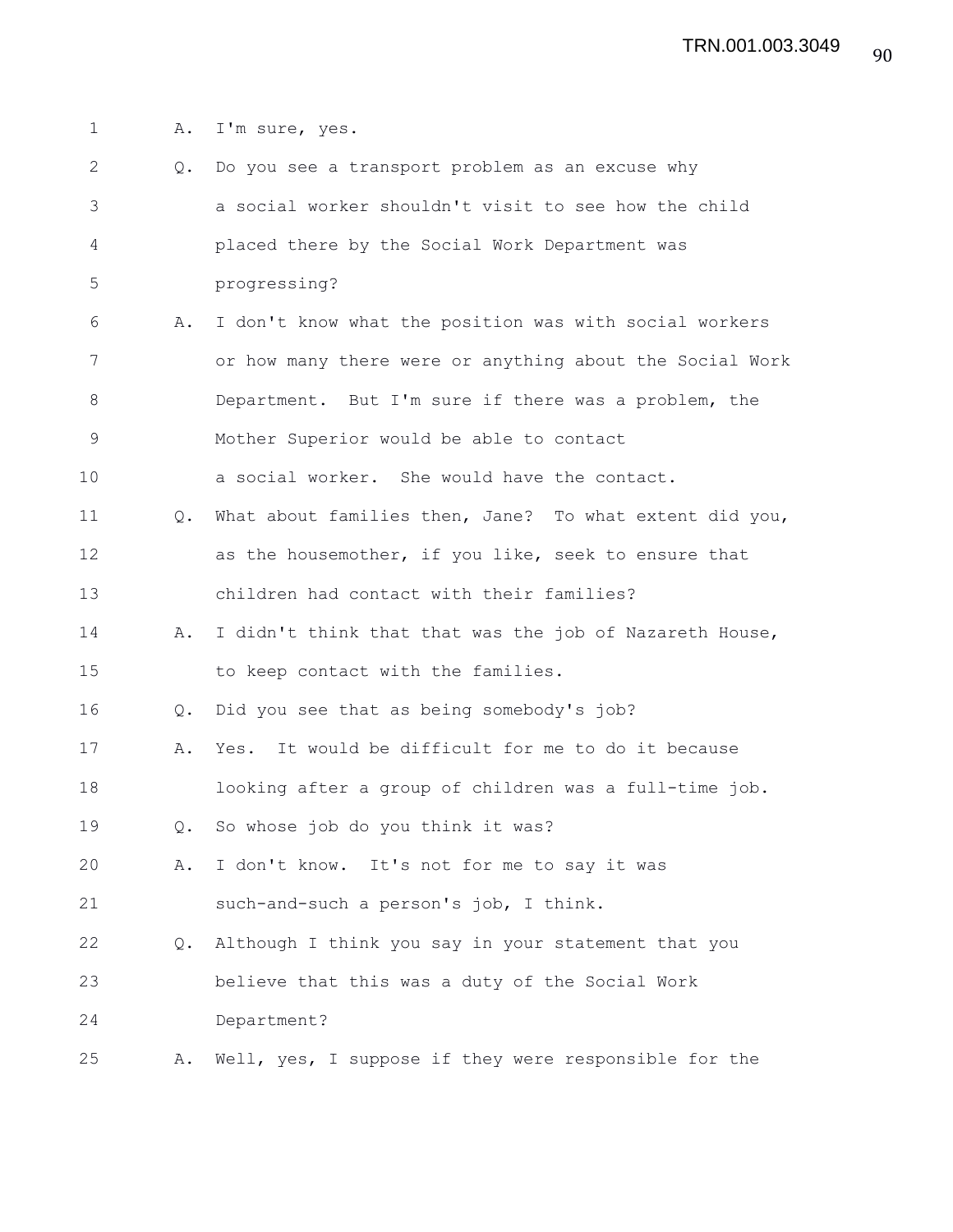| 1            |               | child or maybe they decided that this child was well     |
|--------------|---------------|----------------------------------------------------------|
| $\mathbf{2}$ |               | placed, maybe they had contact with the parents, and     |
| 3            |               | maybe they knew that the child was okay and that that    |
| 4            |               | was the answer. That's as far as I know.                 |
| 5            | $Q_{\bullet}$ | Did you have children there from your recollection in    |
| 6            |               | connection with whom the social workers did not appear   |
| 7            |               | to visit?                                                |
| 8            | Α.            | Yes.                                                     |
| 9            | Q.            | In relation to whom family members didn't visit?         |
| 10           | Α.            | Yes.                                                     |
| 11           | Q.            | So these are children who are there without any visits   |
| 12           |               | from either social workers or family members?            |
| 13           | Α.            | Yes, some of them, yes.                                  |
| 14           | $Q_{\bullet}$ | When they would come to leave, how would that be         |
| 15           |               | arranged, do you know?                                   |
| 16           | Α.            | That would probably be arranged through the social work  |
| 17           |               | if they were returning home.                             |
| 18           | $Q_{\bullet}$ | Would you be involved in that process?                   |
| 19           | Α.            | Yes, if a child or a family was going home, I'm sure     |
| 20           |               | I would.                                                 |
| 21           | Q.            | Coming back to a point we've already discussed -- and    |
| 22           |               | I think you've accepted this from your own training,     |
| 23           |               | Jane -- that it would have been important to you to know |
| 24           |               | about the family backgrounds when caring for these       |
| 25           |               | children.                                                |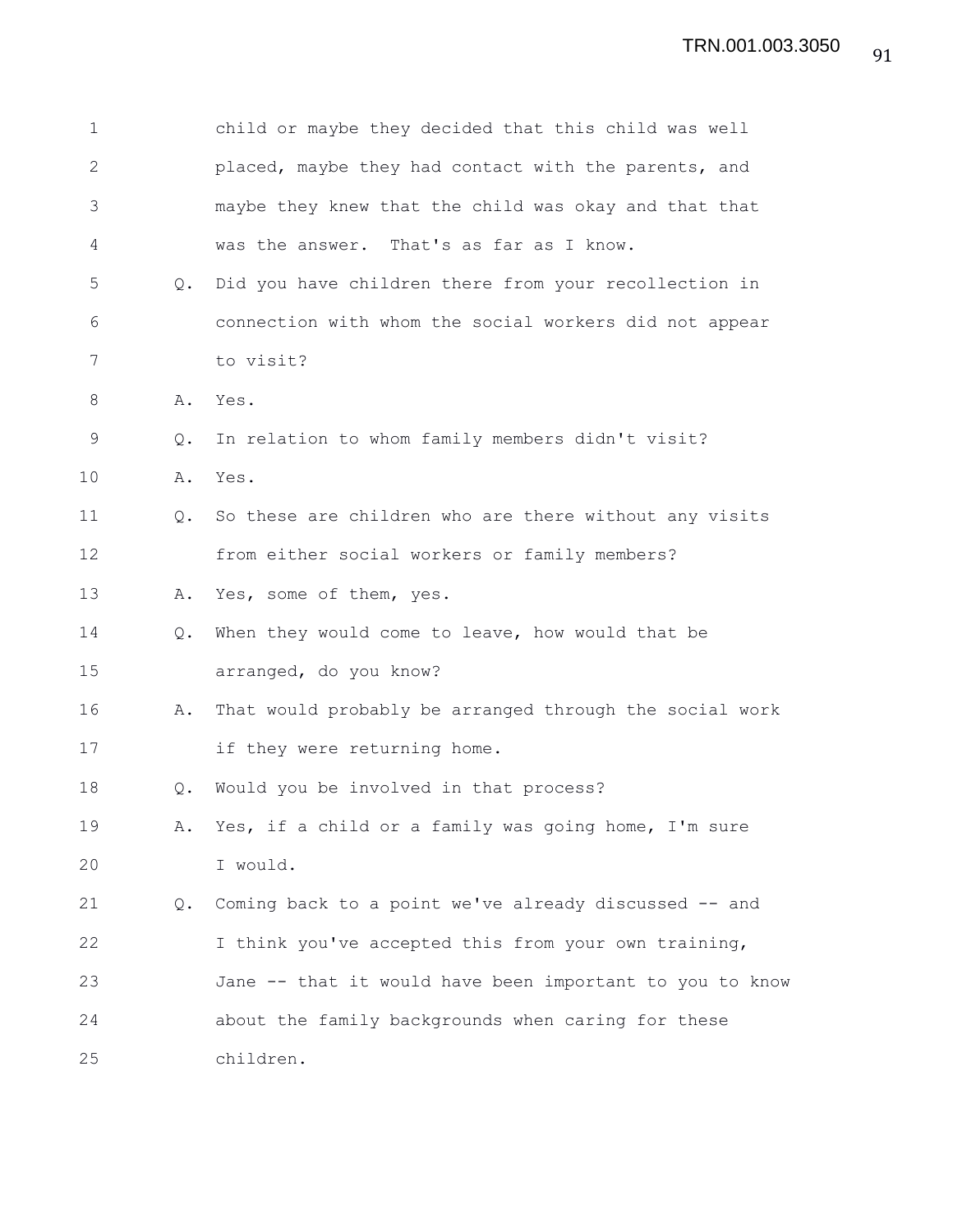| 1            | Α.            | Yes.                                                      |
|--------------|---------------|-----------------------------------------------------------|
| $\mathbf{2}$ | $Q_{\bullet}$ | And that was something that was missing from your         |
| 3            |               | information?                                              |
| 4            | Α.            | It was something that was missing, but I think that it    |
| 5            |               | was probably missing everywhere in those days.            |
| 6            | Q.            | You give an example in paragraph 42 of a family of five   |
| 7            |               | that was brought to Nazareth House by a social worker.    |
| $8\,$        |               | Do I take it they'd be different ages?                    |
| 9            | Α.            | Yes.                                                      |
| 10           | Q.            | And the social worker went away and you never saw that    |
| 11           |               | social worker again; is that correct?                     |
| 12           | Α.            | Yes.                                                      |
| 13           | $Q_{\bullet}$ | Did you see any social worker in connection with that     |
| 14           |               | family?                                                   |
| 15           | Α.            | No.                                                       |
| 16           | $Q_{\bullet}$ | I think you say that no information was passed to you by  |
| 17           |               | the Social Work Department in connection with that        |
| 18           |               | family.                                                   |
| 19           | Α.            | That's right.                                             |
| 20           | Q.            | So you really had no history in relation to the --        |
| 21           | Α.            | I didn't have a history of families in care.              |
| 22           | Q.            | What about the review of a child's progress then?<br>Were |
| 23           |               | there progress reviews carried out from time to time?     |
| 24           | Α.            | $\mathrm{No}$ .                                           |
| 25           | Q.            | Having regard to your own training, did your training     |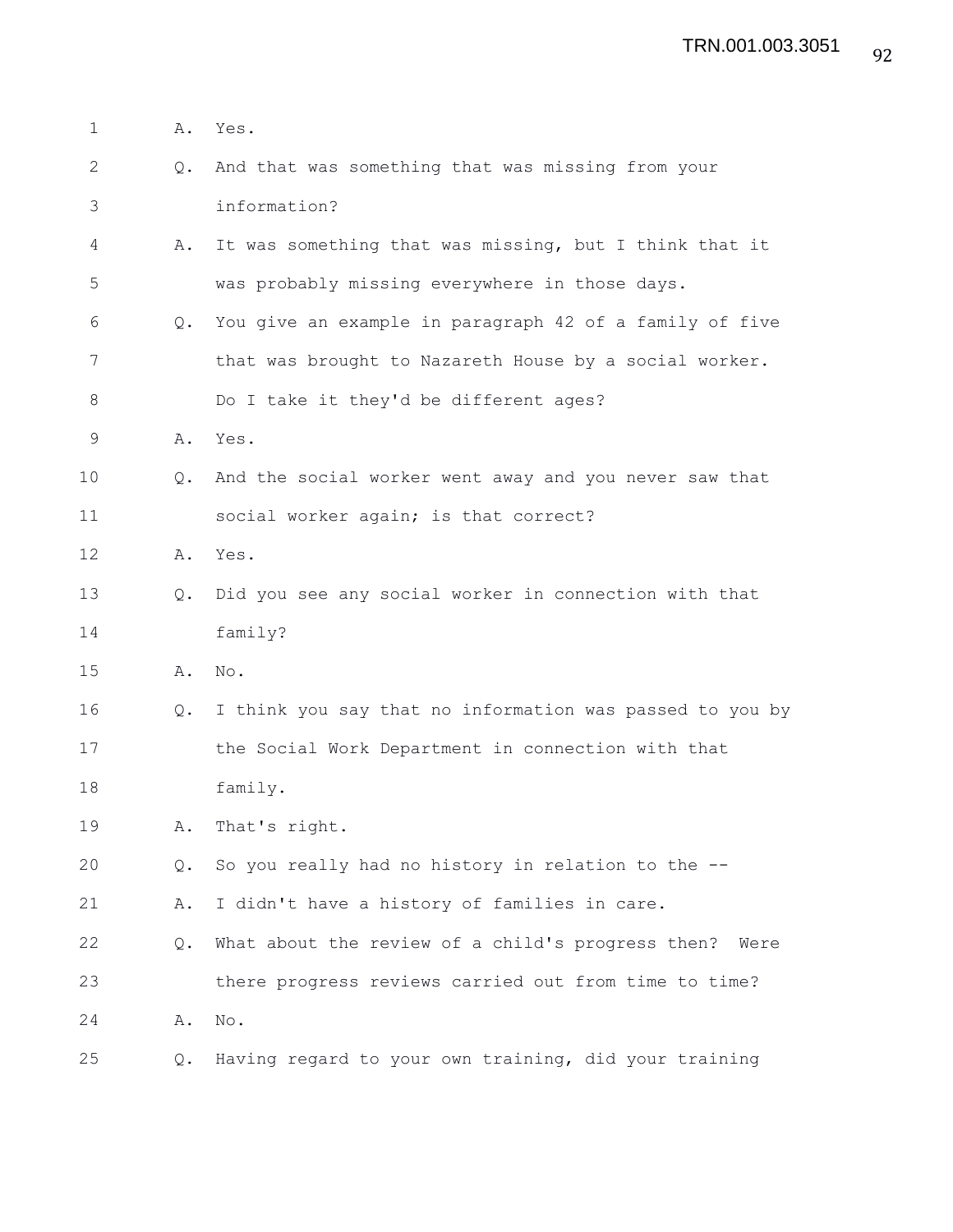| $\mathbf 1$   |               | teach you the importance of a child's care being          |
|---------------|---------------|-----------------------------------------------------------|
| 2             |               | reviewed from time to time?                               |
| 3             | Α.            | I'm afraid that wasn't done anywhere.                     |
| 4             | $Q_{\bullet}$ | What I'm asking at the moment is whether your training    |
| 5             |               | in the 1960s did teach you that that was an important     |
| 6             |               | aspect of care?                                           |
| 7             | Α.            | No, I couldn't say it was in that there wasn't a lot of   |
| 8             |               | emphasis on it.                                           |
| $\mathcal{G}$ | $Q_{\bullet}$ | Okay. So are you saying then that at least for your       |
| 10            |               | group during that time, that five-year period, a child's  |
| 11            |               | progress would not be reviewed?                           |
| 12            | Α.            | Yes.                                                      |
| 13            | Q.            | It wouldn't be reviewed?                                  |
| 14            | Α.            | $\mathbb{N} \circ$ .                                      |
| 15            |               | Q. Can I ask you about records? Did you yourself keep any |
| 16            |               | records in relation to the children in your care?         |
| 17            | Α.            | I have a problem thinking back --                         |
| 18            |               | LADY SMITH: Jane, you've just drifted away from the       |
| 19            |               | microphone, I'm sorry. Can I ask you to stay near it?     |
| 20            |               | Move the chair around if you need to, to make yourself    |
| 21            |               | more comfortable.                                         |
| 22            | Α.            | I have a problem thinking back about children's records.  |
| 23            |               | I'm sure there would be some records and indeed school    |
| 24            |               | reports, but I just can't remember them or where they     |
| 25            |               | might be or what happened to them. There would be         |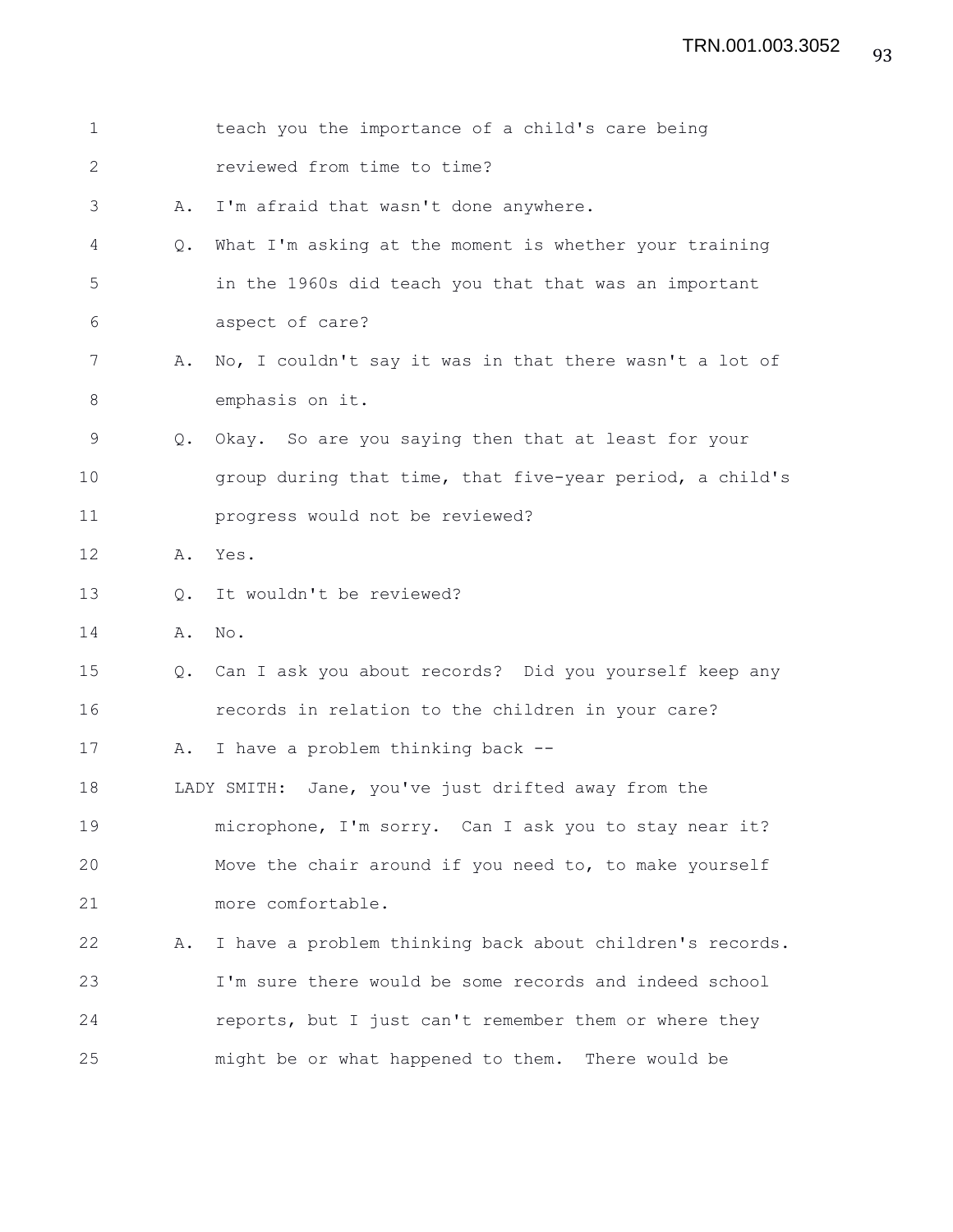| $\mathbf 1$ |               | school reports, of course, but I can't remember about       |
|-------------|---------------|-------------------------------------------------------------|
| 2           |               | them.                                                       |
| 3           |               | MR MacAULAY: Can I ask you if you yourself kept any records |
| 4           |               | on the children?                                            |
| 5           | Α.            | No, I don't think so.                                       |
| 6           | $Q_{\bullet}$ | So if there are records, then you're talking about          |
| 7           |               | school reports?                                             |
| 8           | Α.            | Yes.                                                        |
| 9           | Q.            | Would that be the sum and total of it?                      |
| 10          | Α.            | It probably would.                                          |
| 11          | Q.            | Why didn't you keep records?                                |
| 12          | Α.            | I suppose because it wasn't happening when I went there,    |
| 13          |               | and where I had worked before in London, Hammersmith,       |
| 14          |               | I did keep reports because the books were there and they    |
| 15          |               | were written up. But I don't remember the same being in     |
| 16          |               | place in Aberdeen.                                          |
| 17          | Q.            | Do you know if anyone kept a record?                        |
| 18          | Α.            | I don't know that.                                          |
| 19          | Q.            | You say that in other -- when you worked in Hammersmith,    |
| 20          |               | there were books there and entries could be put into the    |
| 21          |               | Would that be in connection with, for example,<br>books.    |
| 22          |               | a child's progress?                                         |
| 23          | Α.            | Well, it would be more like there would be a daily          |
| 24          |               | register and there would be a logbook of what went on       |
| 25          |               | during the day and what happened during the day.            |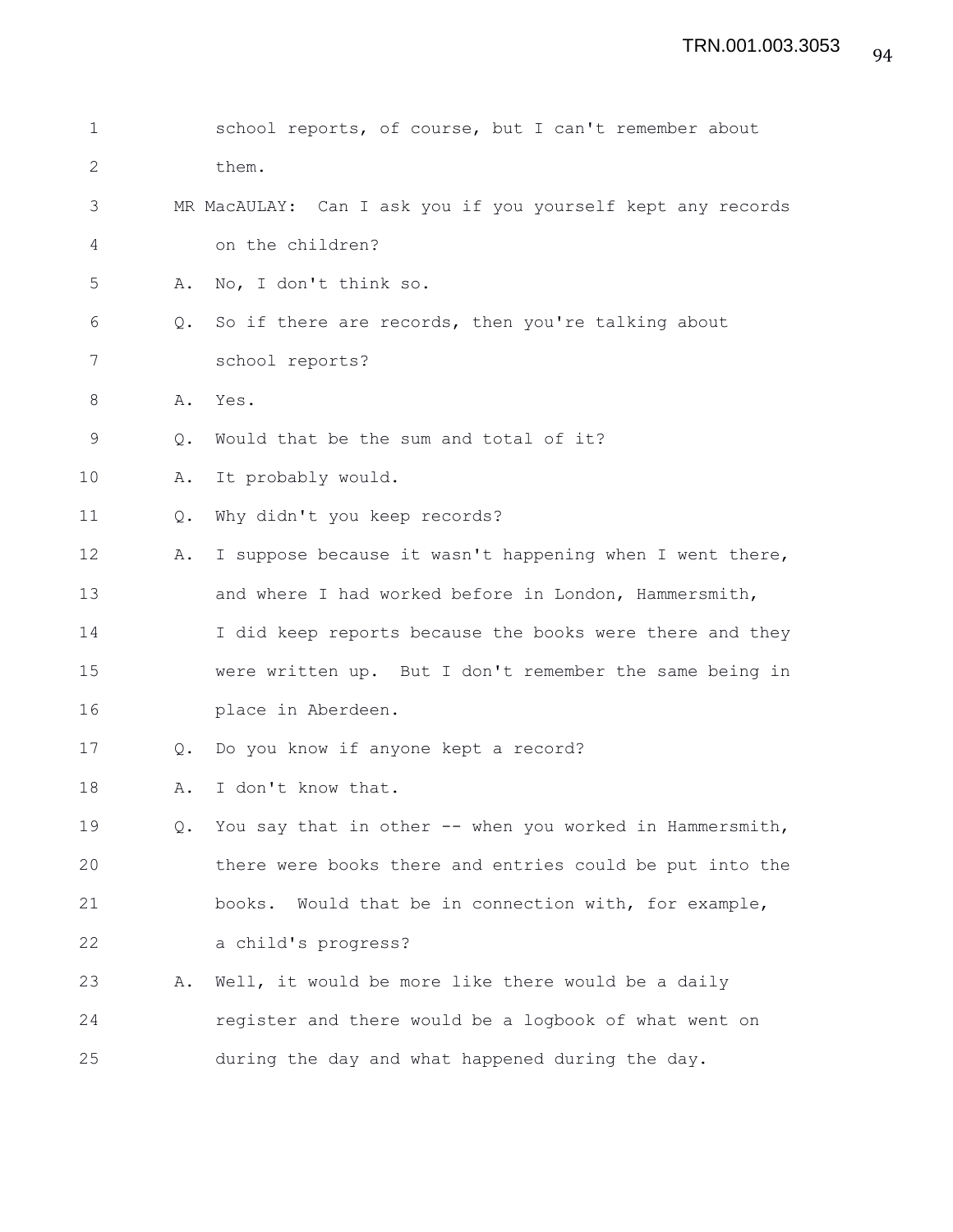| 1              | Q.            | In connection with the particular children?              |
|----------------|---------------|----------------------------------------------------------|
| $\overline{2}$ | Α.            | In connection with the group of children.                |
| 3              | $Q_{\bullet}$ | So you had nothing like that?                            |
| 4              | Α.            | No.                                                      |
| 5              | Q.            | Why did you yourself not put that sort of system into    |
| 6              |               | place?                                                   |
| 7              | Α.            | I suppose because I was too busy with other things,      |
| 8              |               | maybe.                                                   |
| 9              | Q.            | But do you think on reflection that that would have been |
| 10             |               | a good thing to have put in place?                       |
| 11             | Α.            | Yes.                                                     |
| 12             | $Q_{\bullet}$ | Do you know what the position was with other groups?     |
| 13             | Α.            | I don't.                                                 |
| 14             | $Q_{\bullet}$ | Just on that, I think we've heard from other evidence    |
| 15             |               | that the groups tended to be quite separate from each    |
| 16             |               | other; is that right?                                    |
| 17             | Α.            | Yes.                                                     |
| 18             | Q.            | If we look at your group, you're in a different part of  |
| 19             |               | the building?                                            |
| 20             | Α.            | Yes.                                                     |
| 21             | Q.            | To what extent did you interact with the other groups?   |
| 22             | Α.            | Not very much. Maybe the children would meet going to    |
| 23             |               | school or playing outside. But they wouldn't move from   |
| 24             |               | one group into another group.                            |
| 25             | Q.            | Can I ask you, Jane, about discipline. Were you given    |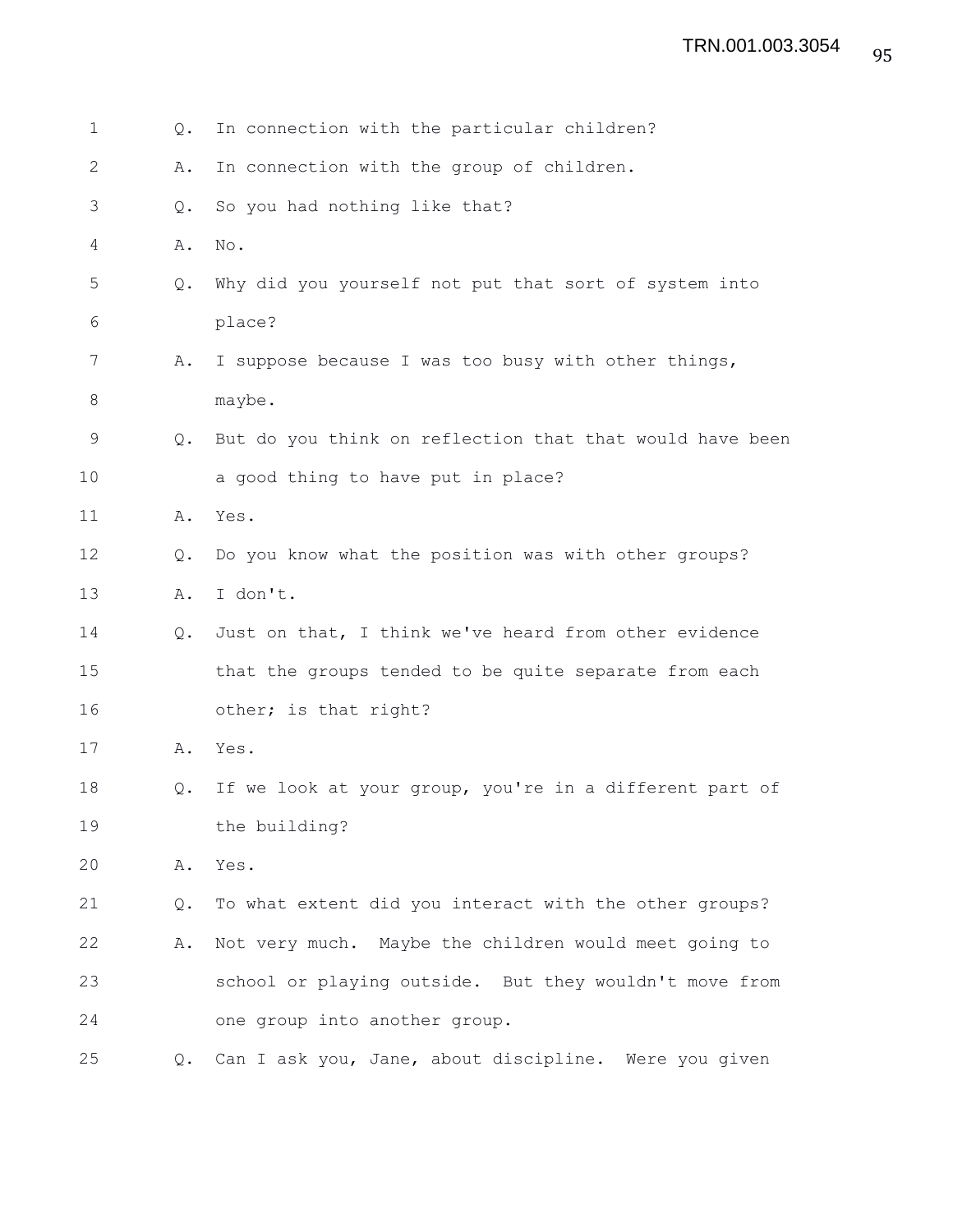| $\mathbf 1$  |               | any guidance when you went to Aberdeen as to how the     |
|--------------|---------------|----------------------------------------------------------|
| $\mathbf{2}$ |               | children were to be disciplined?                         |
| 3            | Α.            | No.                                                      |
| 4            | $Q_{\bullet}$ | Was there any written procedure or policy as to how      |
| 5            |               | children should be disciplined?                          |
| 6            | Α.            | There was nothing written and I wasn't told anything,    |
| 7            |               | didn't see anything written as regards that.             |
| 8            | Q.            | How did you know then how discipline was to be           |
| 9            |               | approached?                                              |
| 10           | Α.            | Because I had learned how discipline was to be done and, |
| 11           |               | I must say, the children in my group were very           |
| 12           |               | well-behaved: they were nice, good, gentle children, and |
| 13           |               | there was very little of any misbehaving. They got on    |
| 14           |               | well together. There was no disagreements.               |
| 15           |               | If a child was making a noise or disturbing others       |
| 16           |               | during some homework or watching television or anything, |
| 17           |               | I had this thing that I said to the child, "Okay, you    |
| 18           |               | leave the room now. When you decide you're going to      |
| 19           |               | behave and not cause any disturbance to anybody, come    |
| 20           |               | back in and you decide how long that will be", and       |
| 21           |               | that is what happened.                                   |
| 22           | $Q_{\bullet}$ | So is that the only form of punishment then that you --  |
| 23           | Α.            | That is the only form of punishment.                     |
| 24           | Q.            | Do you know what was happening in the other groups?      |
| 25           | Α.            | I didn't know what was happening in the other groups.    |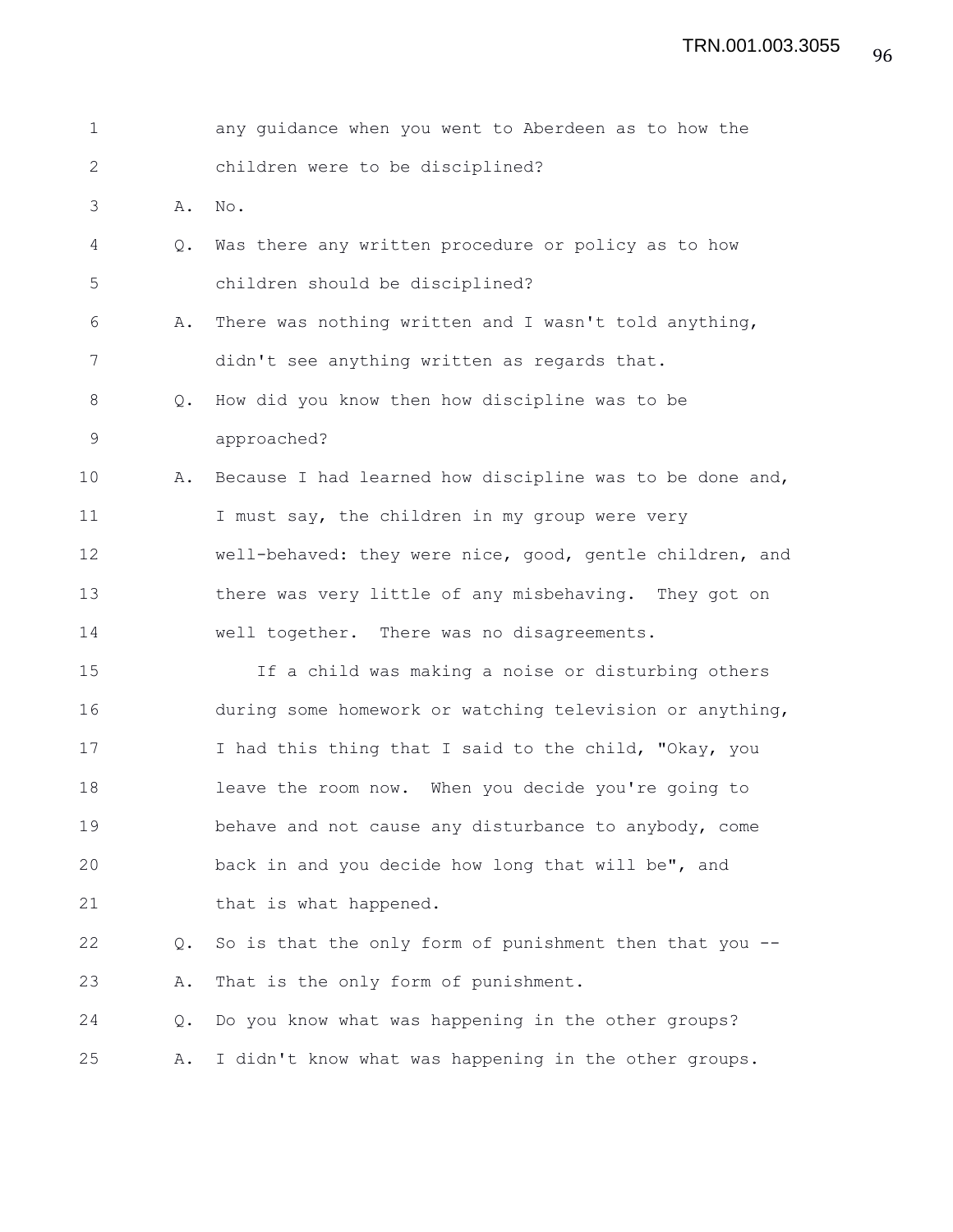| $\mathbf 1$  | $Q_{\bullet}$ | Did you ever discuss with the other sisters what their   |
|--------------|---------------|----------------------------------------------------------|
| $\mathbf{2}$ |               | approach to discipline might have been?                  |
| 3            | Α.            | No. Not ever.                                            |
| 4            | $Q_{\bullet}$ | Any reason why not?                                      |
| 5            | Α.            | It just didn't come up. I was not involved in anything   |
| 6            |               | like that.                                               |
| 7            | Q.            | You've said that your children were well-behaved and     |
| 8            |               | I think you described them as lovely children.           |
| 9            | Α.            | They were lovely children, yes.                          |
| 10           | $Q_{\bullet}$ | We've heard a description of some children -- I'm not    |
| 11           |               | suggesting it's your group -- as being "dysfunctional".  |
| 12           |               | That's not a label that you would apply to the children  |
| 13           |               | in your group?                                           |
| 14           | Α.            | Certainly not.                                           |
| 15           | Q.            | Was a punishment book kept so far as you're aware?       |
| 16           | Α.            | Not as far as I'm aware, no.                             |
| 17           | Q.            | Did you ever record any of the punishments of the type   |
| 18           |               | you've mentioned in any form of record?                  |
| 19           | Α.            | I didn't punish any child, only what I told you, and     |
| 20           |               | I didn't record it anywhere.                             |
| 21           | Q.            | One thing you do say in your statement, actually,        |
| 22           |               | is that you didn't see the sort of behaviour or conduct  |
| 23           |               | that required any discipline.                            |
| 24           | Α.            | That's right.                                            |
| 25           | Q.            | Is that throughout the five years or so that you were in |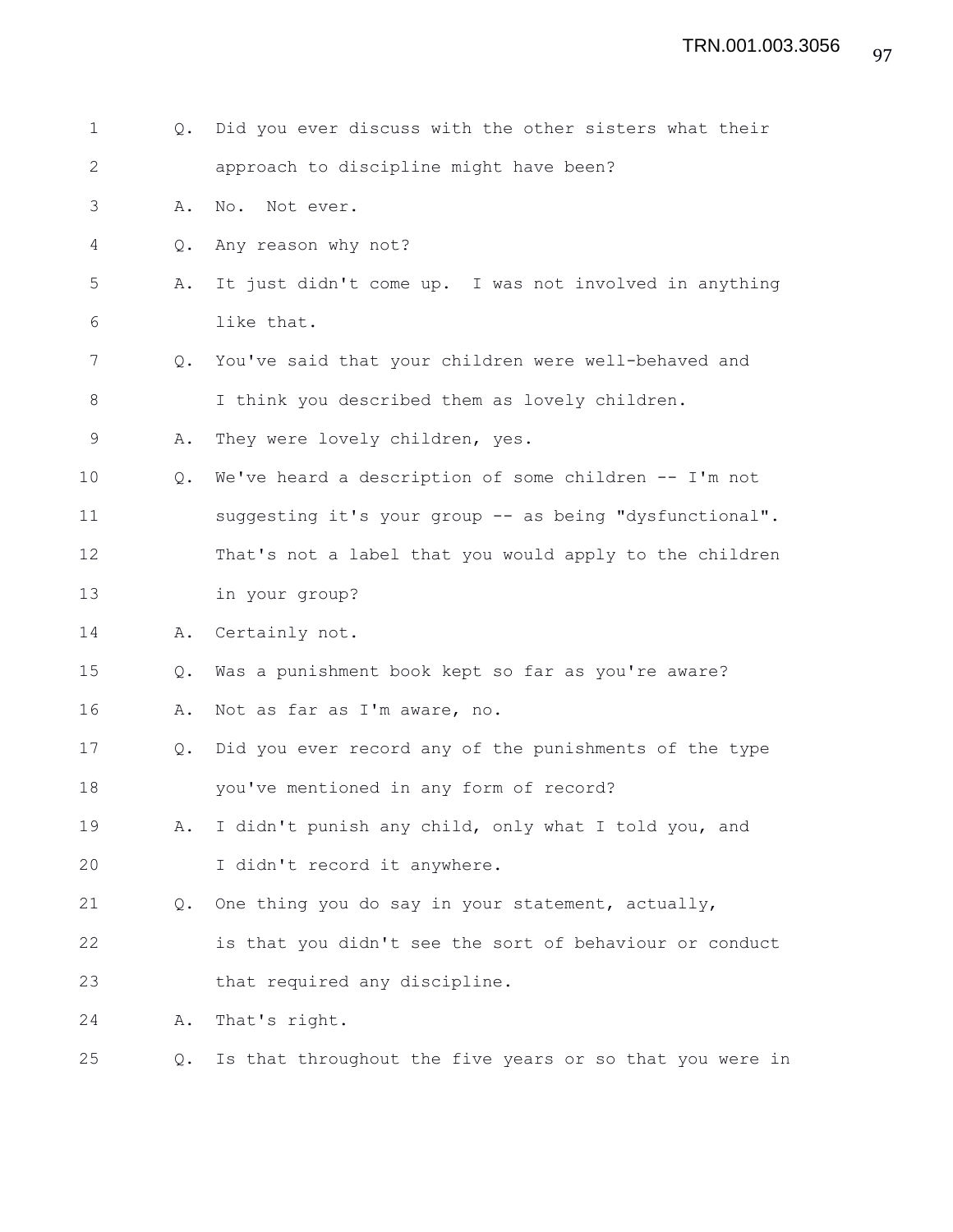| $\mathbf 1$ |               | charge of a group of children?                           |
|-------------|---------------|----------------------------------------------------------|
| 2           | Α.            | That's right. The children were really very              |
| 3           |               | well-behaved.                                            |
| 4           | Q.            | What about the lay staff member you mentioned? Was she   |
| 5           |               | allowed to discipline a child?                           |
| 6           | Α.            | No, she didn't discipline children.                      |
| 7           | Q.            | Did you have any information from any source as to what  |
| 8           |               | sort of discipline might have been in place before you   |
| 9           |               | took over the group?                                     |
| 10          | Α.            | No one told me anything about it.                        |
| 11          | $Q_{\bullet}$ | You were asked when you gave your statement, Jane, about |
| 12          |               | abuse in Nazareth House Aberdeen. This is at             |
| 13          |               | paragraph 54 of the statement. What you say there is:    |
| 14          |               | "In neither of the periods I was at Nazareth House,      |
| 15          |               | from 1968 to 1969 and from 1973 to 1978, did I see or    |
| 16          |               | hear of any abuse of any children of any description."   |
| 17          |               | Is that your position?                                   |
| 18          | Α.            | It is.                                                   |
| 19          | Q.            | So you were never aware of any form of abuse, what might |
| 20          |               | be described as abuse, during that whole period?         |
| 21          | Α.            | I was never aware of any abuse of any child during the   |
| 22          |               | time I was in Nazareth House Aberdeen.                   |
| 23          | Q.            | When you came to leave Nazareth House, can you tell me   |
| 24          |               | how that came about?                                     |
| 25          | Α.            | When I left Aberdeen in 1978, I had been told that I was |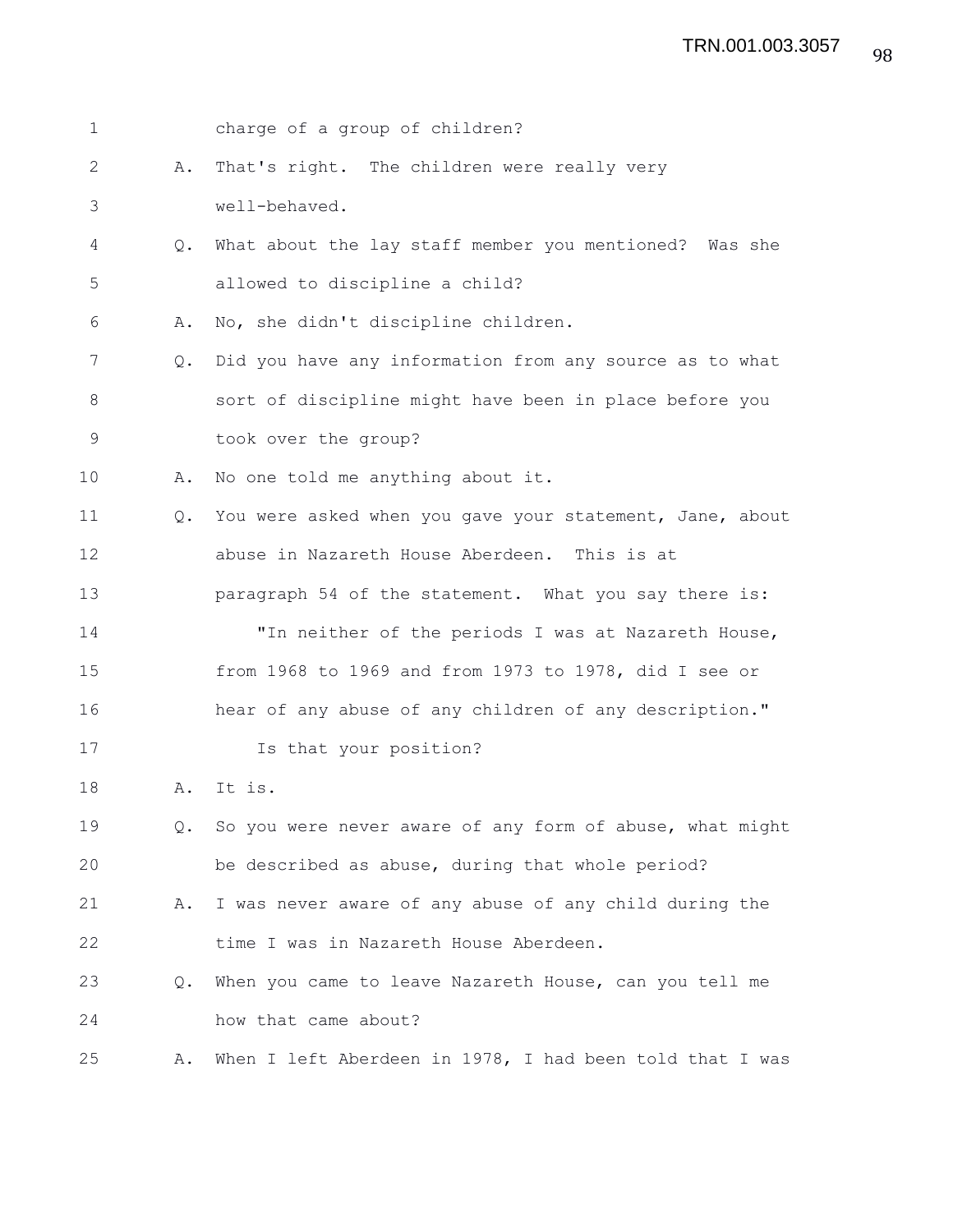| $\mathbf 1$  |               | being moved from Aberdeen to Northern Ireland, and       |
|--------------|---------------|----------------------------------------------------------|
| $\mathbf{2}$ |               | I didn't want to go there because the Troubles were      |
| 3            |               | there, and that was the reason I left. I wanted to stay  |
| 4            |               | in Aberdeen.                                             |
| 5            | $Q_{\bullet}$ | Where did you go then when you left?                     |
| 6            | Α.            | When I left the order --                                 |
| 7            | Q.            | I'm sorry, I've misunderstood. Did you leave the order   |
| 8            |               | then in 1978?                                            |
| 9            | Α.            | Yes.                                                     |
| 10           | Q.            | That was because, I suppose, you disobeyed --            |
| 11           | Α.            | Well, there's a vow of obedience and you accept it or    |
| 12           |               | not. Because I had done so much in Aberdeen and we had   |
| 13           |               | got on so well, and everything was going smoothly,       |
| 14           |               | I thought, and because I'd put a lot of work into that,  |
| 15           |               | I thought that just leaving it all and going somewhere   |
| 16           |               | else -- and especially I didn't want to go to            |
| 17           |               | Nazareth House in Northern Ireland, chiefly because      |
| 18           |               | the Troubles were on at the time.                        |
| 19           | Q.            | Would you say that you had developed a good relationship |
| 20           |               | then with the children in your group?                    |
| 21           | Α.            | I would like to think that.                              |
| 22           | Q.            | Clearly, I think -- and we've touched upon this -- the   |
| 23           |               | make-up of your group would be changing as time was      |
| 24           |               | going on? Children would be leaving and children would   |
| 25           |               | be coming in?                                            |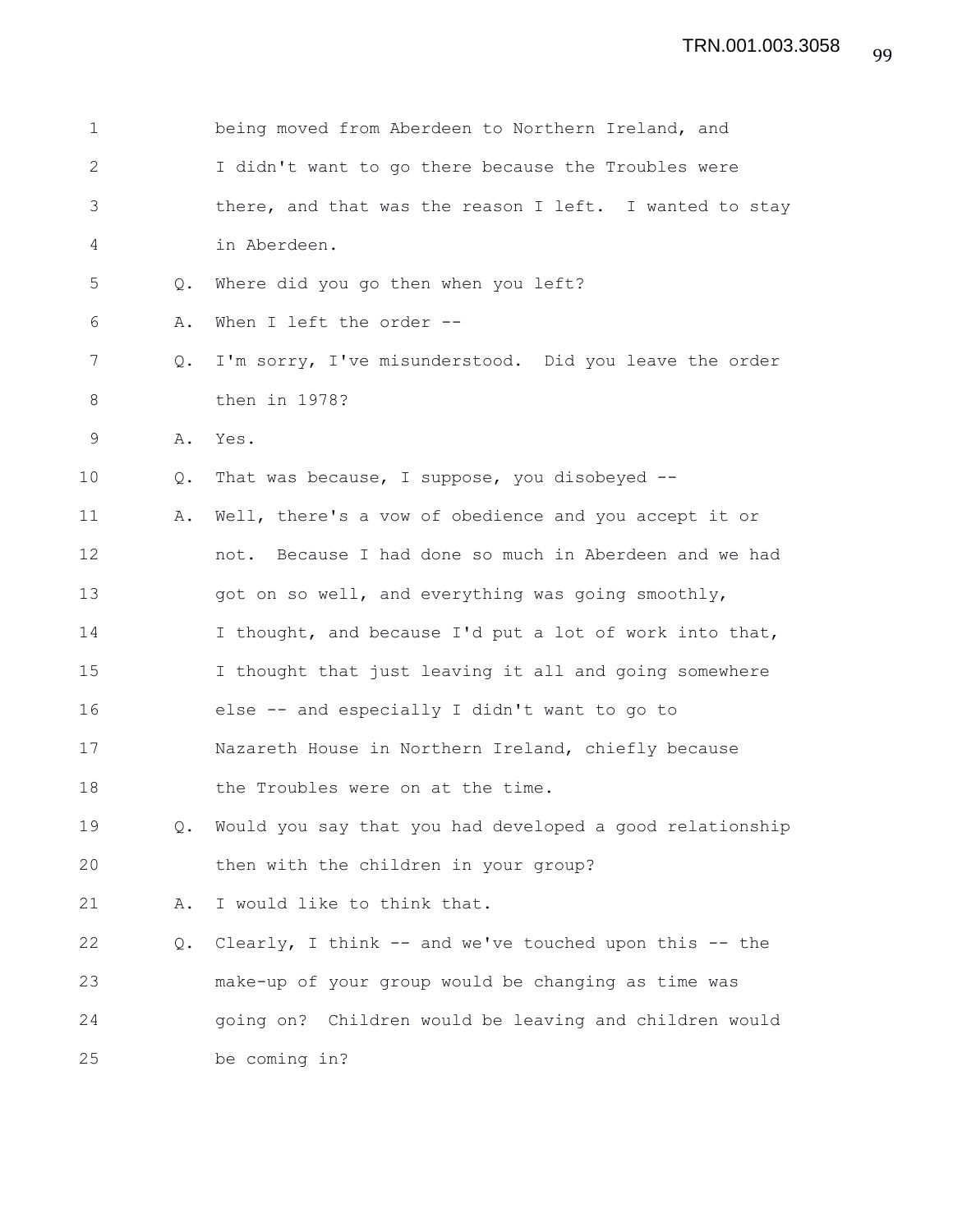| $\mathbf 1$ | Α.            | Yes.                                                     |
|-------------|---------------|----------------------------------------------------------|
| 2           | Q.            | Did the number more or less stay the same?               |
| 3           | Α.            | There wasn't any big change. The numbers stayed always   |
| 4           |               | around 16.                                               |
| 5           | Q.            | Was there a particular age that a child would leave?     |
| 6           | Α.            | Well, when they finished school and would get a job or   |
| 7           |               | do some further education or something like that.        |
| 8           | $Q_{\bullet}$ | So that's looking at a child then who's left school, but |
| 9           |               | could children not leave a bit earlier if they were      |
| 10          |               | going back home?                                         |
| 11          | Α.            | Oh yes, sure, that would be the ideal situation.         |
| 12          | Q.            | Did that happen very much?                               |
| 13          | Α.            | No.                                                      |
| 14          | Q.            | When the statement was taken from you, Jane, I think     |
| 15          |               | it's right to say that a number of specific allegations  |
| 16          |               | that have been made to the inquiry were put to you; is   |
| 17          |               | that correct?                                            |
| 18          | Α.            | That's correct.                                          |
| 19          | Q.            | In particular, allegations that have been made to the    |
| 20          |               | inquiry in evidence by a person by the name of           |
| 21          |               | Christopher Daly. Do you remember Christopher Daly?      |
| 22          | Α.            | Oh well, yes.                                            |
| 23          | Q.            |                                                          |
| 24          | Α.            |                                                          |
| 25          | Q.            | And he was in your group?                                |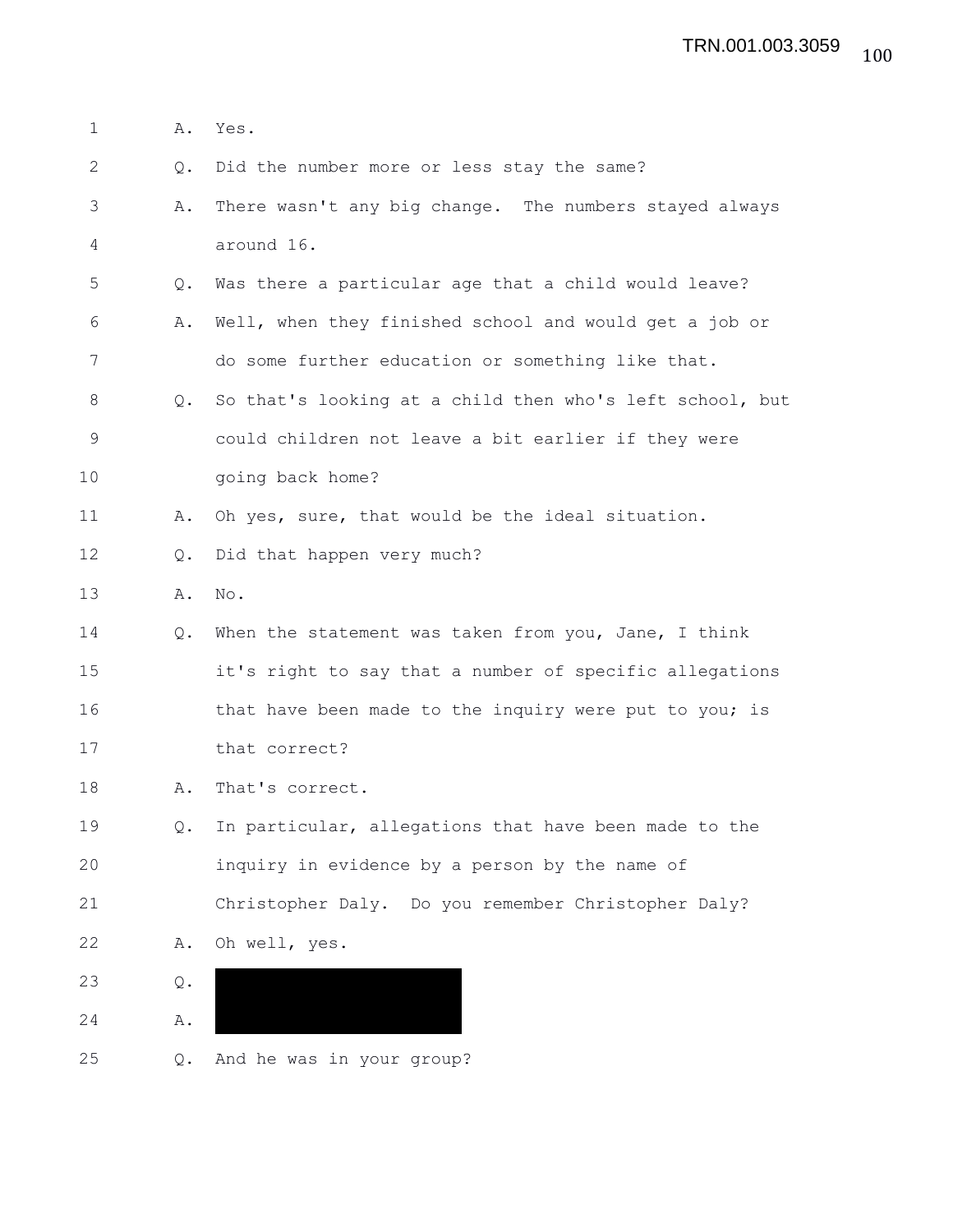| $\mathbf 1$ | Α.            | He was in my group.                                       |
|-------------|---------------|-----------------------------------------------------------|
| 2           | Q.            |                                                           |
| 3           |               |                                                           |
| 4           | Α.            | I think                                                   |
| 5           |               | came in in 1974.                                          |
| 6           | Q.            | And I think that's -- well, at least according to the     |
| 7           |               | Sisters of Nazareth records, that seems to be correct,    |
| 8           |               | because according to these records he was admitted in     |
| $\mathsf 9$ |               | September 1974. That accords with your own                |
| 10          |               | recollection?                                             |
| 11          | Α.            | Yes.                                                      |
| 12          | $Q_{\bullet}$ | And he left, according to his evidence, in                |
| 13          |               | December 1977, but I'll come and look at that in          |
| 14          |               | a moment. You do remember him then                        |
| 15          |               | ?                                                         |
| 16          | Α.            | Oh, I do, well, yes.                                      |
| 17          | Q.            | I want to put to you a number of things that he said in   |
| 18          |               | evidence and ask for your comment on them, Jane.<br>Ιf    |
| 19          |               | I could have his transcript on the screen and begin at    |
| 20          |               | TRN.001.003.0714.                                         |
| 21          |               | So we're looking towards the bottom. That's when he       |
| 22          |               | begins to give his evidence on that particular day.<br>If |
| 23          |               | we can turn to page 0727. Towards the bottom -- this is   |
| 24          |               | at line 15 -- he is asked the question:                   |
| 25          |               | "Question: You've already mentioned on more than          |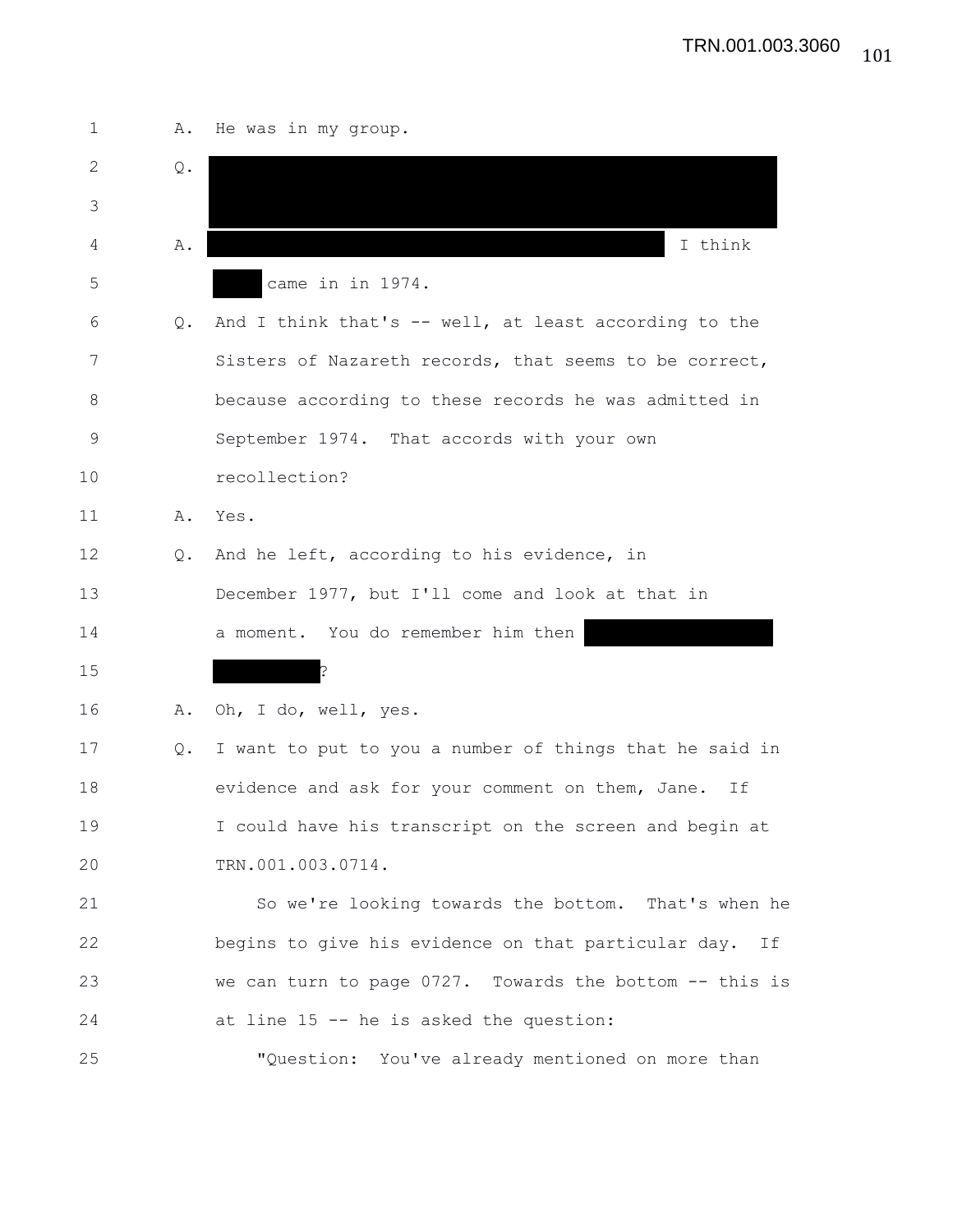| $\mathbf 1$  |               | one occasion the move to what had been the laundry area. |
|--------------|---------------|----------------------------------------------------------|
| $\mathbf{2}$ |               | How long do you think you had been in the main building  |
| 3            |               | before you were moved to the new area?                   |
| 4            |               | "Answer: I think about a year."                          |
| 5            |               | So that, I think, accords with your own evidence         |
| 6            |               | that there was a time when you moved to a different      |
| 7            |               | area --                                                  |
| 8            |               | A. Yes.                                                  |
| 9            | $\circ$ .     | -- the refurbished area?                                 |
| 10           | Α.            | Yes.                                                     |
| 11           | $Q_{\bullet}$ | If I take you to page 0731 -- I'll read this section out |
| 12           |               | to you and then ask you about it, Jane.                  |
| 13           |               | Towards the top of the page he's asked the question:     |
| 14           |               | "Question: You also mention the food in                  |
| 15           |               | paragraph 63. Can you tell us a little bit about the     |
| 16           |               | food in Nazareth House?                                  |
| 17           |               | "Answer: Yes, most of us didn't like it. Often, if       |
| 18           |               | it was like -- the meat was really -- you couldn't chew  |
| 19           |               | it and stuff. I don't know if I mention there, but --    |
| 20           |               | oh yeah, I do mention there about the drawers.           |
| 21           |               | Particularly the girls that were in the unit with us,    |
| 22           |               | they were putting, like, their food into the drawers     |
| 23           |               | that were underneath the dining table.                   |
| 24           |               | LDX<br>was wondering where the smell was<br>Sister       |
| 25           |               | coming from and we all got punished for that.<br>It was  |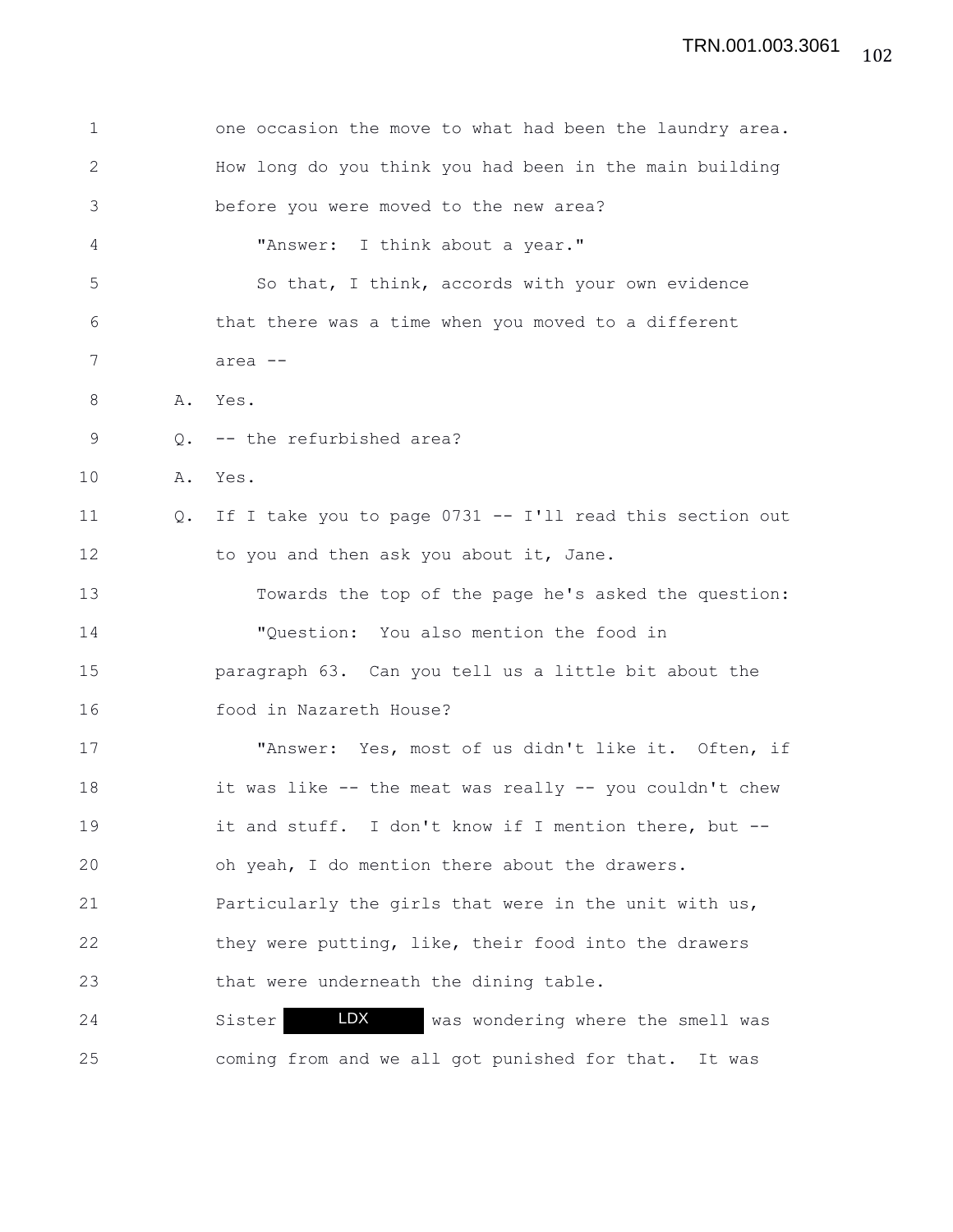| $\mathbf 1$  |    | basically the drawers -- she had established where the  |
|--------------|----|---------------------------------------------------------|
| $\mathbf{2}$ |    | smell was coming from and it was because some of the    |
| 3            |    | food was so inedible that they were putting it in the   |
| 4            |    | drawers."                                               |
| 5            |    | Just to pause there, did that happen?                   |
| 6            | Α. | That did not happen.                                    |
| 7            | Q. | Is this pure invention?                                 |
| $8\,$        | Α. | As far as I'm concerned, but I know it did not happen.  |
| 9            | Q. | Well, he's then asked.                                  |
| 10           |    | "Question: What happened then? What was                 |
| 11           |    | LDX DOM:<br>'s reaction once they found out?<br>Sister  |
| 12           |    | "Answer: Well, she would be angry, she would be         |
| 13           |    | asking people who it was and looking at where people    |
| 14           |    | would have been sitting. So, like, we all had set       |
| 15           |    | place, so, like, it was clear -- let's say that some of |
| 16           |    | the girls that had been doing it, because it was where  |
| 17           |    | their seat was. So she removed all the drawers at this  |
| 18           |    | point and then they got thrown -- and then the          |
| 19           |    | punishment would be to your room, to the laundry room,  |
| 20           |    | things like that, and isolation to the homework room,   |
| 21           |    | just to be isolated from everyone else and not in the   |
| 22           |    | living room area and stuff."                            |
| 23           |    | So again, then, I take it from what you've said to      |
| 24           |    | me already --                                           |
| 25           | Α. | That did not happen.                                    |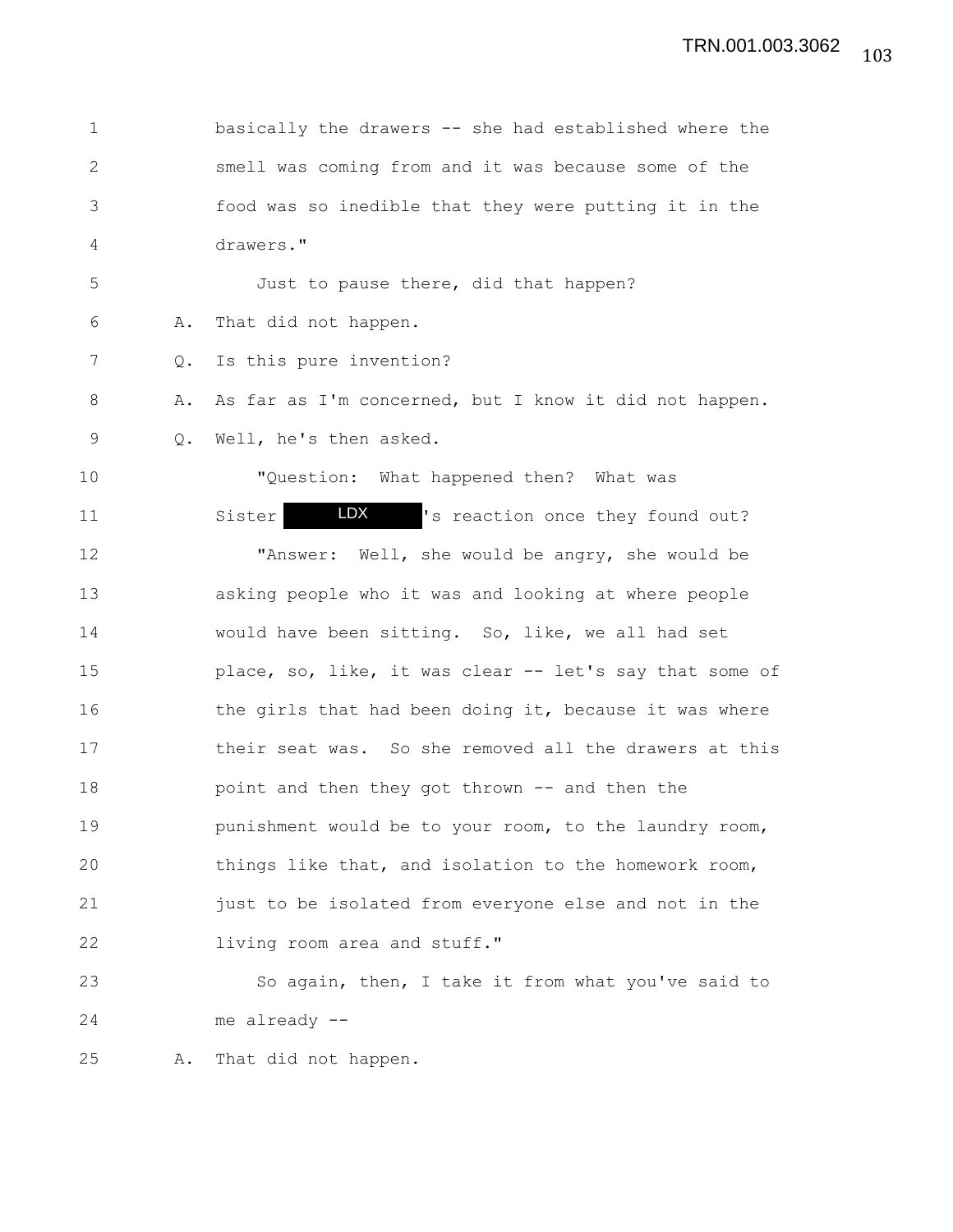1 0. He is then asked: 2 "Question: What you say there is that: 'When she 3 found out, she went mental.' 4 "Answer: Yes, that would be about right. That 5 would be about right. 6 "Question: What do you mean by that? 7 "Answer: Shouting at us all, particularly when she 8 had worked out that -- you know, I remember her saying 9 for example, you sit there, so it must be you've put 10 that food there, and all that. But when she was in 11 a rage about things, she would lash out as well and 12 then, after the lashing out, punching or whatever, there 13 would be the isolation punishment, which was common." 14 These are quite serious allegations that are being 15 made. 16 A. That did not happen. 17 Q. He's asked: 18 "Question: So the lashing out, just let me 19 understand exactly what that would involve? Can you 20 help me with that? 21 "Answer: It would involve punching on the head and 22 kicking in the lower part of the body, your legs and 23 stuff like that. 24 "Question: Did that happen to you? 25 "Answer: Not for that incident, no.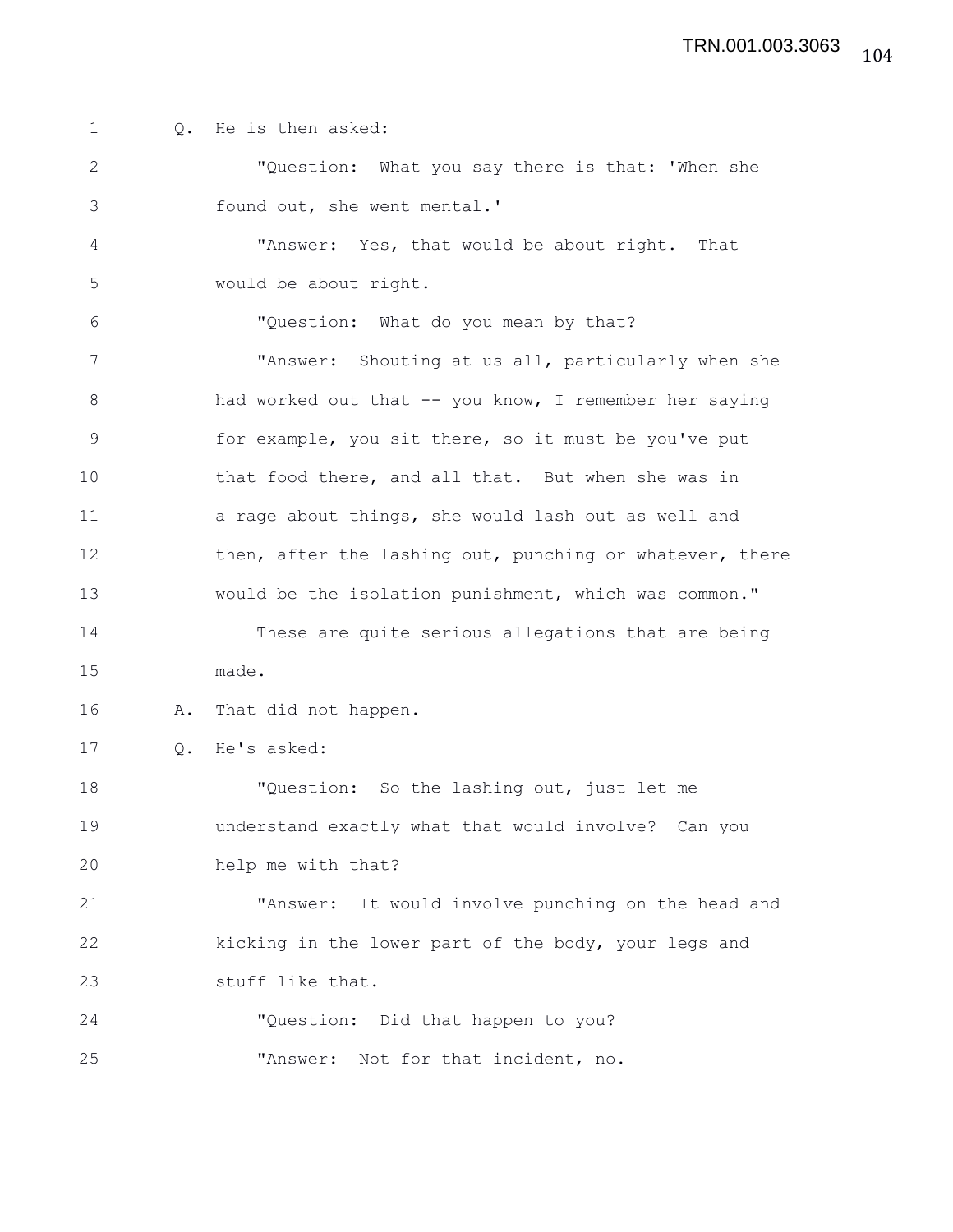| $\mathbf 1$   |               | "Question: But that happened to others for that          |
|---------------|---------------|----------------------------------------------------------|
| $\mathbf{2}$  |               | incident?                                                |
| 3             |               | "Answer: Yes."                                           |
| 4             |               | So again, he seems to be quite specific about these      |
| 5             |               | particular events where food was being hidden away       |
| 6             |               | because it wasn't being eaten and this was your reaction |
| 7             |               | when you discovered what had been happening.             |
| 8             | Α.            | There was nothing like that. There was nothing at all    |
| $\mathcal{G}$ |               | like that. There was no food hidden or no smell, no      |
| 10            |               | nothing. I can't remember anything about that. That      |
| 11            |               | did not happen.                                          |
| 12            | $Q_{\bullet}$ | If I can take you to page 0740 and if we look at line 8, |
| 13            |               | he is asked:                                             |
| 14            |               | "Question: One thing you say in paragraph 82             |
| 15            |               | is that -- I'll read out what you say:                   |
| 16            |               | "'The religious side involved us constantly              |
| 17            |               | being told of our worthlessness.'                        |
| 18            |               | "What do you mean by that?                               |
| 19            |               | "Answer: What I mean by that is often                    |
| 20            |               | LDX<br>would refer to the circumstances<br>Sister        |
| 21            |               | that we came from. She would put down my parents, about  |
| 22            |               | their inability to look after<br>because of their mental |
| 23            |               | that we were worthless."<br>health issues, and then tell |
| 24            |               | He goes on to tell about his own position, that he       |
| 25            |               | would congratulate and encourage his children, and he    |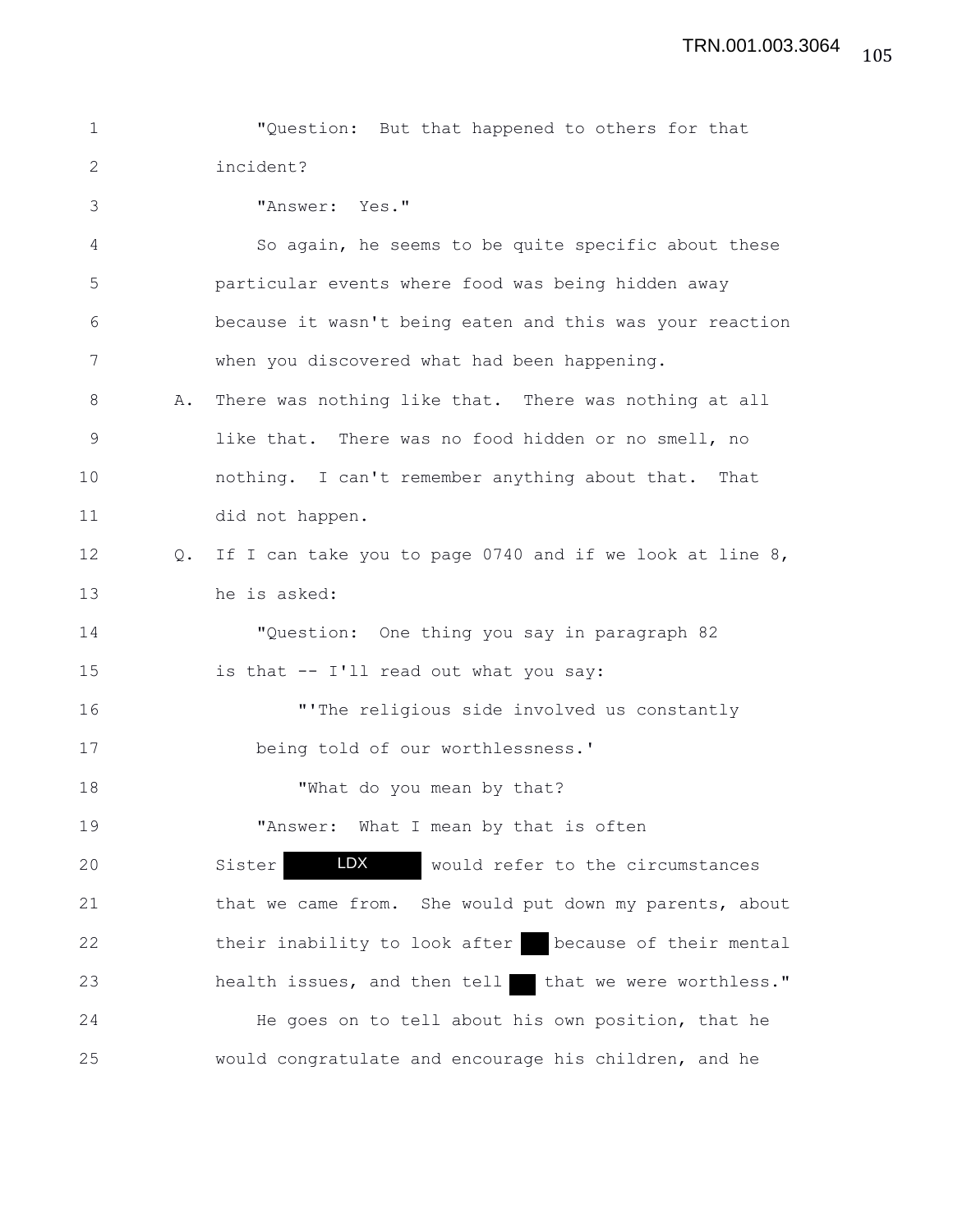1 goes on to say:

| $\mathbf{2}$   | LDX<br>"Answer: But with<br>you were constantly             |
|----------------|-------------------------------------------------------------|
| 3              | being told of how stupid you were. She picked on            |
| 4              | things. If you wet the bed, she would pick on you and       |
| 5              | you would get the punishment of having to clean the         |
| 6              | sheets in the main laundry area and things like that."      |
| $7\phantom{.}$ | Leaving bed-wetting aside, this notion of being put         |
| $8\,$          | down and being told you're worthless, did that happen?      |
| 9              | That did not happen. My thing always was to encourage<br>Α. |
| 10             | children, to make sure they got an education and that       |
| 11             | they played sport, they mixed with people, so that when     |
| 12             | they would leave, they would be able to support             |
| 13             | themselves. I never told any child that they were           |
| 14             | inferior or worthless or anything, and I certainly never    |
| 15             | mentioned anyone's parents.                                 |
| 16             | So again, Christopher Daly has made this up?<br>Q.          |
| 17             | As far as I'm concerned, yes. This did not happen.<br>Α.    |
| 18             | MR MacAULAY:<br>Okay.                                       |
| 19             | My Lady, it's 12.59. That might be a useful time.           |
| 20             | I can say to the witness -- I know she has a flight to      |
| 21             | catch later on -- I'm quite well on with the evidence.      |
| 22             | LADY SMITH: We'll stop now for the lunch break and sit      |
| 23             | again at 2 o'clock, please.                                 |
| 24             | $(1.00 \text{ pm})$                                         |
| 25             | (The lunch adjournment)                                     |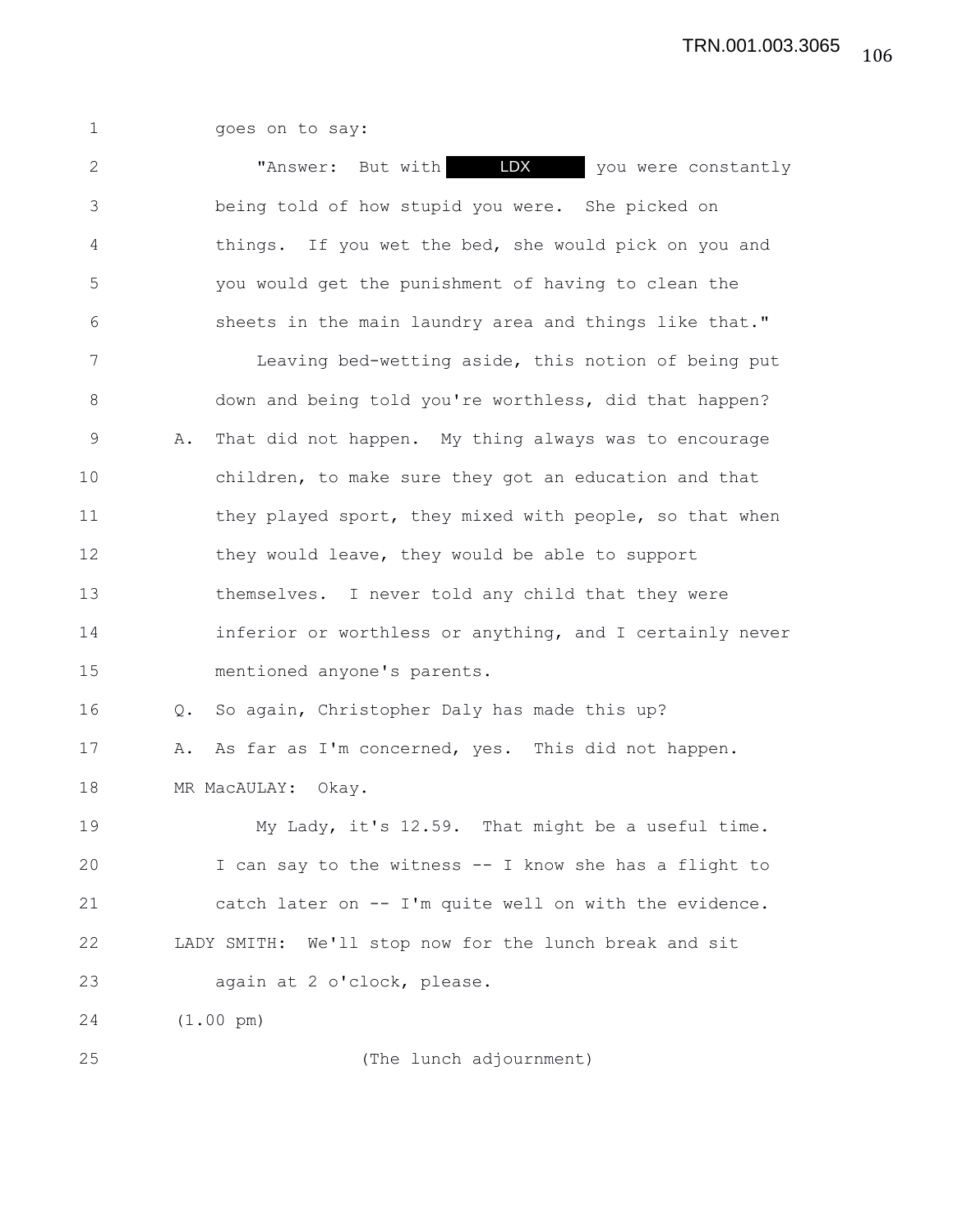1 (2.00 pm)

2 MR MacAULAY: Good afternoon, Jane.

3 A. Good afternoon, sir.

4 Q. Before lunch, I'd been putting to you allegations that 5 have been made against you by Christopher Daly. I have 6 been doing that on the back of what he said in evidence 7 to the inquiry. If I could go back to his transcript on 8 another issue; this is at TRN.001.003.0742.

9 Towards the top of the page, he's talking about 10 describing a night-time routine that involved a nun 11 coming round with a torch. He goes on to say:

12 "Answer: That was something that happened before we 13 moved."

14 So he is placing this when you were in the main 15 building. If you look at line 17 where he picks up the 16 thread, he says:

17 "Answer: So she would shine the torch in the window 18 like that (indicating), as she's walking round, checking 19 us all. They would also come into the room and check 20 for bed-wetting.

21 "Question: What time of night would this be? When 22 would this be?

23 "Answer: 1 o'clock, 2 o'clock in the morning maybe, 24 when you're sleeping, when you're in bed, but sometimes 25 you'd be woken up by the torch and stuff being shined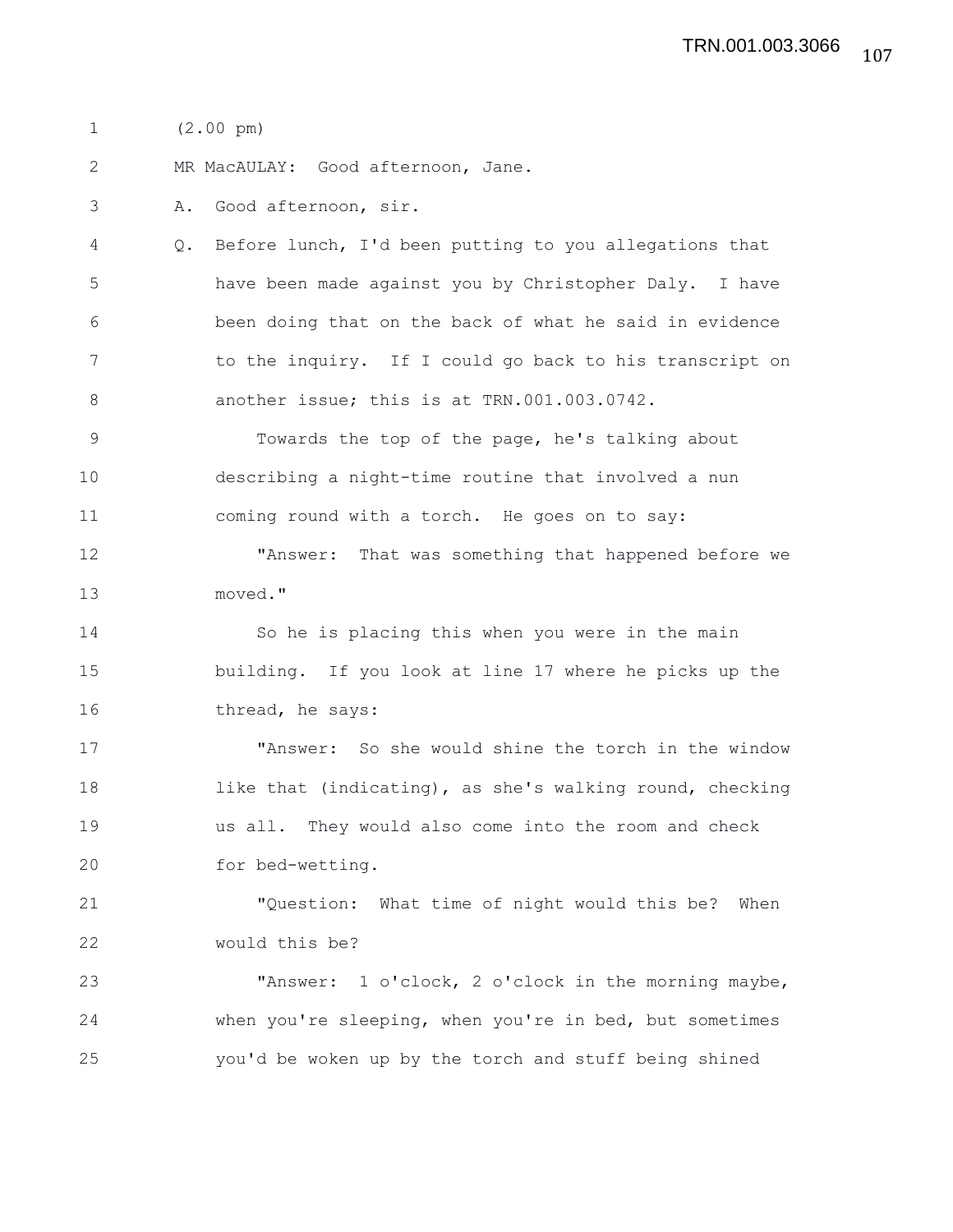1 about. 2 "Question: What if someone had wet the bed?" 3 Then if we move on to the next page, 0743: 4 "Answer: Well, then they would be taken out of the 5 bed and punished for wetting the bed." 6 He's says at line 7: 7 "Answer: You'd be told to strip the bed. 8 "Question: Did that happen to you? 9 "Answer: No, because I didn't wet the bed. 10 "Question: Did you see this happening to other 11 children? 12 "Answer: Yes, I did. 13 "Question: What else happened then? If they were 14 told to strip the bed, what happened next? 15 "Answer: Sometimes they would be told to put the 16 wet sheets on their head, things like that. There was 17 one girl in particular -- and I have to say that myself 18 and the other children joined with the nuns in 19 humiliating people who had wet the bed -- there was on 20 girl who in particular we constantly just put down 21 because she was a bed-wetter." 22 So that's what he's saying about bed-wetting. He 23 doesn't, as I recollected, identify you specifically in 24 this process, but clearly he's dealing with a time when 25 he was in your care and in one of the rooms for which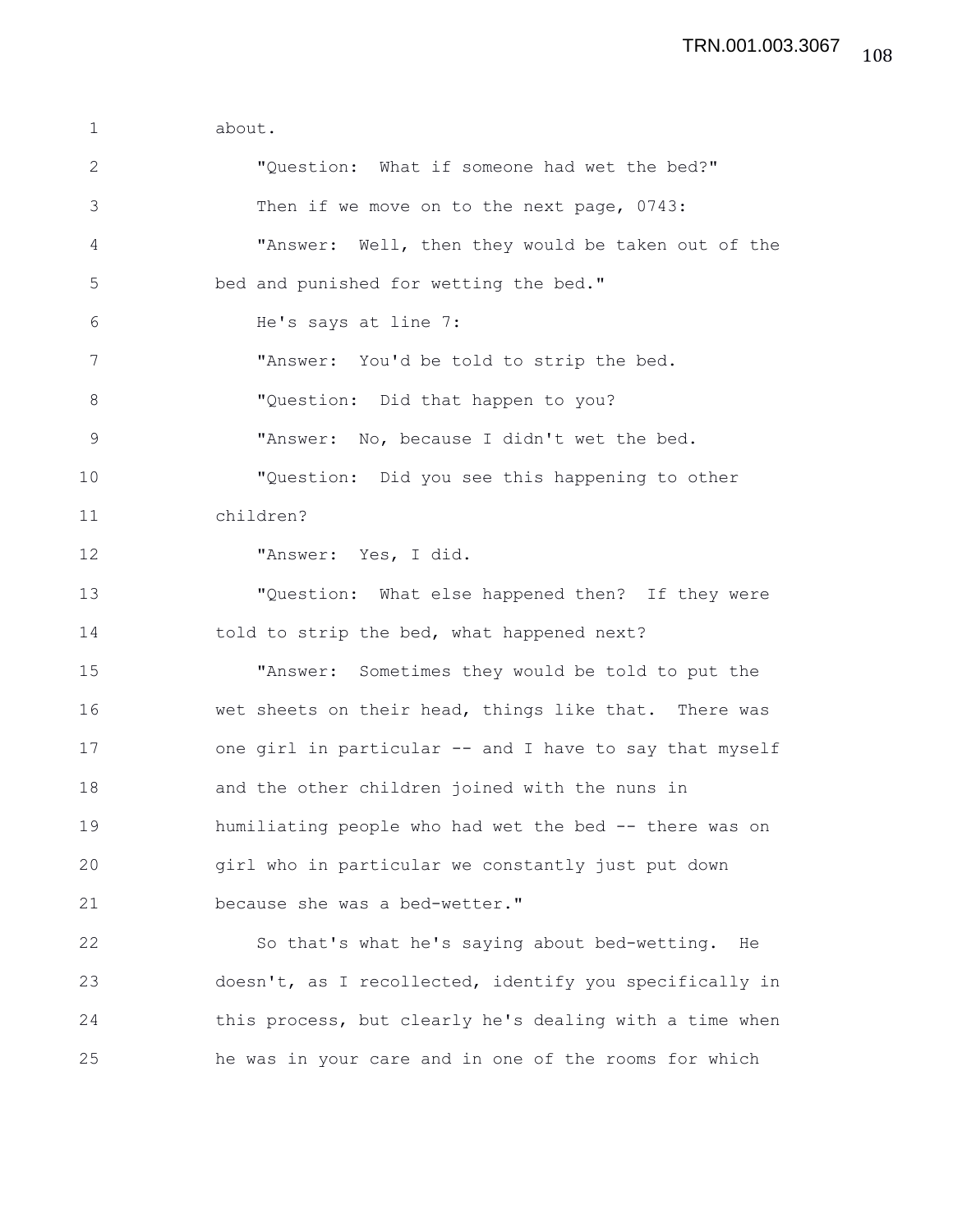| $\mathbf 1$  |               | you had responsibility. I think you understand that.        |
|--------------|---------------|-------------------------------------------------------------|
| $\mathbf{2}$ |               | So far as the process itself is concerned, does this        |
| 3            |               | mean anything to you?                                       |
| 4            | Α.            | This means nothing to me.                                   |
| 5            | $Q_{\bullet}$ | He is right in saying, I think, that there was              |
| 6            |               | a particular girl that did wet the bed.                     |
| 7            | Α.            | Yes.                                                        |
| 8            | Q.            | And you have mentioned that yourself already?               |
| 9            | Α.            | Yes.                                                        |
| 10           | Q.            | But he goes on to say:                                      |
| 11           |               | "Question: Although you didn't wet the bed do               |
| 12           |               | I understand from what you're saying that there were        |
| 13           |               | children in your area who did wet the bed?                  |
| 14           |               | "Answer: Yes, that would be right. Some of the              |
| 15           |               | boys that I was in the room with."                          |
| 16           |               | And towards the bottom of the next page, at 0744,           |
| 17           |               | what he says is in relation to who the nun might be:        |
| 18           |               | "Answer: That would be whoever would be the nun on          |
| 19           |               | night duty. They were the nuns who were in that older       |
| 20           |               | unit -- there was some contact with them through            |
| 21           |               | this  I don't know, we might have said it was the           |
| 22           |               | night nun, you know, from memory."                          |
| 23           |               | And then he goes on to say at 0745:                         |
| 24           |               | <b>LDX</b><br>"Question: What about Sister<br>at this point |
| 25           |               | in time?                                                    |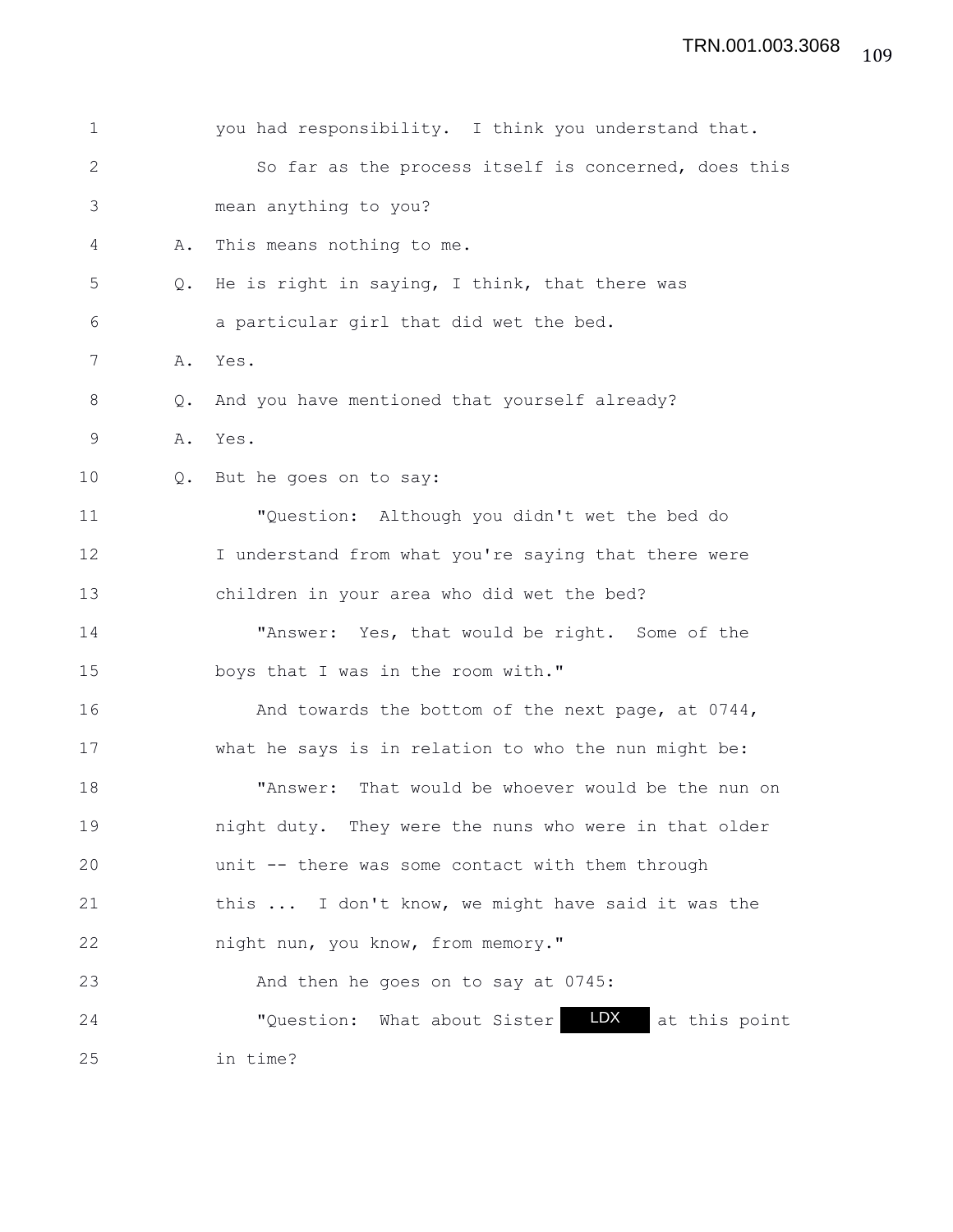| $\mathbf 1$  |               | "Answer: No."                                            |
|--------------|---------------|----------------------------------------------------------|
| $\mathbf{2}$ |               | So he's suggesting there that at night-times in the      |
| 3            |               | old building there could be another nun who was, as it   |
| 4            |               | were, on night duty and this was the practice. Could     |
| 5            |               | that have happened?                                      |
| 6            | Α.            | That did not happen when I was there.                    |
| 7            | $Q_{\bullet}$ | So you just simply say that could not have happened?     |
| 8            | Α.            | That could not have happened.                            |
| 9            | $Q_{\bullet}$ | If we go down the page, at line 16, he tells us what the |
| 10           |               | morning position would be. He says:                      |
| 11           |               | In the morning then the same -- and in<br>"Answer:       |
| 12           |               | particular one girl [and he mentions the girls' name]."  |
| 13           |               | And I think am I right in thinking you did -- we         |
| 14           |               | don't need to say what the name is, but you did say in   |
| 15           |               | your statement --                                        |
| 16           | Α.            | Yes.                                                     |
| 17           | Q.            | -- that there was a particular girl?                     |
| 18           | Α.            | Yes.                                                     |
| 19           |               | Q. " who  constantly put down about her bed-wetting.     |
| 20           |               | She was always in the laundry area -- thinking now to    |
| 21           |               | the new group -- she was always in the laundry area      |
| 22           |               | washing her -- she would be in her wet night things and  |
| 23           |               | washing the wet sheet."                                  |
| 24           |               | So this is giving some description as to what the        |
| 25           |               | morning might be. Again, did that happen?                |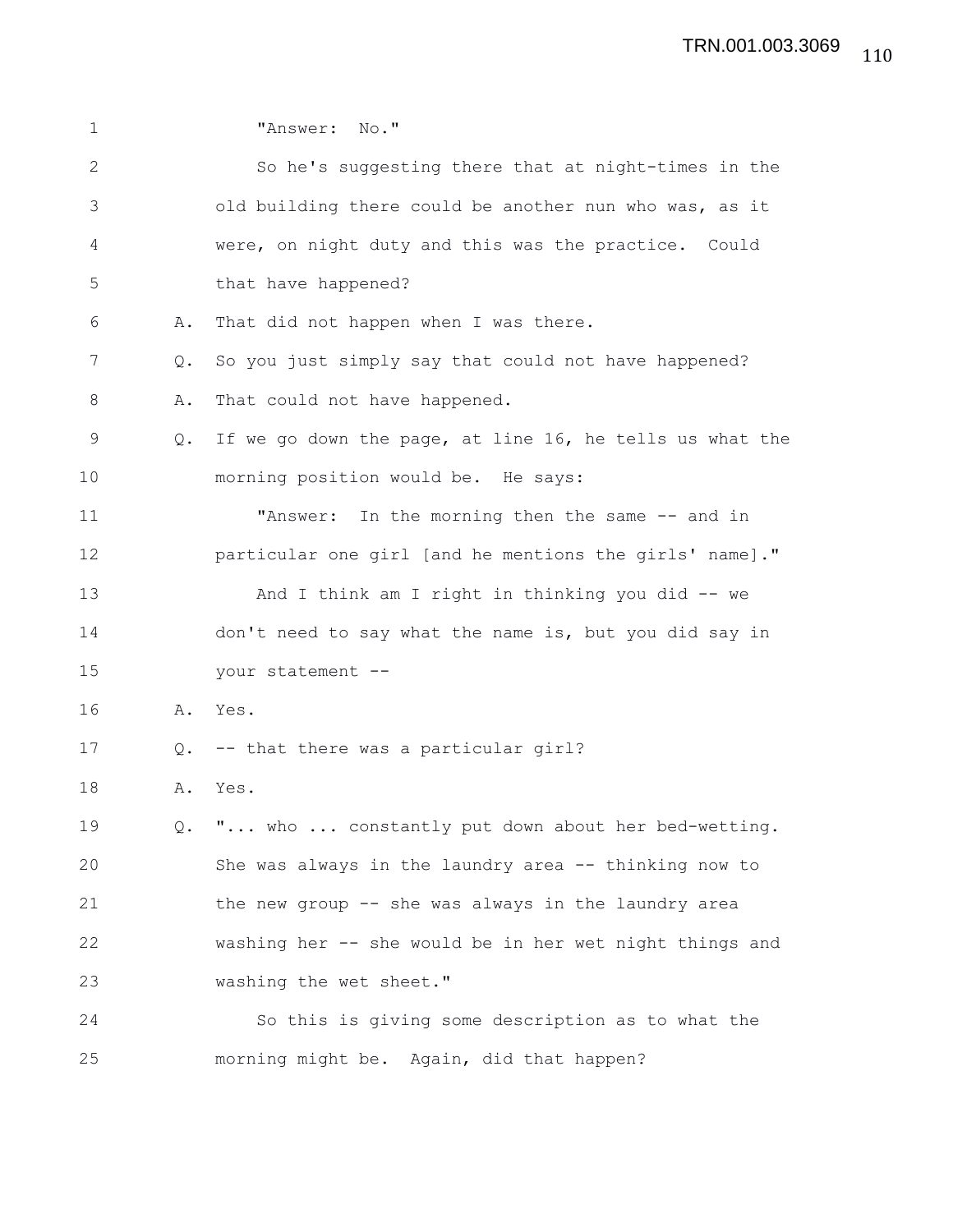1 A. That did not happen. 2 Q. He goes on to say there would be taunts like "pee the 3 bed". Did you ever -- 4 A. I never heard that. 5 Q. He also describes that there was an atmosphere of 6 bullying within this group. Did you have any sense of 7 that in your time? 8 A. There was no bullying. All the children got on well 9 together. No one was being bullied. 10 Q. At page 0746, which is on the screen, he was asked 11 at the top: 12 "Question: Why were you taunting other children? 13 "Answer: Because that's the way we were behaving 14 towards one another and everyone had a nickname to be -- 15 the nun would put the bed-wetters down and we would join 16 in. Then people had nicknames to -- kind of picking 17 faults in their character or the way they looked, 18 whether it was wetting the bed or for example I got 19 called 'ape-face' or 'Gaylon' and stuff like that; 20 apparently I had big nostrils." 21 What about that? Were there nicknames of that kind? 22 A. There were no nicknames. I never heard any nickname. 23 I never heard any child being called a nickname. 24 Q. He goes on in the next paragraph at line 13 to say: 25 "Answer: It was an atmosphere of bullying and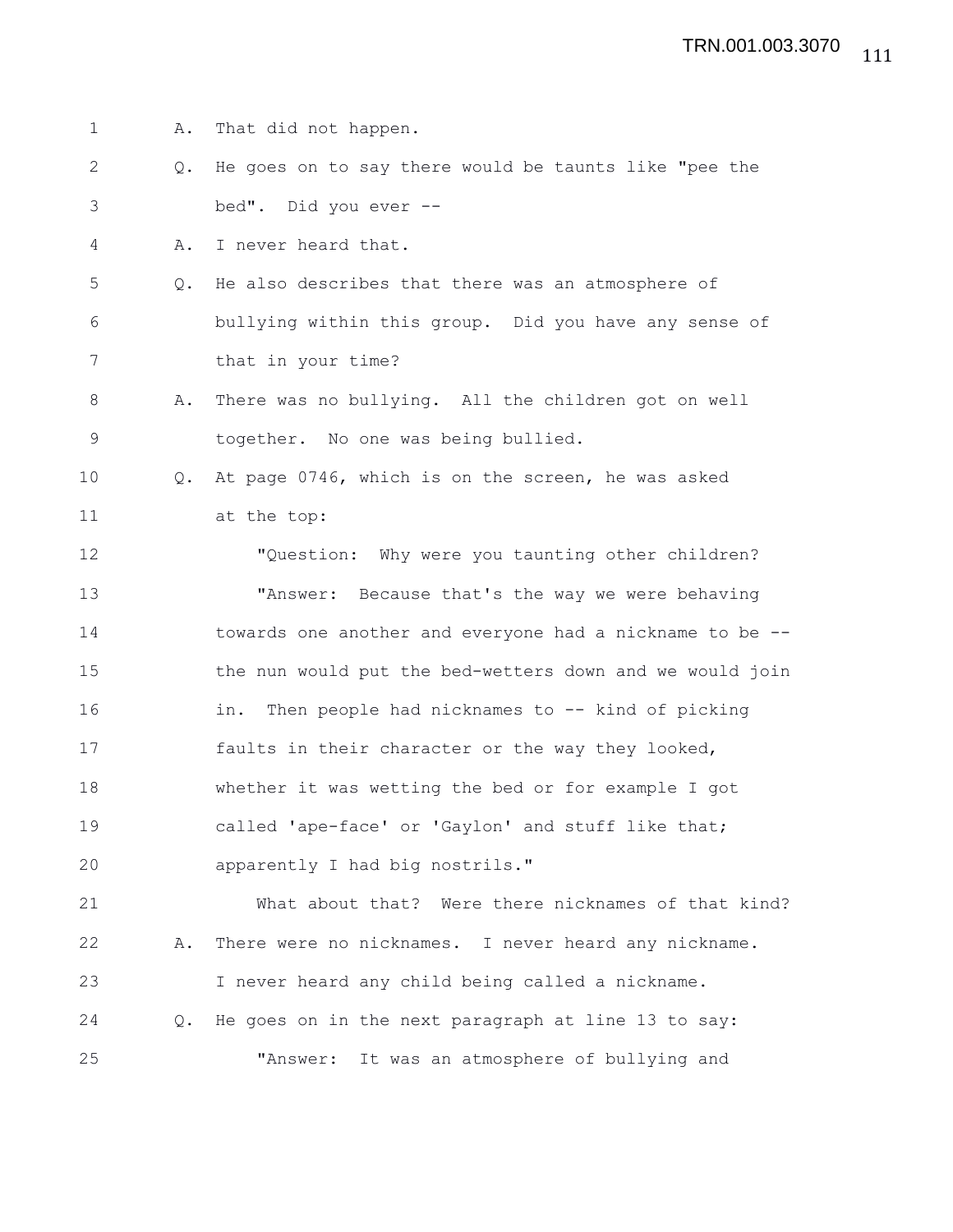| $\mathbf 1$ |               | putting others down and the nun did that --"              |
|-------------|---------------|-----------------------------------------------------------|
| 2           | Α.            | No.                                                       |
| 3           | Q.            | "-- sometimes we joined in, in particular when it came    |
| 4           |               | to the bed-wetters because they got really humiliated."   |
| 5           | Α.            | That did not happen. There was only the one bed-wetter.   |
| 6           | Q.            | The other point he made was that one of the punishments   |
| 7           |               | that you had was to put children in what he called        |
| $8\,$       |               | isolation. By that I think he meant putting them into     |
| $\mathsf 9$ |               | darkened rooms; did you do that as a punishment?          |
| 10          | Α.            | I did not do that and there were no darkened rooms.       |
| 11          | $Q_{\bullet}$ | He said at one point $--$ this is on page 0747 $--$ that: |
| 12          |               | "Answer: You'd be locked in a darkened room and you       |
| 13          |               | could be left there for hours."                           |
| 14          |               | You say that didn't happen?                               |
| 15          | Α.            | That did not happen.                                      |
| 16          | Q.            | He gave one particular example, this is on page 0749,     |
| 17          |               | towards bottom of the page at line 17, where he's         |
| 18          |               | talking about a small mortuary room. Was there such       |
| 19          |               | a room at Nazareth House?                                 |
| 20          | Α.            | I do not know. I never saw it.                            |
| 21          | Q.            | He says that was used as a punishment and that he says:   |
| 22          |               | "Answer: [He thinks he] was there once, maybe             |
| 23          |               | twice, but I know there were coffins there and            |
| 24          |               | I wouldn't know whether there was a dead elderly person   |
| 25          |               | or not in them."                                          |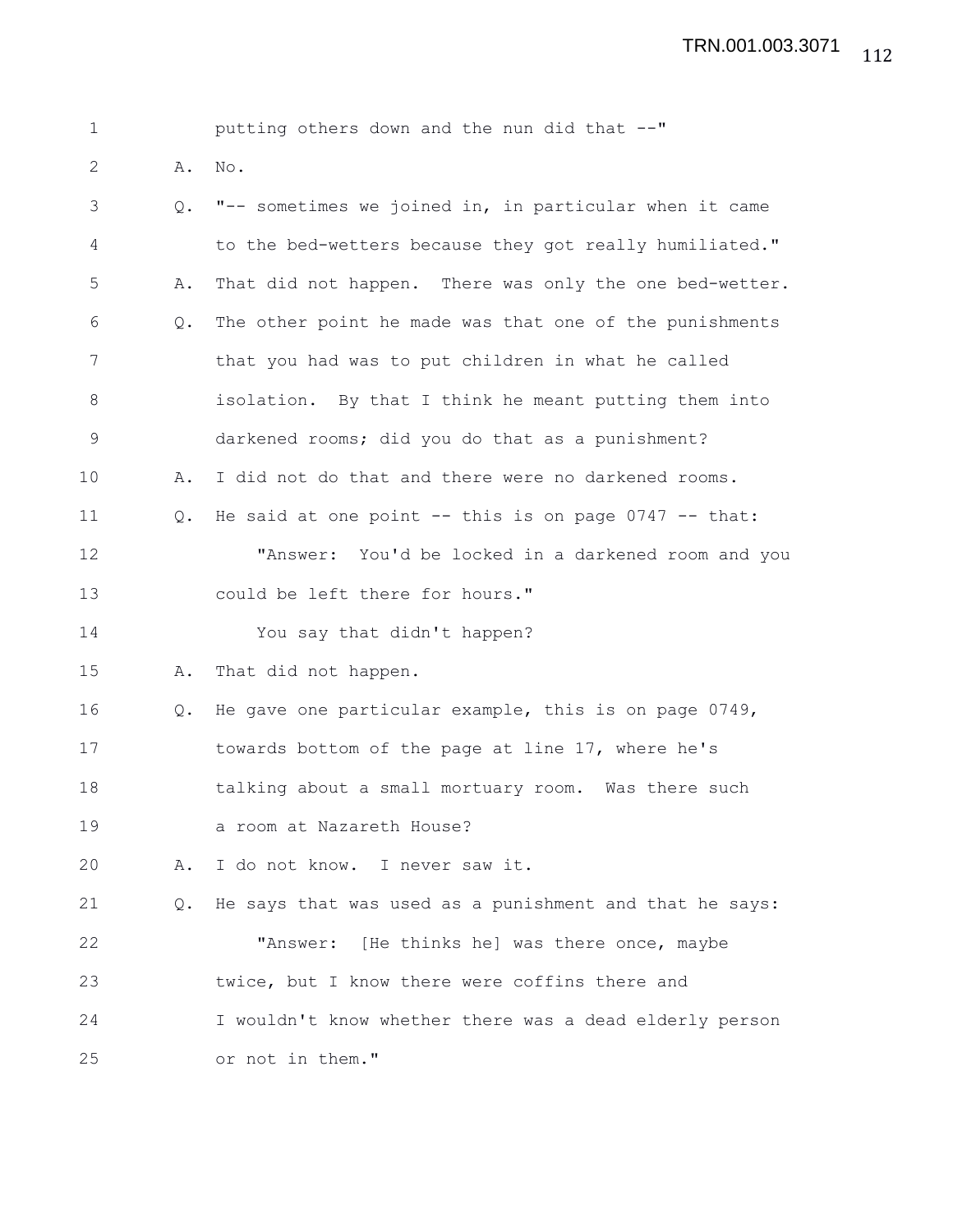| $\mathbf 1$ |               | And he goes on to talk about that. He was asked:         |
|-------------|---------------|----------------------------------------------------------|
| 2           |               | "Question: Do you know what age were you when that       |
| 3           |               | happened to you?"                                        |
| 4           |               | And over the page on 0750:                               |
| 5           |               | "Answer: Well, 10 onwards, between 10 and 12.            |
| 6           |               | "Question: How did you feel about it?                    |
| 7           |               | "Answer: I was terrified. I was alone."                  |
| 8           |               | So the suggestion there is that he was locked away       |
| $\mathsf 9$ |               | in this mortuary area and left.                          |
| 10          | Α.            | No. That did never happen. I didn't know anything        |
| 11          |               | about the mortuary. I didn't know anything about old     |
| 12          |               | people or what happened with them. I had no connection   |
| 13          |               | with them whatever.                                      |
| 14          | $Q_{\bullet}$ | He gave an example towards the bottom of that page and   |
| 15          |               | into the next page, 0751, when<br>was isolated           |
| 16          |               | for, I think, a week because he wouldn't eat his jelly.  |
| 17          |               | Was there any truth in that?                             |
| 18          | Α.            | That is ridiculous. There was no isolation.              |
| 19          | Q.            | İ.<br>Were you at any point attacked by                  |
| 20          | Α.            | No.                                                      |
| 21          | Q.            | So the notion that when<br>was allowed out, he           |
| 22          |               | attacked you and kicked you, that's just nonsense?       |
| 23          | Α.            | That's nonsense.                                         |
| 24          | Q.            | He also mentioned in his evidence, this is at page 0755, |
| 25          |               | if we look at line 5, you'll see he is asked the         |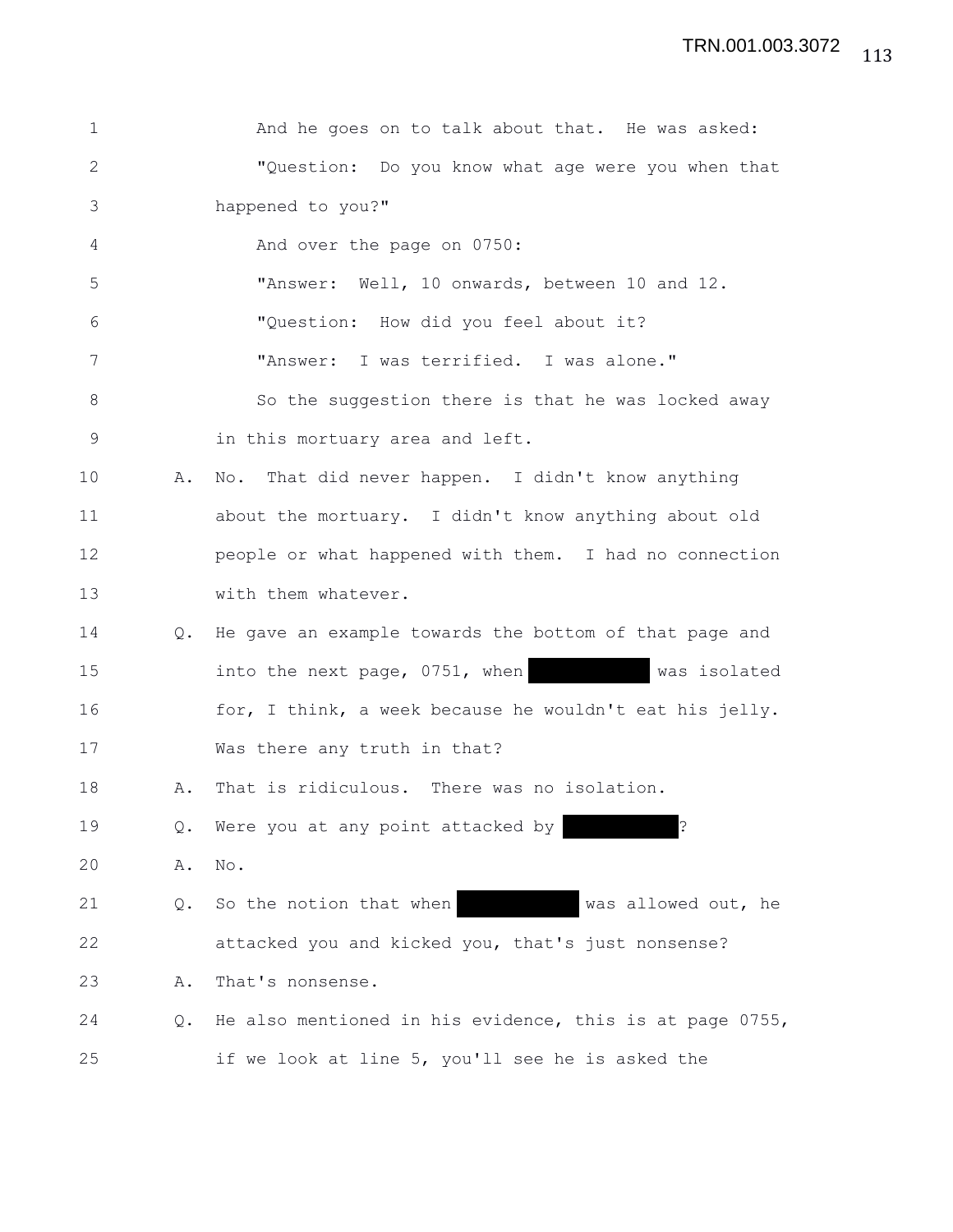1 question: 2 "Question: One thing you tell us about 3 Sister **IDX** is she could go into a rage? 4 "Answer: Oh yeah. 5 "Question: What would happen then? 6 "Answer: She would shout. She would often picked 7 things up. So whether it was like a sweeping brush, 8 something like that, or if she was doing something to 9 your hair, either washing it or whatever, she would 10 often grab a brush and hit you over the head with it, 11 you know, a hairbrush, this time, and hit you over the 12 head with the handle of the hairbrush." 13 So again, he's making quite a serious allegation 14 there, Jane. Did that --15 A. None of that ever happened. I did not hit him with the 16 brush or with anything else. 17 Q. He also told about an incident where he and others were 18 put outside in the cold by you because they had been -- 19 because of certain behaviour in the bedroom. Do you 20 remember anything of that sort? 21 A. I would never put any child -- I did not put Chris out 22 or any other child out in the cold or out in the sun. 23 Q. Although he's talking about particularly his own 24 experience, he does say that he saw the same sort of 25 punishments being inflicted on other children. I take LDX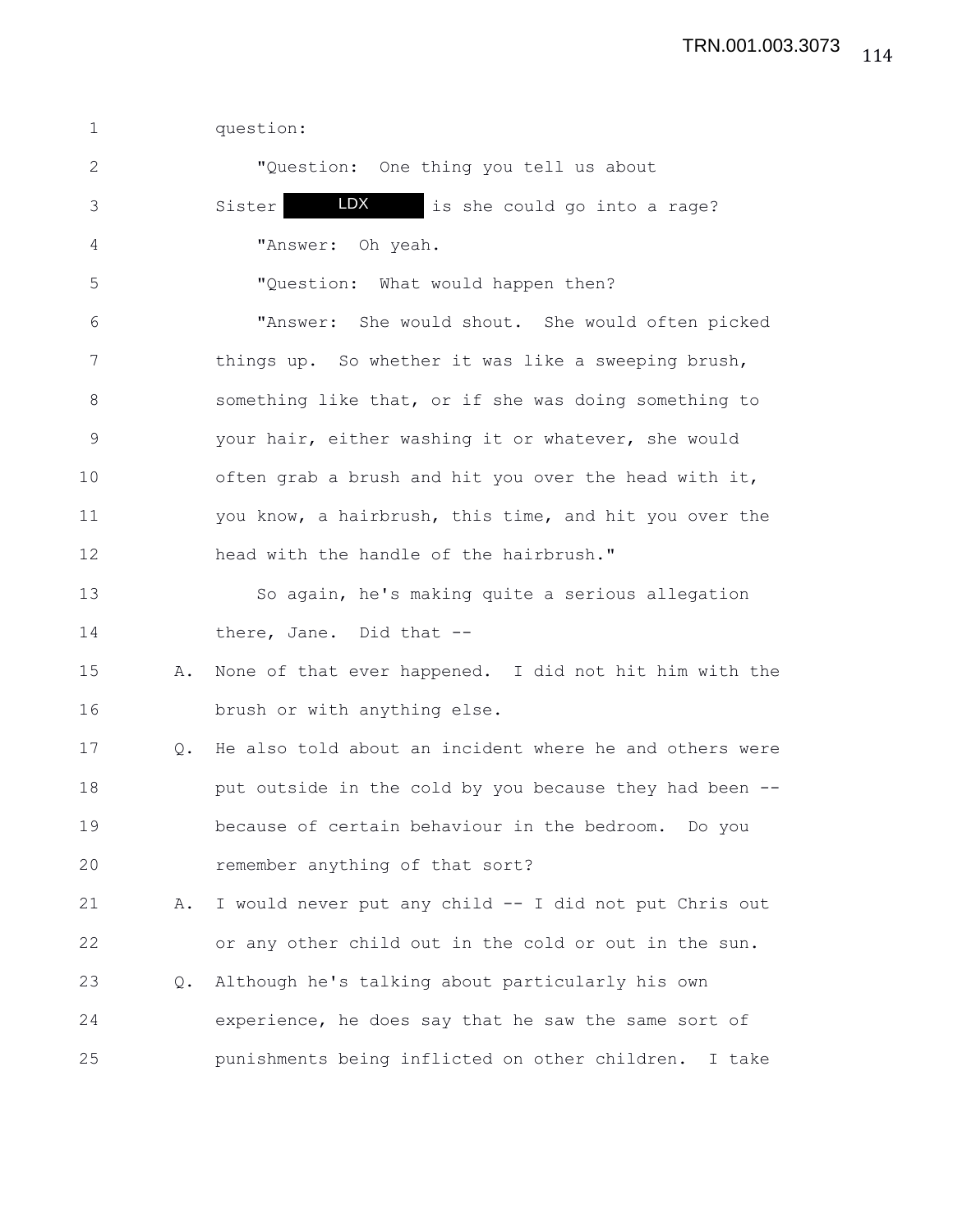| 1            |               | it from what you're saying, Jane, that again is          |
|--------------|---------------|----------------------------------------------------------|
| $\mathbf{2}$ |               | nonsense?                                                |
| 3            | Α.            | That is nonsense. It did not happen.                     |
| 4            | $Q_{\bullet}$ | Do you know how it came to be that Christopher Daly left |
| 5            |               | Nazareth House?                                          |
| 6            | Α.            | Christopher Daly was there when I left.                  |
| 7            | $Q_{\bullet}$ | I think that's what you say in your statement, but       |
| $8\,$        |               | I just wondered about that, Jane, and I'll see if I can  |
| $\mathsf 9$  |               | clarify that for you. Can I say, his position in         |
| 10           |               | evidence was that he ran away and he wouldn't go back    |
| 11           |               | and he ran away because of the way he was being treated. |
| 12           |               | If I can ask you to look at this -- and that was in      |
| 13           |               | December 1977. I think you say you left in 1978.         |
| 14           | Α.            | That's correct.                                          |
| 15           | Q.            | Can I look at this document: it's NAZ.001.003.5516.      |
| 16           | Α.            |                                                          |
| 17           | Q.            | Let's look at the letter, this document, in any event.   |
| 18           |               | You'll see it's headed "Glasgow University Settlement    |
| 19           |               | Family Centre" and it's dated 12 January 1978. So that   |
| 20           |               | would be before you left; is that correct?               |
| 21           | Α.            | That is correct.                                         |
| 22           | $Q_{\bullet}$ | It's addressed to you:                                   |
| 23           |               | LDX<br>"Sister<br>, Nazareth House, Aberdeen."           |
| 24           |               | Do you see that?                                         |
| 25           | Α.            | I never got that. Never saw it.                          |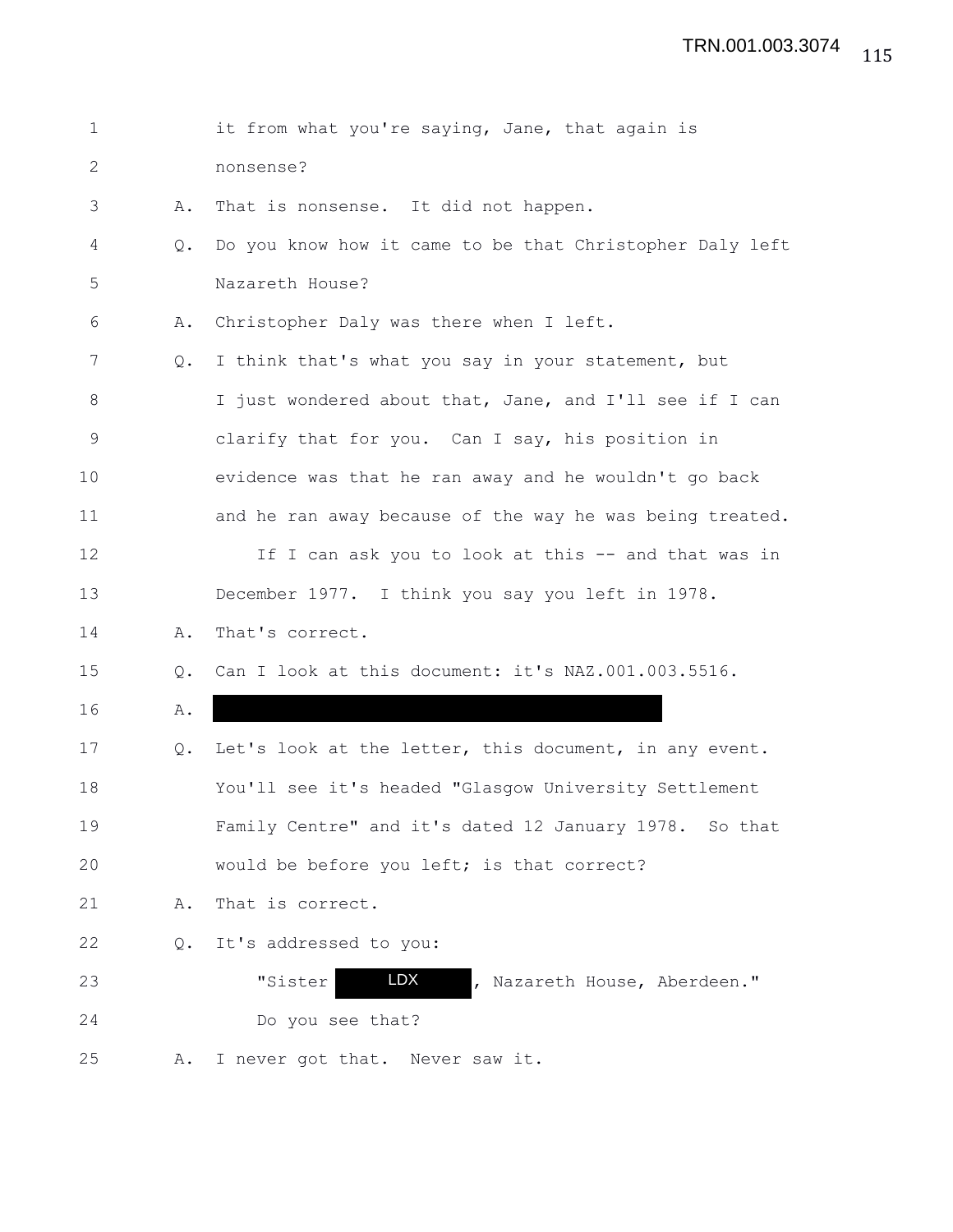116 TRN.001.003.3075

1 Q. Well, maybe perhaps if we look at it, it might ring 2 a bell. The second paragraph is: 3 "Christopher is quite clear that he wants to stay 4 home and were certain that that would be 5 his decision. 6 "I have therefore put it to Christopher that he is 7 now responsible to his mother and me, that he attends 8 St Pious School here, and that it depends on him that 9 all goes well at home." 10 The second last paragraph: 11 "I have asked Christopher to write to you returning 12 his money, but unfortunately this may not happen for 13 a few days as is very short at present." 14 Christopher Daly's position was that he had taken 15 some money from Nazareth House to pay for his trip back 16 home and that's what that relates to. This has been 17 signed by, I believe, a social worker. 18 So this tends to suggest, Jane, that although your 19 own recollection may be different, Christopher ran away 20 when you were at Nazareth House and this is the 21 social worker writing to you, telling you that he would 22 not be back. 23 A. I never saw this letter before. I don't know anything 24 about it. I didn't get this letter. 25 Q. Is that the correct address for Nazareth House?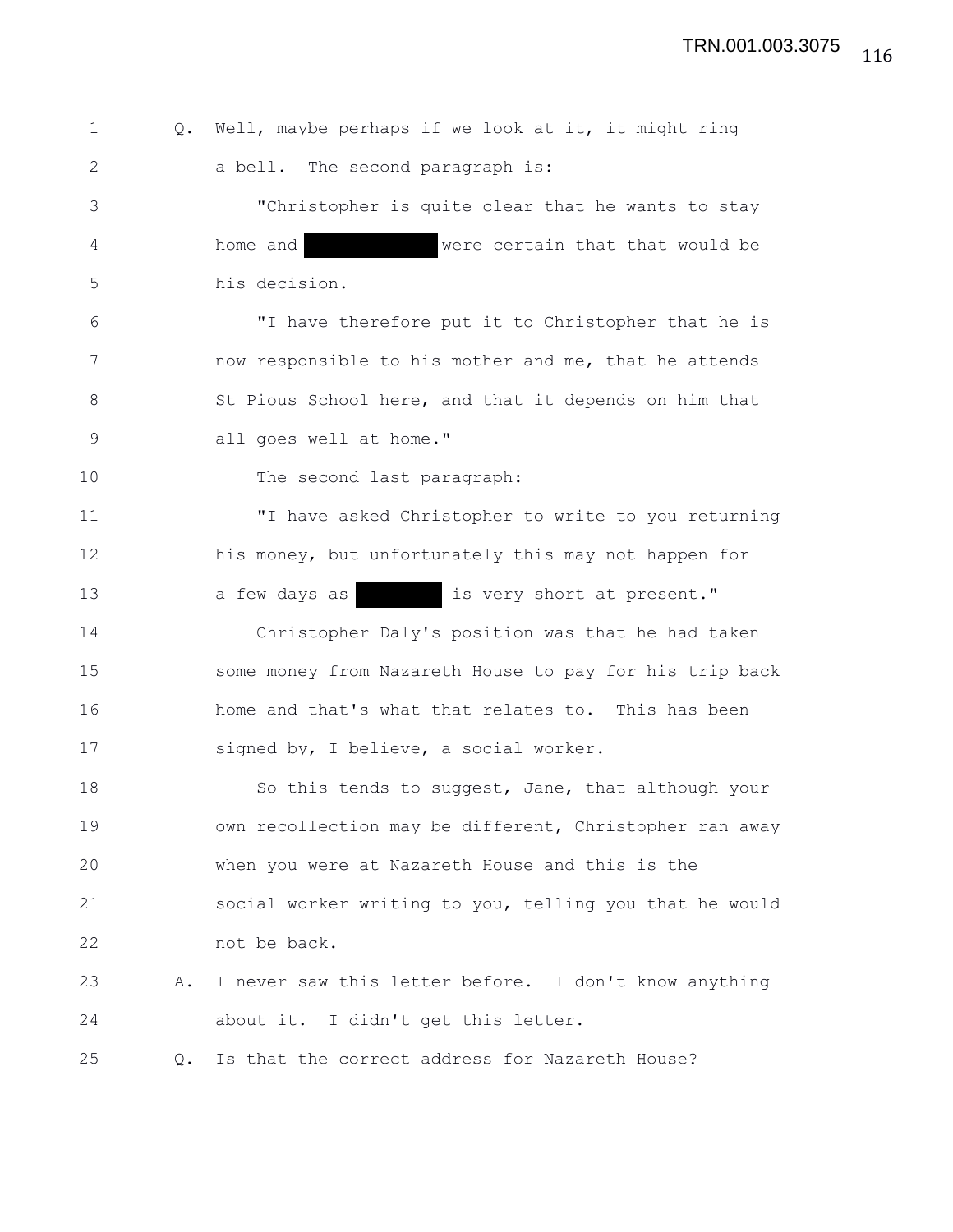| 1              | Α.            | Well, the number is wrong, but certainly that letter    |
|----------------|---------------|---------------------------------------------------------|
| $\overline{2}$ |               | never reached me, and I'm in the dark about it.         |
| 3              | $Q_{\bullet}$ | Very well. But your recollection, Jane, and as          |
| 4              |               | I understand it, is that Christopher Daly was still in  |
| 5              |               | Nazareth House when you left?                           |
| 6              | Α.            | Yes.                                                    |
| 7              | Q.            | Would you accept that that letter tends to contradict   |
| 8              |               | that recollection?                                      |
| 9              | Α.            | I would accept that, but who sent that letter?          |
| 10             |               | I never -- it never reached me or                       |
| 11             | Q.            | Okay.                                                   |
| 12             | Α.            | I'm in the dark about all that.                         |
| 13             | $Q_{\bullet}$ | Very well.                                              |
| 14             |               | I think in your statement it was suggested to you       |
| 15             |               | that there may have been some complaints about you to   |
| 16             |               | the social worker or social workers. Do you remember    |
| 17             |               | that being raised with you in your statement?           |
| 18             | Α.            | No, that did not happen and no social worker came to me |
| 19             |               | or wrote to me or anything about any complaint.         |
| 20             | Q.            | Can I put this document then before you, Jane.<br>It's  |
| 21             |               | at -- and I'm not suggesting you've seen this document, |
| 22             |               | but I just want to ask you about what's in it.<br>It's  |
| 23             |               | GLA.001.002.0331.                                       |
| 24             |               | This is a document that bears the description:          |
| 25             |               | "Strathclyde Regional Council. Department of            |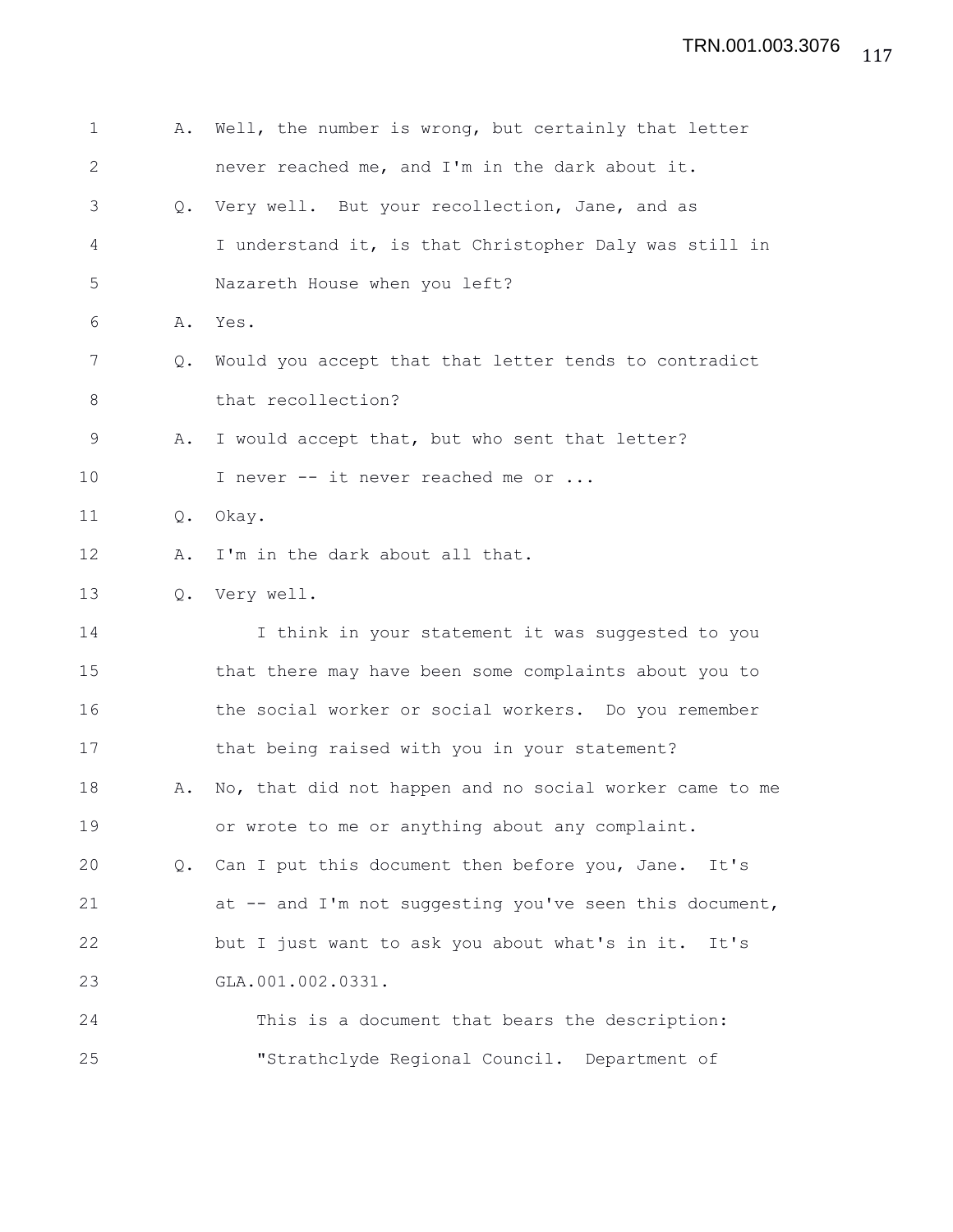1 Social Work." 2 The date has been redacted, but the date is 3 1977. It's a report on . 4 Again, the name has been redacted. 5 We'll see that the social work report covers, first 6 of all, the period July to December 1976, and then 7 if we move over to the next page, 0332, we're covering 8 a period here also from January to April 1977. 9 Do you see -- again, it has been redacted, but you can 10 see the date "1977". 11 Moving towards the bottom, there's a section dealing 12 with "assessment". Can I just read the second paragraph 13 to you, and ask for your comments. It reads: 14 **"** present placement in Aberdeen and 15 Nazareth House is far from satisfactory. The distance 16 involved makes contact far from easy and do not 17 see nearly enough of mother or come home 18 frequently enough. The chief disadvantage with moving 19 would be that have settled in Aberdeen, both 20 in the home and at school. However, the writer has 21 heard some grumblings for from , both about the 22 home and Sister **LDX**, who is in charge . 23 In addition the writer feels that Sister 24 could have done more to enable to spend longer 25 at home this summer." LDX

118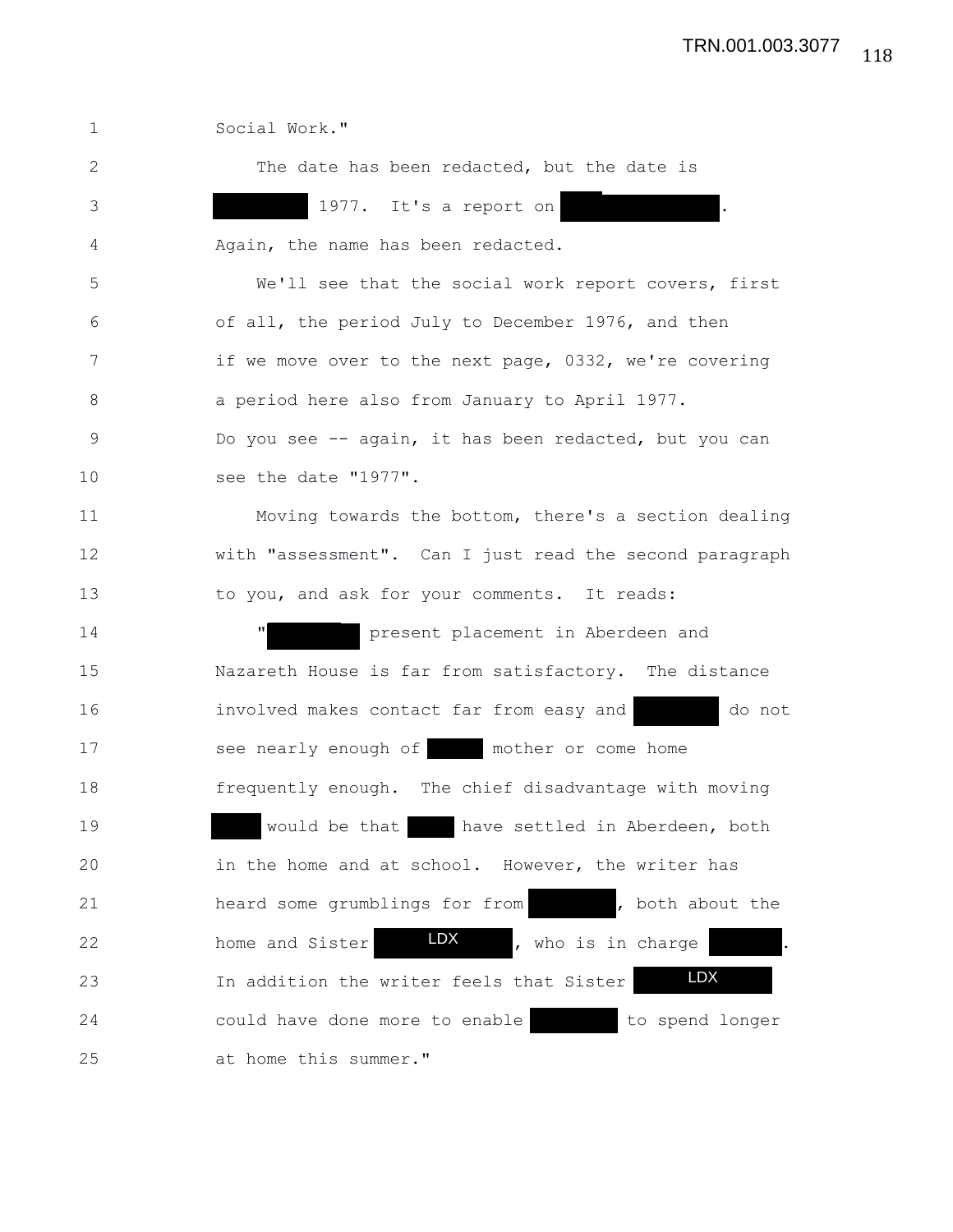| $\mathbf 1$ |               | You'll see that this bears to suggest that there         |
|-------------|---------------|----------------------------------------------------------|
| 2           |               | were grumblings, at least on the part of<br>, in         |
| 3           |               | connection with yourself. Would you see any              |
| 4           |               | justification looking to the way that you treated        |
| 5           |               | to be grumbling about that?<br>for                       |
| 6           | Α.            | No, I would not.                                         |
| 7           | $Q_{\bullet}$ | What about the comment that you may not have made enough |
| 8           |               | to have spent longer at home?<br>(sic) for               |
| 9           | Α.            | That wouldn't be my responsibility.                      |
| 10          | $Q_{\bullet}$ | I think we touched on this this morning, where you said  |
| 11          |               | it wasn't your duty. I think it's in paragraph 41 of     |
| 12          |               | your statement, that you didn't see it as your duty to   |
| 13          |               | ensure that the children kept in touch with their        |
| 14          |               | families.                                                |
| 15          | Α.            | I didn't.                                                |
| 16          | Q.            | Did you say this morning that that was -- in particular  |
| 17          |               | you'd be too busy to be engaging in that sort of         |
| 18          |               | endeavour?                                               |
| 19          | Α.            | Well, I didn't think it was part of my job. I didn't     |
| 20          |               | think about it, but I had a group of children to look    |
| 21          |               | after and that's what I was doing.                       |
| 22          | Q.            | Would you have had the time, though, to engage more, if  |
| 23          |               | you like, assuming you had the information, with         |
| 24          |               | families?                                                |
| 25          | Α.            | Well, it wasn't part of the job of the residential care  |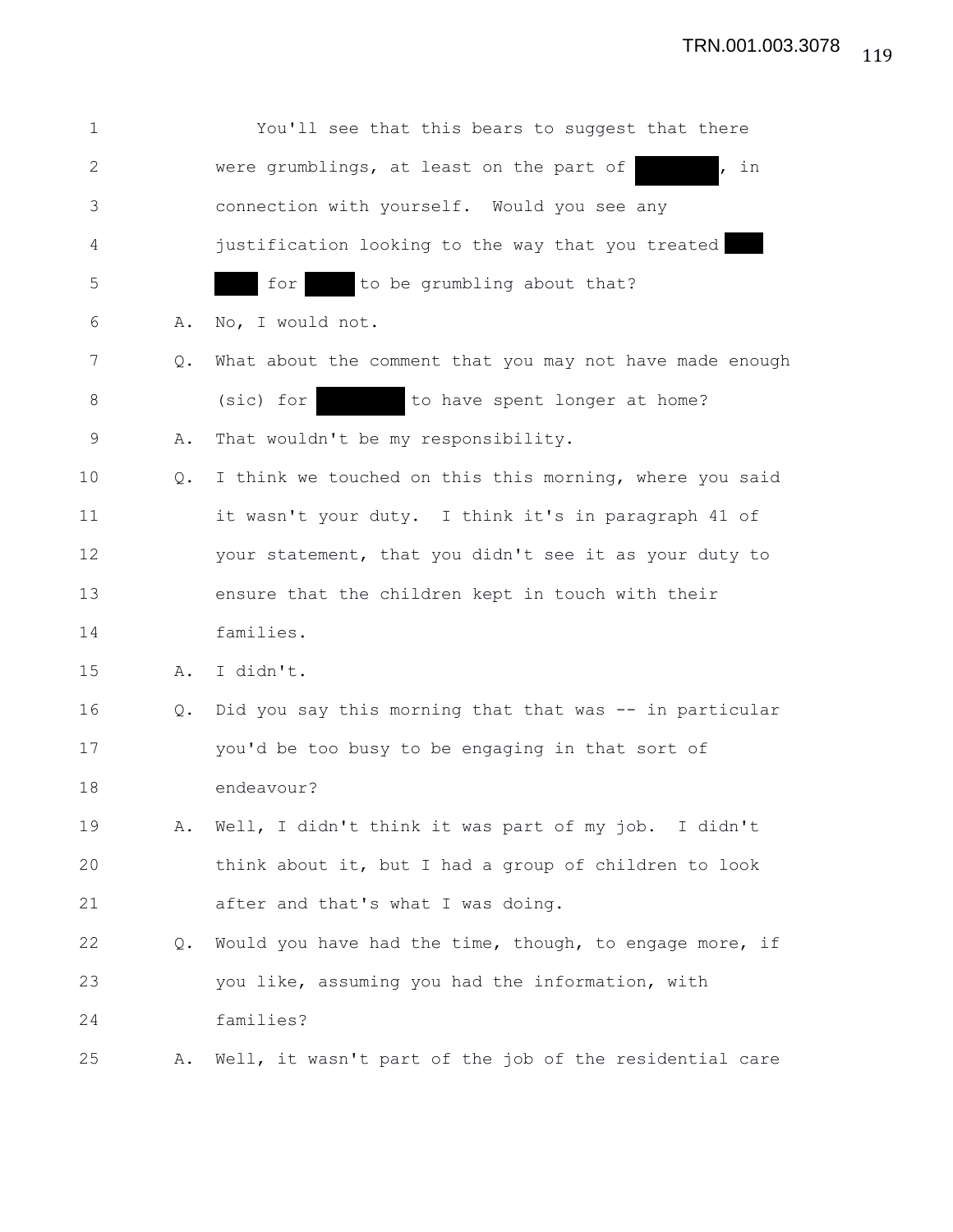| $\mathbf 1$  |    | worker to engage in getting people to visit or arranging |
|--------------|----|----------------------------------------------------------|
| $\mathbf{2}$ |    | home visits or something like that.                      |
| 3            | Q. | But would you have had the time, though, assuming that   |
| 4            |    | it was something you decided you wanted to take on?      |
| 5            | Α. | I suppose the busiest people have the most time, so,     |
| 6            |    | yes.                                                     |
| 7            | Q. | You tell us, Jane, in your statement that you went to    |
| 8            |    | weddings.                                                |
| 9            | Α. | Yes.                                                     |
| 10           | Q. | Was the wedding in Nazareth House itself?                |
| 11           | Α. | It was.                                                  |
| 12           | Q. | In Aberdeen?                                             |
| 13           | Α. | In the chapel, in Nazareth House in Aberdeen.            |
| 14           | Q. | Did you meet Christopher Daly at the wedding?            |
| 15           | Α. | Yes, and chatted to him.                                 |
| 16           | Q. | We have material that, it may have been yourself who     |
| 17           |    | made it available, a photograph and so on, relating to   |
| 18           |    | that event.                                              |
| 19           | Α. | Yes.                                                     |
| 20           | Q. | Perhaps I can take you to NAZ.001.003.9239, first of     |
| 21           |    | Is this the wedding invitation that we've put on<br>all. |
| 22           |    | the screen?                                              |
| 23           | Α. | It is.                                                   |
| 24           | Q. | This was the wedding invitation to yourself              |
| 25           |    |                                                          |
|              |    |                                                          |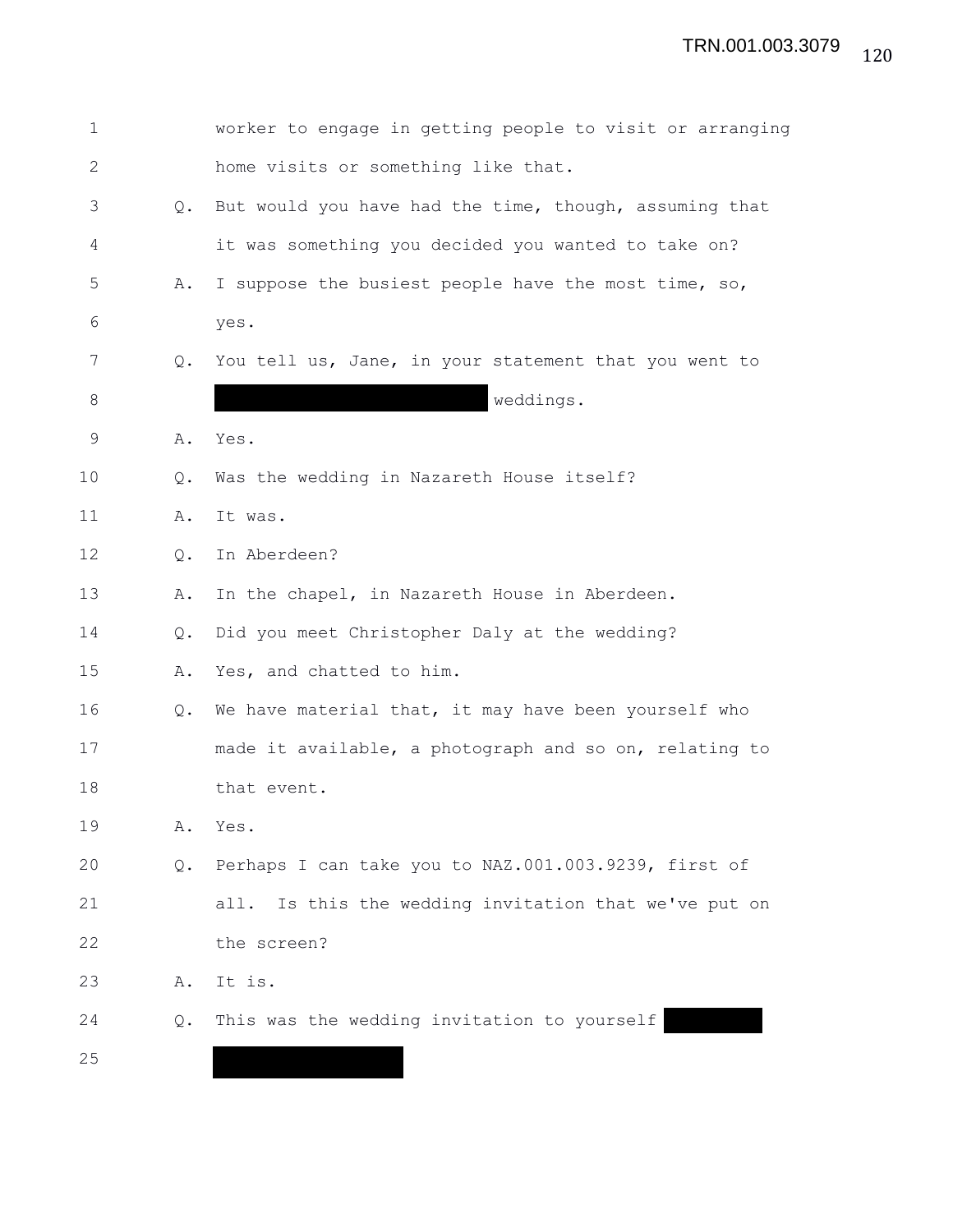1 A. Yes.

| $\mathbf{2}$ | Q. | You've also made available the order of service; that's  |
|--------------|----|----------------------------------------------------------|
| 3            |    | at 9237. It's not very clear, but I think we can just    |
| 4            |    | about make it out. We needn't look at the letter sent    |
| 5            |    | to you, but you have also, I think, made available       |
| 6            |    | a photograph, and that's at 9236.                        |
| 7            |    | In that photograph, I think we can see you're in the     |
| 8            |    | red dress; is that correct?                              |
| $\mathsf 9$  | Α. | That's correct.                                          |
| 10           | Q. | Are you standing beside Christopher Daly?                |
| 11           | Α. | I am standing beside Christopher Daly.                   |
| 12           | Q. | And the others who have been blanked out --              |
| 13           | Α. |                                                          |
| 14           | Q. | And even after that, did you have contact with           |
| 15           |    | who got married at that time?                            |
| 16           | Α. | Yes, I did.                                              |
| 17           | Q. | When was that?                                           |
| 18           | Α. | 2015.                                                    |
| 19           | Q. | The contact you had<br>at the                            |
| 20           |    | wedding, and indeed more recently with the groom and the |
| 21           |    | person who got married, were these friendly contacts?    |
| 22           | Α. | Oh, absolutely, yes.                                     |
| 23           | Q. | When you met the -- perhaps you can tell me this: when   |
| 24           |    | was the wedding, what year was it?                       |
| 25           | Α. | 1984.                                                    |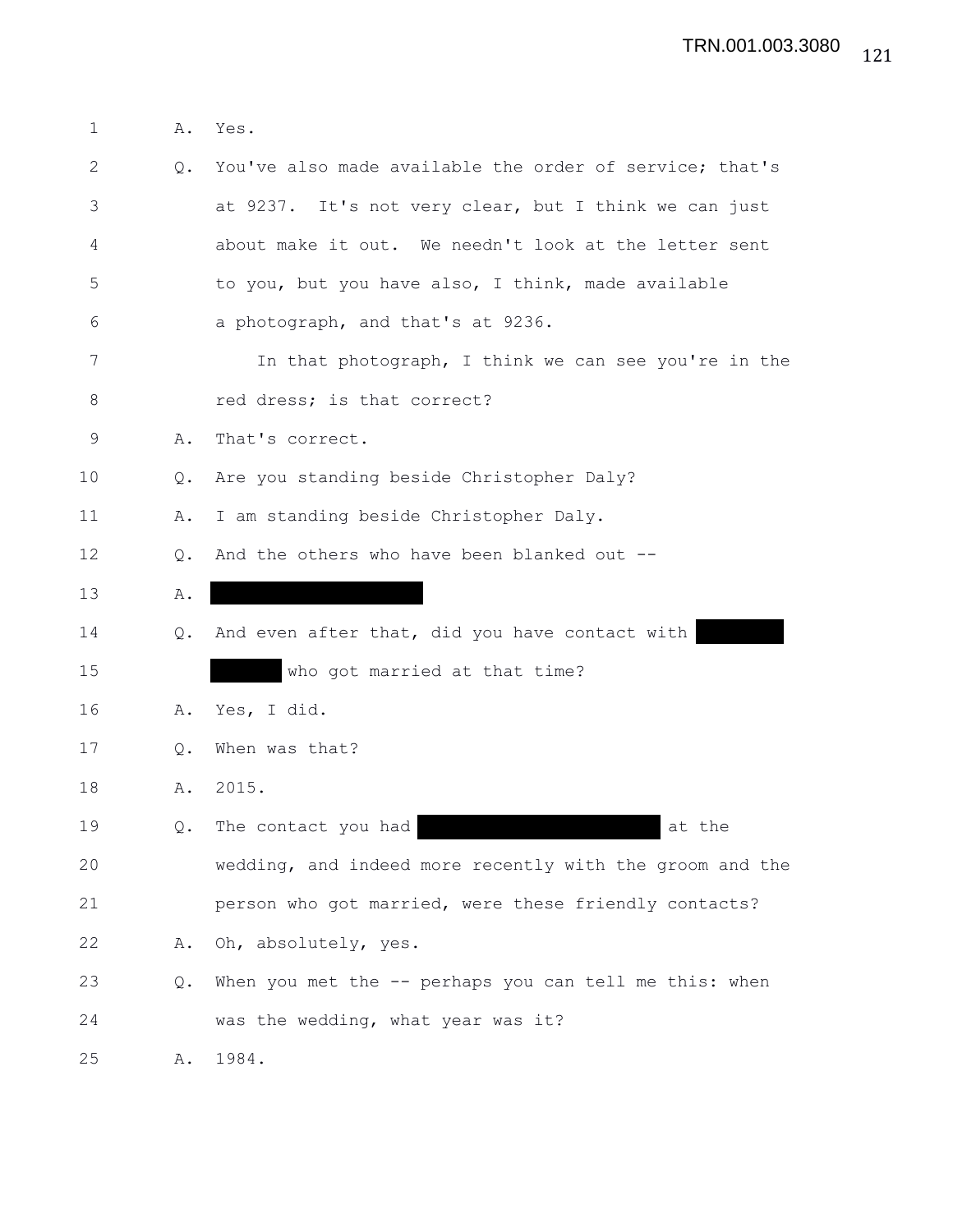| 1     | $Q_{\bullet}$ | So it's quite some time ago?                              |
|-------|---------------|-----------------------------------------------------------|
| 2     |               | A. Yes.                                                   |
| 3     |               | LADY SMITH: The order of service had 1984 on it.          |
| 4     |               | MR MacAULAY: Thank you.                                   |
| 5     |               | So far as this chapter of your evidence is concerned      |
| 6     |               | then, Jane, you're, I think, pointing to this to show     |
| 7     |               | that your relationship with                               |
| $8\,$ |               | in general, was a good one?                               |
| 9     | Α.            |                                                           |
| 10    |               |                                                           |
| 11    |               | I got on well with , we talked, we went out               |
| 12    |               | together, went to different places. I never had any       |
| 13    |               | disagreements                                             |
| 14    |               | I still have -- I have this person's phone number         |
| 15    |               | and he has my phone number. He happened to be in Dublin   |
| 16    |               | and we met and had tea and had a very nice time           |
| 17    |               | together. We said goodbye and talked about various        |
| 18    |               | things.                                                   |
| 19    | Q.            | And there you're talking about                            |
| 20    | Α.            | Who got married.                                          |
| 21    | Q.            | That wasn't Christopher Daly?<br>Yes.                     |
| 22    | Α.            | No.                                                       |
| 23    | Q.            | Well, can I ask you about another person, Jane.<br>In the |
| 24    |               | red folder in front of you, the very first page, you'll   |
| 25    |               | see there's a list of names and pseudonyms.               |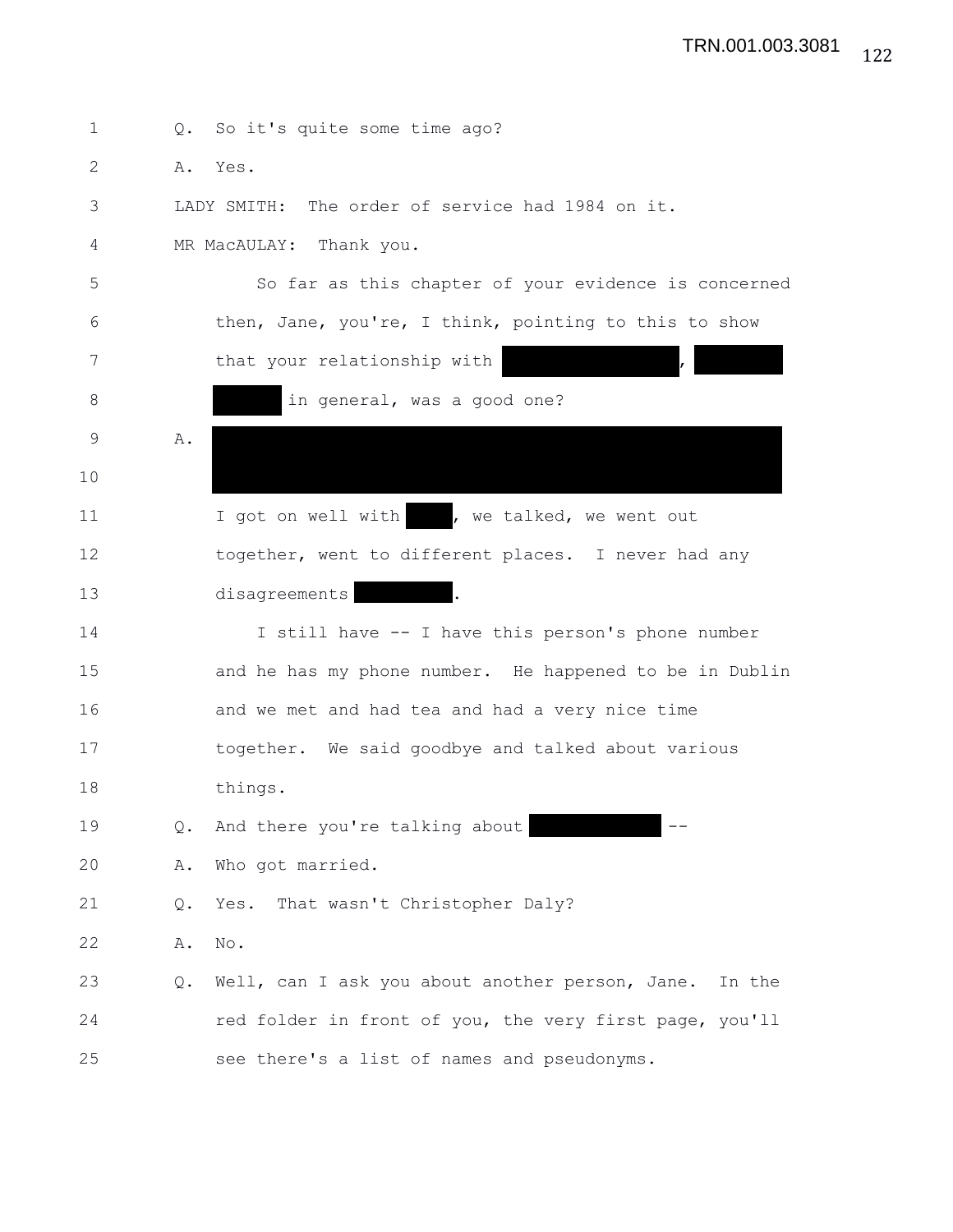1 A. Yes.

3 there's a name I want to ask you about. Do you 4 recognise the name? 5 A. I recognise the name. 6 Q. This person was in care, in particular in Cardonald, but 7 after care she said that she went to visit 8 Nazareth House Aberdeen because she had siblings who 9 were there; is that correct? 10 A. That is correct. 11 Q. Her siblings who were there, were they in your group? 12 A. They were. 13 Q. Without giving us names, can you tell me, was it boys or 14 girls or -- 15 A. One boy and two girls. 16 Q. What ages are we talking about? 17 A. I don't know exactly. I couldn't tell you the exact age 18 now at this remove. 19 Q. If I can take you to what Jill said in evidence. The 20 transcript begins at TRN.001.003.0550. 21 That's where her evidence begins. If we go to 22 page 0608. At line 10, she's asked the question: 23 "Question: Can I ask you a little bit about your 24 life after care? Because one of the things I think you 25 tell us you did is you went back to Nazareth House to

2 Q. Against the pseudonym "Jill", if you look down to that,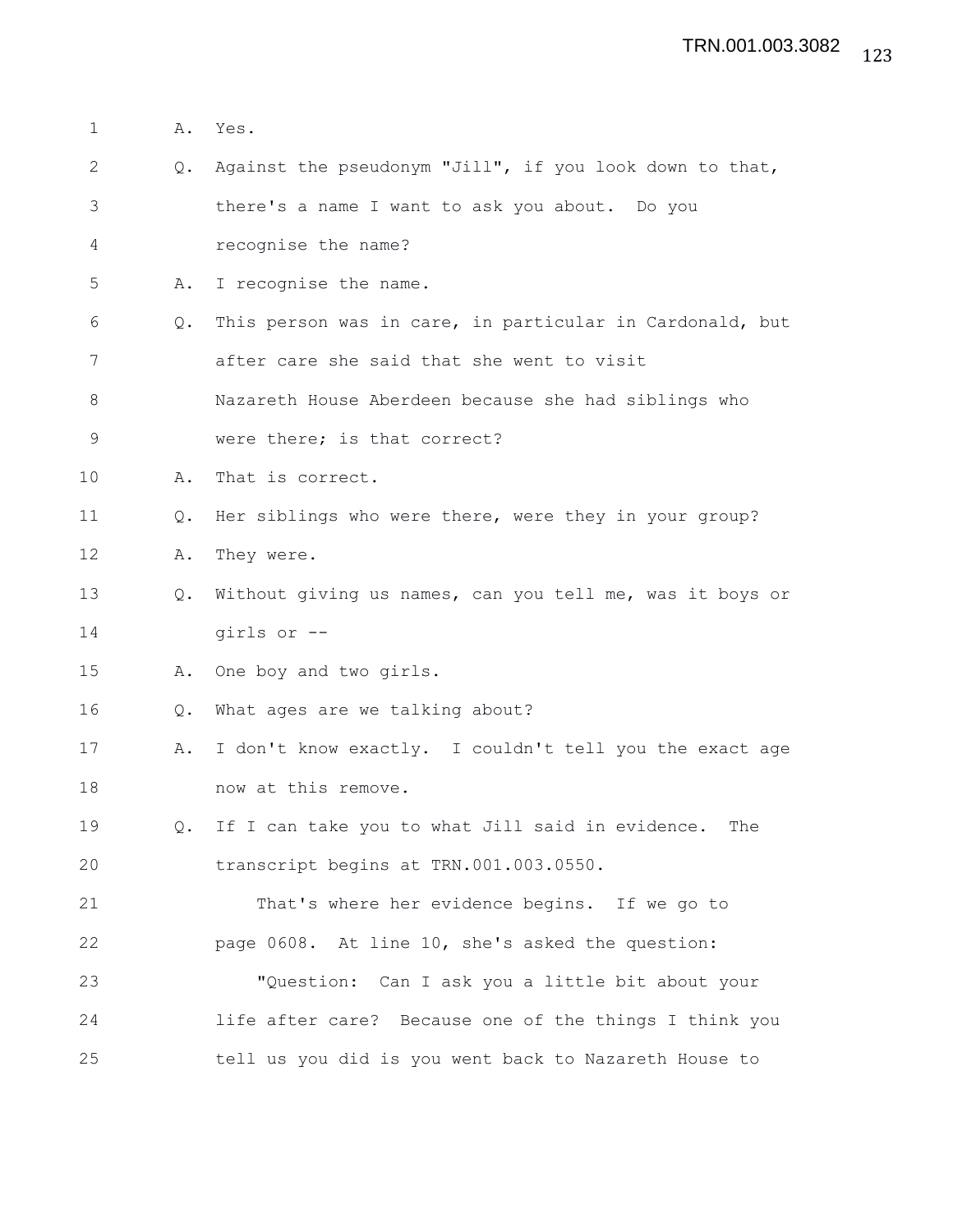1 see one of your brothers and your sisters; is that 2 right? 3 "Answer: Yes, I went back. I didn't say I was 4 coming back because -- well, in my eyes I was an adult. 5 That was in 1975, so I was 18. The youngest one was 10. 6 When I went in, there was no children at all in the main 7 house, but I already knew that anyway -- a Sister 8 **LKG** had let me know, but she said they're being well 9 cared for. 10 TWhen I went in, it was a nun and her name was **LDX** 11 **IDX** And she was more or less asking me to leave. 12 I said, 'No, I am here to take them out'. So the only 13 one that I actually saw was the youngest one and then 14 she said, 'They're locked in their rooms'." 15 Moving on to the next page: 16 "I said, 'Could you open the rooms and let them  $17$   $\qquad \qquad$   $\qquad \qquad$   $\qquad \qquad$   $\qquad \qquad$   $\qquad \qquad$   $\qquad \qquad$   $\qquad \qquad$   $\qquad \qquad$   $\qquad \qquad$   $\qquad \qquad$   $\qquad \qquad$   $\qquad$   $\qquad \qquad$   $\qquad$   $\qquad$   $\qquad$   $\qquad$   $\qquad$   $\qquad$   $\qquad$   $\qquad$   $\qquad$   $\qquad$   $\qquad$   $\qquad$   $\qquad$   $\qquad$   $\qquad$   $\qquad$   $\qquad$  18 "Question: And did you have them? Did you take 19 them out? 20 "Answer: I said if she didn't open rooms and let 21 them out then I would do something about it. So when 22 she opened the room, my brother was absolutely covered 23 in bruises. 24 "Question: Did you ask why he had the bruises? 25 "Answer: Yes. She says, 'Boys are boys, girls are LDX LKG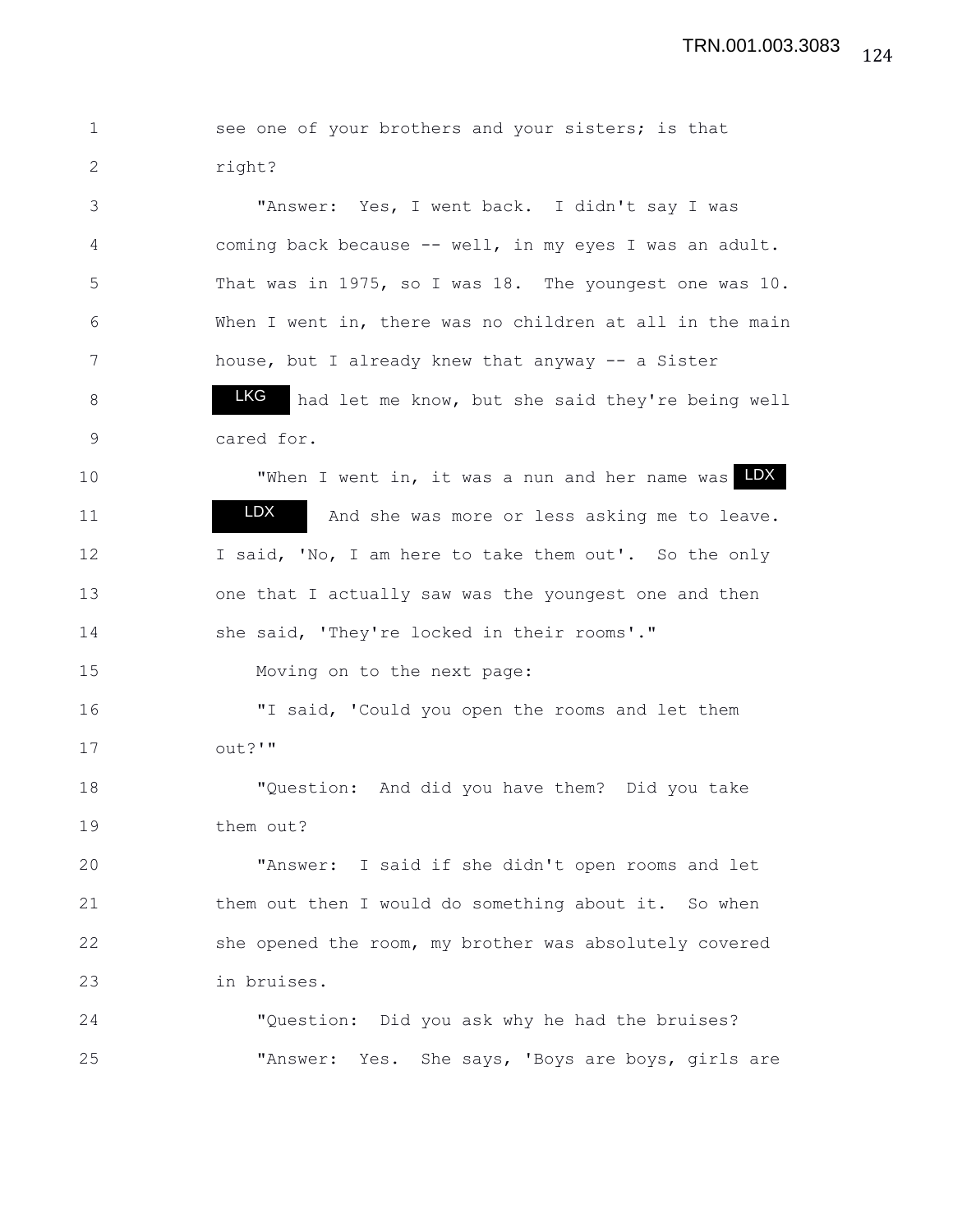| $\mathbf 1$ | girls'. This is before she opened my sister's room.      |
|-------------|----------------------------------------------------------|
| 2           | But apparently, he'd been in there for more or less all  |
| 3           | of the school holidays, the same as my sister.           |
| 4           | "Question: Why was that?                                 |
| 5           | "Answer: Well, when I had them out, they said that       |
| 6           | they hadn't done anything at all. I said, 'Well,         |
| 7           | nothing?' And they went no.                              |
| 8           | "Question: But when you had them out and you had         |
| 9           | discussed what the position was like, did it sound any   |
| 10          | different to your own time?                              |
| 11          | "Answer: No, not one bit. I checked [and she             |
| 12          | mentions the name] over and I preened her like a monkey. |
| 13          | She was just as bruised as what they were.               |
| 14          | "Question: When you took them back, had you bought       |
| 15          | them some gifts?                                         |
| 16          | "Answer: Yes.                                            |
| 17          | "Question: When you left, what happened?                 |
| 18          | "Answer: I'd only gone so far and I heard this           |
| 19          | almighty screaming. I thought, 'I'm sure that's [and     |
| 20          | she mentions the sister]'."                              |
| 21          | Turning over to 0610:                                    |
| 22          | "Answer: I turned and there's [the sister], her          |
| 23          | face was at the window and she was howling, screaming    |
| 24          | her head off, so I did run back. And just in that short  |
| 25          | time, she had taken everything off them and hit them and |

125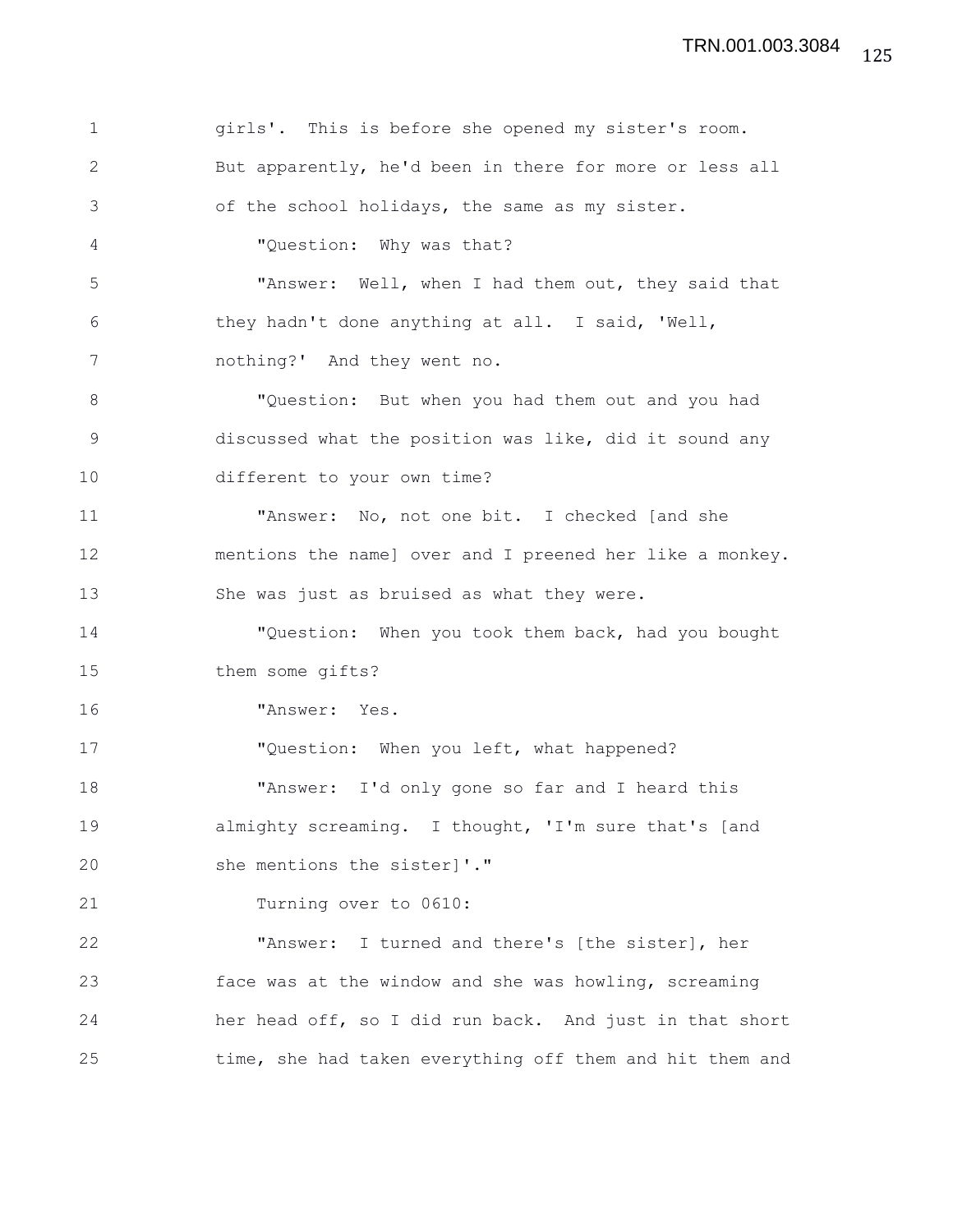1 threw them into the room. 2 "Question: Did you do anything? 3 "Answer: Yes, I screamed at her to let them out, 4 that I was going to report her. It wasn't long after 5 that she left the order anyway as few did -- in the time 6 that I was there, there was a few nuns left the order 7 altogether." 8 So that's her account of that visit, Jane. Can you 9 comment on that? 10 A. Yes, I can. I never had any communication with this 11 person. I never talked to her. She never came into the 12 group. She never saw the inside of our house. She did 13 come to visit her siblings, but she didn't come to the 14 house; she saw them in some other part of 15 Nazareth House. 16 Q. So to that -- 17 A. I had no communication whatever with her, ever. 18 Q. So to the extent -- but you accept she was there? 19 A. I accept she was there, yes. 20 Q. And do you accept that she took the children out? 21 A. I don't accept that she took them out. She came on 22 a few occasions to visit them, but she didn't take them 23 out or buy them anything or they didn't bring things 24 back with them and I certainly didn't take anything from 25 them.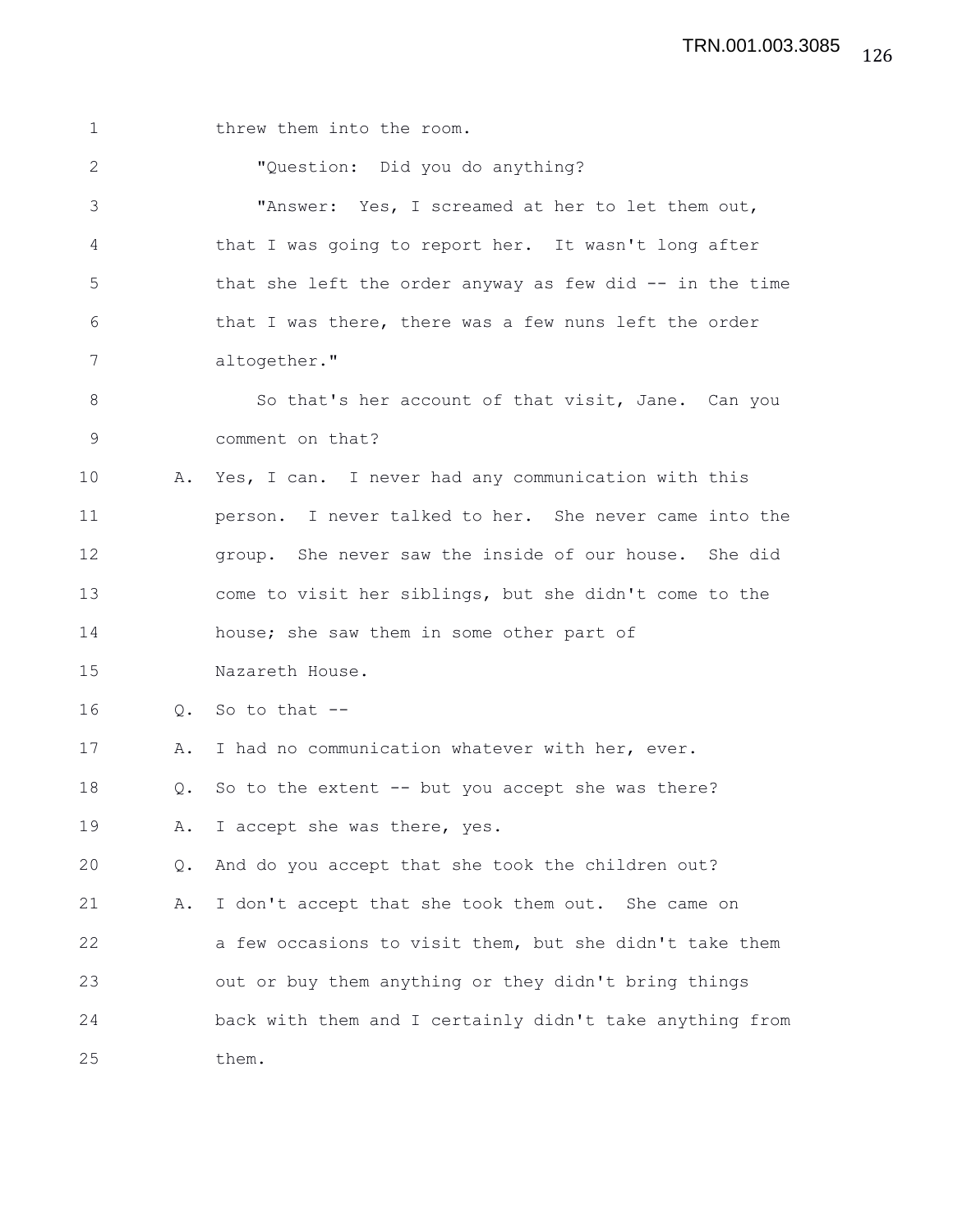| $\mathbf 1$ | $Q_{\bullet}$ | What about her account of there being bruises?           |
|-------------|---------------|----------------------------------------------------------|
| 2           | Α.            | That is not true. That never happened. She was never     |
| 3           |               | in the bedrooms. There were no locks on bedrooms.        |
| 4           | Q.            | So again, the account as she's put it forward, it's      |
| 5           |               | really not true?                                         |
| 6           | Α.            | It is not true. She did visit, yes, but I never spoke    |
| 7           |               | to her. She never spoke to me. She did not come into     |
| 8           |               | the house.                                               |
| 9           | $Q_{\bullet}$ | And there would be no basis for saying that the children |
| 10          |               | had bruises?                                             |
| 11          | Α.            | I don't know why she would say that. That did not        |
| 12          |               | happen. I never hit any child with an object or with my  |
| 13          |               | hand or with anything.                                   |
| 14          | Q.            | Jane, the other person I want to ask you about, again if |
| 15          |               | you go to the key in the front of the folder, you'll     |
| 16          |               | find the name "Alan" is there. Do you see that?          |
| 17          | Α.            | Oh yes.                                                  |
| 18          | Q.            | If you look across, don't say the name, but you'll see   |
| 19          |               | who it is; do you recognise the name?                    |
| 20          | Α.            | Yes.                                                     |
| 21          | Q.            | Do you remember this particular individual?              |
| 22          | Α.            | Yes.                                                     |
| 23          | Q.            | Again, if I can take you to his transcript. It begins    |
| 24          |               | at TRN.001.003.0494.                                     |
| 25          |               | Alan was in Nazareth House from about 1963 to 1974,      |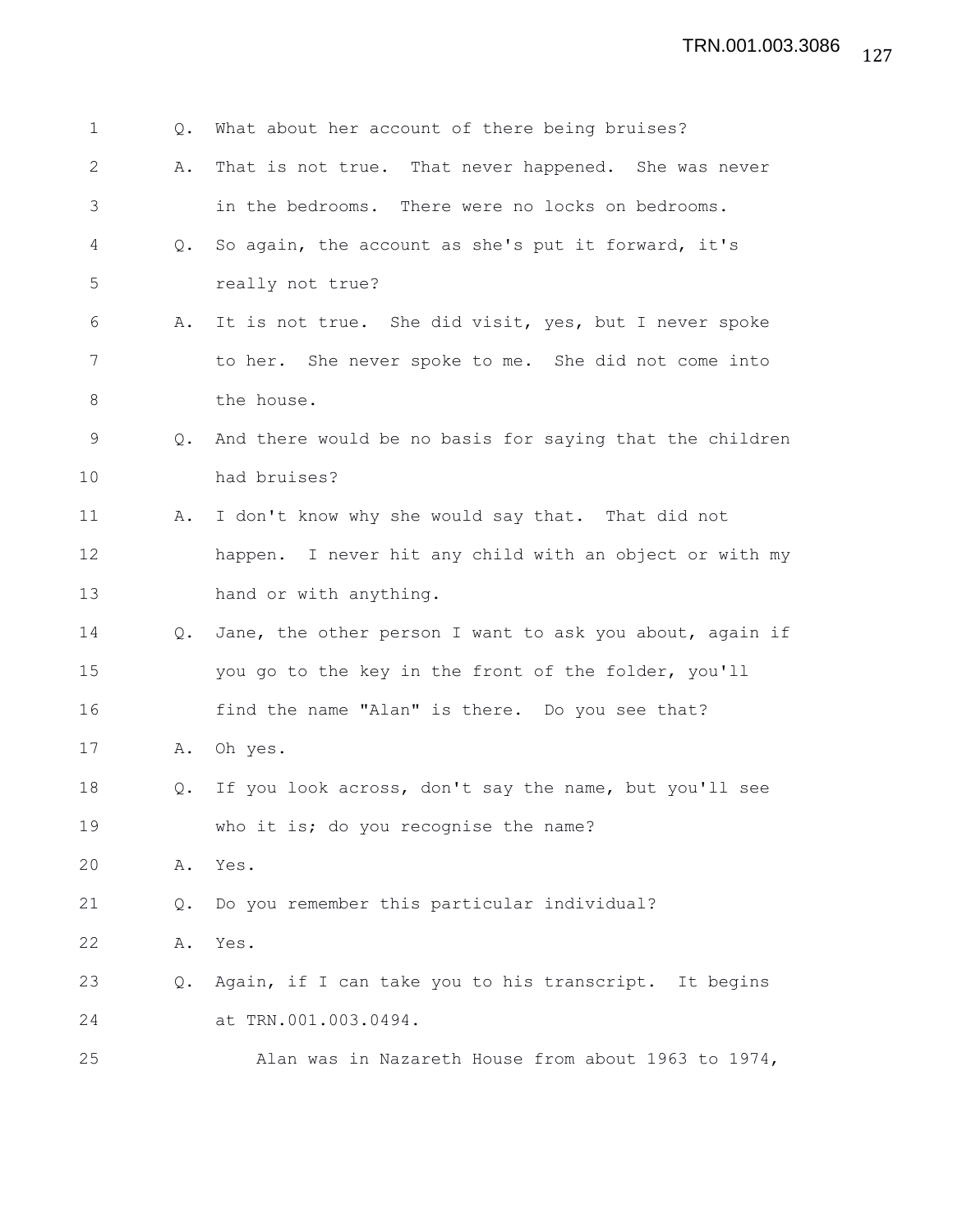| 1  |               | and he had been there as a very little child; is that    |
|----|---------------|----------------------------------------------------------|
| 2  |               | the case?                                                |
| 3  | Α.            | Yes. Well, I -- yes, I'm not sure of the dates.          |
| 4  | Q.            | When you got there, was he in your group?                |
| 5  | Α.            | He was about $--$ I think he had just left before I came |
| 6  |               | or he certainly left in -- yes.                          |
| 7  | $Q_{\bullet}$ | You may be right because I've just put to you he may     |
| 8  |               | have been there up until about 1974.                     |
| 9  | Α.            | Yes.                                                     |
| 10 | $Q_{\bullet}$ | Sorry. I think I took from you that you were in          |
| 11 |               | Aberdeen -- you arrived in 1973?                         |
| 12 | Α.            | 1973.                                                    |
| 13 | Q.            | So your paths would have crossed?                        |
| 14 | Α.            | Yes, but he used to visit as well afterwards.            |
| 15 | Q.            | I think he seemed to think your paths didn't cross for   |
| 16 |               | very long.                                               |
| 17 | Α.            | That's right, yes.                                       |
| 18 | Q.            | Then if we look at what he says at page 0501. At the     |
| 19 |               | top of the page:                                         |
| 20 |               | "Question: I think you tell us in your statement         |
| 21 |               | that when a particular sister came to Nazareth House,    |
| 22 |               | things did begin to change.                              |
| 23 |               | "Answer: Yes.                                            |
| 24 |               | "Question: That was into the 1970s, I think?             |
| 25 |               | "Answer:<br>That was Sister -- I can't decide if it's    |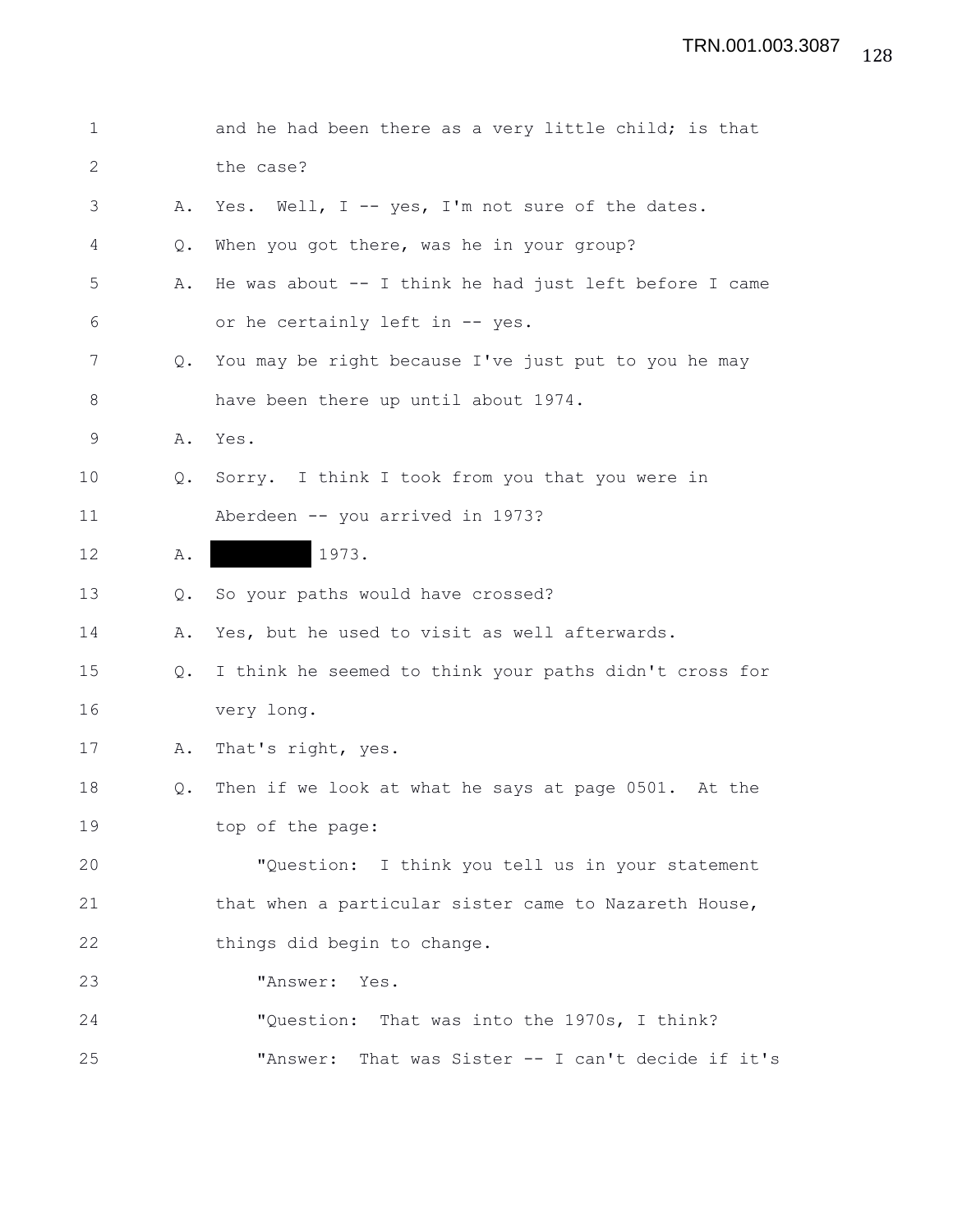1 **LDX** or  $\overline{L}$  **LDX**  $\overline{L}$   $\overline{L}$  and she made the 2 significant changes that were quite clear and some of 3 the old routines and some of the stuff just didn't go on 4 any more." 5 Did you make significant changes when you arrived? 6 A. Yes. 7 Q. What were they? 8 A. I'm not sure what went on before, but I ensured that 9 everything was right in the care of children and that 10 they had good food, that they had good beds, that they 11 had good clothes and that they were respected, cared for 12 and that I cared for them, and I thought they cared for 13 me. There was, I hope, a genuine care that came into 14 it. 15 Q. If what you've just said about the level of care was 16 there before you came in, then for you to keep that 17 going would not be a significant change, and I just 18 wondered, when you accepted that you made significant 19 changes, what you meant by that. 20 A. Well, I suppose the biggest change was getting out of 21 the old building and getting into the new building, and 22 we brought everything new with us. We only took one 23 item from the old house, which was an antique piece. 24 Everything -- I tried everything in the new house. We 25 made beautiful -- I made beautiful curtains, we went out LDX LDX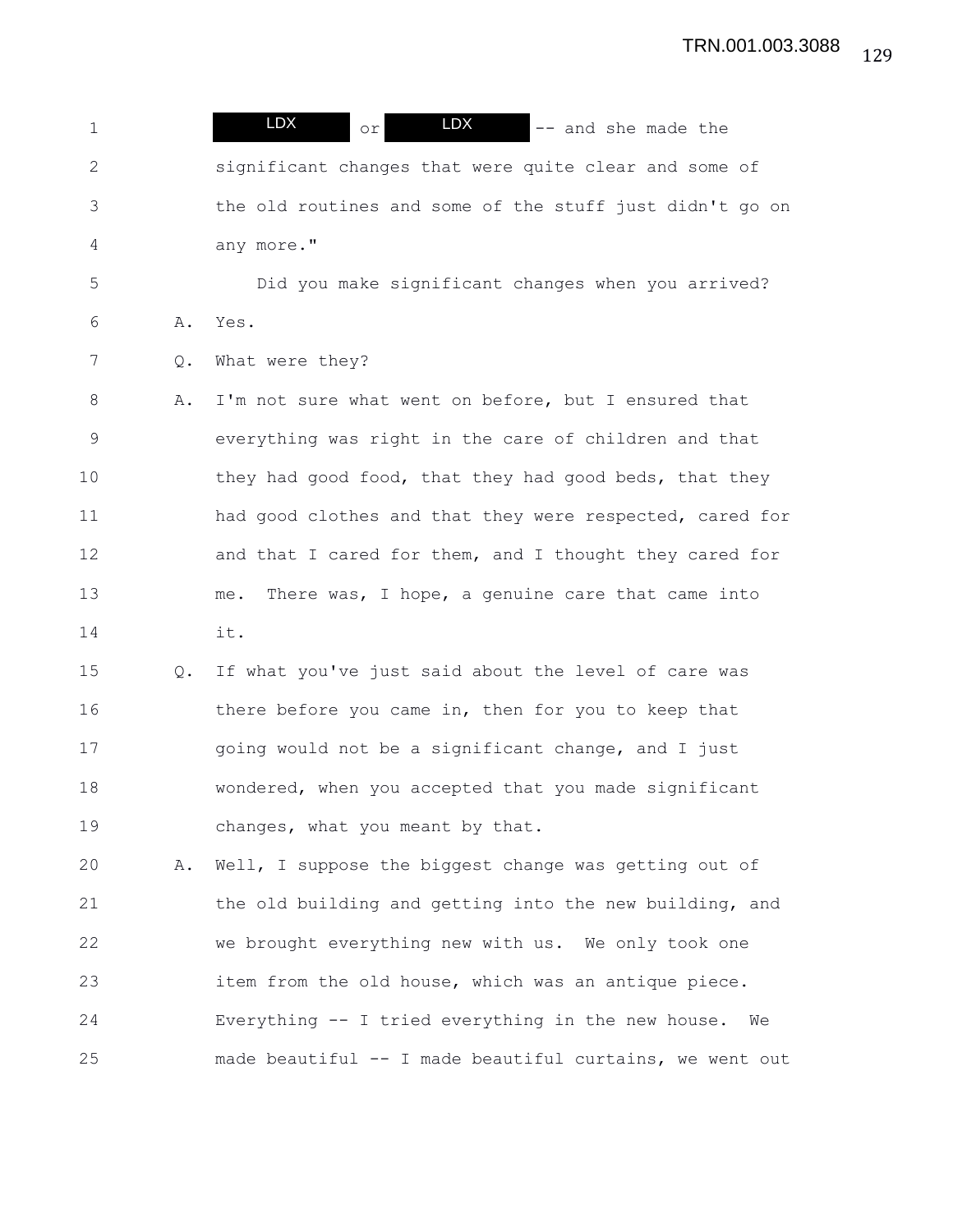| $\mathbf 1$  |               | and bought the material, new carpets, new beds, new     |
|--------------|---------------|---------------------------------------------------------|
| $\mathbf{2}$ |               | chairs, everything, to make life better, not for me but |
| 3            |               | for them.                                               |
| 4            | $Q_{\bullet}$ | One of the things Alan says -- it's on that same page,  |
| 5            |               | moving down -- is that before that, he could never      |
| 6            |               | remember the nuns calling him by his first name. Were   |
| 7            |               | you aware of that, that the nuns did not call him by    |
| 8            |               | his -- it may apply to other children as well, by their |
| 9            |               | first names?                                            |
| 10           | Α.            | No, I was not aware of that, but I would call every     |
| 11           |               | child by their first name.                              |
| 12           | Q.            | If you look at what he says at page 0504, and perhaps   |
| 13           |               | if we look at line 19, just towards the bottom, the     |
| 14           |               | names have been blanked out and I'll just put the names |
| 15           |               | to you:                                                 |
| 16           |               | LDX<br>"Question: You talk about Sister<br>or           |
| 17           |               | LDX<br>who you mentioned already.                       |
| 18           |               | "Answer:<br>Yes.                                        |
| 19           |               | "Question: And that was really when the changes         |
| 20           |               | came in?                                                |
| 21           |               | "Answer: Yes.                                           |
| 22           |               | "Question: Did she replace a particular sister?         |
| 23           |               | "Answer: As far as I can recollect, she took the        |
| 24           |               | LFB<br>$\boldsymbol{\mathsf{H}}$<br>place of Sister     |
| 25           |               | And I think that was the position?                      |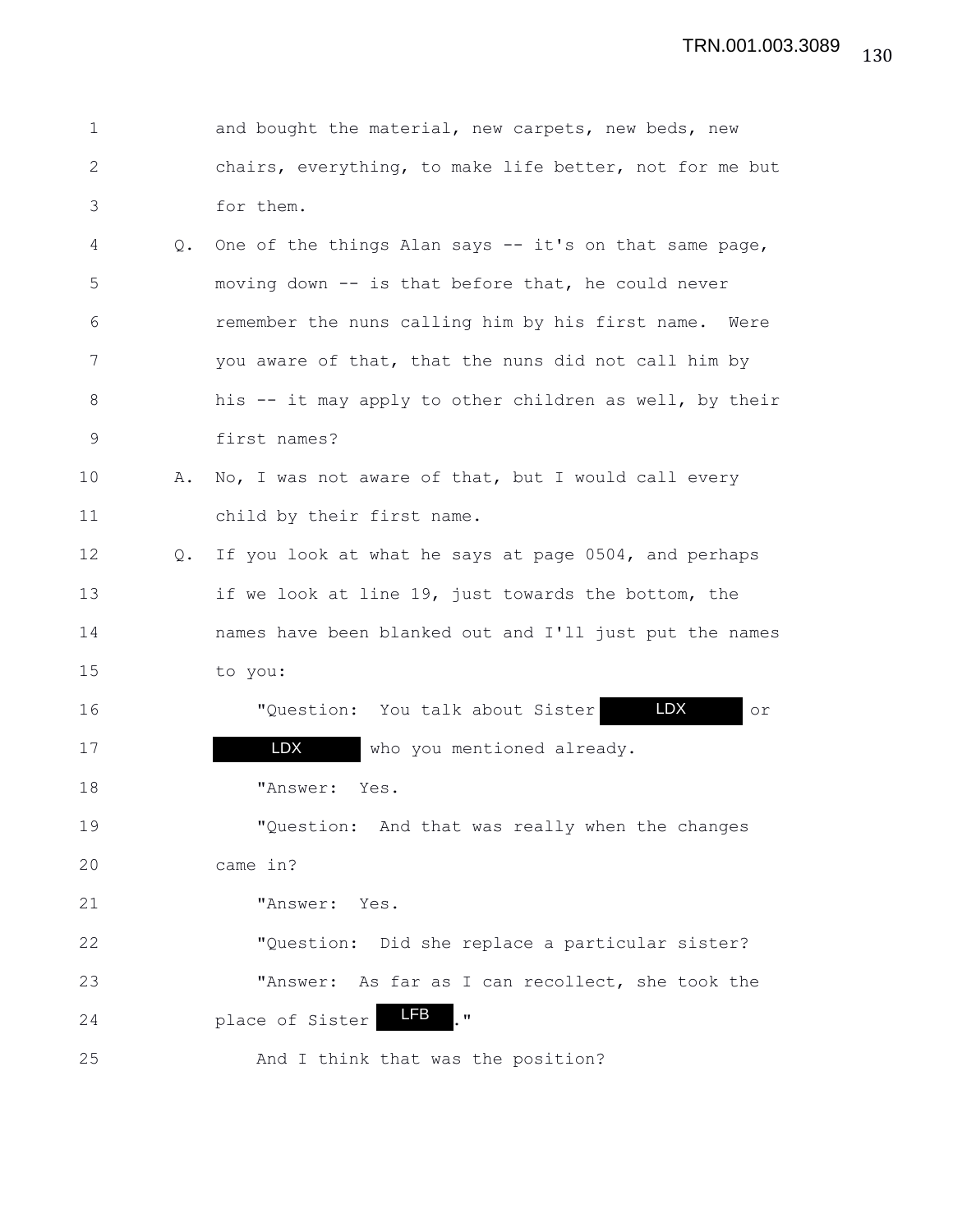| $\mathbf 1$  | Α. | Mm-hm. Yes, sir.                                         |
|--------------|----|----------------------------------------------------------|
| $\mathbf{2}$ | Q. | And he's then asked:                                     |
| 3            |    | "Question: You describe her in particular as             |
| 4            |    | a caring nun.                                            |
| 5            |    | "Answer: Yes.                                            |
| $6\,$        |    | "Question: Can you give us some examples?"               |
| 7            |    | And he gives an example of cocoa, for example,           |
| 8            |    | whereas before they might have had to drink very hot     |
| $\mathsf 9$  |    | cocoa, and you changed that.                             |
| 10           |    | If you move on to page 0506, this is at lines 18 and     |
| 11           |    | 19, he's asked the question:                             |
| 12           |    | "Question: In any event, on that basis, you may          |
| 13           |    | have benefited from a year or two of                     |
| 14           |    | LDX<br>'s regime?<br>Sister                              |
| 15           |    | "Answer: Yes."                                           |
| 16           |    | So he is pointing to significant changes between         |
| 17           |    | your regime and the previous regime. That's what he      |
| 18           |    | says. And he describes you as a caring nun and, no       |
| 19           |    | doubt, you would agree with that description?            |
| 20           | Α. | I would agree with that.                                 |
| 21           | Q. | But did you get any inkling at all as to what the regime |
| 22           |    | <b>LFB</b><br>under Sister<br>had been like?             |
| 23           | Α. | I didn't hear any talk about it or nobody -- no child    |
| 24           |    | came and said to me, "This, this and this happened".     |
| 25           | Q. | I think when you were giving your statement, you were    |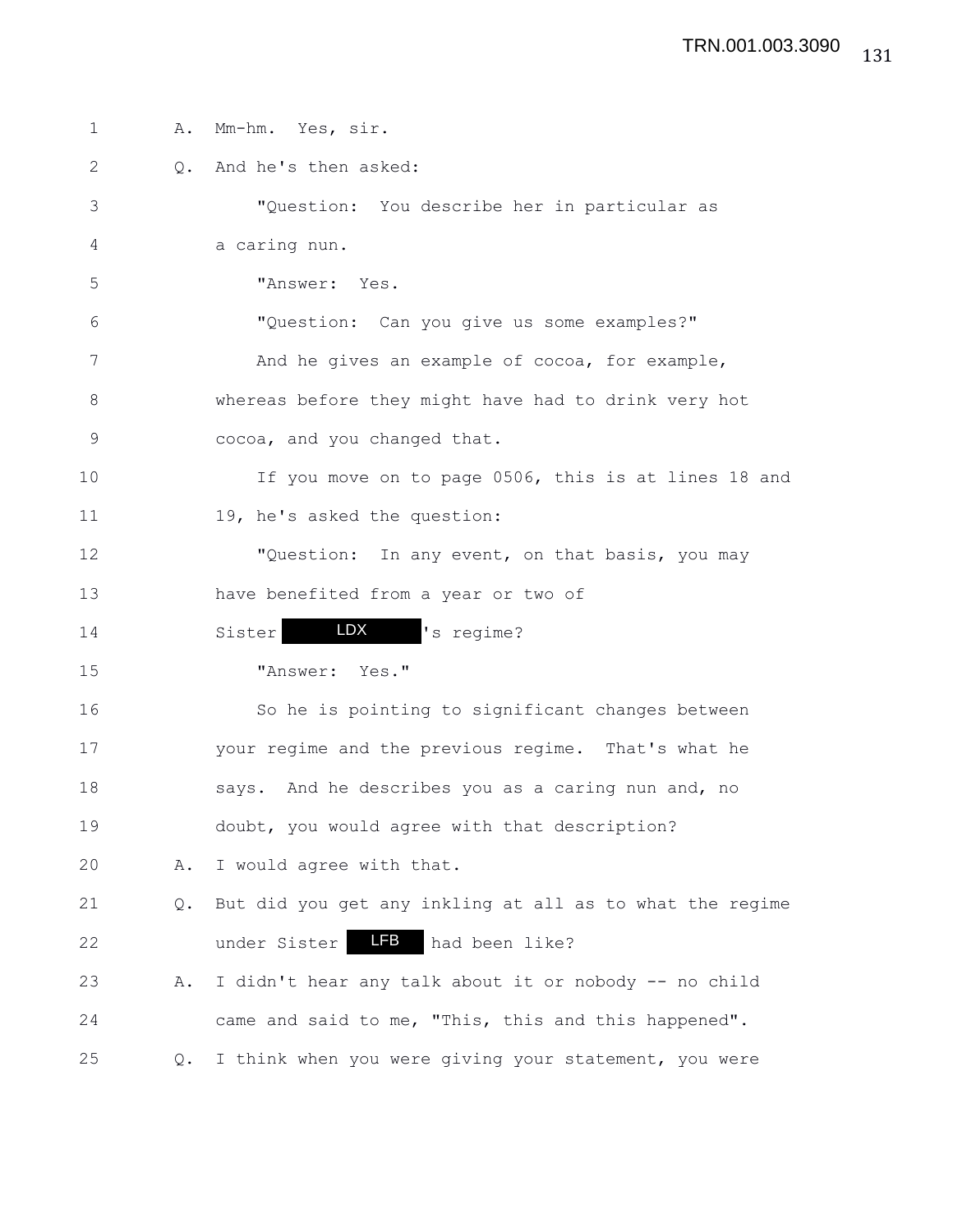| $\mathbf 1$ |    | told about specific allegations of abuse against other            |
|-------------|----|-------------------------------------------------------------------|
| 2           |    | sisters; is that correct?                                         |
| 3           | Α. | Yes.                                                              |
| 4           | Q. | And if you look at paragraphs 98 all the way through to           |
| 5           |    | 113, I think in particular you're told about allegations          |
| 6           |    | <b>FAF</b><br><b>LTX</b><br>that were made against Sisters<br>and |
| 7           |    | Is that right, you were told about the allegations?               |
| 8           | Α. | Yes.                                                              |
| $\mathsf 9$ | Q. | They had left before you got there?                               |
| 10          | Α. | Yes.                                                              |
| 11          | Q. | Can I ask you about a particular point? That is at                |
| 12          |    | paragraph 102. What is put to you there is the                    |
| 13          |    | allegation that was made by one child who was then                |
| 14          |    | in the home, who was taken in, where it says:                     |
| 15          |    | " went on to say when they arrived, they were to                  |
| 16          |    | be given a bath and Jeyes disinfectant was put in the             |
| 17          |    | LTX.<br>Sister<br>then cut their clothes off with<br>water.       |
| 18          |    | scissors."                                                        |
| 19          |    | And you say:                                                      |
| 20          |    | "I don't know anything about that. When children                  |
| 21          |    | came in, I wasn't involved in making sure they were               |
| 22          |    | clean. I can't imagine they would cut their clothes off           |
| 23          |    | them, but I don't know. I have never heard of any child           |
|             |    |                                                                   |

25 been any mention to me of the disinfectant and it just

24 being put in a bath of disinfectant. There has never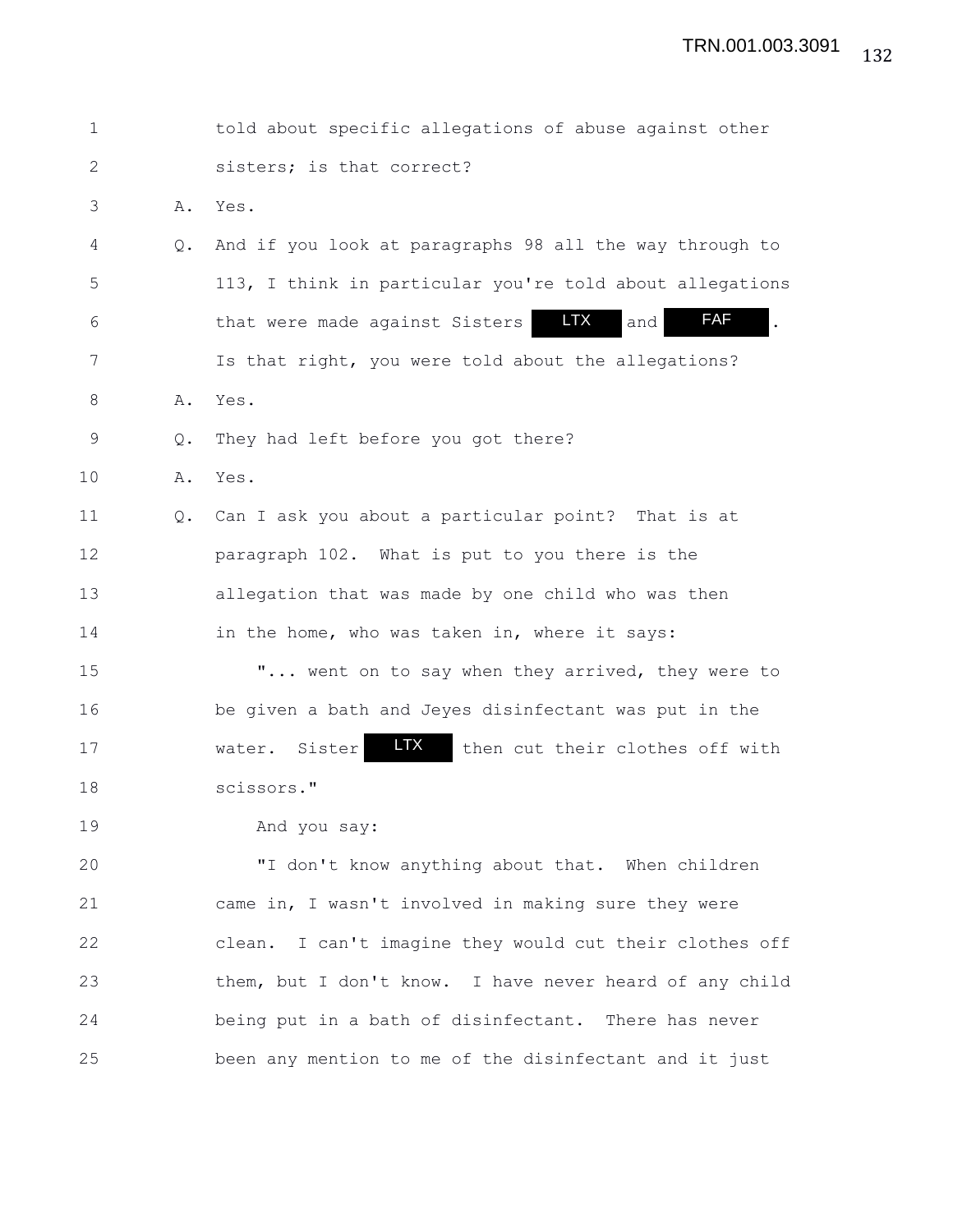| $\mathbf 1$  | couldn't happen."                                            |
|--------------|--------------------------------------------------------------|
| $\mathbf{2}$ | I'm interested in why you say that putting Jeyes             |
| 3            | fluid in a bath just couldn't happen; why do you say         |
| 4            | that?                                                        |
| 5            | I just cannot imagine anyone doing that.<br>Α.               |
| 6            | Why not?<br>Q.                                               |
| 7            | Jeyes fluid is not for a bath.<br>Α.                         |
| $\,8\,$      | And why is that?<br>Q.                                       |
| $\mathsf 9$  | Because it's a cleaner.<br>Α.                                |
| 10           | And it could irritate a child's skin?<br>Q.                  |
| 11           | A. Oh, I'm sure.                                             |
| 12           | LADY SMITH: What about using it over a child's head to try   |
| 13           | and help make sure they don't have nits?                     |
| 14           | I can't imagine that.<br>Α.                                  |
| 15           | LADY SMITH: Why not?                                         |
| 16           | Well, children's hair was kept clean by washing it and<br>Α. |
| 17           | using the liquid if they had nits or to prevent them.        |
| 18           | But certainly I never heard of anyone using Jeyes fluid      |
| 19           | for that purpose.                                            |
| 20           | LADY SMITH: And you wouldn't agree with that as an           |
| 21           | appropriate means of treating a child's head?                |
| 22           | Absolutely not.<br>Α.                                        |
| 23           | LADY SMITH: What do you think it would be like for the       |
| 24           | child to experience that?                                    |
| 25           | It would be absolutely dreadful.<br>Α.                       |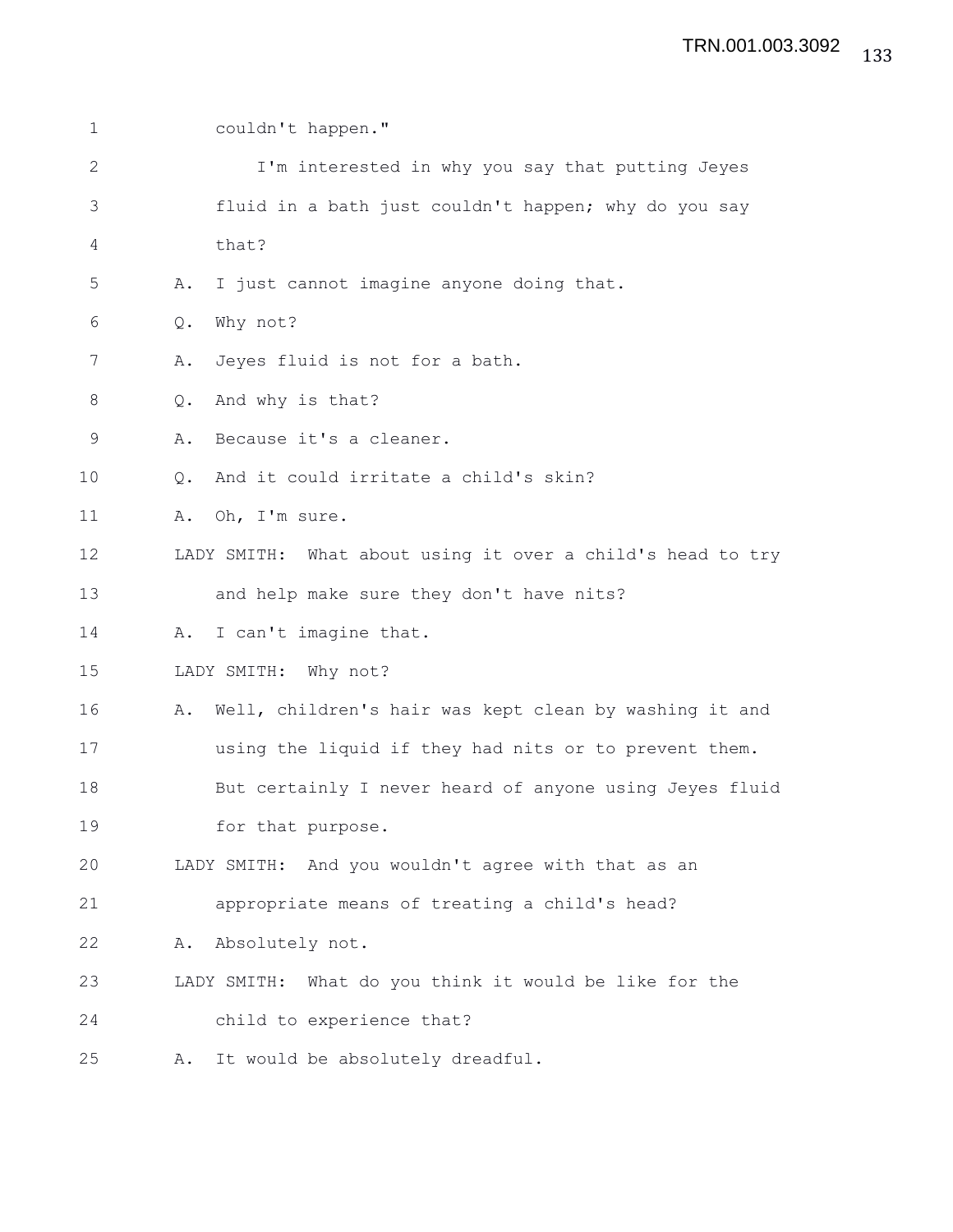1 LADY SMITH: Thank you.

2 MR MacAULAY: Would you see that as the abuse of a child?

3 A. Using Jeyes fluid on their head?

4 Q. Yes.

5 A. Yes.

6 Q. And just generally in that connection, then, the beating 7 of children, the humiliation of children with the 8 bed-wetting practices that I've discussed with you, and 9 emotional criticisms like saying, "You're worthless", 10 and force-feeding and isolation practices such as 11 **locking in cupboards and so on, would you see these** 12 practices as being abusive to children in the time that 13 you were in the care system at that time?

14 A. I did not hear of any of them, I did not see any of 15 them.

16 Q. Would they constitute abuse?

17 A. If somebody did that to a child, it would be abuse, yes. 18 Q. Can I take you to the final sections of your statement 19 then, Jane. This is taking you to paragraph 117. What 20 you say there -- we'll get it on the screen. Here 21 I think you're touching on some evidence you've already 22 given, but you say there:

23 "From my childcare training and my experience in 24 dealing with children, I think it would have been 25 helpful and beneficial if I had been passed relevant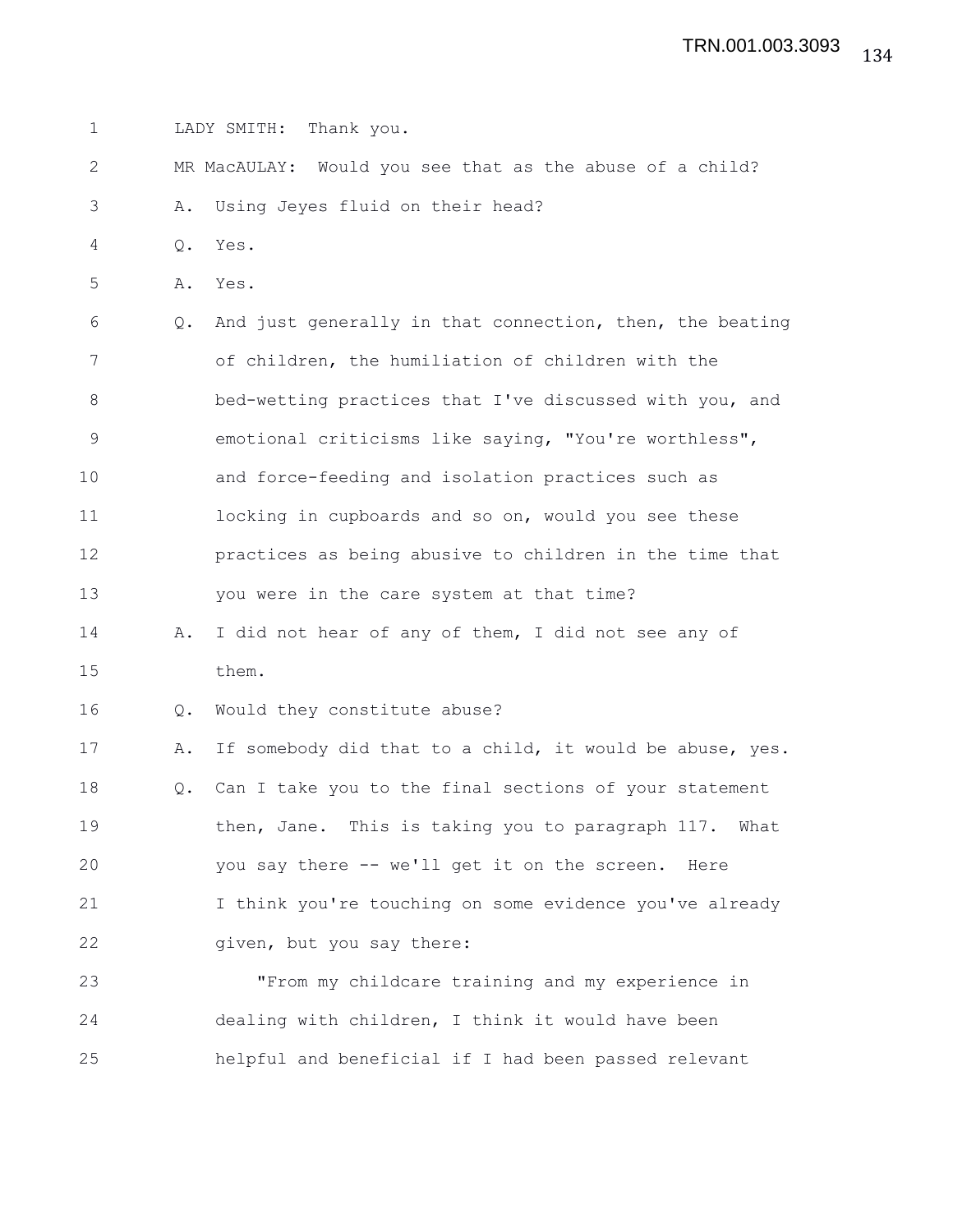| $\mathbf 1$ |    | information when the Social Work Department brought     |
|-------------|----|---------------------------------------------------------|
| 2           |    | children to us and left them in our care."              |
| 3           |    | Is that correct?                                        |
| 4           | Α. | Yes.                                                    |
| 5           | Q. | And that didn't happen?                                 |
| 6           | Α. | No.                                                     |
| 7           | Q. | And you say after that:                                 |
| 8           |    | "I know that information was not passed to me when      |
| 9           |    | I first started at Nazareth House in Aberdeen and       |
| 10          |    | I think it should have been. It wasn't done at the time |
| 11          |    | I was there, but I think it is done now."               |
| 12          |    | When you say "now", do you mean today?                  |
| 13          | Α. | I mean today. Things were different everywhere 40 and   |
| 14          |    | 45 years ago.                                           |
| 15          | Q. | You also talk about, at 120, what you call              |
| 16          |    | "multidisciplinary meetings"; do you see that?          |
| 17          | Α. | Yes.                                                    |
| 18          | Q. | And you mention that at the school in Dublin?           |
| 19          | Α. | Yes.                                                    |
| 20          | Q. | When was that?                                          |
| 21          | Α. | I worked there from 1979 until 2000; 22 years.          |
| 22          | Q. | Were there multidisciplinary meetings in place when you |
| 23          |    | started there?                                          |
| 24          | Α. | Yes.                                                    |
| 25          | Q. | The purpose of these meetings would be to look at the   |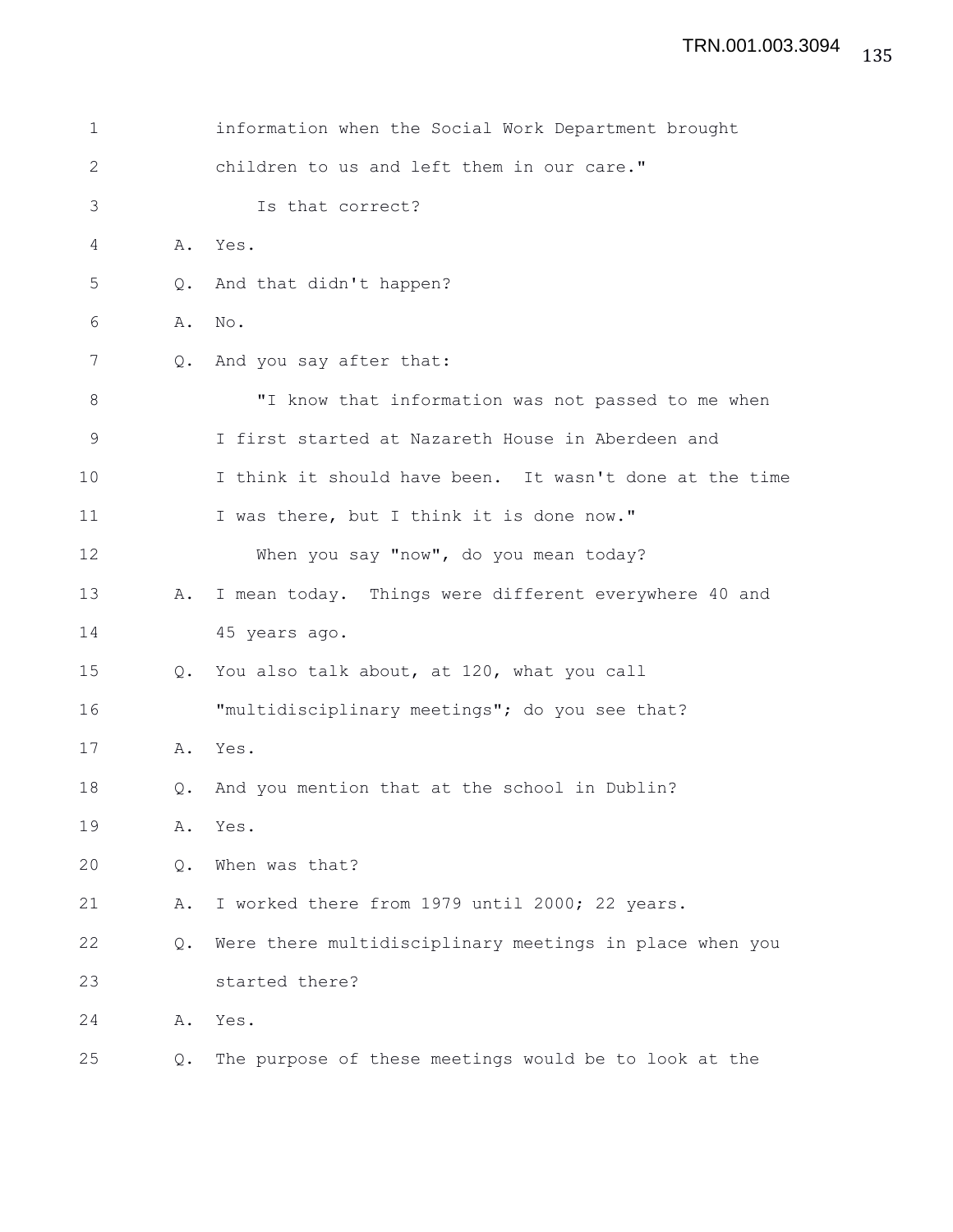| 1  |               | social, emotional and educational needs of the child?    |
|----|---------------|----------------------------------------------------------|
| 2  | Α.            | Yes.                                                     |
| 3  | $Q_{\bullet}$ | And to make a record of that?                            |
| 4  | Α.            | Oh yes.                                                  |
| 5  | Q.            | If we look at what you say at paragraph 121, first of    |
| 6  |               | all, what you say there is:                              |
| 7  |               | "I would regularly praise the children for anything      |
| 8  |               | worthwhile they did."                                    |
| 9  |               | Do you see that?                                         |
| 10 | Α.            | Yes.                                                     |
| 11 | Q.            | Would you see that as an important aspect of care?       |
| 12 | Α.            | Very.                                                    |
| 13 | Q.            | Why?                                                     |
| 14 | Α.            | Because it is to do with feelings and how a child would  |
| 15 |               | feel, whether they were important or whether they didn't |
| 16 |               | matter, and even the word                                |
| 17 | Q.            | You tell us you didn't cuddle the children?              |
| 18 | Α.            | No, I didn't.                                            |
| 19 | О.            | Was there a reason for that?                             |
| 20 | Α.            | I never considered it or  It just didn't happen, you     |
| 21 |               | know. No, there was no cuddling of children.             |
| 22 | $Q_{\bullet}$ | You go on to say:                                        |
| 23 |               | "[You] don't suppose that the children's emotional       |
| 24 |               | needs were met very well."                               |
| 25 | Α.            | Perhaps if there had been more input from more people to |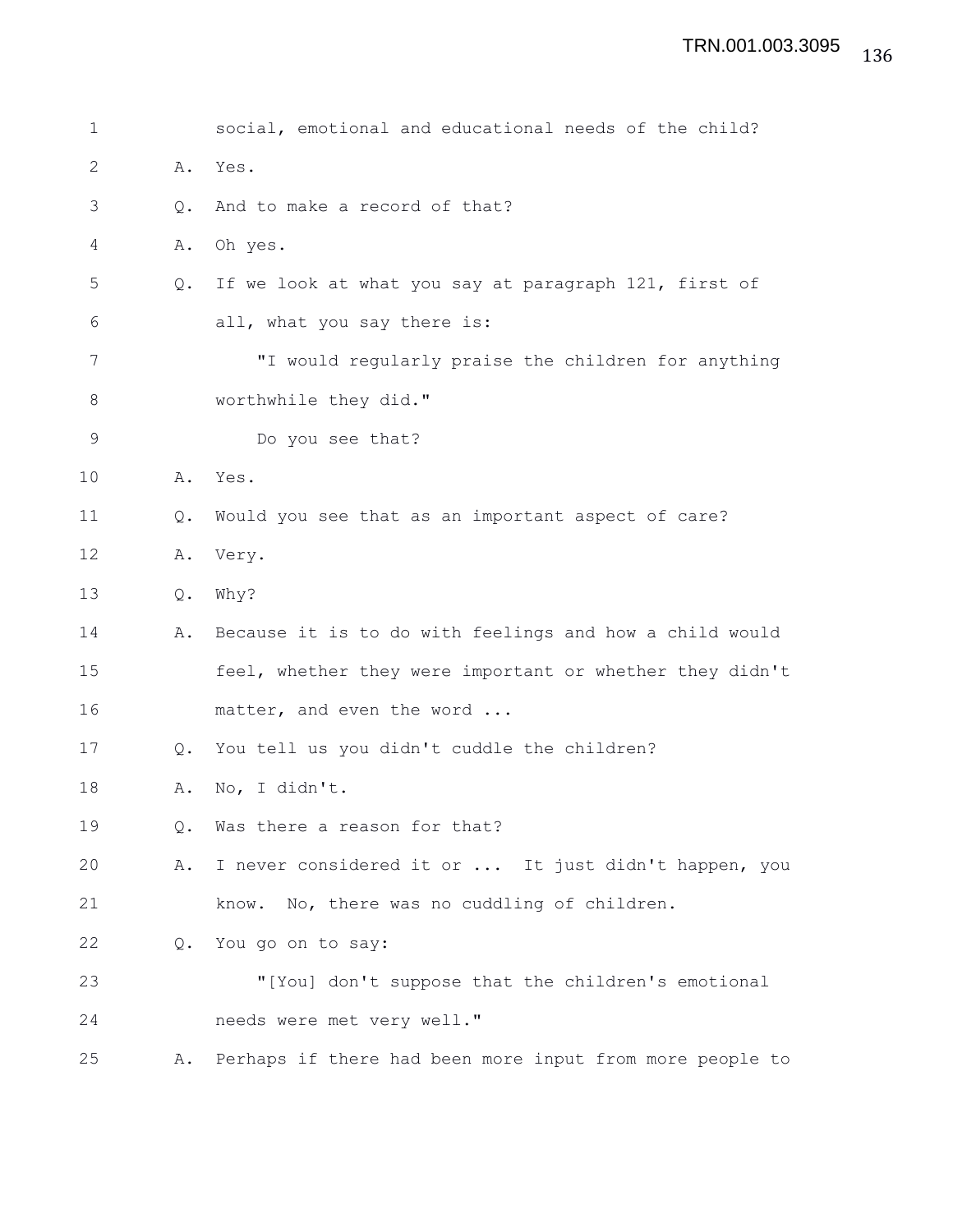| $\mathbf 1$  |    | look after all the needs of the child, it would have     |
|--------------|----|----------------------------------------------------------|
| $\mathbf{2}$ |    | been better.                                             |
| 3            | Q. | Are you able to put forward any explanation as to why so |
| 4            |    | many former residents who were in care in Nazareth House |
| 5            |    | have come forward with the allegations that they have    |
| 6            |    | made?                                                    |
| 7            | Α. | I don't know about that, why that is happening. The      |
| 8            |    | thing that makes me a bit sad is to think that children  |
| 9            |    | -- the boy in particular -- who are making               |
| 10           |    | allegations against me, it makes me sad to think because |
| 11           |    | I cared about those children very much and I thought     |
| 12           |    | they cared about me. We chatted, as I say, and went out  |
| 13           |    | together, played games, did various things, and years    |
| 14           |    | later they decide to make complaints. I don't            |
| 15           |    | understand it.                                           |
| 16           | Q. | I fully understand your position, Jane, that the         |
| 17           |    | complaints are invention, they're invented, they're      |
| 18           |    | lies?                                                    |
| 19           | Α. | Yes.                                                     |
| 20           | Q. | That's your position?                                    |
| 21           | Α. | Yes.                                                     |
| 22           | Q. | These are lies?                                          |
| 23           |    | Can I ask you this finally. You have mentioned           |
| 24           |    | that you've had some contact with.                       |
| 25           |    | Have you kept in touch with any other former residents   |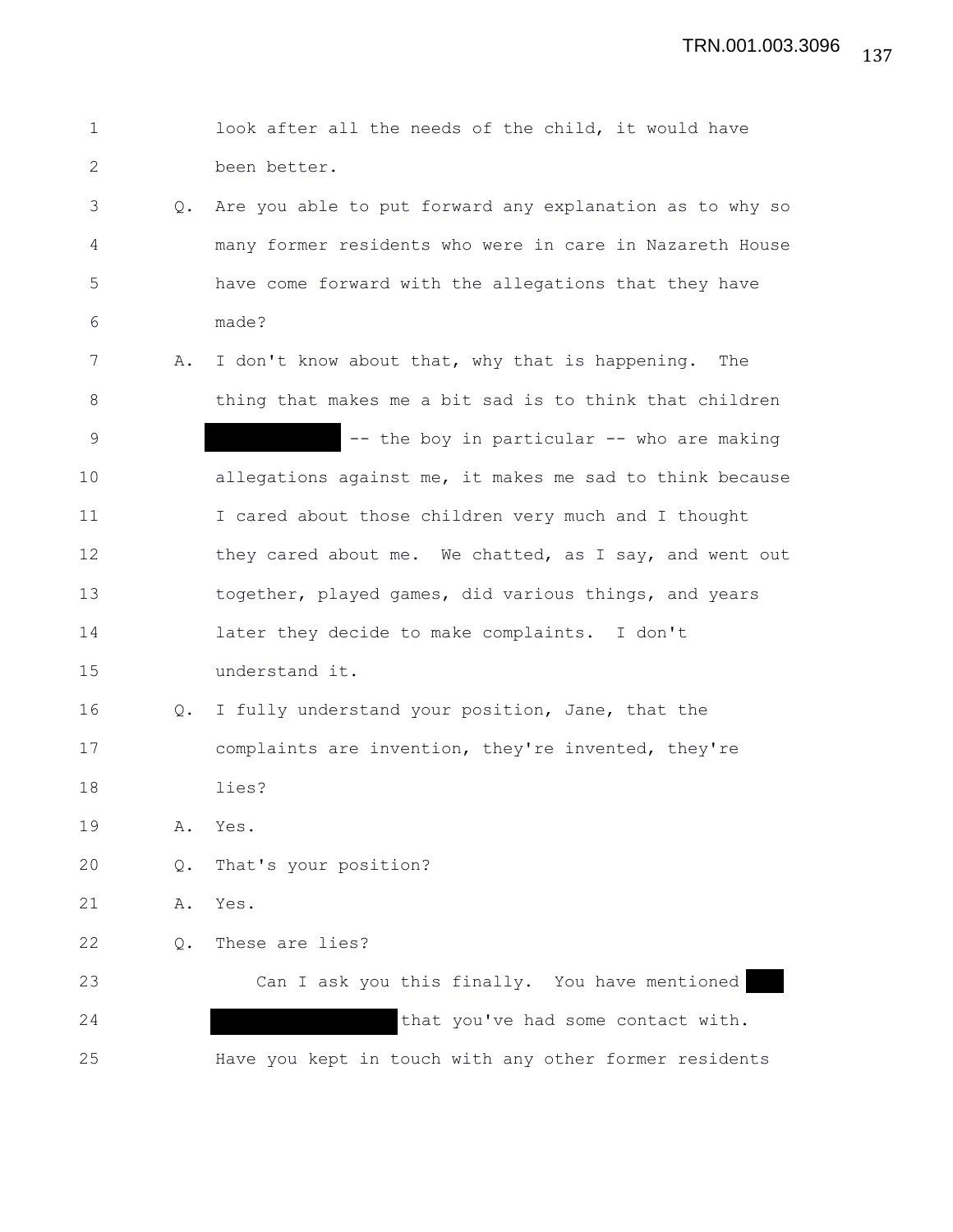1 from Nazareth House? 2 A. Not at this distance. I did for a while, but over the 3 years I've lost contact with people. I also kept in 4 touch with all the staff who worked with me for many 5 years, a number of whom have died and lost touch in 6 various ways. I did keep in touch with a lot of people: 7 I loved Aberdeen, loved the people, and didn't want to 8 leave it. 9 MR MacAULAY: Well, thank you, Jane, for coming here today 10 to give your evidence. I've asked all the questions 11 I wanted to ask and I think I've covered most, if not 12 all, of the questions I've been asked to put to you. 13 Thank you. 14 A. Thank you, sir. 15 LADY SMITH: Could I check whether there are any outstanding 16 applications for questions? No. 17 Jane, that completes the questions we have for you 18 today. It remains for me simply to thank you for 19 engaging with the inquiry, both by providing your 20 written statement and coming along today to give your 21 oral evidence. It has been very helpful. I'm now able 22 to let you go. Thank you very much. 23 A. Thank you, my Lady. 24 (The witness withdrew) 25 LADY SMITH: Yes, Mr MacAulay.

138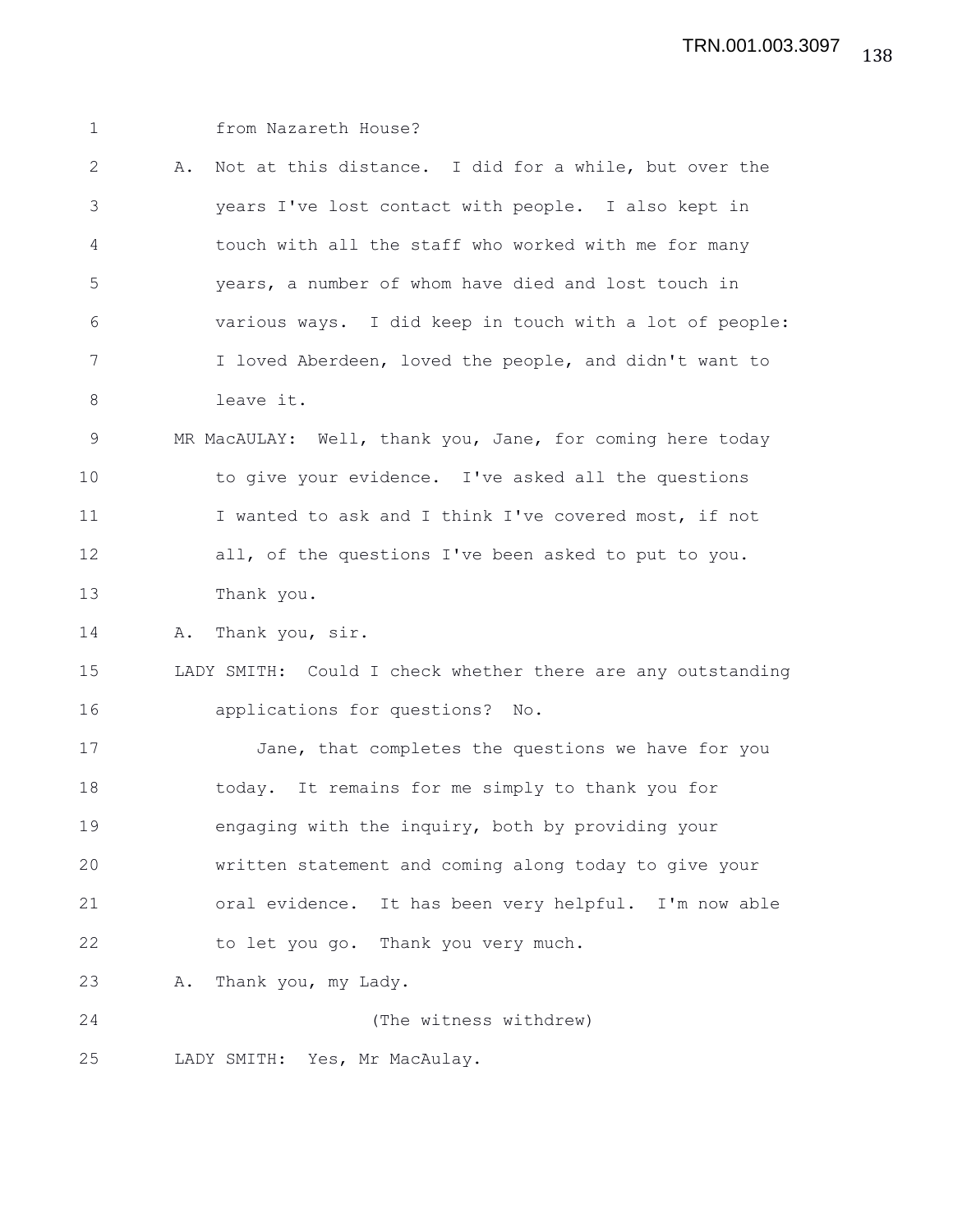| 1            | MR MacAULAY: My Lady, that is the evidence for today and    |
|--------------|-------------------------------------------------------------|
| $\mathbf{2}$ | indeed for this week, because we're not sitting             |
| 3            | tomorrow.                                                   |
| 4            | Next week, we continue along a similar vein. There          |
| 5            | are three sisters down to give evidence on Tuesday.         |
| 6            | The witness who was due to start this week, , has           |
| 7            | been told to produce a medical certificate if he is         |
| 8            | unable to give evidence and to do that by tomorrow,         |
| 9            | I think.                                                    |
| 10           | LADY SMITH: Yes, he would need to.                          |
| 11           | MR MacAULAY: If that's not forthcoming, then he has to come |
| 12           | on Tuesday to give evidence.                                |
| 13           | LADY SMITH: Thank you, Mr MacAulay.                         |
| 14           | MR MacAULAY: Can I warn core participants that he may be    |
| 15           | giving evidence next week.                                  |
| 16           | LADY SMITH: Thank you for that.                             |
| 17           | We will rise now until Tuesday morning at                   |
| 18           | 10 o'clock. That's all the evidence until then.             |
| 19           | Thank you very much.                                        |
| 20           | $(2.53 \text{ pm})$                                         |
| 21           | (The hearing adjourned until 10.00 am                       |
| 22           | on Tuesday 12 June 2018)                                    |
| 23           |                                                             |
| 24           |                                                             |
| 25           |                                                             |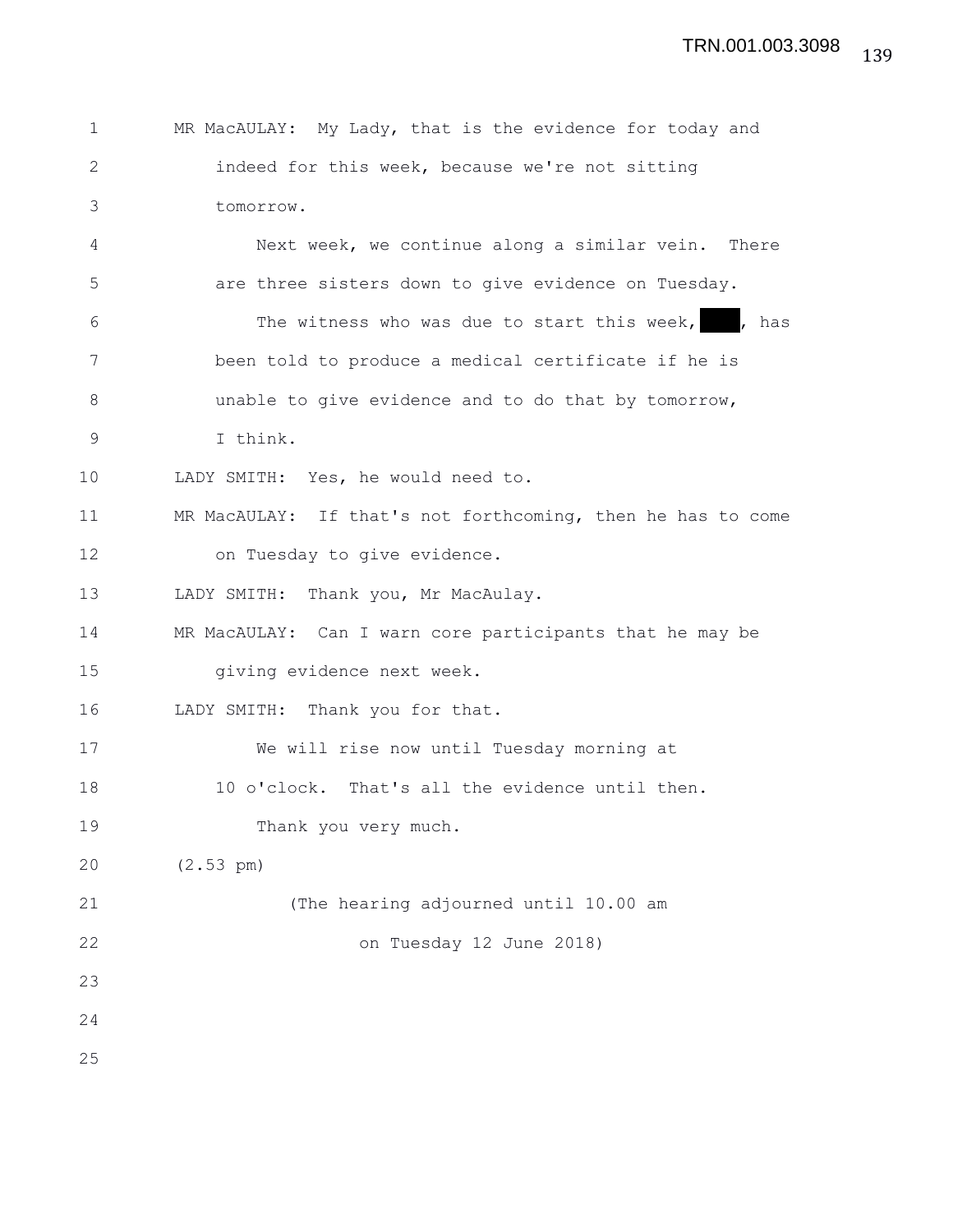## TRN.001.003.3099

| 1             | INDEX                               |
|---------------|-------------------------------------|
| $\mathbf{2}$  |                                     |
| 3             | "SISTER KATRINA" (sworn) 1          |
| 4             |                                     |
| 5             | Questions from MR MacAULAY 1        |
| 6             |                                     |
| 7             | SISTER ANTHONY MacDONALD (sworn) 31 |
| $8\,$         |                                     |
| $\mathcal{G}$ | Questions from MR MacAULAY 31       |
| 10            |                                     |
| 11            |                                     |
| 12            |                                     |
| 13            | Questions from MR MacAULAY 67       |
| 14            |                                     |
| 15            |                                     |
| 16            |                                     |
| 17            |                                     |
| 18            |                                     |
| 19            |                                     |
| 20            |                                     |
| 21            |                                     |
| 22            |                                     |
| 23            |                                     |
| 24            |                                     |
| 25            |                                     |